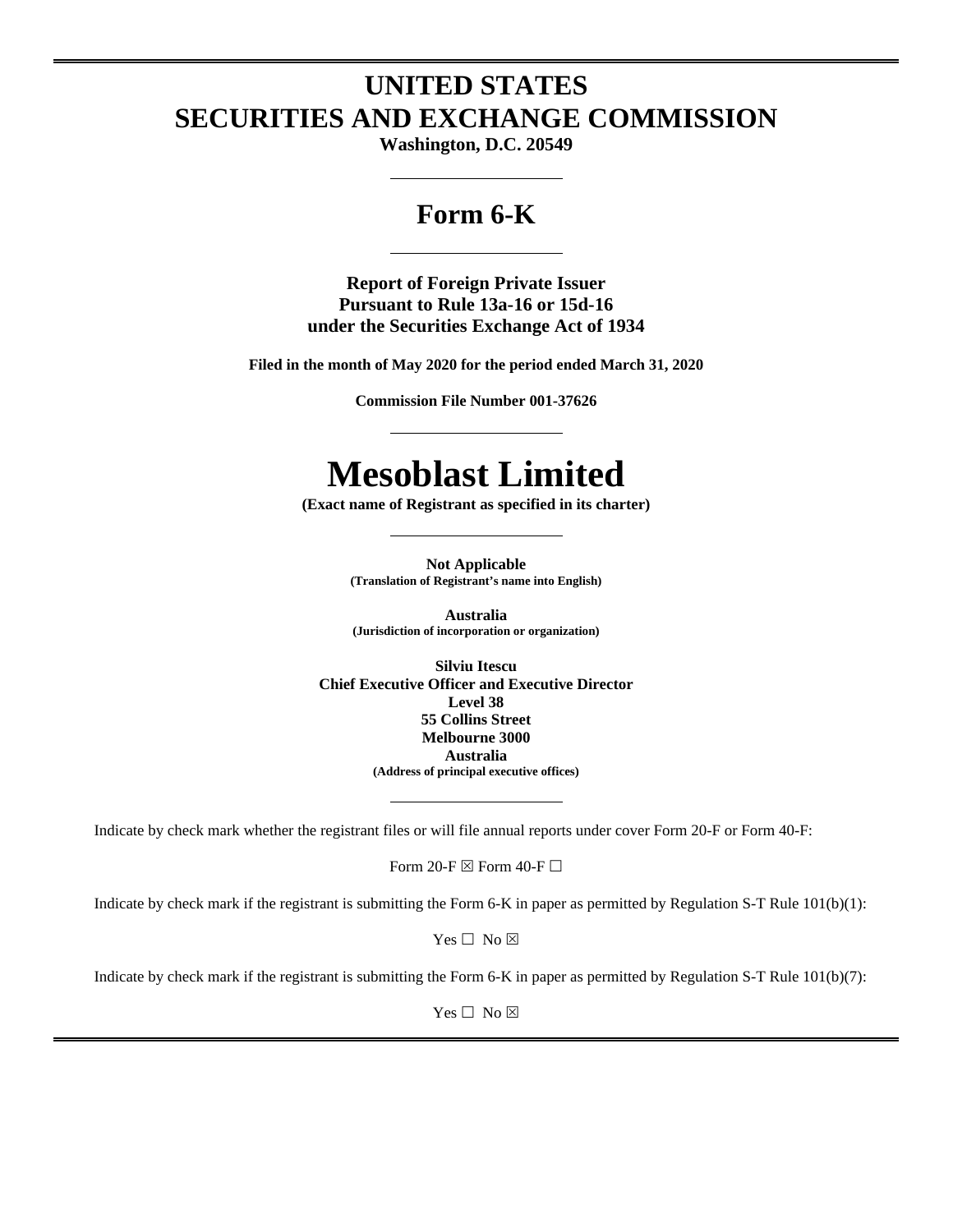## **TABLE OF CONTENTS**

|                                                                                       | Page          |
|---------------------------------------------------------------------------------------|---------------|
| <b>Currency of Presentation and Certain Defined Terms</b>                             |               |
| <b>Forward-Looking Statements</b>                                                     | $\mathcal{R}$ |
| <b>Financial Statements</b>                                                           | $\sim$        |
| Management's Discussion and Analysis of Financial Condition and Results of Operations | 38            |
| <b>Risk Factors</b>                                                                   | 69            |
| <b>Signatures</b>                                                                     | $105 -$       |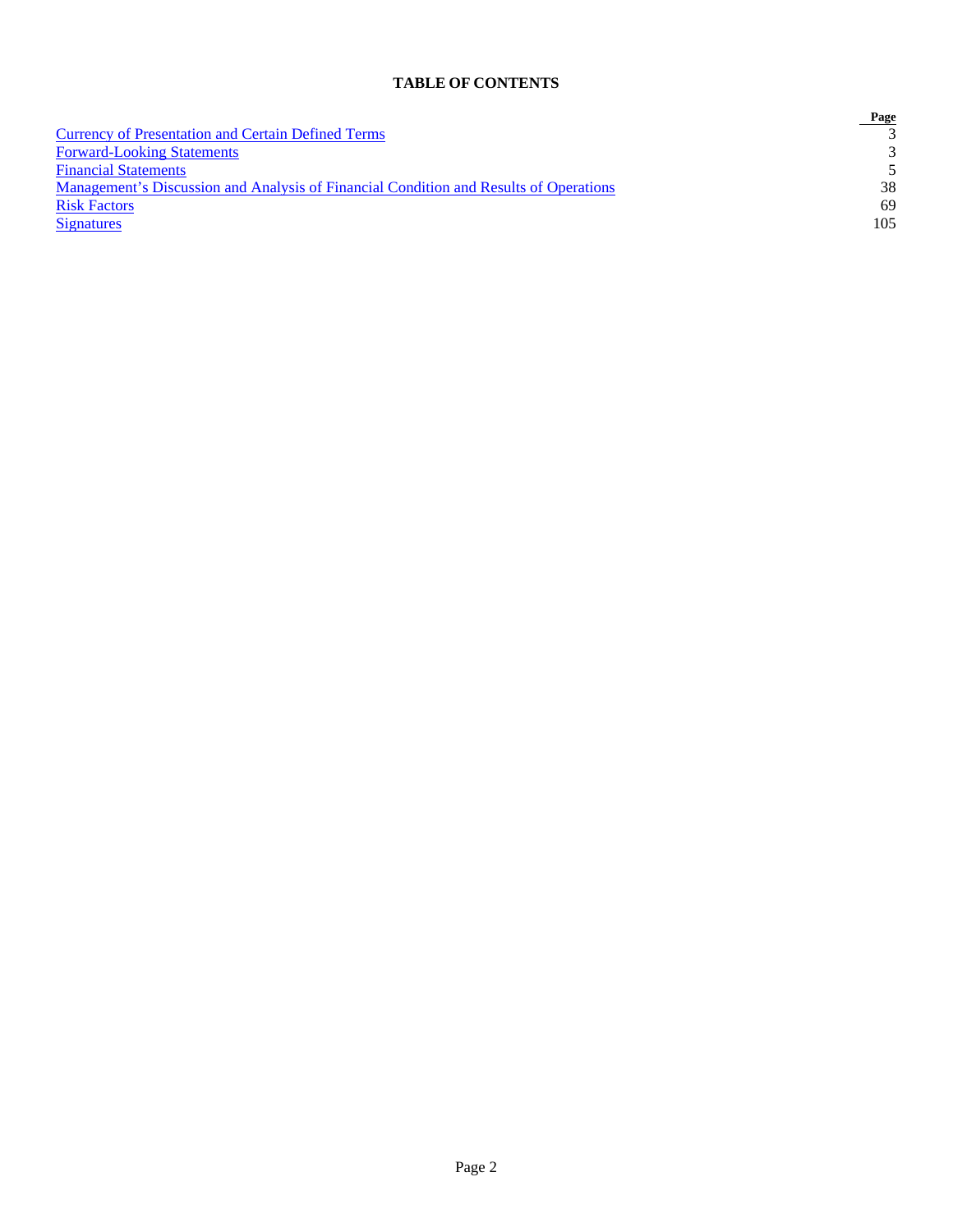#### <span id="page-2-0"></span>**QUARTERLY REPORT ON FORM 6-K FOR THE THREE AND NINE MONTHS ENDED MARCH 31, 2020**

#### **Currency Presentation and Certain Defined Terms**

In this Quarterly Report on Form 6-K, references to "U.S." or "United States" are to the United States of America, its territories and its possessions. References to "US\$" or "\$" or "U.S. dollars" are to the legal currency of the United States, references to "€" or "Euro" are to the legal currency of the European Union and references to "A\$" or "Australian Dollars" are to the legal currency of Australia. Our financial statements are presented in U.S. dollars and are prepared in accordance with the International Financial Reporting Standards as issued by the International Accounting Standards Board, or "IFRS". References to a particular "fiscal" year are to our fiscal year ended June 30 of such year.

All references to "we", "us", "our", "Mesoblast" or "the Group" shall mean Mesoblast Limited (ABN 68 109 431 870) and its subsidiaries. We own or have rights to trademarks and trade names that we use in connection with the operation of our business, including our corporate name, logos, product names and website names. Other trademarks and trade names appearing in this Quarterly Report are the property of their respective owners.

#### <span id="page-2-1"></span>**Forward-Looking Statements**

This Quarterly Report on Form 6-K includes forward-looking statements that relate to future events or our future financial performance and involve known and unknown risks, uncertainties and other factors that may cause our actual results, levels of activity, performance or achievements to differ materially from any future results, levels of activity, performance or achievements expressed or implied by these forward-looking statements. Words such as, but not limited to, "believe", "expect", "anticipate", "estimate", "intend", "plan", "targets", "likely", "will", "would", "could", and similar expressions or phrases identify forward-looking statements. We have based these forward-looking statements largely on our current expectations and future events and financial trends that we believe may affect our financial condition, results of operation, business strategy and financial needs. Forward-looking statements include, but are not limited to, statements about:

- the initiation, timing, progress and results of our preclinical and clinical studies, and our research and development programs;
- our ability to advance product candidates into, enroll and successfully complete, clinical studies, including multi-national clinical trials;
- our ability to advance our manufacturing capabilities;
- the timing or likelihood of regulatory filings and approvals, manufacturing activities and product marketing activities, if any;
- the impact that the COVID-19 pandemic could have on business operations;
- the commercialization of our product candidates, if approved;
- regulatory or public perceptions and market acceptance surrounding the use of stem-cell based therapies;
- the potential for our product candidates, if they are approved, to be withdrawn from the market due to patient adverse events or deaths;
- the potential benefits of strategic collaboration agreements and our ability to enter into and maintain established strategic collaborations;
- our ability to establish and maintain intellectual property on our product candidates and our ability to successfully defend these in cases of alleged infringement;
- the scope of protection we are able to establish and maintain for intellectual property rights covering our product candidates and technology;
- our ability to obtain additional financing;
- estimates of our expenses, future revenues, capital requirements and our needs for additional financing;
- our financial performance;
- developments relating to our competitors and our industry;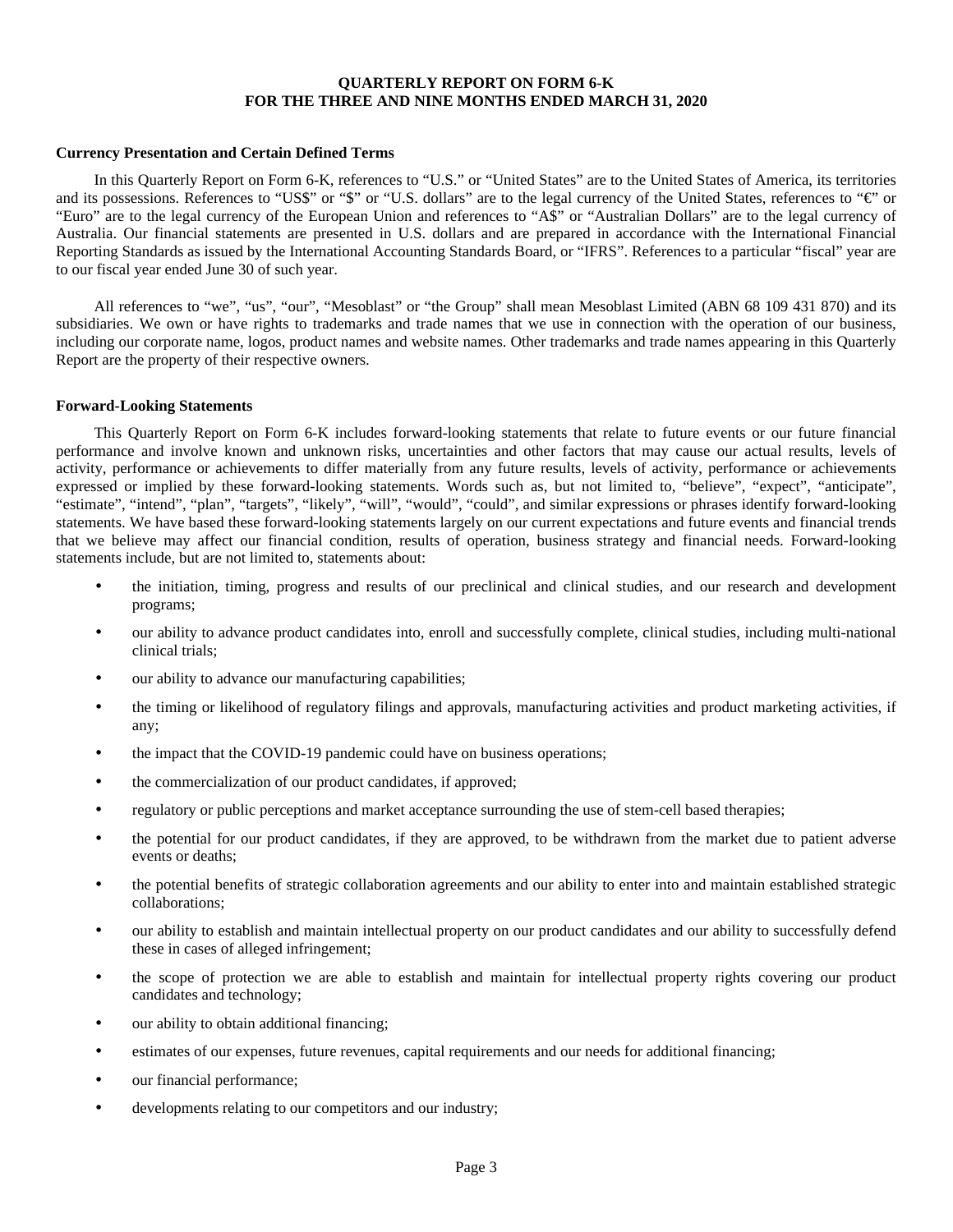- the pricing and reimbursement of our product candidates, if approved; and
- other risks and uncertainties, including those listed under the caption "Risk Factors" included elsewhere in this Quarterly Report on Form 6-K.

You should read thoroughly this Quarterly Report on Form 6-K and the documents that we refer to herein with the understanding that our actual future results may be materially different from and/or worse than what we expect. We qualify all of our forward-looking statements by these cautionary statements. Other sections of this Quarterly Report on Form 6-K include additional factors which could adversely impact our business and financial performance. Moreover, we operate in an evolving environment. New risk factors emerge from time to time and it is not possible for our management to predict all risk factors, nor can we assess the impact of all factors on our business or the extent to which any factor, or combination of factors, may cause actual results to differ materially from those contained in any forward-looking statements.

You should not rely upon forward-looking statements as predictions of future events. The forward-looking statements made in this Quarterly Report on Form 6-K relate only to events or information as of the date on which the statements are made in this Quarterly Report on Form 6-K. We undertake no obligation to update or revise any forward-looking statements, whether as a result of new information, future events or otherwise.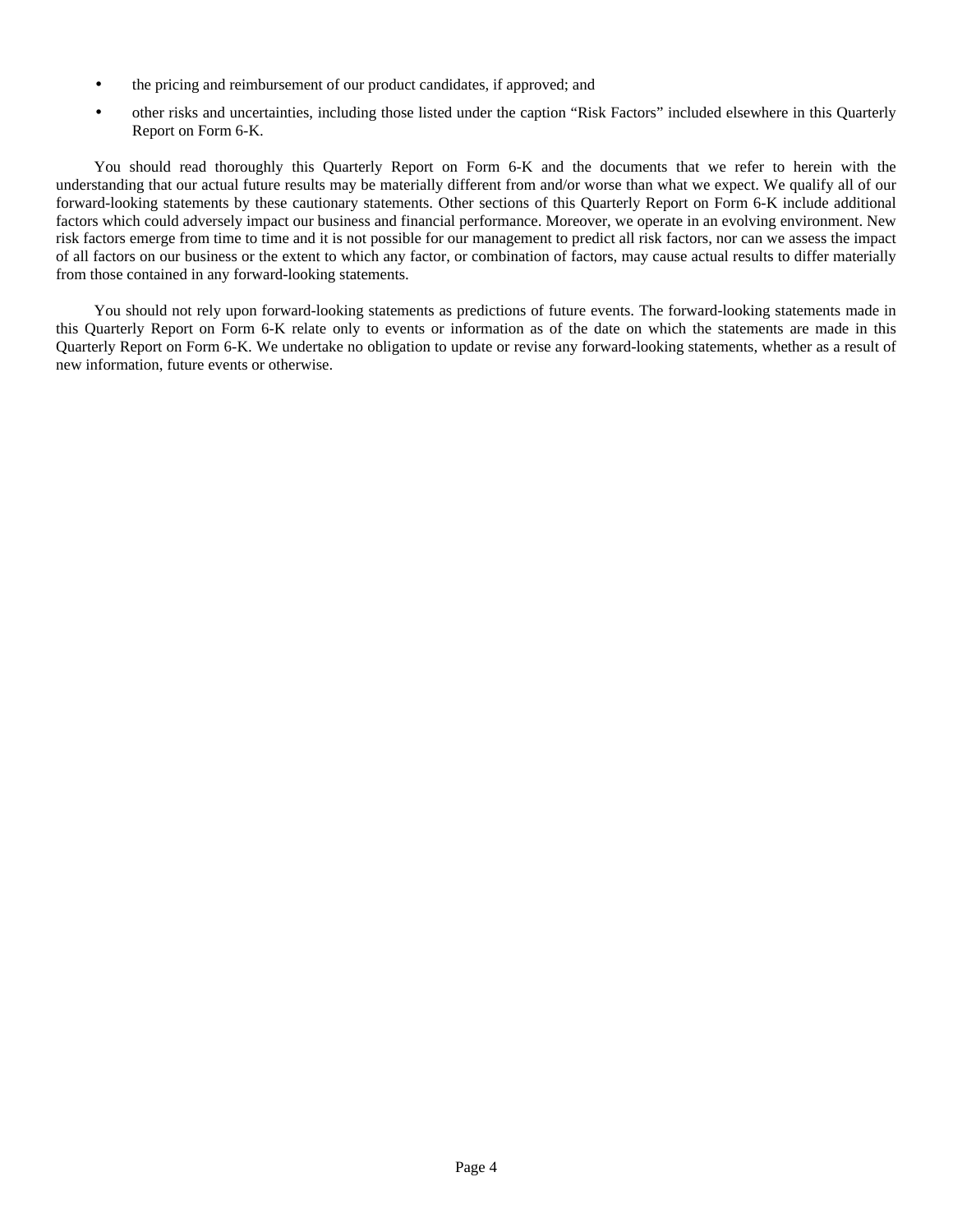## <span id="page-4-0"></span>Consolidated Income Statement (unaudited)

|                                                                                                          |             | <b>Three Months Ended</b><br>March 31, |              | <b>Nine Months Ended</b><br>March 31, |              |
|----------------------------------------------------------------------------------------------------------|-------------|----------------------------------------|--------------|---------------------------------------|--------------|
| (in U.S. dollars, in thousands, except per share amount)                                                 | <b>Note</b> | 2020                                   | 2019         | 2020                                  | 2019         |
| Revenue                                                                                                  | 3           | 12,201                                 | 1,249        | 31,455                                | 14,755       |
| Research & development                                                                                   |             | (14,379)                               | (14, 407)    | (40.922)                              | (48,380)     |
| Manufacturing commercialization                                                                          |             | (7,612)                                | (3,193)      | (15, 456)                             | (12,910)     |
| Management and administration                                                                            |             | (5,730)                                | (5,256)      | (17,960)                              | (15,998)     |
| Fair value remeasurement of contingent consideration                                                     | 3           | 2,158                                  | (2,718)      | 1,276                                 | (3,352)      |
| Other operating income and expenses                                                                      | 3           | (442)                                  | (82)         | (28)                                  | (1,060)      |
| Finance costs                                                                                            | 3           | (3,414)                                | (2,768)      | (9,853)                               | (7,906)      |
| Loss before income tax                                                                                   | 3           | (17,218)                               | (27, 175)    | (51, 488)                             | (74, 851)    |
| Income tax benefit                                                                                       | 4           | 1,955                                  | 2,205        | 6,158                                 | 5,778        |
| Loss attributable to the owners of Mesoblast Limited                                                     |             | (15,263)                               | (24,970)     | (45,330)                              | (69,073)     |
| Losses per share from continuing operations attributable<br>to the ordinary equity holders of the Group: |             | <b>Cents</b>                           | <b>Cents</b> | <b>Cents</b>                          | <b>Cents</b> |
| Basic - losses per share                                                                                 | 10          | (2.84)                                 | (5.00)       | (8.66)                                | (14.02)      |
| Diluted - losses per share                                                                               | 10          | (2.84)                                 | (5.00)       | (8.66)                                | (14.02)      |

*The above consolidated income statement should be read in conjunction with the accompanying Notes.*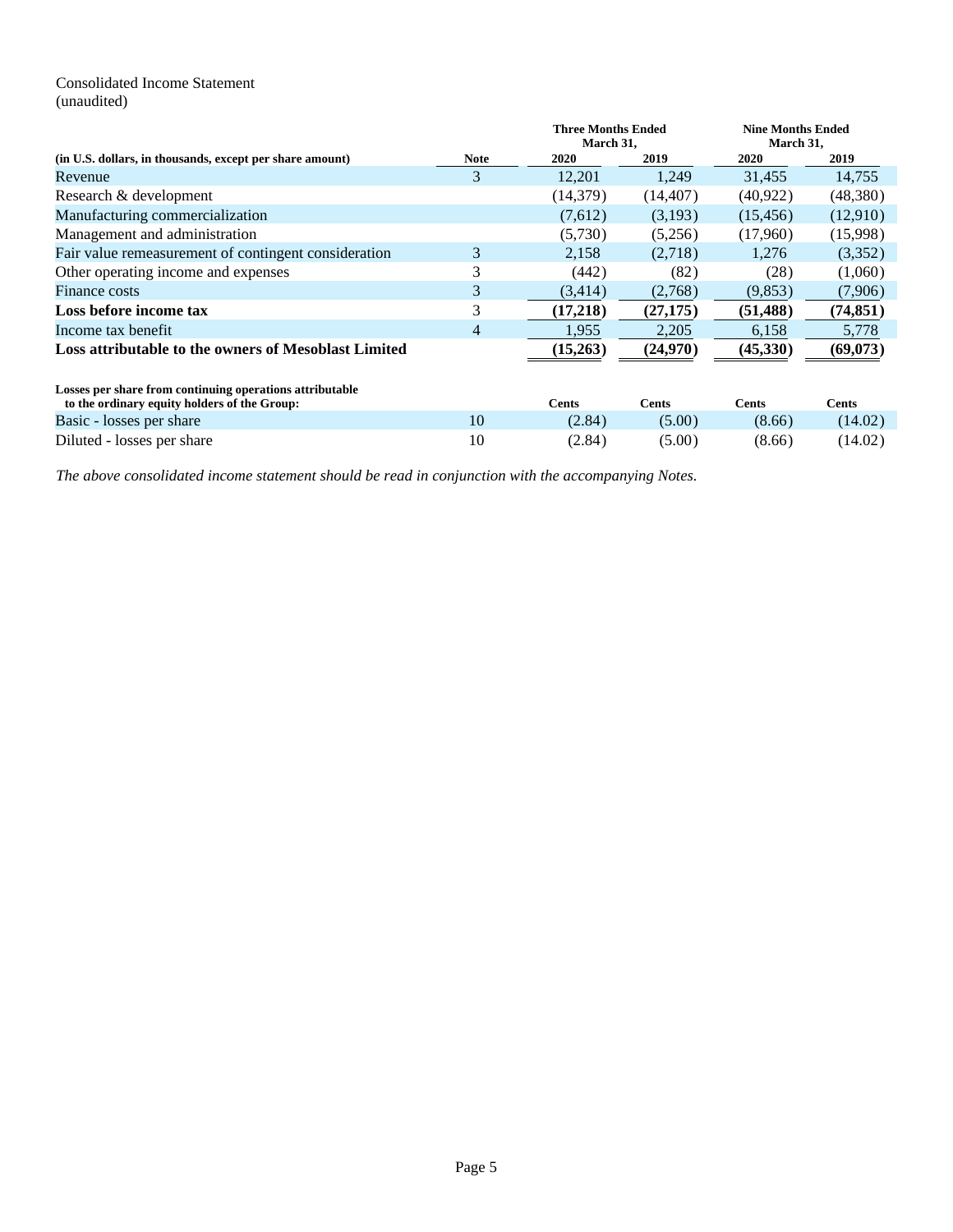Consolidated Statement of Comprehensive Income (unaudited)

|                                                            |             | <b>Three Months Ended</b><br>March 31. |           | <b>Nine Months Ended</b><br>March 31, |           |
|------------------------------------------------------------|-------------|----------------------------------------|-----------|---------------------------------------|-----------|
| (in U.S. dollars, in thousands)                            | <b>Note</b> | <b>2020</b>                            | 2019      | 2020                                  | 2019      |
| Loss for the period                                        |             | (15,263)                               | (24,970)  | (45,330)                              | (69,073)  |
| Other comprehensive (loss)/income                          |             |                                        |           |                                       |           |
| Items that may be reclassified to profit and loss          |             |                                        |           |                                       |           |
| Financial assets at fair value through other comprehensive |             |                                        |           |                                       |           |
| income                                                     |             | 94                                     | 85        | (551)                                 | 280       |
| Exchange differences on translation of foreign operations  |             | (361)                                  | 79        | (405)                                 | (104)     |
| Other comprehensive income/(loss) for the period,          |             |                                        |           |                                       |           |
| net of tax                                                 |             | (267)                                  | 164       | (956)                                 | 176       |
| Total comprehensive losses attributable to the             |             |                                        |           |                                       |           |
| owners of Mesoblast Limited                                |             | (15,530)                               | (24, 806) | (46, 286)                             | (68, 897) |

*The above consolidated statement of comprehensive income should be read in conjunction with the accompanying Notes.*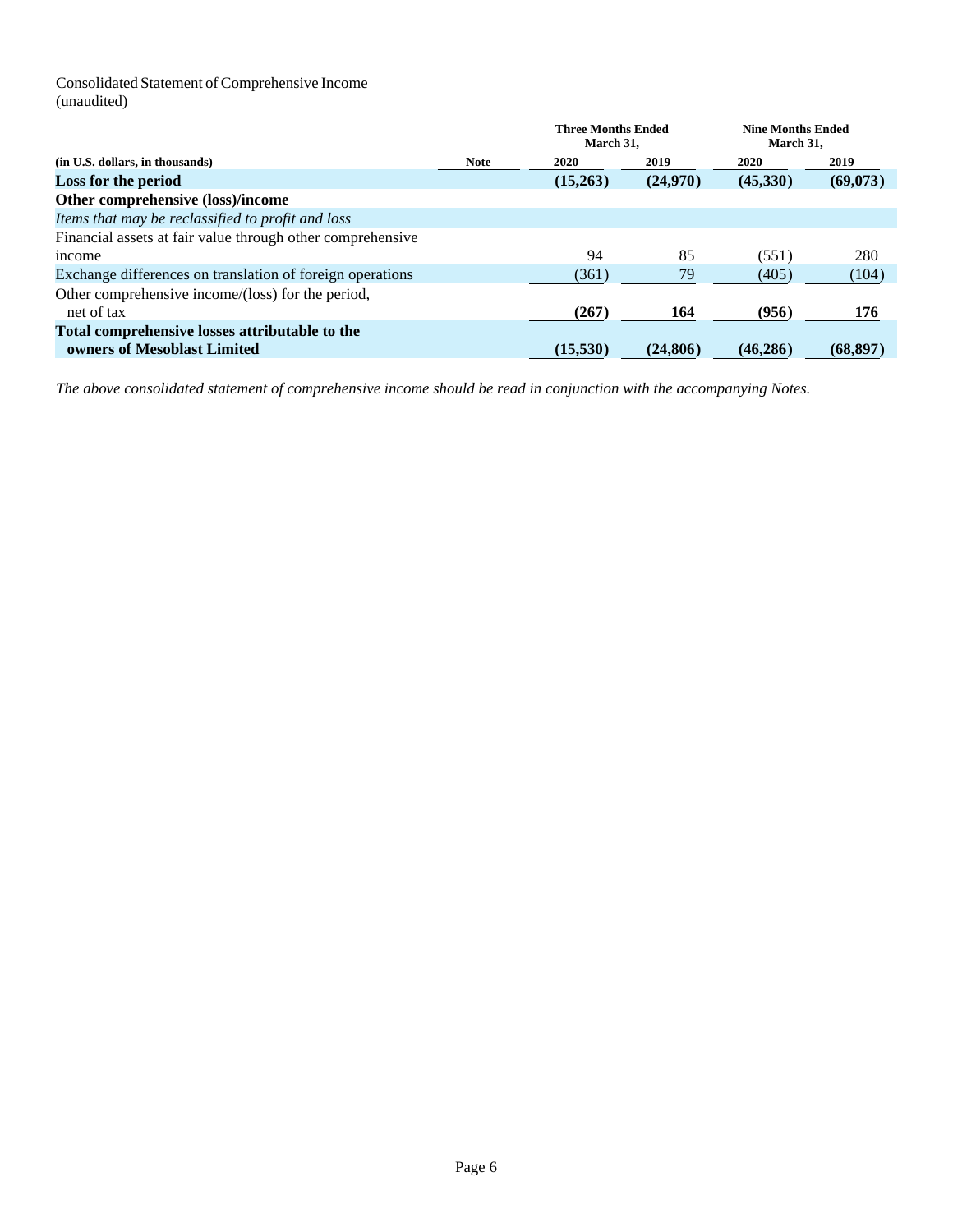#### Consolidated Statement of Changes in Equity For the nine months ended March 31, 2020 and 2019 (unaudited)

|                                                                 |   |                                       |                                             | <b>Investment</b>    | Foreign<br><b>Currency</b> |                                                   |                       |
|-----------------------------------------------------------------|---|---------------------------------------|---------------------------------------------|----------------------|----------------------------|---------------------------------------------------|-----------------------|
|                                                                 |   |                                       | <b>Share Option Revaluation Translation</b> |                      |                            | <b>Retained</b>                                   |                       |
| (in U.S. dollars, in thousands)<br>Balance as of July 1, 2018   |   | <b>Note Issued Capital</b><br>889,481 | <b>Reserve</b><br>75,974                    | <b>Reserve</b><br>21 | <b>Reserve</b>             | <b>Earnings</b><br>$(39,276)$ $(380,192)$ 546,008 | <b>Total</b>          |
| Loss for the period                                             |   |                                       |                                             |                      |                            |                                                   | $(69,073)$ $(69,073)$ |
| Other comprehensive income/(loss)                               |   |                                       |                                             | 280                  | (104)                      |                                                   | 176                   |
| Total comprehensive profit/(loss) for the                       |   |                                       |                                             |                      |                            |                                                   |                       |
| period                                                          |   |                                       |                                             | 280                  | (104)                      |                                                   | $(69,073)$ $(68,897)$ |
| <b>Transactions with owners in their</b>                        |   |                                       |                                             |                      |                            |                                                   |                       |
| capacity as owners:                                             |   |                                       |                                             |                      |                            |                                                   |                       |
| Contributions of equity net of transaction                      |   |                                       |                                             |                      |                            |                                                   |                       |
| costs                                                           |   | 19,441                                |                                             |                      |                            |                                                   | 19,441                |
|                                                                 | 8 | 19,441                                |                                             |                      |                            |                                                   | 19,441                |
| Transfer of services rendered in shares                         |   | 1,170                                 | (1,170)                                     |                      |                            |                                                   |                       |
| Transfer of exercised options                                   |   | 313                                   | (313)                                       |                      |                            |                                                   |                       |
| Fair value of share-based payments                              |   |                                       | 4,386                                       |                      |                            |                                                   | 4,386                 |
| Reclassification of modified options to/(from)<br>liability     |   |                                       | $\overline{4}$                              |                      |                            |                                                   | 4                     |
|                                                                 |   | 1,483                                 | 2,907                                       |                      |                            |                                                   | 4,390                 |
| <b>Balance as of March 31, 2019</b>                             | 8 | 910,405                               | 78,881                                      | 301                  |                            | $(39,380)$ $(449,265)$ 500,942                    |                       |
|                                                                 |   |                                       |                                             |                      |                            |                                                   |                       |
| Balance as of June 30, 2019                                     |   | 910,405                               | 80,034                                      | 17                   |                            | $(39,413)$ $(469,991)$ $481,052$                  |                       |
| Adjustment on adoption of IFRS 16 (net of                       |   |                                       |                                             |                      |                            |                                                   |                       |
| $\tan$ )                                                        |   |                                       |                                             |                      |                            | (827)                                             | (827)                 |
| Adjusted balance as of July 1, 2019                             |   | 910,405                               | 80,034                                      | 17                   |                            | $(39,413)$ $(470,818)$ $480,225$                  |                       |
| Loss for the period                                             |   |                                       |                                             |                      |                            |                                                   | $(45,330)$ $(45,330)$ |
| Other comprehensive income/(loss)                               |   |                                       |                                             | (551)                | (405)                      |                                                   | (956)                 |
| Total comprehensive profit/(loss) for the                       |   |                                       |                                             |                      |                            |                                                   |                       |
| period                                                          |   |                                       |                                             | (551)                | (405)                      |                                                   | $(45,330)$ $(46,286)$ |
| <b>Transactions with owners in their</b><br>capacity as owners: |   |                                       |                                             |                      |                            |                                                   |                       |
| Contributions of equity net of transaction                      |   |                                       |                                             |                      |                            |                                                   |                       |
| costs                                                           |   | 49,347                                |                                             |                      |                            |                                                   | 49,347                |
|                                                                 | 8 | 49,347                                |                                             |                      |                            |                                                   | 49,347                |
| Transfer of exercised options                                   |   | 695                                   | (695)                                       |                      |                            |                                                   |                       |
| Fair value of share-based payments                              |   |                                       | 4,527                                       |                      |                            |                                                   | 4,527                 |
|                                                                 |   | 695                                   | 3,832                                       |                      |                            |                                                   | 4,527                 |
| <b>Balance as of March 31, 2020</b>                             | 8 | 960,447                               | 83,866                                      | (534)                |                            | $(39,818)$ $(516,148)$ 487,813                    |                       |

*The above consolidated statement of changes in equity should be read in conjunction with the accompanying Notes.*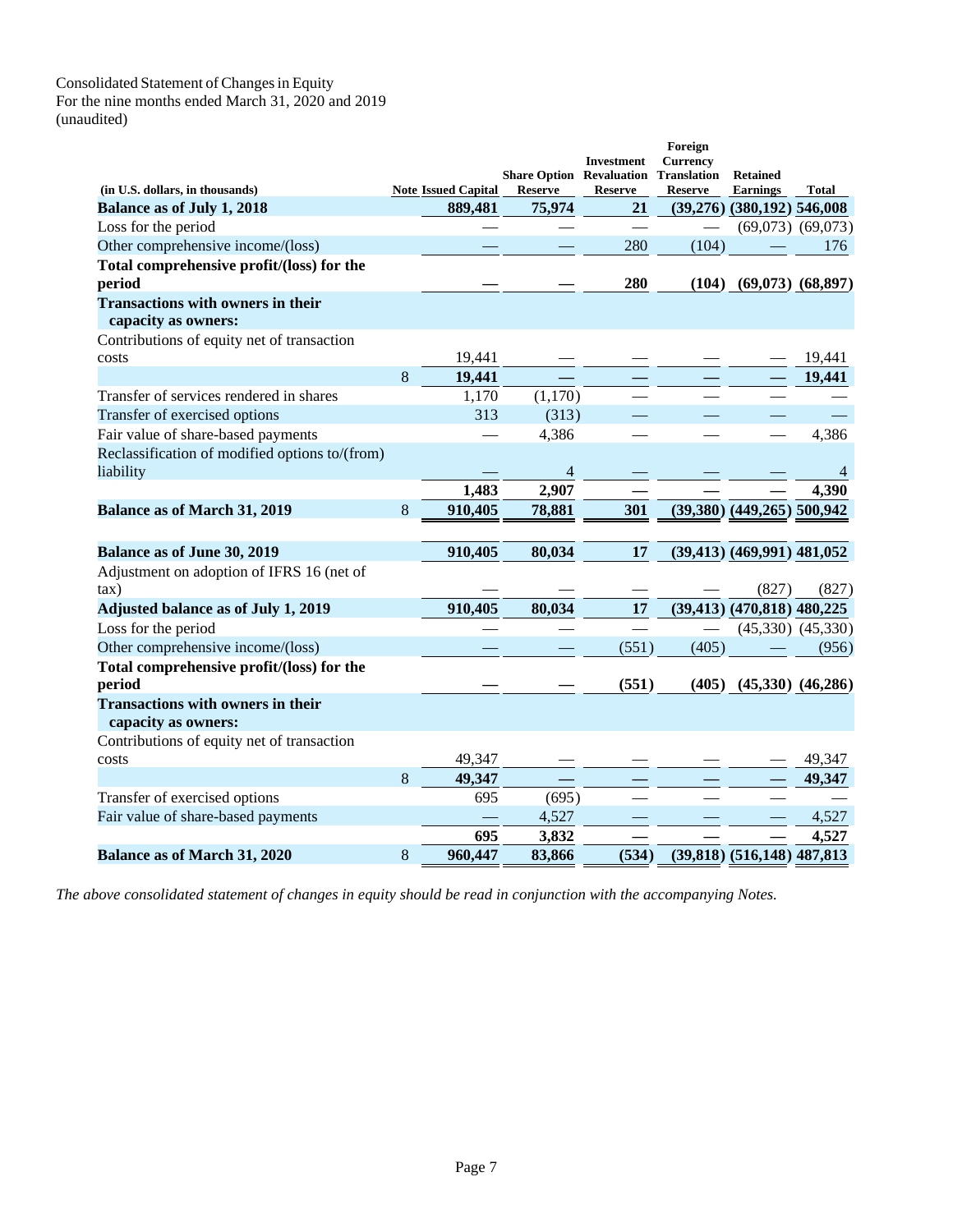#### Consolidated Statement of Changes in Equity For the three months ended March 31, 2020 and 2019 (unaudited)

|                                                                 |   |                            |                                                   | <b>Investment</b> | Foreign<br><b>Currency</b>           |                                    |                       |
|-----------------------------------------------------------------|---|----------------------------|---------------------------------------------------|-------------------|--------------------------------------|------------------------------------|-----------------------|
| (in U.S. dollars, in thousands)                                 |   | <b>Note Issued Capital</b> | <b>Share Option Revaluation</b><br><b>Reserve</b> | <b>Reserve</b>    | <b>Translation</b><br><b>Reserve</b> | <b>Retained</b><br><b>Earnings</b> | <b>Total</b>          |
| <b>Balance as of January 1, 2019</b>                            |   | 909,235                    | 78,860                                            | 216               | (39, 459)                            | $(424, 295)$ 524,557               |                       |
| Loss for the period                                             |   |                            |                                                   |                   |                                      |                                    | $(24,970)$ $(24,970)$ |
| Other comprehensive income/(loss)                               |   |                            |                                                   | 85                | 79                                   |                                    | 164                   |
| Total comprehensive profit/(loss) for the                       |   |                            |                                                   |                   |                                      |                                    |                       |
| period                                                          |   |                            |                                                   | 85                | 79                                   |                                    | $(24,970)$ $(24,806)$ |
| <b>Transactions with owners in their</b><br>capacity as owners: |   |                            |                                                   |                   |                                      |                                    |                       |
| Contributions of equity net of transaction                      |   |                            |                                                   |                   |                                      |                                    |                       |
| costs                                                           |   |                            |                                                   |                   |                                      |                                    |                       |
| Transfer of services rendered in shares                         |   | 1,170                      | (1,170)                                           |                   |                                      |                                    |                       |
| Fair value of share-based payments                              |   |                            | 1,191                                             |                   |                                      |                                    | 1,191                 |
|                                                                 |   | 1,170                      | 21                                                |                   |                                      |                                    | 1,191                 |
| <b>Balance as of March 31, 2019</b>                             | 8 | 910,405                    | 78,881                                            | 301               |                                      | $(39,380)$ $(449,265)$ 500,942     |                       |
|                                                                 |   |                            |                                                   |                   |                                      |                                    |                       |
| <b>Balance as of January 1, 2020</b>                            |   | 959,635                    | 82,140                                            | (628)             |                                      | $(39,458)$ $(500,885)$ 500,804     |                       |
| Loss for the period                                             |   |                            |                                                   |                   |                                      |                                    | $(15,263)$ $(15,263)$ |
| Other comprehensive income/(loss)                               |   |                            |                                                   | 94                | (360)                                |                                    | (266)                 |
| Total comprehensive profit/(loss) for the                       |   |                            |                                                   |                   |                                      |                                    |                       |
| period                                                          |   |                            |                                                   | 94                | (360)                                | $(15,263)$ $(15,529)$              |                       |
| <b>Transactions with owners in their</b><br>capacity as owners: |   |                            |                                                   |                   |                                      |                                    |                       |
| Contributions of equity net of transaction                      |   |                            |                                                   |                   |                                      |                                    |                       |
| costs                                                           |   | 458                        |                                                   |                   |                                      |                                    | 458                   |
|                                                                 |   | 458                        |                                                   |                   |                                      |                                    | 458                   |
| Transfer of exercised options                                   |   | 354                        | (354)                                             |                   |                                      |                                    |                       |
| Fair value of share-based payments                              |   |                            | 2,080                                             |                   |                                      |                                    | 2,080                 |
|                                                                 |   | 354                        | 1,726                                             |                   |                                      |                                    | 2,080                 |
| <b>Balance as of March 31, 2020</b>                             | 8 | 960,447                    | 83,866                                            | (534)             |                                      | $(39,818)$ $(516,148)$ 487,813     |                       |

*The above consolidated statement of changes in equity should be read in conjunction with the accompanying Notes.*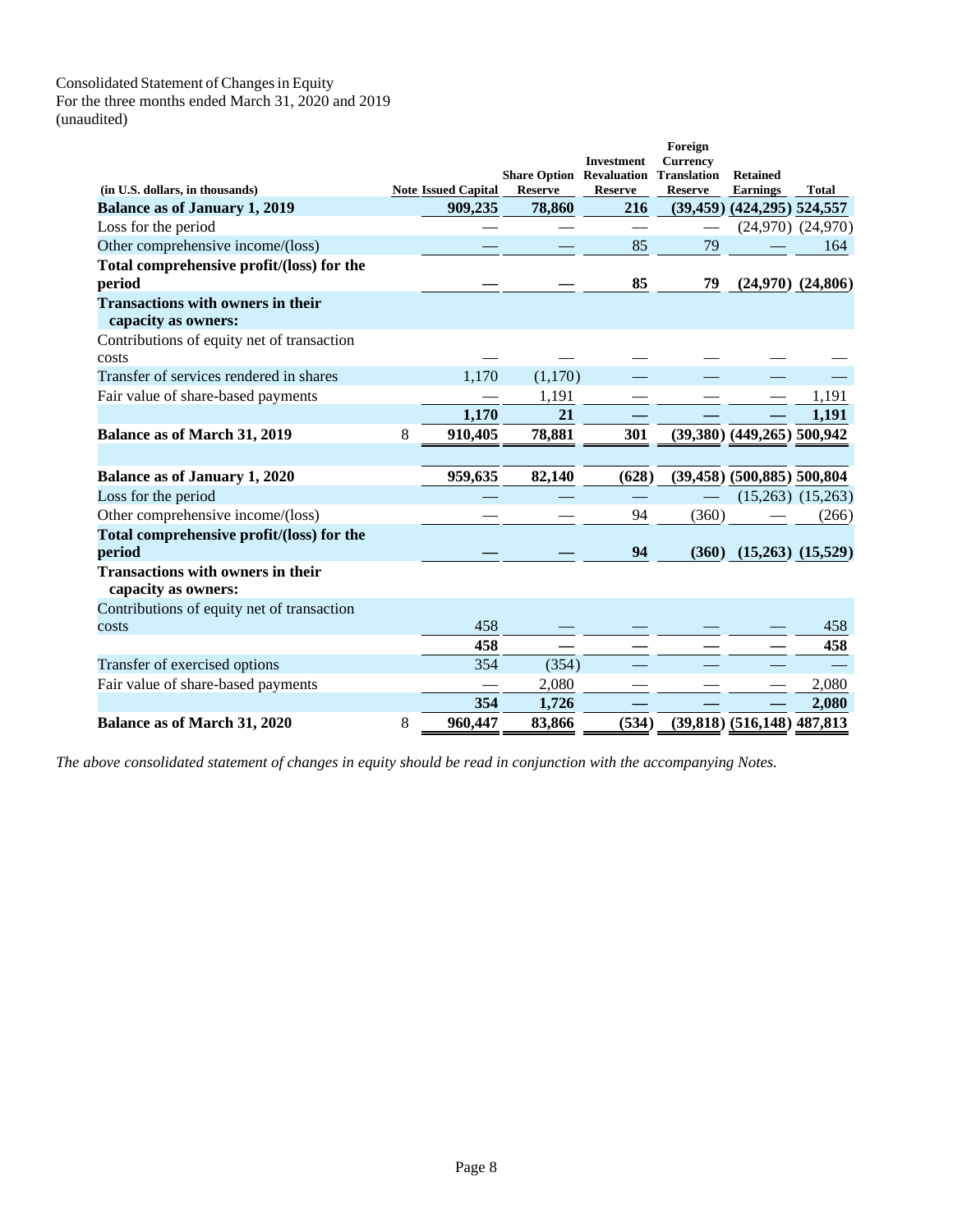## Consolidated Balance Sheet (unaudited)

| (in U.S. dollars, in thousands)                                   | <b>Note</b> | As of<br>March 31,<br>2020 | As of<br>June 30,<br>2019 |
|-------------------------------------------------------------------|-------------|----------------------------|---------------------------|
| <b>Assets</b>                                                     |             |                            |                           |
| <b>Current Assets</b>                                             |             |                            |                           |
| Cash & cash equivalents                                           | 5(a)        | 60,077                     | 50,426                    |
| Trade & other receivables                                         | 5(b)        | 3,001                      | 4,060                     |
| Prepayments                                                       | 5(b)        | 6,315                      | 8,036                     |
| <b>Total Current Assets</b>                                       |             | 69,393                     | 62,522                    |
|                                                                   |             |                            |                           |
| <b>Non-Current Assets</b>                                         |             |                            |                           |
| Property, plant and equipment                                     |             | 1,965                      | 826                       |
| Right-of-use assets                                               |             | 7,479                      |                           |
| Financial assets at fair value through other comprehensive income |             | 1,766                      | 2,317                     |
| Other non-current assets                                          |             | 3,244                      | 3,324                     |
| Intangible assets                                                 | 6(a)        | 581,943                    | 583,126                   |
| <b>Total Non-Current Assets</b>                                   |             | 596,397                    | 589,593                   |
| <b>Total Assets</b>                                               |             | 665,790                    | 652,115                   |
|                                                                   |             |                            |                           |
| <b>Liabilities</b>                                                |             |                            |                           |
| <b>Current Liabilities</b>                                        |             |                            |                           |
| Trade and other payables                                          | 5(c)        | 19,478                     | 13,060                    |
| Provisions                                                        |             | 27,152                     | 7,264                     |
| <b>Borrowings</b>                                                 | 5(d)        | 27,000                     | 14,007                    |
| Lease liabilities                                                 | 5(f)        | 3,059                      |                           |
| Deferred consideration                                            | 6(c)        |                            | 10,000                    |
| <b>Total Current Liabilities</b>                                  |             | 76,689                     | 44,331                    |
|                                                                   |             |                            |                           |
| <b>Non-Current Liabilities</b>                                    |             |                            |                           |
| Deferred tax liability                                            | 6(b)        | 4,966                      | 11,124                    |
| Provisions                                                        |             | 28,109                     | 48,329                    |
| <b>Borrowings</b>                                                 | 5(d)        | 59,951                     | 67,279                    |
| Lease liabilities                                                 | 5(f)        | 5,762                      |                           |
| Deferred consideration                                            | 6(c)        | 2,500                      |                           |
| <b>Total Non-Current Liabilities</b>                              |             | 101,288                    | 126,732                   |
| <b>Total Liabilities</b>                                          |             | 177,977                    | 171,063                   |
| <b>Net Assets</b>                                                 |             | 487,813                    | 481,052                   |
|                                                                   |             |                            |                           |
| <b>Equity</b>                                                     |             |                            |                           |
| <b>Issued Capital</b>                                             | 8           | 960,447                    | 910,405                   |
| Reserves                                                          |             | 43,514                     | 40,638                    |
| (Accumulated losses)/retained earnings                            |             | (516, 148)                 | (469,991)                 |
| <b>Total Equity</b>                                               |             | 487,813                    | 481,052                   |

*The above consolidated balance sheet should be read in conjunction with the accompanying Notes.*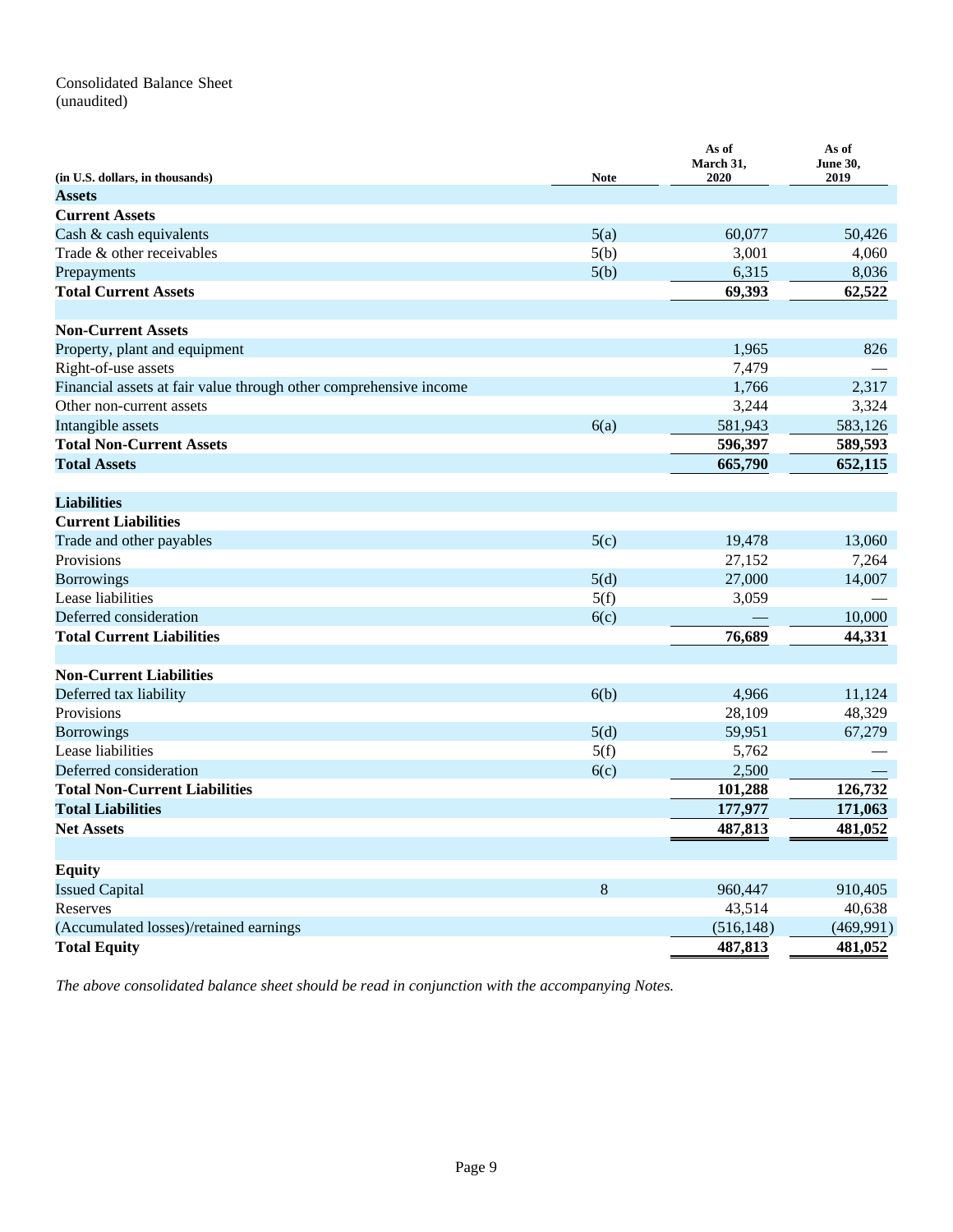## Consolidated Statement of Cash Flows (unaudited)

|                                                                              |             | <b>Nine Months Ended</b><br>March 31, |           |  |
|------------------------------------------------------------------------------|-------------|---------------------------------------|-----------|--|
| (in U.S. dollars, in thousands)                                              | <b>Note</b> | 2020                                  | 2019      |  |
| <b>Cash flows from operating activities</b>                                  |             |                                       |           |  |
| Commercialization revenue received                                           |             | 5,579                                 | 3,321     |  |
| Upfront and milestone payments received                                      |             | 17,500                                | 26,409    |  |
| Research and development tax incentive received                              |             | 1,499                                 | 1,654     |  |
| Payments to suppliers and employees (inclusive of goods and<br>services tax) |             | (57, 722)                             | (67, 672) |  |
| Interest received                                                            |             | 533                                   | 493       |  |
| Interest and other costs of finance paid                                     |             | (4,165)                               | (2,906)   |  |
| Income taxes (paid)/refunded                                                 |             | (7)                                   | (3)       |  |
| Net cash (outflows) in operating activities                                  | 7(b)        | (36, 783)                             | (38,704)  |  |
| <b>Cash flows from investing activities</b>                                  |             |                                       |           |  |
| Investment in fixed assets                                                   |             | (1,305)                               | (202)     |  |
| Payments for licenses                                                        |             | (100)                                 |           |  |
| Net cash (outflows) in investing activities                                  |             | (1, 405)                              | (202)     |  |
| <b>Cash flows from financing activities</b>                                  |             |                                       |           |  |
| Proceeds from borrowings                                                     |             |                                       | 43,572    |  |
| Payments of transaction costs from borrowings                                |             |                                       | (1,582)   |  |
| Proceeds from issue of shares                                                |             | 51,559                                | 30,258    |  |
| Payments for share issue costs                                               |             | (2,211)                               | (607)     |  |
| Payment of lease liabilities                                                 |             | (1,219)                               |           |  |
| Net cash inflows by financing activities                                     |             | 48,129                                | 71,641    |  |
| Net increase in cash and cash equivalents                                    |             | 9,941                                 | 32,735    |  |
| Cash and cash equivalents at beginning of period                             |             | 50,426                                | 37,763    |  |
| FX gains/(losses) on the translation of foreign bank accounts                |             | (290)                                 | (113)     |  |
| Cash and cash equivalents at end of period                                   | 7(a)        | 60,077                                | 70,385    |  |

*The above consolidated statement of cash flows should be read in conjunction with the accompanying Notes.*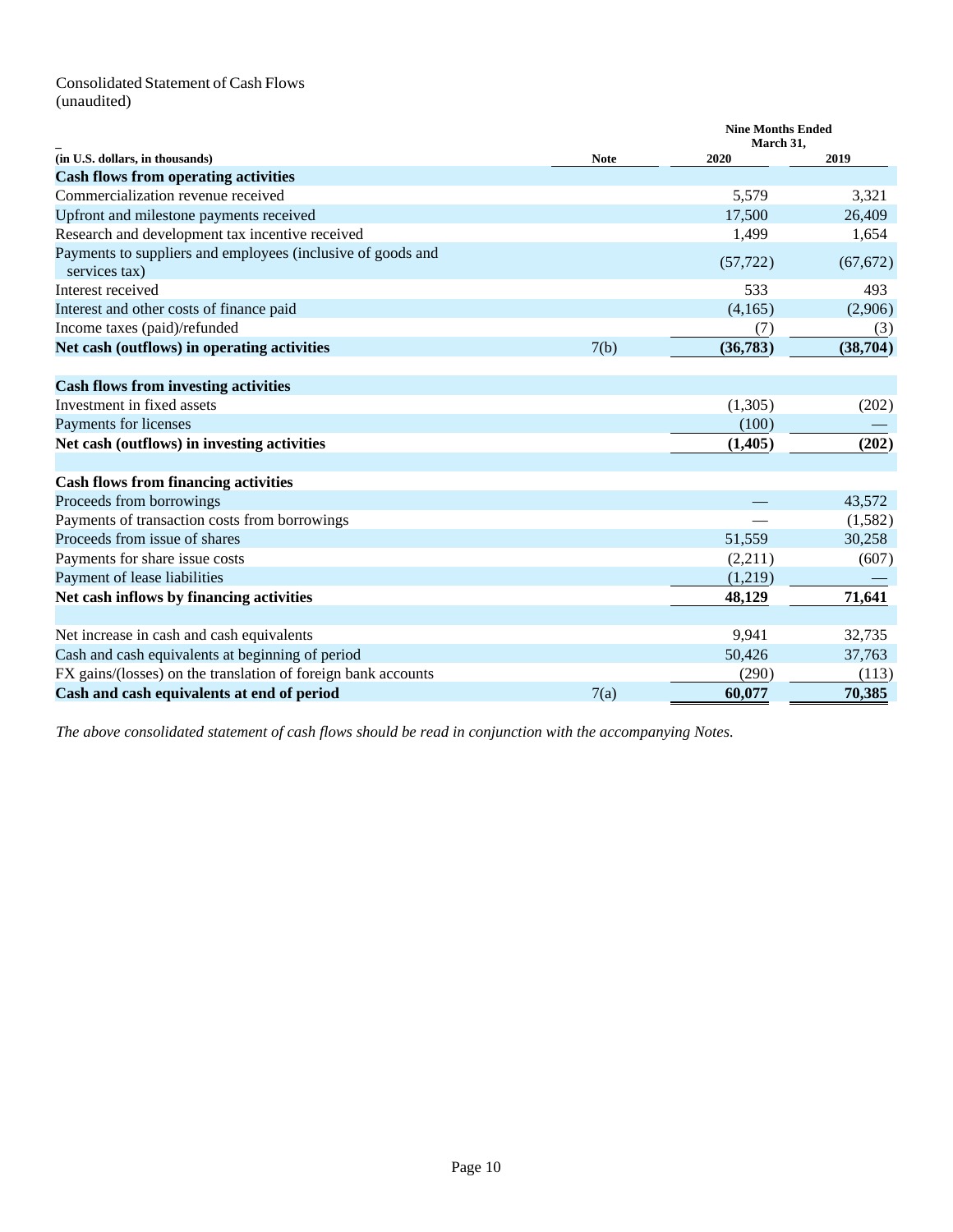#### Notes to Consolidated Financial Statements (unaudited)

Mesoblast Limited (the "Company") and its subsidiaries (the "Group") are primarily engaged in the development of regenerative medicine products. The Company's primary proprietary regenerative medicine technology platform is based on specialized cells known as mesenchymal lineage adult stem cells. The Company was formed in 2004 as an Australian company and has been listed on the Australian Securities Exchange (the "ASX") since 2004. In November 2015, the Company listed in the United States of America ("U.S.") on the Nasdaq Global Select Market ("Nasdaq") and from this date has been dual-listed in Australia and the U.S.

These financial statements are presented in U.S. dollars ("\$" or "USD" or "US\$"), unless otherwise noted, including certain amounts that are presented in Australian dollars ("AUD" or "A\$").

#### **1. Basis of preparation**

Mesoblast Limited is a for-profit entity for the purpose of preparing the financial statements. The condensed financial statements of Mesoblast Limited and its subsidiaries have been prepared in accordance with International Accounting Standard IAS 34 *Interim Financial Reporting*, as issued by the International Accounting Standards Board ("IASB"), and are unaudited. These interim financial statements do not include all of the notes and disclosures required by International Financial Reporting Standards, as issued by the IASB, for annual consolidated financial statements and should therefore be read in conjunction with our annual report on Form 20-F for the year ended June 30, 2019.

#### *(i) Going concern*

For the nine months ended March 31, 2020, the Group incurred a total comprehensive loss after income tax of \$46.3 million and had net cash outflows from operations of \$36.8 million. As of March 31, 2020, the Group held total cash and cash equivalents of \$60.1 million. On May 13, 2020, the Group raised gross proceeds of A\$138.0 million (US\$90.0 million) through a placement of 43.0 million new fully-paid Mesoblast ordinary shares to new and existing institutional investors. On May 15, 2020, net proceeds of US\$85.1 million were received and recognized in cash and cash equivalents.

Over the next 12 months the Group may receive up to an additional \$32.5 million in milestone payments under the strategic partnership with Grünenthal and a further \$35.0 million under the agreements with Hercules Capital, Inc. ("Hercules") and NovaQuest Capital Management, L.L.C. ("NovaQuest").

Further cash inflows will be required for the Group to meet its forecast expenditure. There is uncertainty related to the Group's ability to access payments from the strategic partnership with Grünenthal or to draw down funds from Hercules and NovaQuest. The ability of the Group to continue as a going concern and meet its debts and commitments as they fall due are dependent upon meeting the milestones under our Grünenthal or NovaQuest agreements, or drawing on remaining funds under our Hercules agreement. Alternatively, the Group may consider entering into additional strategic partnerships for our product candidates, or equity-based financings.

Management and the directors believe that the Group will be successful in the above matters and, accordingly, have prepared the financial report on a going concern basis, notwithstanding that there is a material uncertainty that may cast significant doubt on the Group's ability to continue as a going concern and that it may be unable to realize its assets and liabilities in the normal course of business.

References to matters that may cast significant doubt about the Group's ability to continue as a going concern also raise substantial doubt as contemplated by the Public Company Accounting Oversight Board standards.

#### *(ii) New and amended standards adopted by the Group*

In the opinion of management, the interim financial data includes all adjustments, consisting only of normal recurring adjustments necessary for a fair statement of the results for the interim periods. Other than the new and amended standards adopted by the Group below these interim financial statements follow the same accounting policies as compared to the June 30, 2019 consolidated financial statements and related notes as filed with the Australian Securities Exchange and the Securities and Exchange Commission.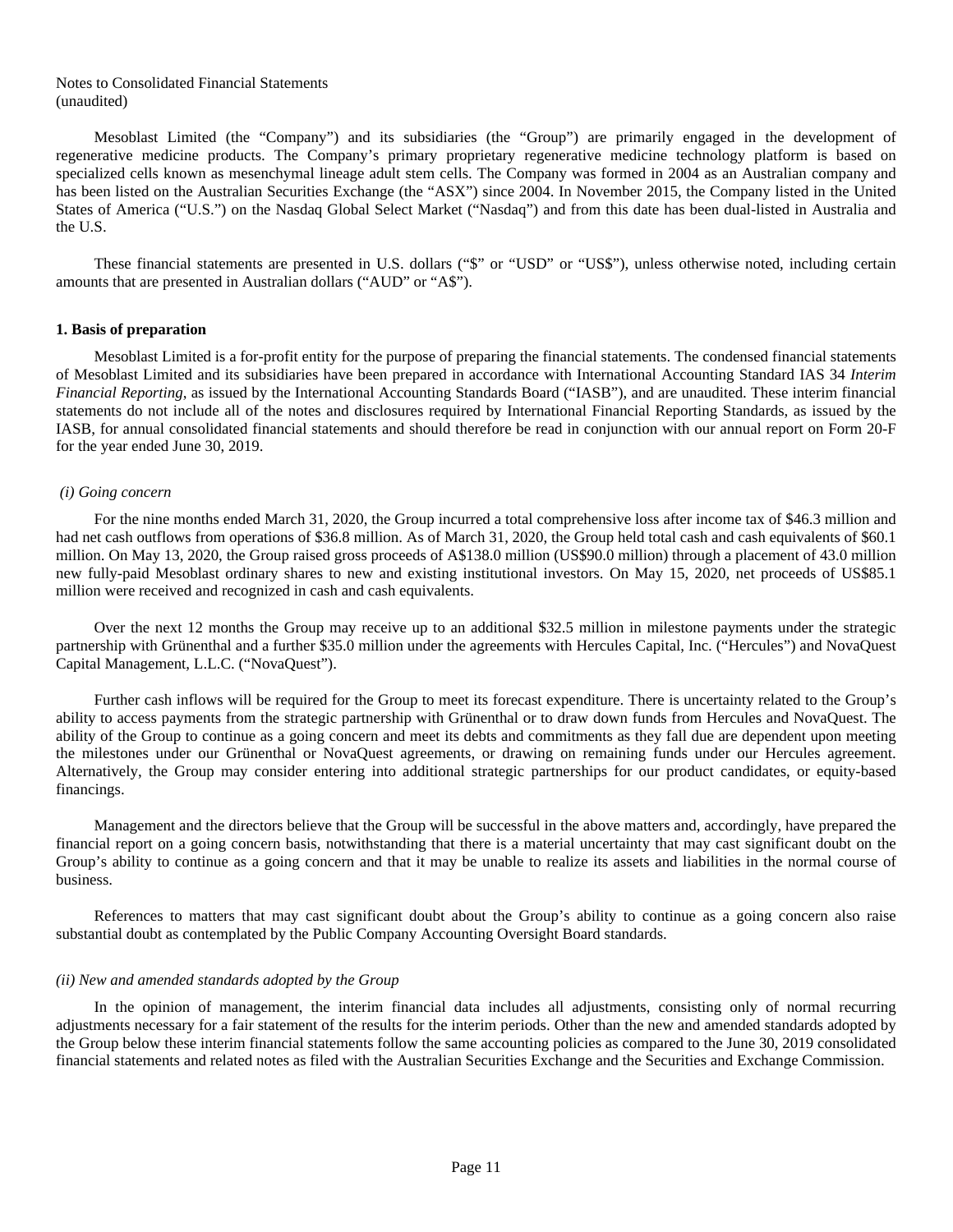#### **Leases**

The Group adopted IFRS 16 *Leases* on July 1, 2019. Our principal accounting policy from July 1, 2019, are that leases are recognized as a right-of-use asset and a corresponding liability at the date at which the leased asset is available for use by the Group. For principal accounting policies relating to the comparative year, refer to our annual report on Form 20-F for the year ended June 30, 2019. In accordance with the transition provisions in IFRS 16 the new rules have been adopted retrospectively with the cumulative effect of initially applying the new standard recognized on July 1, 2019. Comparatives have not been restated as permitted under the specific transition provisions in the standard.

On adoption of IFRS16, the Group recognized lease liabilities in relation to leases which had previously been classified as 'operating leases' under the principles of IAS 17 *Leases*. These liabilities were measured at the present value of the remaining lease payments, discounted using the incremental borrowing rate as of July 1, 2019. The weighted average lessee's incremental borrowing rate applied to the lease liabilities on July 1, 2019 was 6.52%. A reconciliation between the operating lease commitments disclosed applying IAS 17 at June 30, 2019 and the lease liabilities recognized at July 1, 2019 is described in Note 13.

Assets and liabilities arising from a lease are initially measured on a present value basis. Lease liabilities include the net present value of the following lease payments:

- fixed payments (including in-substance fixed payments), less any lease incentives receivable;
- variable lease payment that are based on an index or a rate;
- amounts expected to be payable by the lessee under residual value guarantees;
- the exercise price of a purchase option if the lessee is reasonably certain to exercise that option; and
- payments of penalties for terminating the lease, if the lease term reflects the lessee exercising that option.

Variable lease payments that are not based on an index or a rate are not included in the initial measurement of the lease liability and are expensed in the Income Statement when incurred.

For certain contracts that contain lease and non-lease components, the Group accounts for each lease component within the contract as a lease separately from non-lease components of the contract. The Group identifies a separate lease component if there is an explicit or implicit identified asset in the contract and if the Group controls use of the identified asset.

The lease payments are discounted using the interest rate implicit in the lease, if that rate can be determined, or the Group's incremental borrowing rate.

Right-of-use assets are measured at cost comprising the following:

- the amount of the initial measurement of lease liability;
- any lease payments made at or before the commencement date, less any lease incentives received;
- any initial direct costs; and
- restoration costs.

Payments associated with short-term leases with a lease term of 12 months or less, contracts that contain lease and non-lease components that are cancellable within 12 months and leases of low-value assets are recognized on a straight-line basis as an expense in profit or loss. Low-value assets comprise IT-equipment and small items of office furniture.

#### *(iii) New accounting standards and interpretations not yet adopted by the Group*

There were no new accounting standards and interpretations not yet adopted by the Group for the March 31, 2020 reporting period.

#### *(iv) Use of estimates*

The preparation of these consolidated financial statements requires the Group to make estimates and judgments that affect the reported amounts of assets, liabilities, income and expenses and related disclosures. On an ongoing basis, the Group evaluates its significant accounting policies and estimates. Estimates are based on historical experience and on various market-specific and other relevant assumptions that the Group believes to be reasonable under the circumstances, the results of which form the basis for making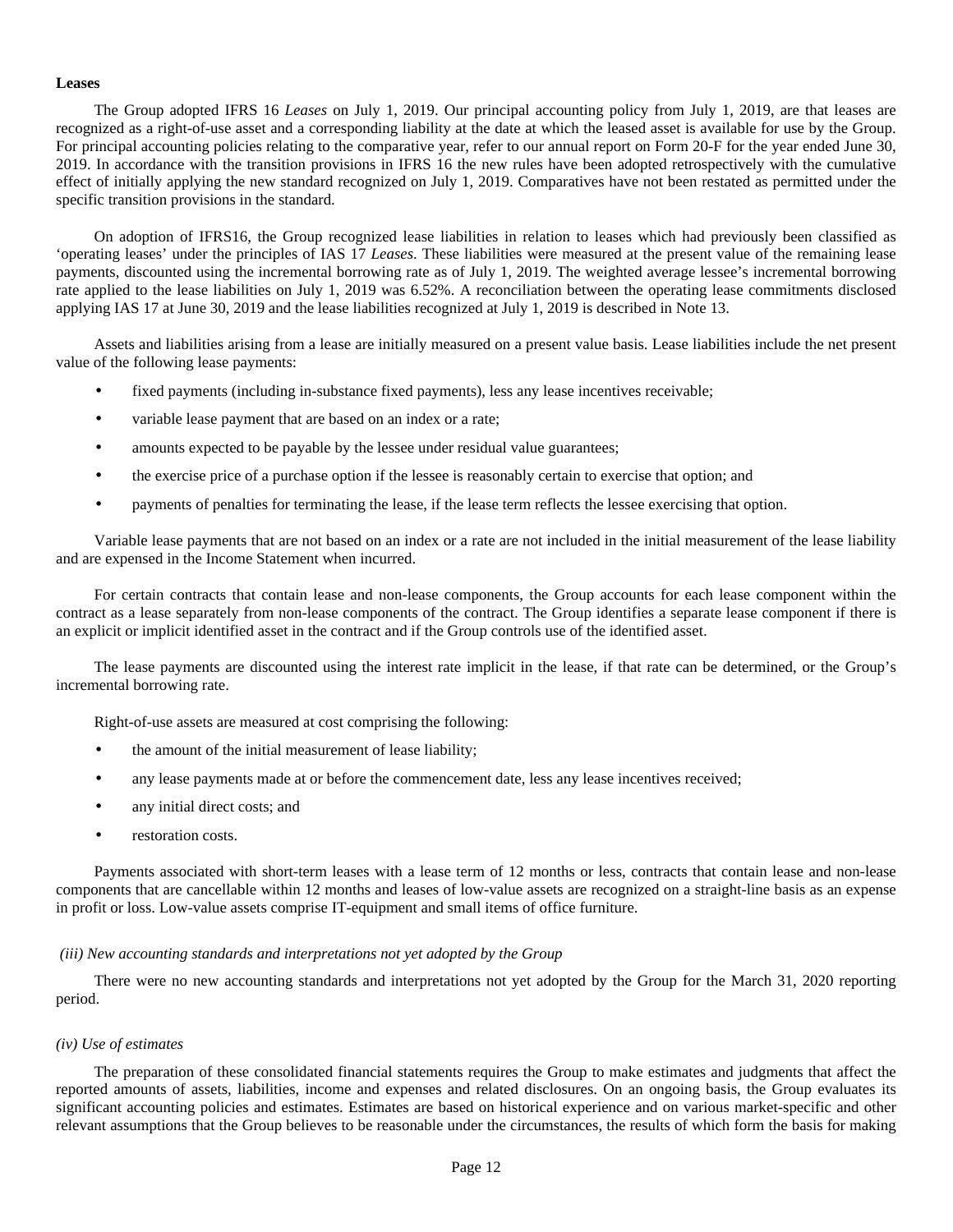judgments about the carrying values of assets and liabilities. Estimates are assessed each period and updated to reflect current information, such as the economic considerations related to the impact that COVID-19 could have on the Group's significant accounting estimates. The Group's future assessments of the impact of COVID-19 could result in material impacts to the Group's consolidated financial statements in future periods.

## **2. Significant changes in the current reporting period**

## *(i) Significant events*

The financial position and performance of the Group was affected by the following events during the nine months ended March 31, 2020.

- On September 10, 2019, the Group announced that it had entered into a strategic partnership with Grünenthal, to develop and commercialize MPC-06-ID, a Phase 3 allogeneic product candidate for the treatment of chronic low back pain due to degenerative disc disease. Under the partnership, Grünenthal will have exclusive commercialization rights to MPC-06-ID for Europe and Latin America. The Group has recognized revenue of \$15.0 million and deferred revenue of \$2.5 million in the current reporting period.
- On October 3, 2019, the Group announced completion of a A\$75.0 million (US\$50.7 million) capital raise through the placement of 37.5 million new fully-paid ordinary shares at a price of A\$2.00 per share to existing and new institutional investors.
- On October 17, 2019, the Group announced that it had entered into a manufacturing service agreement with Lonza Bioscience Singapore Pte. Ltd. for the supply of commercial product for the potential approval and launch of RYONCIL<sup>TM</sup> ("RYONCIL") for the treatment of pediatric acute graft versus host disease in the US market. A right of use asset and lease liability was recognized in relation to the lease component within this agreement.
- In February 2020, the Group amended the terms of the Hercules loan agreement to defer the principal repayments to July 2020. Subsequent to March 31, 2020, as disclosed in Note 11, the Group satisfied the requirements to defer the commencement of principal repayments to October 2020. As at March 31, 2020, principal repayments were due to commence in July 2020 and as a result \$20.5 million of the borrowings were recognized as a current liability, given that the requirements to defer principal repayments were not met prior to the period end. Principal repayments can be further deferred to July 2021 if certain milestones are satisfied.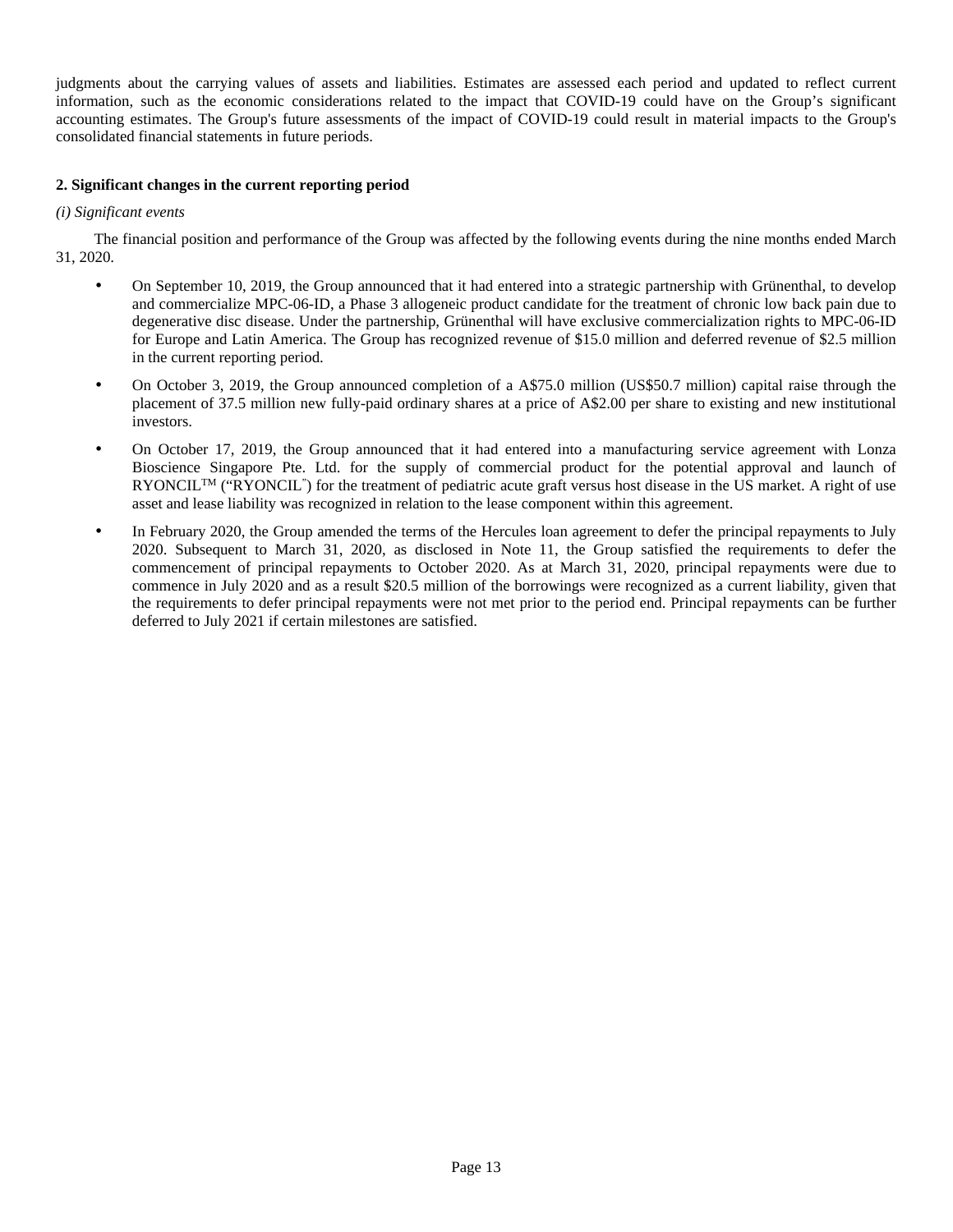## **3. Loss before income tax**

|                                                                |             | <b>Three Months Ended</b> |           | <b>Nine Months Ended</b> |           |  |
|----------------------------------------------------------------|-------------|---------------------------|-----------|--------------------------|-----------|--|
| (in U.S. dollars, in thousands)                                | <b>Note</b> | March 31,<br>2020         | 2019      | March 31,<br>2020        | 2019      |  |
| <b>Revenue</b>                                                 |             |                           |           |                          |           |  |
| <b>Commercialization Revenue</b>                               |             | 2,081                     | 1,042     | 5,922                    | 3,264     |  |
| <b>Milestone Revenue</b>                                       |             | 10,000                    |           | 25,000                   | 11,000    |  |
| <b>Interest Revenue</b>                                        |             | 120                       | 207       | 533                      | 491       |  |
|                                                                |             | 12,201                    | 1,249     | 31,455                   | 14,755    |  |
|                                                                |             |                           |           |                          |           |  |
| Clinical trial and research & development                      |             | (7,035)                   | (9,366)   | (20, 383)                | (31,295)  |  |
| Manufacturing production & development                         |             | (6,009)                   | (2,017)   | (10,966)                 | (9,656)   |  |
|                                                                |             |                           |           |                          |           |  |
| <b>Employee benefits</b>                                       |             |                           |           |                          |           |  |
| Salaries and employee benefits                                 |             | (6,636)                   | (5,115)   | (17, 864)                | (15,035)  |  |
| Defined contribution superannuation expenses                   |             | (95)                      | (80)      | (261)                    | (264)     |  |
| Equity settled share-based payment transactions <sup>(1)</sup> |             | (2,080)                   | (1,191)   | (4,527)                  | (3,217)   |  |
| <b>Total Employee benefits</b>                                 |             | (8, 811)                  | (6,386)   | (22, 652)                | (18, 516) |  |
|                                                                |             |                           |           |                          |           |  |
| Depreciation and amortization of non-current                   |             |                           |           |                          |           |  |
| assets                                                         |             |                           |           |                          |           |  |
| Plant and equipment depreciation                               |             | (156)                     | (135)     | (378)                    | (446)     |  |
| Right of use asset depreciation                                |             | (395)                     |           | (1,102)                  |           |  |
| Intellectual property amortization                             |             | (394)                     | (395)     | (1,181)                  | (1,183)   |  |
| Total Depreciation and amortization of non-                    |             |                           |           |                          |           |  |
| current assets                                                 |             | (945)                     | (530)     | (2,661)                  | (1,629)   |  |
|                                                                |             |                           |           |                          |           |  |
| Other Management & administration expenses                     |             |                           |           |                          |           |  |
| Overheads & administration                                     |             | (2, 412)                  | (2,318)   | (7, 842)                 | (8,762)   |  |
| Consultancy                                                    |             | (1,310)                   | (808)     | (3,471)                  | (2, 453)  |  |
| Legal, patent and other professional fees                      |             | (546)                     | (565)     | (4, 458)                 | (2,816)   |  |
| Intellectual property expenses (excluding the                  |             |                           |           |                          |           |  |
| amount amortized above)                                        |             | (653)                     | (866)     | (1,905)                  | (2,161)   |  |
| <b>Total Other Management &amp; administration</b>             |             |                           |           |                          |           |  |
| expenses                                                       |             | (4,921)                   | (4,557)   | (17,676)                 | (16, 192) |  |
|                                                                |             |                           |           |                          |           |  |
| Fair value remeasurement of contingent                         |             |                           |           |                          |           |  |
| consideration                                                  |             |                           |           |                          |           |  |
| Remeasurement of contingent consideration                      | 5(e)(iii)   | 2,158                     | (2,718)   | 1,276                    | (3, 352)  |  |
| <b>Total Fair value remeasurement of contingent</b>            |             |                           |           |                          |           |  |
| consideration                                                  |             | 2,158                     | (2,718)   | 1,276                    | (3,352)   |  |
|                                                                |             |                           |           |                          |           |  |
| Other operating income and expenses                            |             |                           |           |                          |           |  |
| Remeasurement of borrowing arrangements                        |             |                           |           | 39                       | (752)     |  |
| Research & development tax incentive <sup>(2)</sup>            |             |                           | (74)      |                          | (74)      |  |
| Foreign exchange gains/(losses)                                |             | (442)                     | (8)       | (67)                     | (182)     |  |
| Foreign withholding tax paid                                   |             |                           |           |                          | (52)      |  |
| <b>Total Other operating income and expenses</b>               |             | (442)                     | (82)      | (28)                     | (1,060)   |  |
|                                                                |             |                           |           |                          |           |  |
| Finance (costs)/gains                                          |             |                           |           |                          |           |  |
| Remeasurement of borrowing arrangements                        |             | 319                       | 376       | 1,059                    | 376       |  |
| Interest expense                                               |             | (3,733)                   | (3, 144)  | (10, 912)                | (8,282)   |  |
| <b>Total Finance costs</b>                                     |             | (3, 414)                  | (2,768)   | (9,853)                  | (7,906)   |  |
|                                                                |             |                           |           |                          |           |  |
| <b>Total loss before income tax</b>                            |             | (17,218)                  | (27, 175) | (51, 488)                | (74, 851) |  |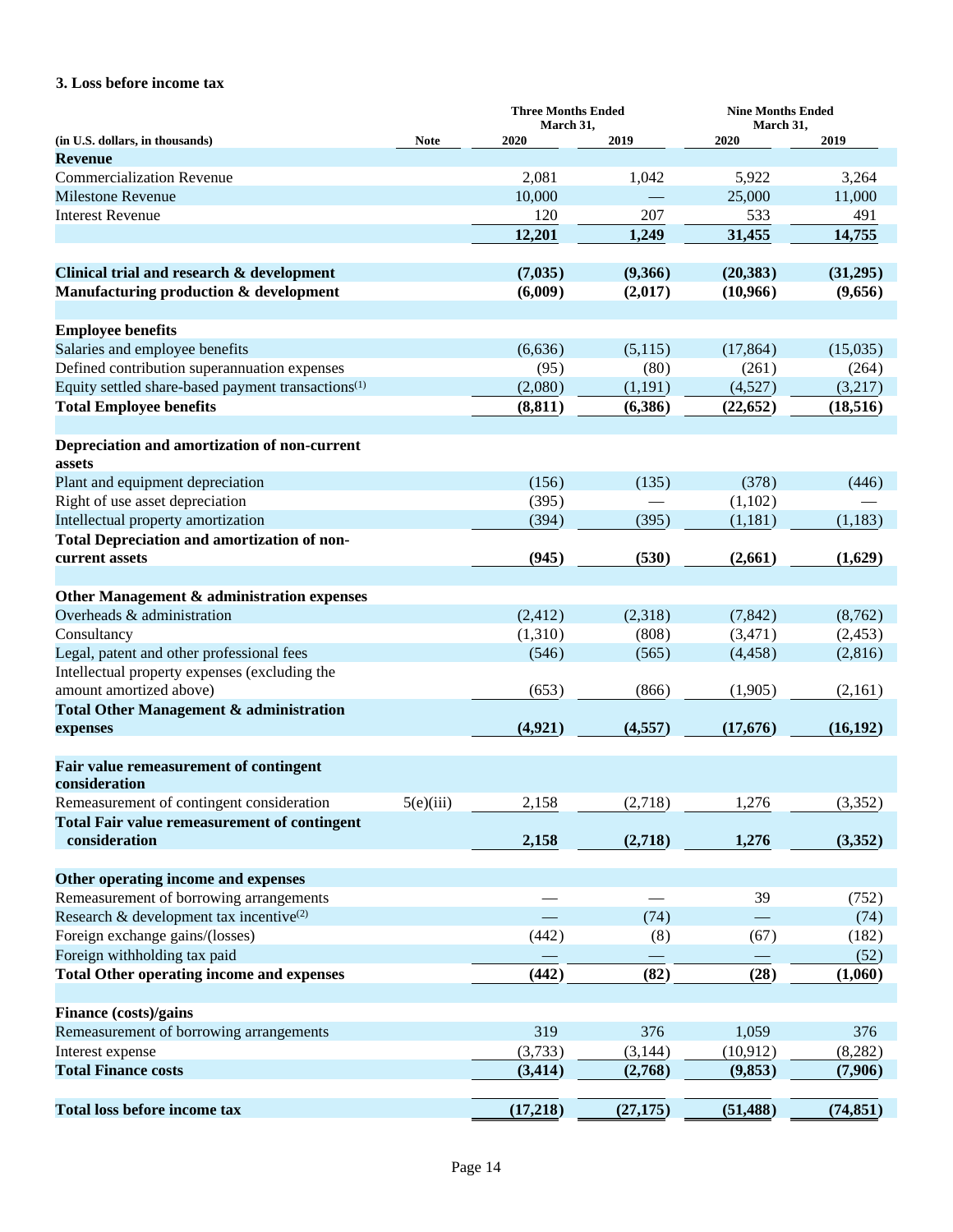#### (1) Share-based payment transactions

For the three and nine months ended March 31, 2020 and 2019, the share-based payment transactions have been reflected in the Consolidated Income Statement functional expense categories as follows:

|                                                                                 | <b>Three Months Ended</b><br>March 31. |           | <b>Nine Months Ended</b><br>March 31. |           |  |
|---------------------------------------------------------------------------------|----------------------------------------|-----------|---------------------------------------|-----------|--|
| (in U.S. dollars)                                                               | 2020                                   | 2019      | 2020                                  | 2019      |  |
| Research and development                                                        | 1,040,492                              | 639,245   | 2,010,660                             | 1,789,049 |  |
| Manufacturing and commercialization                                             | 84.446                                 | 89,460    | 224.361                               | 244.698   |  |
| Management and administration                                                   | 955,570                                | 462,329   | 2,292,418                             | 1,183,225 |  |
| <b>Equity settled share-based payment</b>                                       |                                        |           |                                       |           |  |
| transactions                                                                    | 2,080,508                              | 1,191,034 | 4,527,439                             | 3,216,972 |  |
| Legal, patent and other professional fees                                       |                                        |           |                                       | 620,000   |  |
| Total equity settled share-based payment<br>transactions in the profit and loss | 2,080,508                              | 1,191,034 | 4,527,439                             | 3,836,972 |  |

#### (2) Research and development tax incentive

The Group's research and development activities are not eligible from July 1, 2018 to June 30, 2020 for the refundable tax offset, under an Australian Government tax incentive as a result of the Group earning revenues in excess of A\$20.0 million for the years ended June 30, 2020 and 2019. At each period end management estimates the refundable tax offset available to the Group based on available information at the time. The Group engages tax specialists to review, on an annual basis, the quantum of our previous research and development tax claim and our on-going eligibility to claim this tax incentive in Australia. For the nine months ended March 31, 2019, the Group has recognized a loss of \$0.1 million in relation to a change in the original estimate of the research and development tax incentive income that the Group would receive from the Australian Government for the year ended June 30, 2018.

#### **Revenue recognition**

#### *Grünenthal arrangement*

In September 2019, the Group entered into a strategic partnership with Grünenthal for the development and commercialization in Europe and Latin America of the Group's allogeneic mesenchymal precursor cell ("MPC") product, MPC-06-ID, receiving exclusive rights to the Phase 3 allogeneic product candidate for the treatment of low back pain due to degenerative disc disease.

The Group received a non-refundable upfront payment of \$15.0 million in October 2019, on signing of the contract with Grünenthal. The Group may receive up to an additional \$132.5 million in payments if certain milestones are satisfied in relation to clinical, manufacturing, regulatory and reimbursement approval prior to product launch. The Group is further entitled to receive milestones payments based on regulatory and cumulative product sales milestones, as well as tiered double-digit royalties on product sales. The Group received a milestone payment in December 2019 of \$2.5 million in relation to meeting a milestone event as part of the strategic partnership with Grünenthal.

The strategic partnership with Grünenthal includes a license of IP and the provision of development services. Under IFRS 15 *Revenue from contracts with customers*, the Group has identified three distinct performance obligations in the strategic partnership with Grünenthal. The three performance obligations identified are the right of use license of IP, research & development and chemistry, manufacturing and controls ("R&D and CMC") services and other development services. The license of IP was considered distinct from the development services as it is capable of being granted separately and the development services do not significantly modify or customize the license nor are the license and development services significantly interrelated or interdependent. The Group also evaluated the promises in the development services and determined the R&D and CMC services were distinct from the other development services as they are not significantly interrelated or interdependent.

The standalone selling price for each performance obligation is not directly observable, so the Group has estimated the standalone selling price through the most appropriate method to ensure the estimate represents the price the Group would charge for the goods or services if they were sold separately. The Group considered the application and results of a combination of methods and utilized the cost plus a margin approach as the primary method. For R&D and CMC services, the Group estimated the standalone selling price to be \$85.0 million. For the other development services the Group estimated the standalone selling price to be \$10.0 million. Significant judgement was applied in determining the standalone selling price and the variable consideration that was allocated to each performance obligation. Based on this analysis, the \$15.0 million upfront payment was allocated to the license of IP performance obligation. Upon signing of this strategic partnership in September 2019, the Group recognized \$15.0 million in revenue for the right of use license of IP as this performance obligation was considered completely satisfied at this date.

The Group evaluated the constraint over the remaining variable consideration under the contract and determined that all of the milestone payments relating to the R&D and CMC services and other development services were considered constrained as at March 31, 2020. As part of this evaluation, the Group considered a variety of factors, including whether the receipt of the milestone payments is outside of the Group's control or contingent on the outcome of clinical trials and the impact of certain repayment clauses. The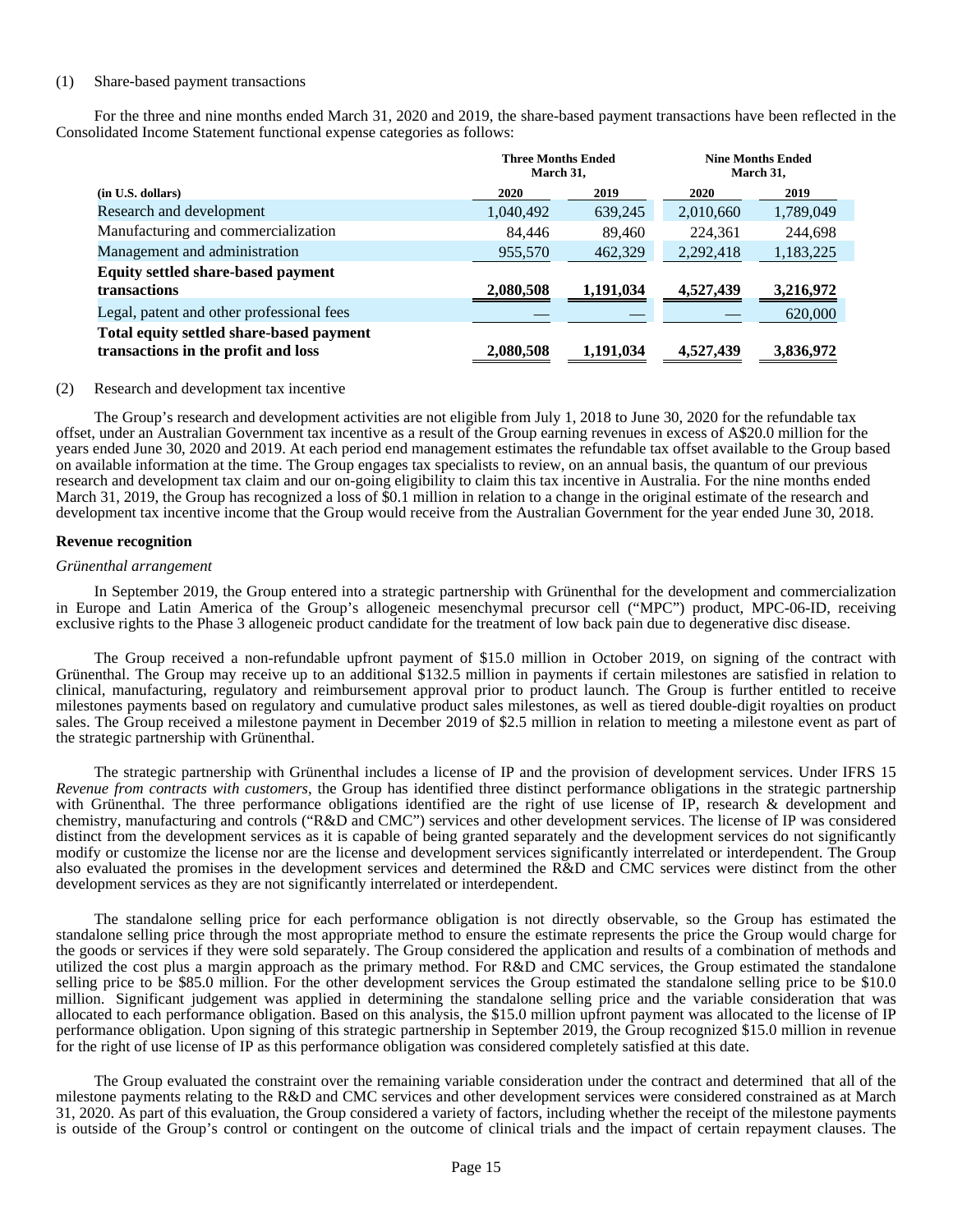Group will continue to evaluate the constraint over variable consideration in future periods. Additionally, the Group applies the salesbased and usage-based royalty exception for licenses of intellectual property and therefore will recognize royalties and sales-based milestone payments as revenue when the subsequent sale or usage occurs.

 The \$2.5 million milestone payment received in December 2019 from Grünenthal was considered constrained and resulted in deferred consideration as of March 31, 2020. In future periods, additional milestone payments from Grünenthal may result in deferred consideration as revenue recognition of R&D and CMC services and other development services will be dependent upon the assessment of the constraint over variable consideration as well as the percentage of progress towards meeting the development service performance obligations over time.

For the nine months ended March 31, 2019, no milestone revenue was recognized in relation to this strategic partnership with Grünenthal.

#### *Tasly arrangement*

In July 2018, the Group entered into a strategic alliance with Tasly Pharmaceutical Group ("Tasly") for the development, manufacture and commercialization in China of the Group's allogeneic mesenchymal precursor cell ("MPC") products, MPC-150-IM and MPC-25-IC. Tasly received all exclusive rights for MPC-150-IM and MPC-25-IC in China and Tasly will fund all development, manufacturing and commercialization activities in China.

The Group received a \$20.0 million up-front technology access fee from Tasly upon closing of this strategic alliance in October 2018. The Group is also entitled to receive \$25.0 million on product regulatory approvals in China, double-digit escalating royalties on net product sales and up to six escalating milestone payments when the product candidates reach certain sales thresholds in China.

Under IFRS 15, upon completion of this strategic alliance in September 2018, the Group recognized \$10.0 million in milestone revenue from the \$20.0 million up-front technology access fee received in October 2018, as this was the portion of revenue that control was transferred to Tasly, and the remaining \$10.0 million from the \$20.0 million up-front payment was recognized as deferred consideration on the consolidated balance sheet. In the nine months ended March 31, 2020, the deferred consideration amount was recognized in revenue as the control for this portion of revenue was transferred to Tasly based on the Group's decision regarding the exercise of the Group's rights in the terms and conditions of the agreement.

#### *TiGenix arrangement*

In December 2017, the Group entered into a patent license agreement with TiGenix NV ("TiGenix"), now a wholly owned subsidiary of Takeda Pharmaceutical Company Limited ("Takeda"), which granted Takeda exclusive access to certain of our patents to support global commercialization of the adipose-derived mesenchymal stem cell ("MSC") product, Alofisel® a registered trademark of TiGenix, previously known as Cx601, a product candidate of Takeda, for the local treatment of fistulae. The agreement includes the right for Takeda to grant sub-licenses to affiliates and third parties.

As part of the license agreement, the Group received \$5.9 million (€5.0 million) as a non-refundable up-front payment and recognized this amount in revenue in December 2017 upon receipt. In December 2018, the Group received a milestone payment of €5.0 million, the Group recognized revenue of €5.0 million (\$5.9 million) pertaining to this milestone in December 2017 as all performance obligations had been satisfied at that time. The Group is entitled to further payments up to €10.0 million when Takeda reaches certain product regulatory milestones. Additionally, the Group will receive single digit royalties on net sales of Alofisel®.

No milestone revenue was recognized in relation to the patent license agreement with Takeda in the nine months ended March 31, 2020 and 2019.

#### *JCR arrangement*

In October 2013, the Group acquired all of the culture-expanded, MSC-based assets, from Osiris Therapeutics, Inc. ("Osiris"). These assets included assumption of a collaboration agreement (the "JCR Agreement") with JCR Pharmaceuticals Co., Ltd. ("JCR"), a pharmaceutical company in Japan. Revenue recognized under this agreement is limited to the amount of cash received or for which the Group are entitled, as JCR has the right to terminate the agreement at any time.

Under the JCR Agreement, JCR is responsible for all development and manufacturing costs including sales and marketing expenses. Under the JCR Agreement, JCR has the right to develop our MSCs in two fields for the Japanese market: exclusive in conjunction with the treatment of hematological malignancies by the use of hematopoietic stem cells derived from peripheral blood, cord blood or bone marrow, or the First JCR Field; and non-exclusive for developing assays that use liver cells for non-clinical drug screening and evaluation, or the Second JCR Field. With respect to the First JCR Field, the Group are entitled to payments when JCR reaches certain commercial milestones and to escalating double-digit royalties. These royalties are subject to possible renegotiation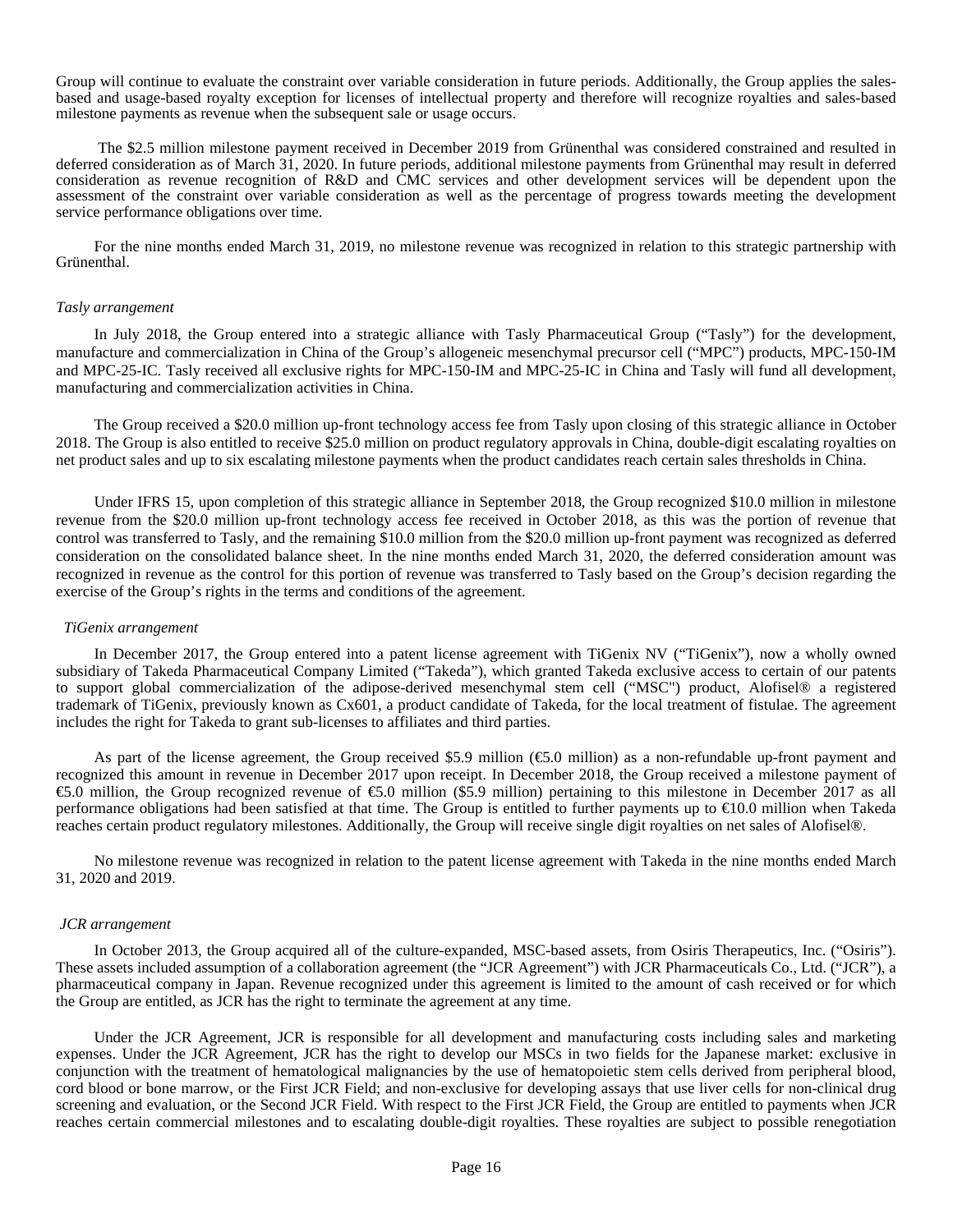downward in the event of competition from non-infringing products in Japan. With respect to the Second JCR Field, the Group are entitled to a double digit profit share. In October 2018, the Group expanded its partnership with JCR in Japan for wound healing in patients with Epidermolysis Bullosa ("EB"). The Group will receive royalties on TEMCELL® Hs. Inj. ("TEMCELL"), a registered trademark of JCR product sales for EB. The Group applies the sales-based and usage-based royalty exception for licenses of intellectual property and therefore recognizes royalty revenue at the later of when the subsequent sale or usage occurs and the associated performance obligation has been satisfied.

In the nine months ended March 31, 2020, the Group recognized \$5.9 million in commercialization revenue relating to royalty income earned on sales of TEMCELL in Japan by our licensee JCR, compared with \$3.3 million for the nine months ended March 31, 2019. These amounts were recorded in revenue as there are no further performance obligations required in regards to these items.

In the nine months ended March 31, 2019, the Group recognized \$1.0 million in milestone revenue upon our licensee, JCR, reaching cumulative net sales milestones for sales of TEMCELL in Japan. This amount was recorded in revenue as there are no further performance obligations required in regards to these items. There was no milestone revenue recognized in the nine months ended March 31, 2020 as the Group recognized its final cumulative net sales milestone for sales of TEMCELL in Japan in the year ended June 30, 2019.

#### **Inventories**

Inventories are included in the financial statements at the lower of cost (including raw materials, direct labour, other direct costs and related production overheads) and net realizable value. Pre-launch inventory is held as an asset when there is a high probability of regulatory approval for the product in accordance with IAS 2 *Inventories*. Before that point, a provision is made against the carrying value to its recoverable amount in accordance with IAS 37 *Provisions, Contingent Liabilities and Contingent Assets*; the provision is then reversed at the point when a high probability of regulatory approval is determined.

The Group considers a number of factors in determining the probability of the product candidate realizing future economic benefit, including the product candidate's current status in the regulatory approval process, results from the related pivotal clinical trial, results from meetings with relevant regulatory agencies prior to the filing of regulatory applications, the market need, historical experience, as well as potential impediments to the approval process such as product safety or efficacy, commercialization and market trends.

When a provision is made against the carrying value of pre-launch inventory the costs are recognized within Manufacturing Commercialization expenses. When the high probability threshold is met, the provision will be reversed through Manufacturing Commercialization expenses. As of March 31, 2020, there was \$8.2 million of pre-launch inventory recognized on the balance sheet that was fully provided for, compared with \$Nil at June 30, 2019.

#### **4. Income tax benefit/(expense)**

|                                                 | <b>Three Months Ended</b><br>March 31, |         | <b>Nine Months Ended</b><br>March 31, |         |
|-------------------------------------------------|----------------------------------------|---------|---------------------------------------|---------|
| (in U.S. dollars, in thousands)                 | 2020                                   | 2019    | 2020                                  | 2019    |
| (a) Income tax expense                          |                                        |         |                                       |         |
| <b>Current tax</b>                              |                                        |         |                                       |         |
| Current tax                                     |                                        |         |                                       |         |
| Total current tax expense                       |                                        |         |                                       |         |
|                                                 |                                        |         |                                       |         |
| Deferred tax                                    |                                        |         |                                       |         |
| (Increase)/decrease in deferred tax assets      | (1,922)                                | (2,180) | (9,346)                               | (5,707) |
| (Decrease)/increase in deferred tax liabilities | (33)                                   | (25)    | 3,188                                 | (71)    |
| Total deferred tax expense/(benefit)            | (1,955)                                | (2,205) | (6,158)                               | (5,778) |
| Income tax expense/(benefit)                    | (1,955)                                | (2,205) | (6,158)                               | (5,778) |

Deferred tax assets have been brought to account only to the extent that it is foreseeable that they are recoverable against future tax liabilities.

Deferred tax assets are recognized for unused tax losses to the extent that it is probable that future taxable profit will be available against which the unused tax losses can be utilized. Deferred tax assets are offset against taxable temporary differences (deferred tax liabilities) when the deferred tax balances relate to the same tax jurisdiction in accordance with our accounting policy.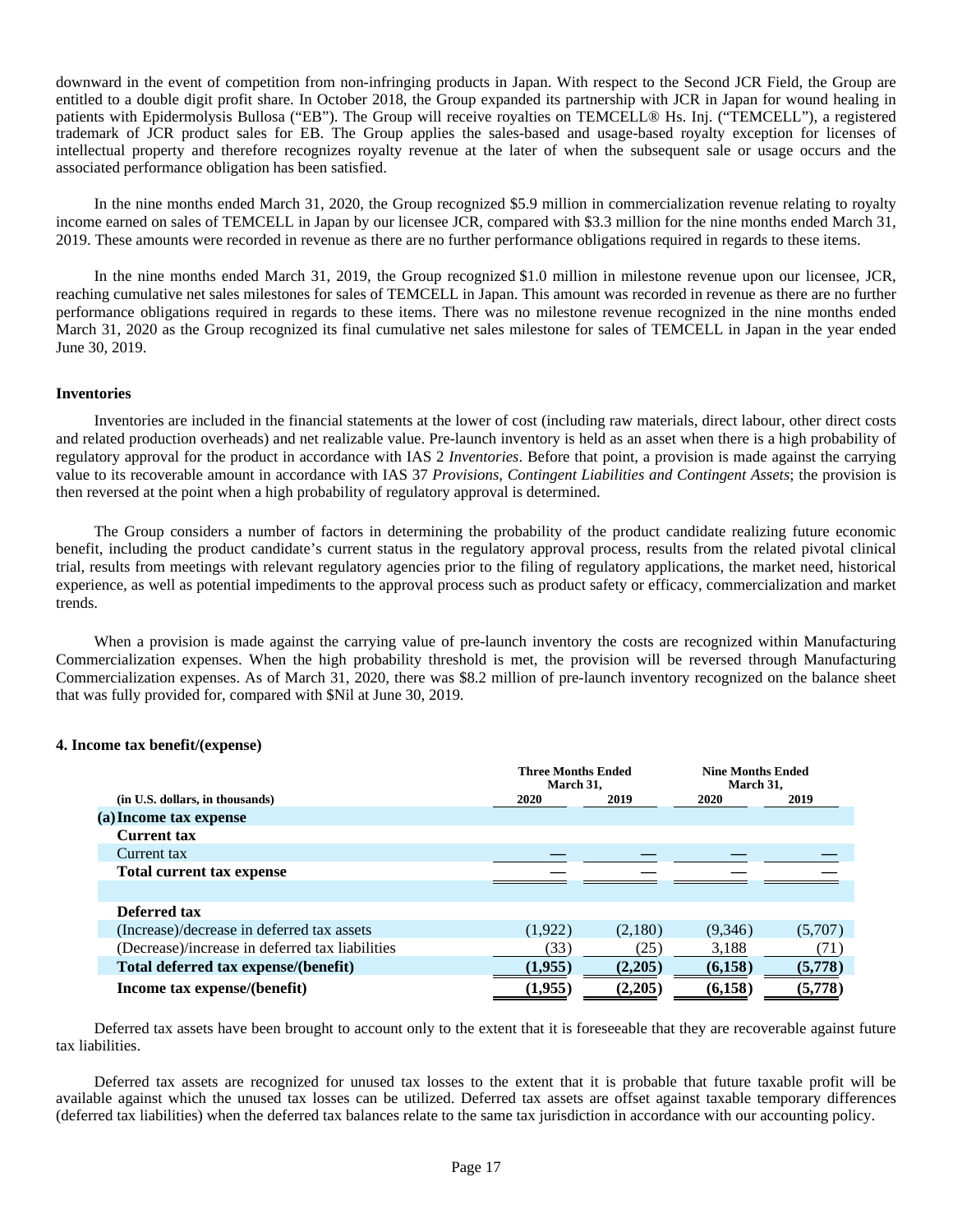Deferred taxes are measured at the rate in which they are expected to settle within the respective jurisdictions, which can change based on factors such as new legislation or timing of utilization and reversal of associated assets and liabilities.

| (in U.S. dollars, in thousands)                | As of<br>March 31,<br>2020 | As of<br><b>June 30,</b><br>2019 |
|------------------------------------------------|----------------------------|----------------------------------|
| (b) Deferred tax assets not brought to account |                            |                                  |
| <b>Unused tax losses</b>                       |                            |                                  |
| Potential tax benefit at local tax rates       | 47,519                     | 51,807                           |
| Other temporary differences                    |                            |                                  |
| Potential tax benefit at local tax rates       | 5,063                      | 3,130                            |
| Other tax credits                              |                            |                                  |
| Potential tax benefit at local tax rates       | 3,220                      | 3,220                            |
|                                                | 55,802                     | 58,157                           |

As of March 31, 2020 and June 30, 2019, the Group has deferred tax assets not brought to account of \$55.8 million and \$58.2 million, respectively. Deferred tax assets have been brought to account only to the extent that it is foreseeable that they are recoverable against future tax liabilities.

#### **5. Financial assets and liabilities**

This note provides information about the Group's financial instruments, including:

- an overview of all financial instruments held by the Group;
- specific information about each type of financial instrument;
- accounting policies; and
- information used to determine the fair value of the instruments, including judgments and estimation uncertainty involved.

The Group holds the following financial instruments:

| <b>Financial assets</b>                                    |              | Assets at            | Assets at     | Assets at<br>amortized |        |
|------------------------------------------------------------|--------------|----------------------|---------------|------------------------|--------|
| (in U.S. dollars, in thousands)                            | <b>Notes</b> | FVOCI <sup>(1)</sup> | $FVTPL^{(2)}$ | cost                   | Total  |
| <b>As of March 31, 2020</b>                                |              |                      |               |                        |        |
| Cash & cash equivalents                                    | 5(a)         |                      |               | 60,077                 | 60,077 |
| Trade & other receivables                                  | 5(b)         |                      |               | 3,001                  | 3,001  |
| Financial assets at fair value through other comprehensive |              |                      |               |                        |        |
| income                                                     | 5(e)         | 1,766                |               |                        | 1,766  |
| Other non-current assets                                   |              |                      |               | 3.244                  | 3,244  |
|                                                            |              | 1,766                |               | 66,322                 | 68,088 |
| As of June 30, 2019                                        |              |                      |               |                        |        |
| Cash & cash equivalents                                    | 5(a)         |                      |               | 50,426                 | 50,426 |
| Trade & other receivables                                  | 5(b)         |                      |               | 4.060                  | 4,060  |
| Financial assets at fair value through other comprehensive |              |                      |               |                        |        |
| income                                                     | 5(e)         | 2,317                |               |                        | 2,317  |
| Other non-current assets                                   |              |                      |               | 3,324                  | 3,324  |
|                                                            |              | 2,317                |               | 57,810                 | 60,127 |

(1) Fair value through other comprehensive income

(2) Fair value through profit or loss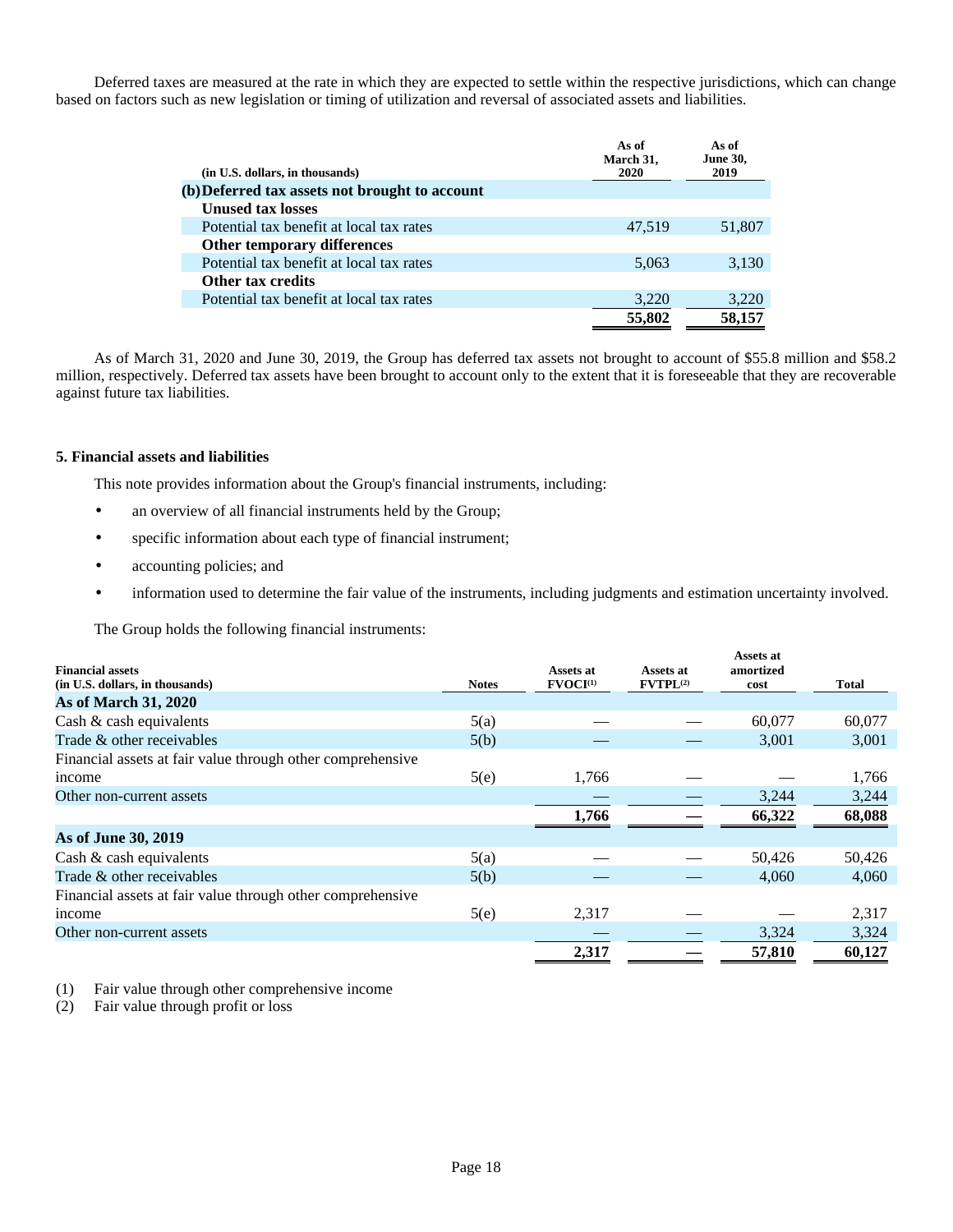| <b>Financial liabilities</b><br>(in U.S. dollars, in thousands) | <b>Notes</b> | <b>Liabilities at</b><br>$\textbf{FVOCI}^{(1)}$ | <b>Liabilities at</b><br>$FVTPL^{(2)}$ | <b>Liabilities at</b><br>amortized cost | <b>Total</b> |
|-----------------------------------------------------------------|--------------|-------------------------------------------------|----------------------------------------|-----------------------------------------|--------------|
| <b>As of March 31, 2020</b>                                     |              |                                                 |                                        |                                         |              |
| Trade and other payables                                        | 5(c)         |                                                 |                                        | 19,478                                  | 19,478       |
| <b>Borrowings</b>                                               | 5(d)         |                                                 |                                        | 86,951                                  | 86,951       |
| Lease liabilities                                               | 5(f)         |                                                 |                                        | 8,821                                   | 8,821        |
| Contingent considerations                                       | 5(e)(iii)    |                                                 | 45,368                                 |                                         | 45,368       |
|                                                                 |              |                                                 | 45,368                                 | 115,250                                 | 160,618      |
| As of June 30, 2019                                             |              |                                                 |                                        |                                         |              |
| Trade and other payables                                        | 5(c)         |                                                 |                                        | 13,060                                  | 13,060       |
| <b>Borrowings</b>                                               | 5(d)         |                                                 |                                        | 81,286                                  | 81,286       |
| Contingent considerations                                       | 5(e)(iii)    |                                                 | 47,534                                 |                                         | 47,534       |
|                                                                 |              |                                                 | 47,534                                 | 94,346                                  | 141,880      |

(1) Fair value through other comprehensive income

(2) Fair value through profit or loss

The Group's exposure to various risks associated with the financial instruments is discussed in Note 9.

#### **a. Cash and cash equivalents**

| (in U.S. dollars, in thousands) | As of<br>March 31,<br>2020 | As of<br><b>June 30,</b><br>2019 |
|---------------------------------|----------------------------|----------------------------------|
| Cash at bank                    | 59,707                     | 50,005                           |
| Deposits at call $(1)$          | 370                        | 421                              |
|                                 | 60.077                     | 50.426                           |

(1) As of March 31, 2020 and June 30, 2019, interest-bearing deposits at call include amounts of \$0.4 million and \$0.4 million, respectively, held as security and restricted for use.

#### *(i) Classification as cash equivalents*

Term deposits are presented as cash equivalents if they have a maturity of three months or less from the date of acquisition.

#### **b. Trade and other receivables and prepayments**

#### *(i) Trade receivables*

|                                                     | As of<br>March 31, | As of<br><b>June 30,</b> |
|-----------------------------------------------------|--------------------|--------------------------|
| (in U.S. dollars, in thousands)                     | 2020               | 2019                     |
| Trade debtors                                       | 2,081              | 1,739                    |
| Income tax and tax incentives recoverable $(1)$     |                    | 1,511                    |
| Foreign withholding tax recoverable                 | 471                | 471                      |
| Security deposit                                    | 250                | 250                      |
| Sundry debtors                                      | 8                  |                          |
| Other recoverable taxes (Goods and services tax and |                    |                          |
| value-added tax)                                    | 190                | 86                       |
| Interest receivables                                |                    |                          |
| <b>Trade and other receivables</b>                  | 3,001              | 4.060                    |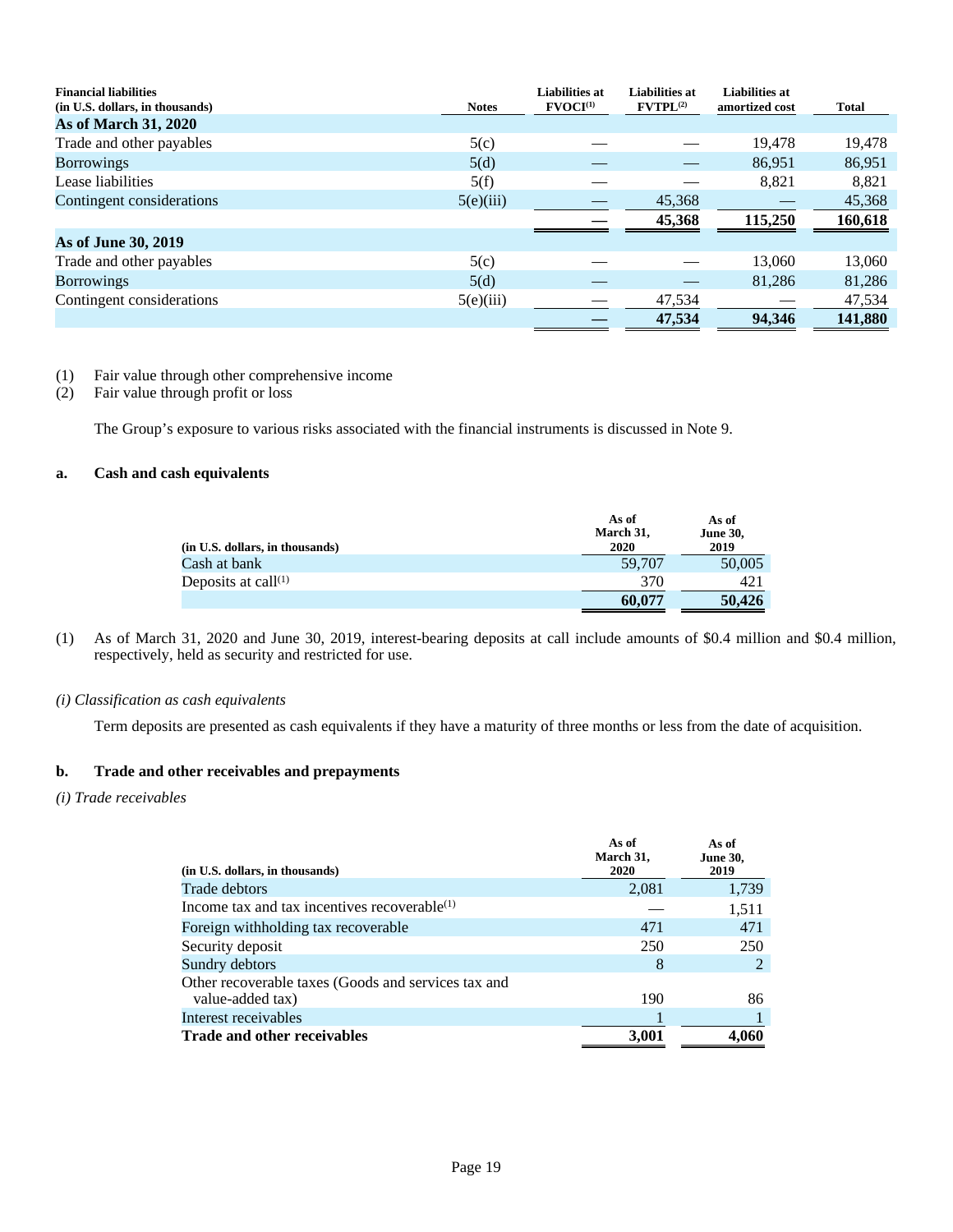(1) The Group's research and development activities are not eligible for the refundable tax offset under an Australian Government tax incentive as a result of the Group earning revenues in excess of A\$20.0 million for the years ended June 30, 2020 and 2019. For the nine months ended March 31, 2020, the Group has recognized \$Nil income from research and development tax incentives. The \$1.5 million recognized as a receivable at June 30, 2019 related to revenue from research and development tax incentives for the year ended June 30, 2018, and was received in July 2019.

#### *(ii) Prepayments*

| (in U.S. dollars, in thousands)                     | As of<br>March 31,<br>2020 | As of<br><b>June 30,</b><br>2019 |
|-----------------------------------------------------|----------------------------|----------------------------------|
| Clinical trial research and development expenditure | 3,573                      | 6,042                            |
| Prepaid insurance and subscriptions                 | 1,663                      | 1,095                            |
| Other                                               | 1,079                      | 899                              |
| <b>Prepayments</b>                                  | 6,315                      | 8,036                            |

#### *(iii) Classification as trade and other receivables*

Trade receivables and other receivables represent the principal amounts due at balance date less, where applicable, any provision for expected credit losses. The Group uses the simplified approach to measuring expected credit losses, which uses a lifetime expected credit loss allowance. Debts which are known to be uncollectible are written off in the consolidated income statement. All trade receivables and other receivables are recognized at the value of the amounts receivable, as they are due for settlement within 60 days and therefore do not require remeasurement.

#### *(iv) Other receivables*

These amounts generally arise from transactions outside the usual operating activities of the Group.

#### *(v) Fair values of trade and other receivables*

Due to the short-term nature of the current receivables, their carrying amount is assumed to be the same as their fair value.

#### **c. Trade and other payables**

|                                   | As of<br>March 31, | As of<br><b>June 30,</b> |
|-----------------------------------|--------------------|--------------------------|
| (in U.S. dollars, in thousands)   | 2020               | 2019                     |
| Trade payables and other payables | 19.478             | 13.060                   |
| <b>Trade and other payables</b>   | 19.478             | 13.060                   |

The carrying amounts of trade and other payables are assumed to be the same as their fair values, due to their short-term nature.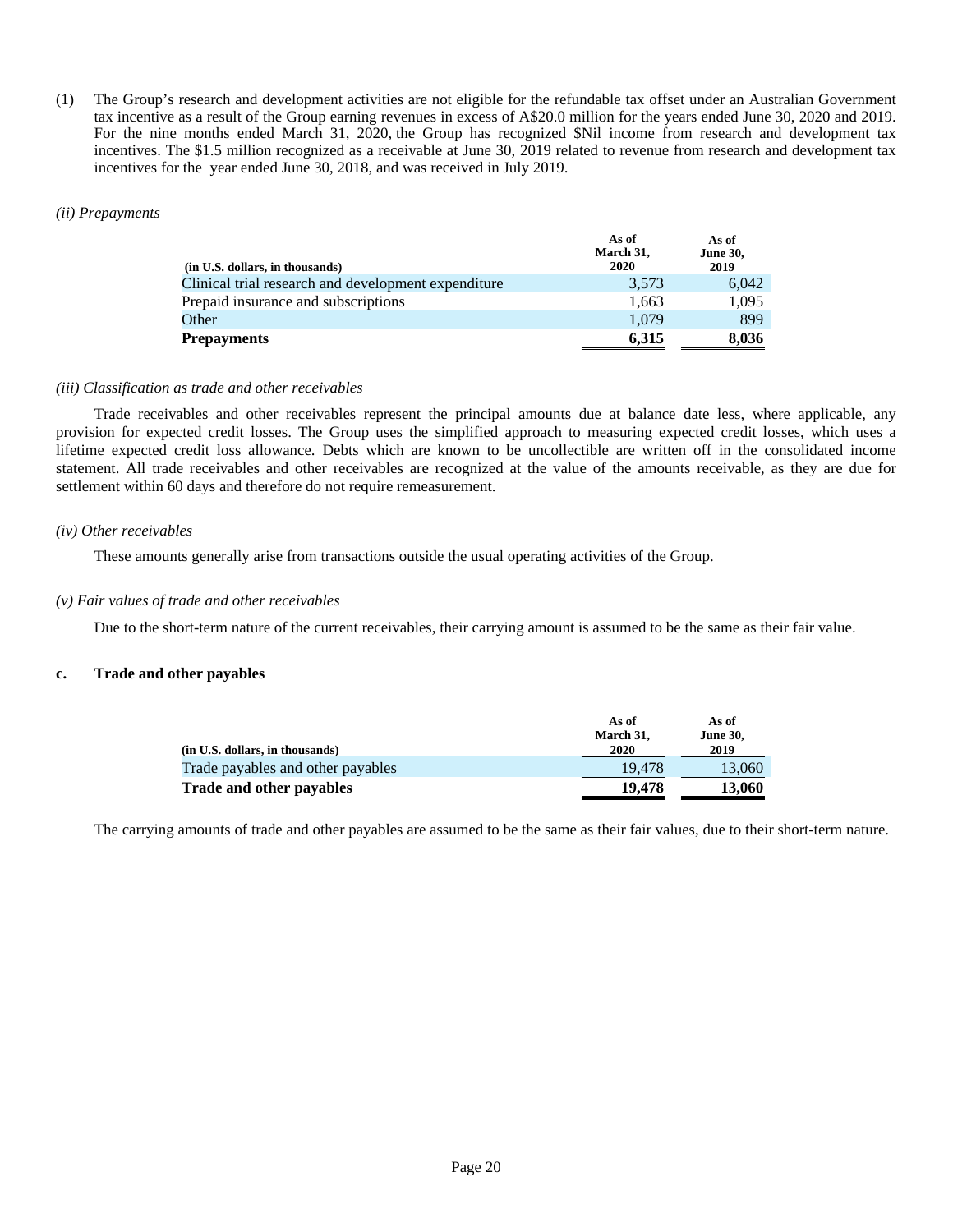#### **d. Borrowings**

| (in U.S. dollars, in thousands)                       | As of<br>March 31,<br>2020 | As of<br><b>June 30,</b><br>2019 |
|-------------------------------------------------------|----------------------------|----------------------------------|
| <b>Borrowings</b>                                     |                            |                                  |
| Secured liabilities:                                  |                            |                                  |
| Borrowing arrangements                                | 80,000                     | 80,000                           |
| Less: transaction costs                               | (6,738)                    | (6,738)                          |
| Amortization of carrying amount, net of payments made | 13,689                     | 8,024                            |
|                                                       | 86,951                     | 81,286                           |
| (in U.S. dollars, in thousands)                       | As of<br>March 31,<br>2020 | As of<br><b>June 30,</b><br>2019 |
| <b>Borrowings</b>                                     |                            |                                  |
| Current                                               | 27,000                     | 14,007                           |
| Non-current                                           | 59,951                     | 67,279                           |
|                                                       | 86,951                     | 81,286                           |

#### *(i) Borrowing arrangements*

### *Hercules Capital, Inc.*

On March 6, 2018, the Group drew the first tranche of \$35.0 million of the principal amount from the \$75.0 million floating rate loan with Hercules. An additional tranche of \$15.0 million was drawn by the Group on January 14, 2019. An additional \$25.0 million may be drawn by the Group, subject to certain conditions. The loan matures in March 2022.

Subsequent to March 31, 2020, as disclosed in Note 11, the Group satisfied the requirements to defer principal repayments to October 2020. As at March 31, 2020, principal repayments were due to commence in July 2020 and as a result \$20.5 million of the borrowings were recognized as a current liability, given that the requirements to defer principal repayments were not met prior to the period end. Principal repayments can be further deferred to July 2021 if certain milestones are satisfied. Interest on the loan is payable monthly in arrears on the 1<sup>st</sup> day of the month. At closing date, the interest rate was 9.45%. As at June 30, 2019, in line with increases in the U.S prime rate, the interest rate was 10.45%. On August 1, September 19 and October 31, 2019, in line with the decreases in the U.S. prime rate, the interest rate on the loan decreased to 10.20%, 9.95% and 9.70%, and remains at 9.70% at March 31, 2020 in line with the amended terms of the loan agreement. As at March 31, 2020, the Group has recognized \$3.8 million in interest payable within twelve months as a current liability.

In the nine months ended March 31, 2020 and 2019, the Group recognized gains of \$0.9 million and \$0.3 million, respectively, in the Income Statement as remeasurement of borrowing arrangements within finance costs. These remeasurement gains relate to the adjustment of the carrying amount of our financial liability to reflect the revised estimated future cash flows from our existing credit facility.

The carrying amount of the loan is secured by a first charge over the assets of the Group, excluding \$0.7 million of bank guarantees and \$1.2 million of letters of credit included in other non-current assets (refer to Note 5(d) in "Item 18 Financial Statements" included in our Form 20-F), \$0.4 million of interest-bearing deposits at call included in cash and cash equivalents (refer to Note 5(a)) and \$0.3 million of cash held as security included in trade and other receivables (refer to Note 5(b)). These items have been used to secure liabilities other than the non-current loan.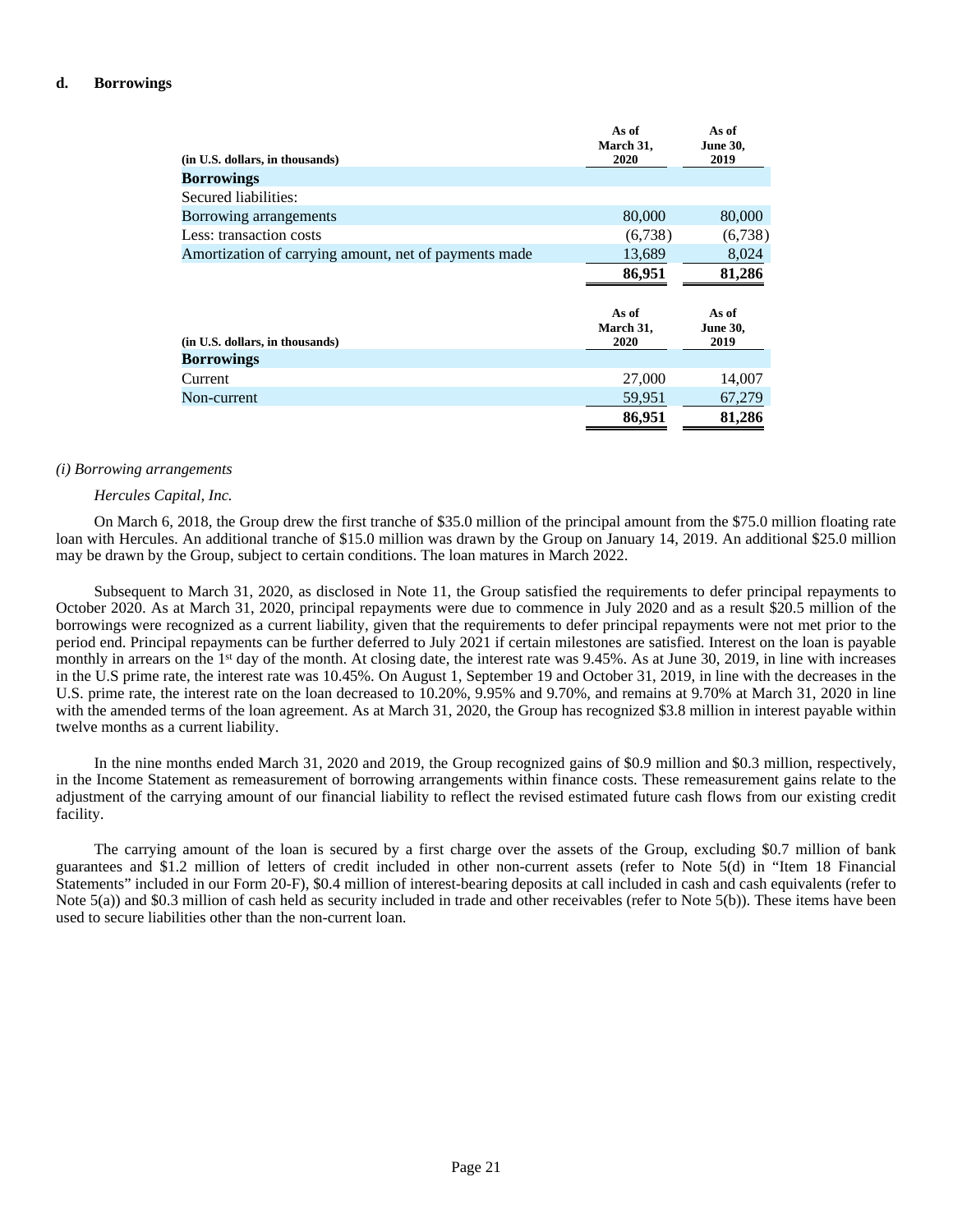#### *NovaQuest Capital Management, L.L.C.*

On June 29, 2018, we drew the first tranche of \$30.0 million of the principal amount from the \$40.0 million loan and security agreement with NovaQuest. There is a four-year interest only period, until July 2022, with the principal repayable in equal quarterly instalments over the remaining period of the loan. The loan matures in July 2026. Interest on the loan will accrue at a fixed rate of 15% per annum.

All interest and principal payments will be deferred until after the first commercial sale of RYONCIL for the treatment in pediatric patients with steroid refractory aGVHD, in the United States and other geographies excluding Asia ("pediatric SRaGVHD"). We can elect to prepay all outstanding amounts owing at any time prior to maturity, subject to a prepayment charge, and may decide to do so if net sales of pediatric SR-aGVHD are significantly higher than current forecasts.

If there are no net sales of RYONCIL for pediatric SR-aGVHD, the loan is only repayable on maturity in 2026. If in any annual period 25% of net sales of RYONCIL for pediatric SR-aGVHD exceed the amount of accrued interest owing and, from 2022, principal and accrued interest owing ("the payment cap"), Mesoblast will pay the payment cap and an additional portion of excess sales which may be used for early prepayment of the loan. If in any annual period 25% of net sales of RYONCIL for pediatric aGVHD is less than the payment cap, then the payment is limited to 25% of net sales of RYONCIL for pediatric SR-aGVHD. Any unpaid interest will be added to the principal amounts owing and shall accrue further interest. At maturity date, any unpaid loan balances are repaid.

Because of this relationship of net sales and repayments, changes in our estimated net sales may trigger an adjustment of the carrying amount of the financial liability to reflect the revised estimated cash flows. The carrying amount is recalculated by computing the present value of the revised estimated future cash flows at the financial instrument's original effective interest rate.

As at March 31, 2020, the Group has recognized \$2.3 million of interest payable within twelve months and a \$0.4 million loan administration fee which is payable annually in June as a current liability.

In the nine months ended March 31, 2020, the Group recognized a \$0.1 million remeasurement gain in the Income Statement as remeasurement of borrowing arrangements within finance costs and other operating income, compared with a \$0.7 million remeasurement loss in the Income Statement as remeasurement of borrowing arrangements within other operating income and expenses in the nine months ended March 31, 2019. These remeasurement gains and losses, respectively, relate to the adjustment of the carrying amount of our financial liability to reflect the revised estimated future cash flows from our existing credit facility with NovaQuest.

The carrying amount of the loan and security agreement with NovaQuest is subordinated to the Group's floating rate loan with the senior creditor, Hercules.

#### *(ii) Compliance with loan covenants*

Our loan facilities with Hercules and NovaQuest contain a number of covenants that impose operating restrictions on us, which may restrict our ability to respond to changes in our business or take specified actions. In addition, under our loan and security agreement with Hercules we are obliged to maintain certain levels of cash in the United States, and a minimum unrestricted cash balance across the Group.

The Group has complied with the financial and other restrictive covenants of its borrowing facilities during the nine months ended March 31, 2020 and during the year ended June 30, 2019.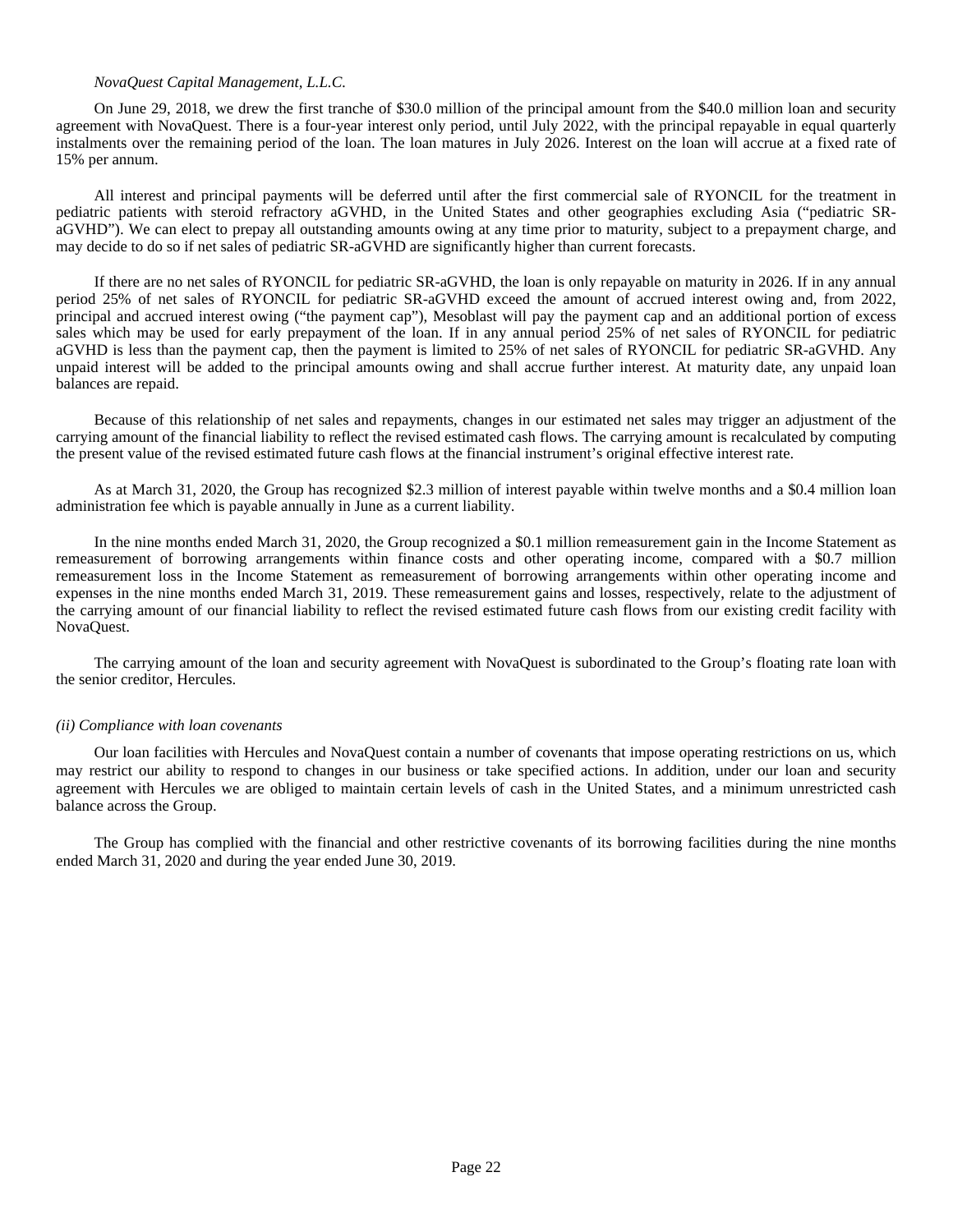#### *(iii) Net debt reconciliation*

| (in U.S. dollars, in thousands)                                  | As of<br>March 31,<br>2020 | As of<br><b>June 30,</b><br>2019 |
|------------------------------------------------------------------|----------------------------|----------------------------------|
| Cash and cash equivalents                                        | 60,077                     | 50,426                           |
| Borrowings Repayable within one year <sup><math>(1)</math></sup> | (30,059)                   | (14,007)                         |
| Borrowings Repayable after one year                              | (65,713)                   | (67,279)                         |
| Net $Debt^{(2)}$                                                 | (35, 695)                  | (30, 860)                        |
|                                                                  |                            |                                  |
| Cash and cash equivalents                                        | 60,077                     | 50,426                           |
| Gross debt - fixed interest rates                                | (46,315)                   | (33,060)                         |
| Gross debt - variable interest rates                             | (49,457)                   | (48,226)                         |
| Net $Debt^{(2)}$                                                 | (35,695)                   | (30, 860)                        |

- (1) Subsequent to March 31, 2020, as disclosed in Note 11, the Group satisfied the requirements to defer principal repayments on the Hercules borrowings to October 2020. At March 31, 2020, principal repayments were due to commence in July 2020 and as a result \$20.5 million of the borrowings were recognized as a current liability, given that the requirements to defer principal repayments were not met prior to the period end. Principal repayments on the Hercules borrowings can be further deferred to July 2021 if certain milestones are satisfied.
- (2) Net debt amount includes leases and borrowing arrangements.

|                                           |              | Liabilities from financing activities |               | Other<br>assets |                         |              |
|-------------------------------------------|--------------|---------------------------------------|---------------|-----------------|-------------------------|--------------|
|                                           |              |                                       |               |                 | <b>Cash and</b><br>cash |              |
| (in U.S. dollars, in thousands)           | <b>Notes</b> | <b>Borrowings</b>                     | <b>Leases</b> | Sub-total       | equivalents             | <b>Total</b> |
| Net Debt as at June 30, 2019              |              | (81,286)                              |               | (81, 286)       | 50,426                  | (30, 860)    |
| Recognized on adoption of IFRS 16         | 13           |                                       | (5,775)       | (5,775)         |                         | (5,775)      |
|                                           |              | (81, 286)                             | (5,775)       | (87,061)        | 50,426                  | (36, 635)    |
| Cash Flows <sup><math>(1)</math></sup>    |              | 3,804                                 | 1,580         | 5,384           | 9.941                   | 15,325       |
| Remeasurement of borrowing arrangements   |              | 1.020                                 |               | 1.020           |                         | 1.020        |
| Other Changes <sup><math>(2)</math></sup> |              | (10, 489)                             | (553)         | (11,042)        |                         | (11,042)     |
| Acquisition - leases                      |              |                                       | (4,083)       | (4,083)         |                         | (4,083)      |
| Foreign exchange adjustments              |              |                                       | 10            | 10              | (290)                   | (280)        |
| Net Debt as at March 31, 2020             |              | (86,951)                              | (8,821)       | (95, 772)       | 60,077                  | (35, 695)    |

- (1) Cash flows include the interest payments for borrowings and leases and payments of lease liabilities which are presented as operating and financing cash flows in the statement of cash flows, respectively.
- (2) Other changes include accrued interest expense which will be presented as operating cash flows in the statement of cash flows when paid.

## *(iv) Fair values of borrowing arrangements*

The carrying amount of the borrowings at amortized cost in accordance with our accounting policy is a reasonable approximation of fair value.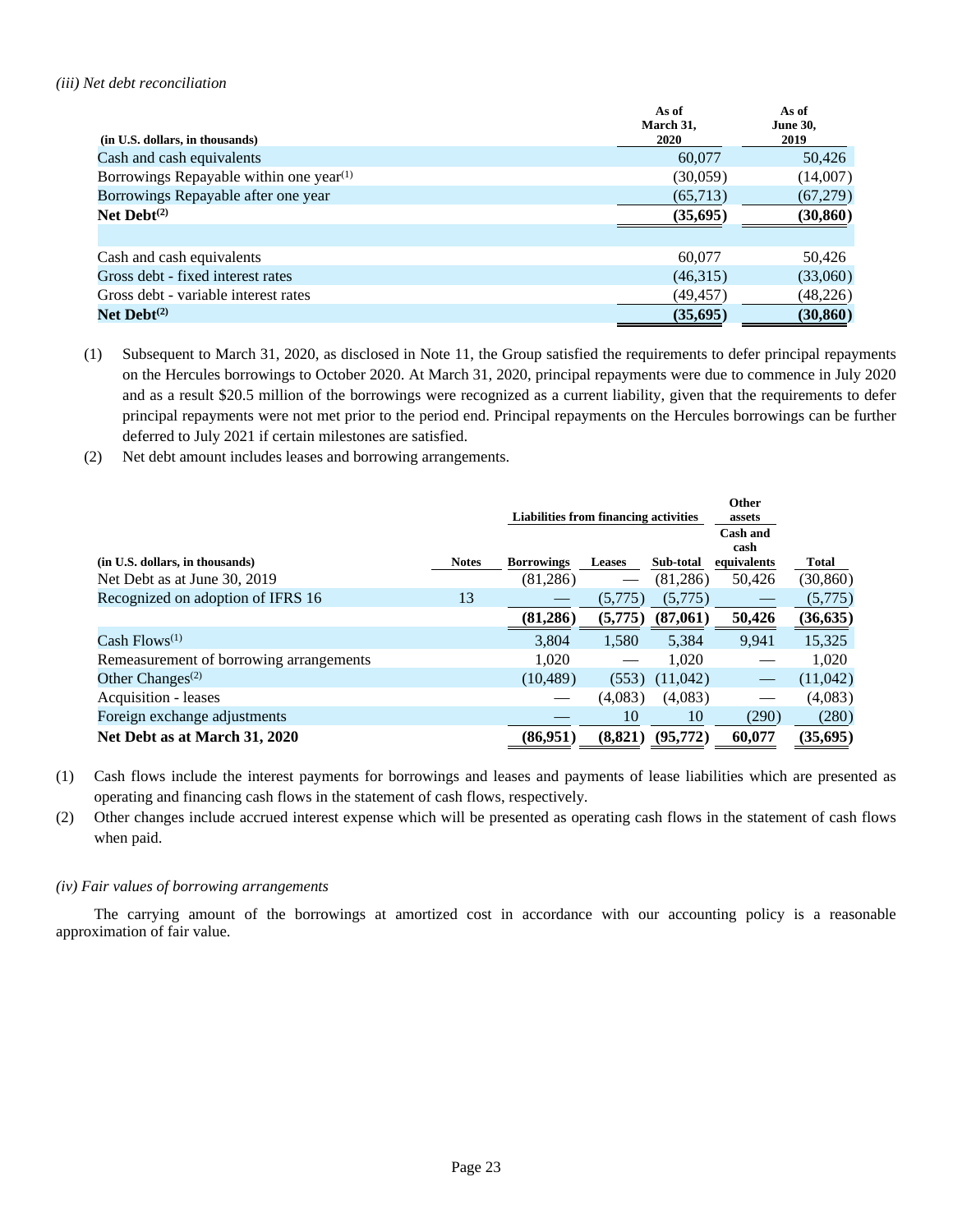#### **e. Recognized fair value measurements**

## *(i) Fair value hierarchy*

The following table presents the Group's financial assets and financial liabilities measured and recognized at fair value as of March 31, 2020 and June 30, 2019 on a recurring basis, categorized by level according to the significance of the inputs used in making the measurements:

| As of June 30, 2019                                         |              |                |         |         |              |
|-------------------------------------------------------------|--------------|----------------|---------|---------|--------------|
| (in U.S. dollars, in thousands)                             | <b>Notes</b> | <b>Level 1</b> | Level 2 | Level 3 | <b>Total</b> |
| <b>Financial Assets</b>                                     |              |                |         |         |              |
| Financial assets at fair value through other comprehensive  |              |                |         |         |              |
| income:                                                     |              |                |         |         |              |
| Equity securities - biotech sector                          |              |                |         | 2,317   | 2,317        |
| <b>Total Financial Assets</b>                               |              |                |         | 2,317   | 2,317        |
|                                                             |              |                |         |         |              |
| <b>Financial Liabilities</b>                                |              |                |         |         |              |
| Financial liabilities at fair value through profit or loss: |              |                |         |         |              |
| Contingent consideration                                    | 5(e)(iii)    |                |         | 47,534  | 47,534       |
| <b>Total Financial Liabilities</b>                          |              |                |         | 47,534  | 47,534       |
|                                                             |              |                |         |         |              |
| As of March 31, 2020                                        |              |                |         |         |              |
| (in U.S. dollars, in thousands)                             | <b>Notes</b> | <b>Level 1</b> | Level 2 | Level 3 | <b>Total</b> |
| <b>Financial Assets</b>                                     |              |                |         |         |              |
| Financial assets at fair value through other comprehensive  |              |                |         |         |              |
| income:                                                     |              |                |         |         |              |
| Equity securities - biotech sector                          |              |                |         | 1,766   | 1,766        |
| <b>Total Financial Assets</b>                               |              |                |         | 1,766   | 1,766        |
|                                                             |              |                |         |         |              |
| <b>Financial Liabilities</b>                                |              |                |         |         |              |
| Financial liabilities at fair value through profit or loss: |              |                |         |         |              |
| Contingent consideration                                    | 5(e)(iii)    |                |         | 45,368  | 45,368       |
| <b>Total Financial Liabilities</b>                          |              |                |         | 45,368  | 45,368       |

There were no transfers between any of the levels for recurring fair value measurements during the period.

The Group's policy is to recognize transfers into and transfers out of fair value hierarchy levels as at the end of the reporting period.

Level 1: The fair value of financial instruments traded in active markets (such as publicly traded derivatives, trading and financial assets at fair value through other comprehensive income securities) is based on quoted market prices at the end of the reporting period. The quoted market price used for financial assets held by the Group is the current bid price. These instruments are included in level 1.

Level 2: The fair value of financial instruments that are not traded in an active market (for example, foreign exchange contracts) is determined using valuation techniques which maximize the use of observable market data and rely as little as possible on entityspecific estimates. If all significant inputs required to fair value an instrument are observable, the instrument is included in level 2.

Level 3: If one or more of the significant inputs is not based on observable market data, the instrument is included in level 3. This is the case for provisions (contingent consideration) and equity securities (unlisted).

## *(ii) Valuation techniques used.*

The Group used discounted cash flow analysis to determine the fair value measurements of level 3 instruments.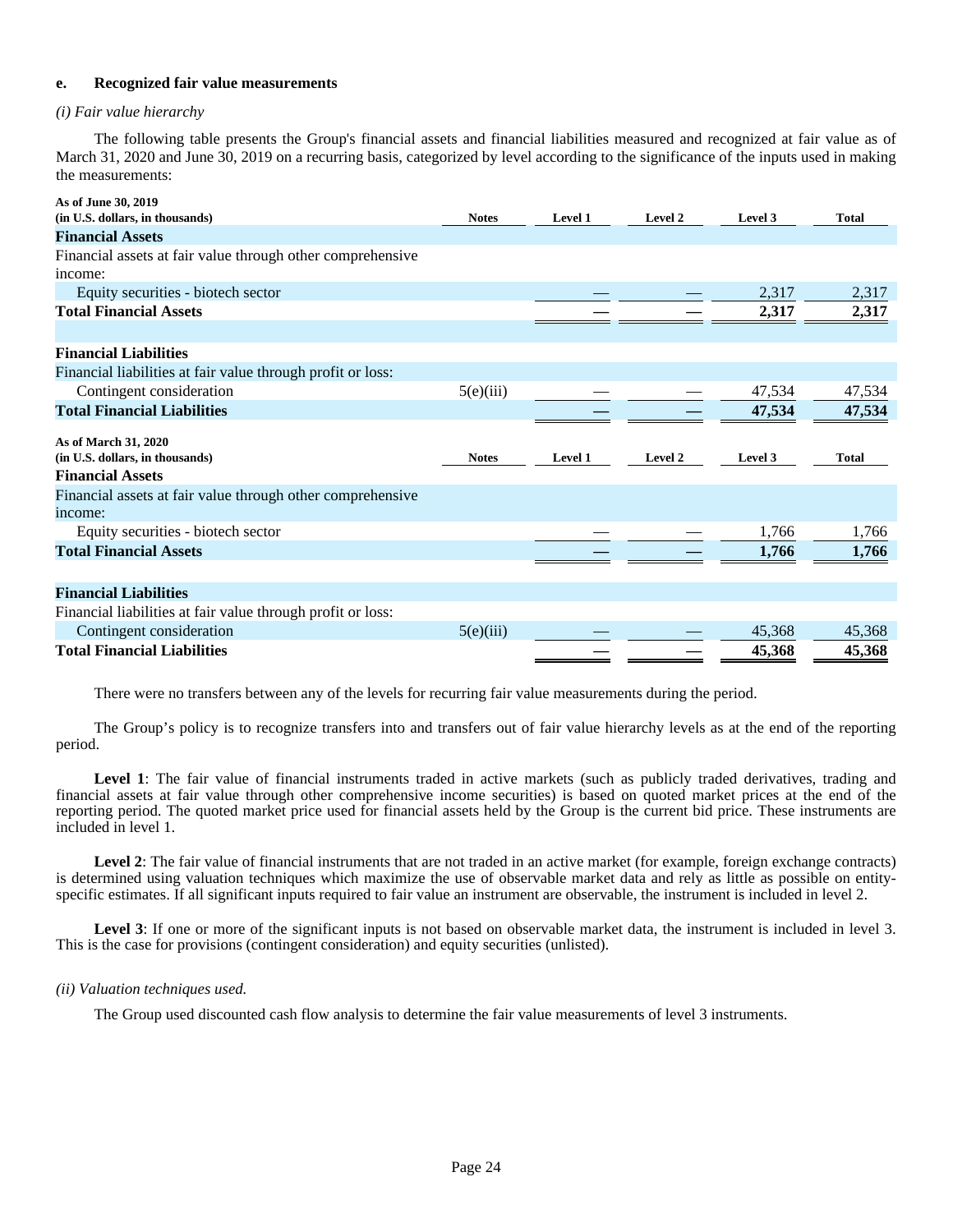*(iii) Fair value measurements using significant unobservable inputs (level 3)*

The following table presents the changes in level 3 instruments for the nine months ended March 31, 2020 and the year ended June 30, 2019:

| (in U.S. dollars, in thousands)                      | Contingent<br>consideration<br>provision |
|------------------------------------------------------|------------------------------------------|
| Opening balance - July 1, 2018                       | 42,070                                   |
| Amount used during the year                          | (800)                                    |
| Charged/(credited) to consolidated income statement: |                                          |
| Remeasurement <sup><math>(1)</math></sup>            | 6,264                                    |
| Closing balance - June 30, 2019                      | 47,534                                   |
|                                                      |                                          |
| Opening balance - July 1, 2019                       | 47,534                                   |
| Amount used during the period                        | (890)                                    |
| Charged/(credited) to consolidated income statement: |                                          |
| Remeasurement <sup>(2)</sup>                         | (1,276)                                  |
| Closing balance - March 31, 2020                     | 45.368                                   |

- (1) In the year ended June 30, 2019 a loss of \$6.3 million was recognized on the remeasurement of contingent consideration pertaining to the acquisition of assets from Osiris. This loss is a net result of changes to the key assumptions of the contingent consideration valuation such as probability of success, market penetration, developmental timelines, product pricing and the increase in valuation as the time period shortens between the valuation date and the potential settlement dates of contingent consideration.
- (2) In the nine months ended March 31, 2020 a loss of \$0.9 million was recognized on the remeasurement of contingent consideration pertaining to the acquisition of assets from Osiris. This loss is a net result of changes to the key assumptions of the contingent consideration valuation such as product pricing, development timelines, market penetration and the increase in valuation as the time period shortens between the valuation date and the potential settlement dates of contingent consideration.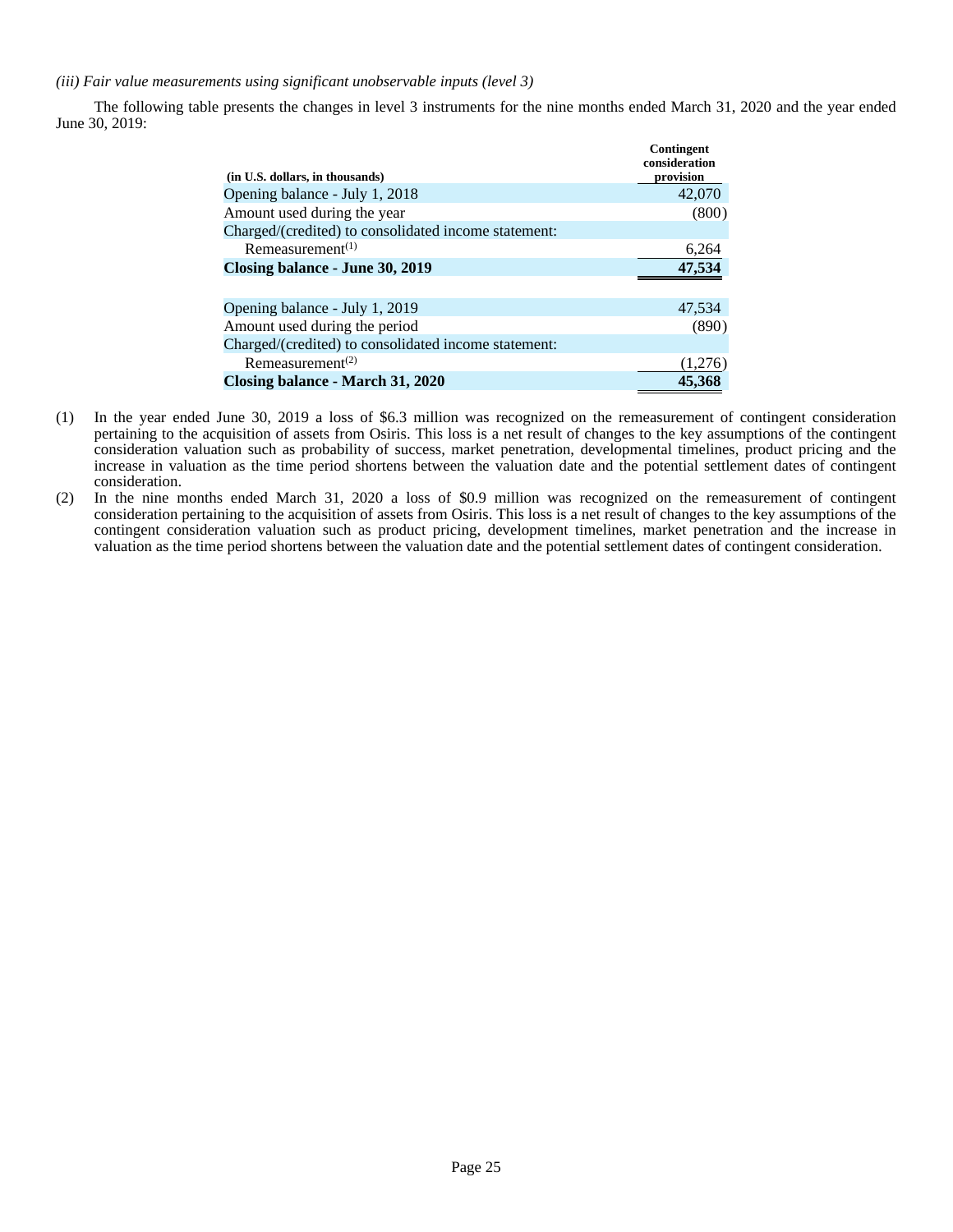## *(iv) Valuation inputs and relationship to fair value*

The following table summarizes the quantitative information about the significant unobservable inputs used in level 3 fair value measurements:

| (in U.S. dollars,                                            | <b>Fair value</b>          | <b>Fair value</b>                |                               |                                             | <b>Range of inputs</b><br>(weighted average)<br><b>Nine Months</b> |                                              |                                                                                                                                                                                                                                                                                                                  |  |
|--------------------------------------------------------------|----------------------------|----------------------------------|-------------------------------|---------------------------------------------|--------------------------------------------------------------------|----------------------------------------------|------------------------------------------------------------------------------------------------------------------------------------------------------------------------------------------------------------------------------------------------------------------------------------------------------------------|--|
| in thousands, except percent d<br>ata)<br><b>Description</b> | as of<br>March 31,<br>2020 | as of<br><b>June 30,</b><br>2019 | <b>Valuation</b><br>technique | Unobservable<br>$inputs^{(1)}$              | <b>Ended March</b><br>31,<br>2020                                  | <b>Year Ended</b><br><b>June 30,</b><br>2019 | <b>Relationship of</b><br>unobservable inputs to<br>fair value                                                                                                                                                                                                                                                   |  |
| Contingent consideration<br>provision                        | 45,368                     | 47,534                           | Discounted<br>cash flows      | <b>Risk</b><br>adjusted<br>discount<br>rate | 11%-13%<br>$(12.5\%)$                                              | 11%-13%<br>(12.5%)                           | Nine months ended March 31,<br>2020: A change in the<br>discount rate by 0.5% would<br>increase/decrease the fair<br>value by 0.5%.<br>Year ended June 30, 2019: A<br>change in the discount rate by<br>0.5% would increase/decrease<br>the fair value by 1%.                                                    |  |
|                                                              |                            |                                  |                               | Expected<br>unit<br>revenues                | n/a                                                                | n/a                                          | Nine months ended March 31,<br>2020: A 10%<br>increase/decrease in the price<br>assumptions adopted would<br>increase/decrease the fair<br>value by 3%.<br>Year ended June 30, 2019: A<br>10% increase/decrease in the<br>price assumptions adopted<br>would increase/decrease the<br>fair value by 4%.          |  |
|                                                              |                            |                                  |                               | Expected<br>sales<br>volumes                | n/a                                                                | n/a                                          | Nine months ended March 31,<br>2020: A 10%<br>increase/decrease in sales<br>volume assumptions adopted<br>would increase/decrease the<br>fair value by 3%.<br>Year ended June 30, 2019: A<br>10% increase/decrease in<br>sales volume assumptions<br>adopted would<br>increase/decrease the fair<br>value by 4%. |  |

(1) There were no significant inter-relationships between unobservable inputs that materially affect fair values.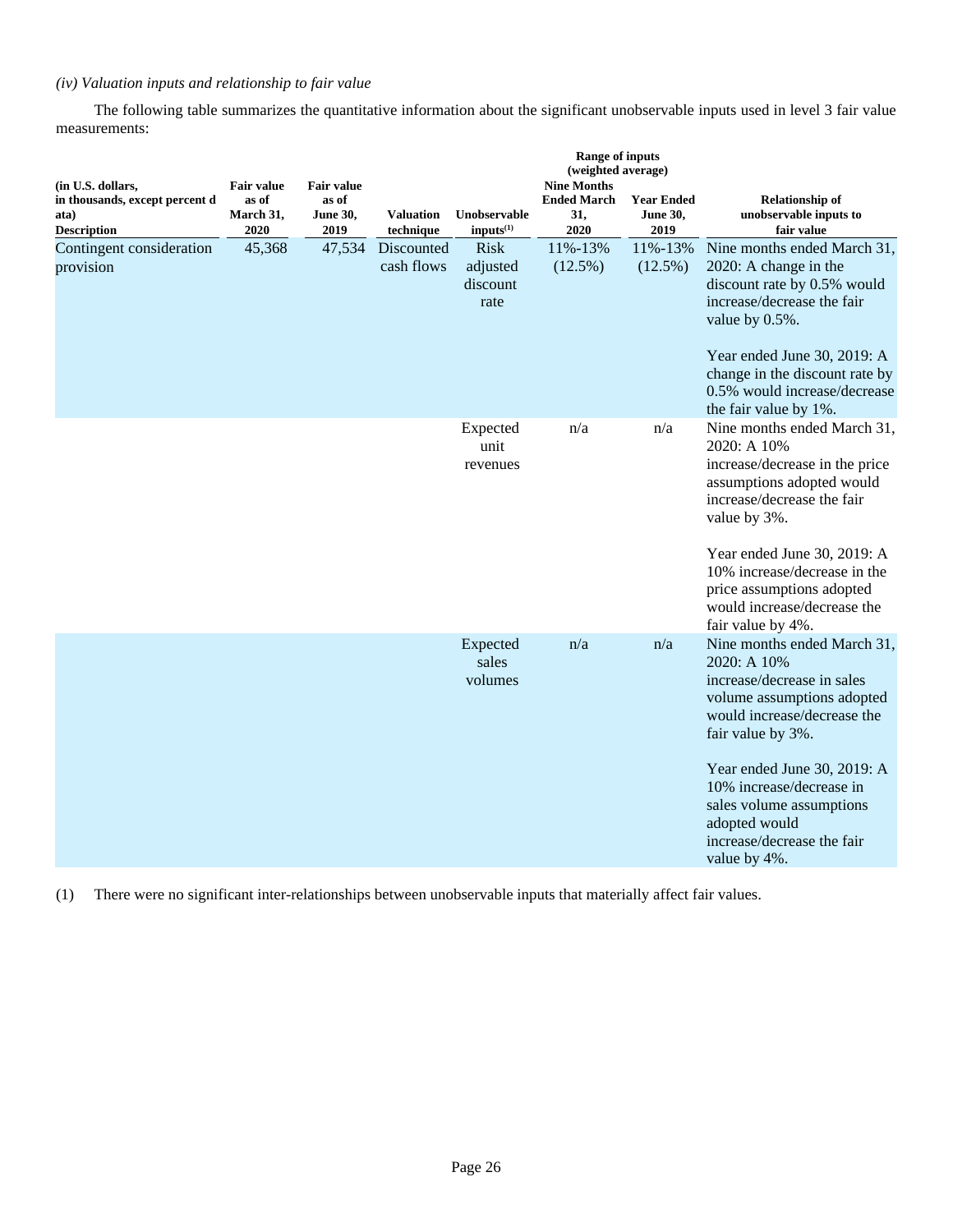#### *(v) Valuation processes*

In connection with the Osiris acquisition, on October 11, 2013 (the "acquisition date"), an independent valuation of the contingent consideration was carried out by an independent valuer.

For the nine months ended March 31, 2020 and the year ended June 30, 2019, the Group has adopted a process to value contingent consideration internally. This valuation has been completed by the Group's internal valuation team and reviewed by the Chief Financial Officer (the "CFO"). The valuation team is responsible for the valuation model. The valuation team also manages a process to continually refine the key assumptions within the model. This is done with input from the relevant business units. The key assumptions in the model have been clearly defined and the responsibility for refining those assumptions has been assigned to the most relevant business units. The remeasurement charged to the consolidated income statement was a net result of changes to key assumptions such as developmental timelines, product pricing, market population, market penetration, probability of success and the increase in valuation as the time period shortens between the valuation date and the potential settlement dates of contingent consideration.

| The fair value of contingent consideration<br>(in U.S. dollars, in thousands)                                | As of<br>March 31,<br>2020 | As of<br><b>June 30,</b><br>2019 |
|--------------------------------------------------------------------------------------------------------------|----------------------------|----------------------------------|
| Fair value of cash or stock payable, dependent on<br>achievement of future late-stage clinical or regulatory |                            |                                  |
| targets                                                                                                      | 28,751                     | 28,005                           |
| Fair value of royalty payments from commercialization                                                        |                            |                                  |
| of the intellectual property acquired                                                                        | 16,617                     | 19,529                           |
|                                                                                                              | 45,368                     | 47,534                           |

The main level 3 inputs used by the Group are evaluated as follows:

|                         | Risk adjusted discount rate: The discount rate used in the valuation has been determined based on required rates of returns of listed<br>companies in the biotechnology industry (having regards to their stage of development, their size and<br>number of projects) and the indicative rates of return required by suppliers of venture capital for<br>investments with similar technical and commercial risks. This assumption is reviewed as part of the<br>valuation process outlined above. |
|-------------------------|---------------------------------------------------------------------------------------------------------------------------------------------------------------------------------------------------------------------------------------------------------------------------------------------------------------------------------------------------------------------------------------------------------------------------------------------------------------------------------------------------|
| Expected unit revenues: | Expected market sale price of the most comparable products currently available in the market place. This<br>assumption is reviewed as part of the valuation process outlined above.                                                                                                                                                                                                                                                                                                               |
| Expected sales volumes: | Expected sales volumes of the most comparable products currently available in the market place. This<br>assumption is reviewed as part of the valuation process outlined above.                                                                                                                                                                                                                                                                                                                   |

## **f. Lease liabilities**

|                                                                   | As of<br>March 31, |
|-------------------------------------------------------------------|--------------------|
| (in U.S. dollars, in thousands)                                   | 2020               |
| Current                                                           | 3,059              |
| Non-current                                                       | 5.762              |
| Lease liabilities included in the statement of financial position | 8.821              |

The lease liability is measured at the present value of the fixed and variable lease payments net of cash lease incentives that are not paid at the balance date. Lease payments are apportioned between the finance charges and reduction of the lease liability using the incremental borrowing rate to achieve a constant rate of interest on the remaining balance of the liability. Lease payments for buildings exclude service fees for cleaning and other costs.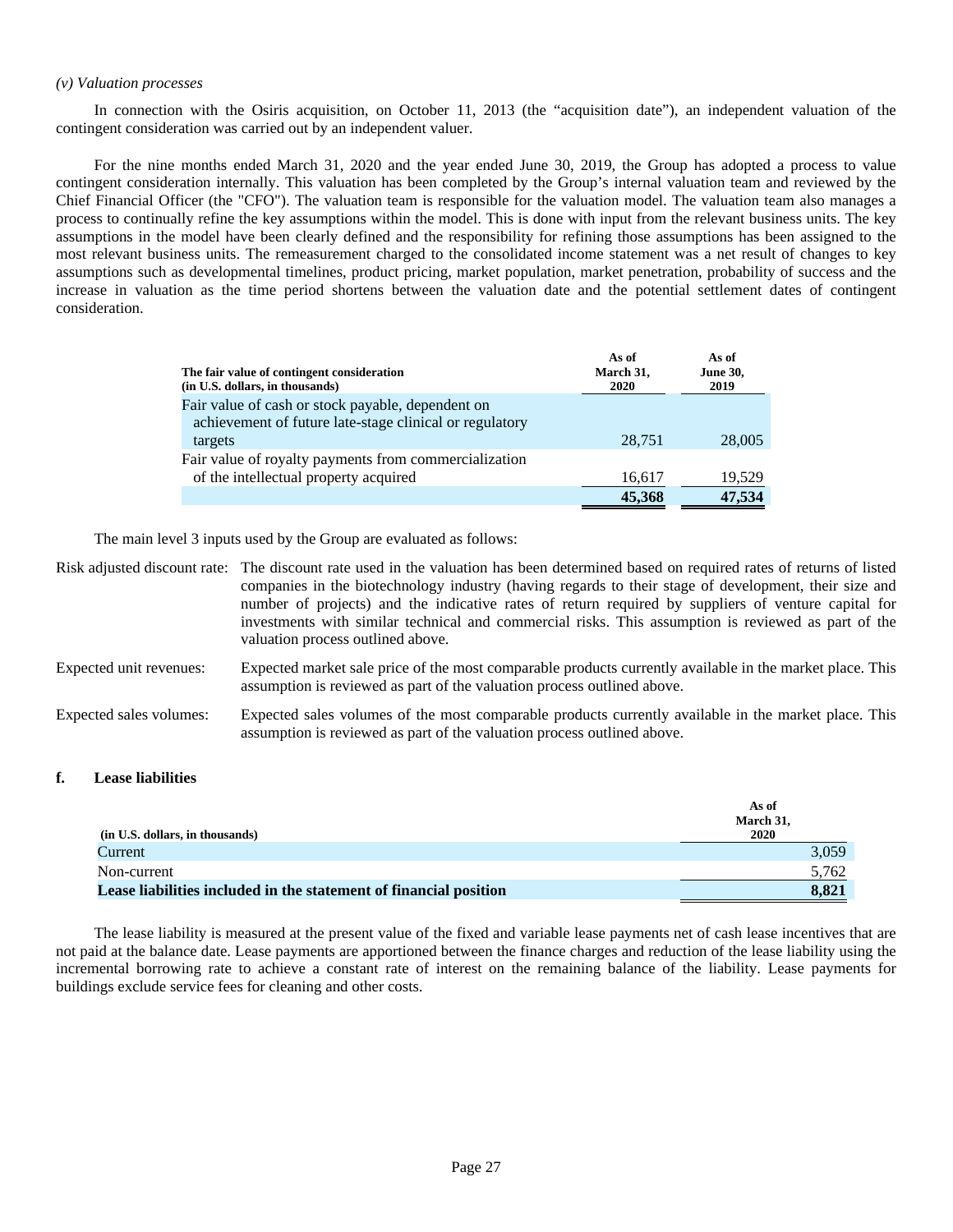## **6. Non-financial assets and liabilities**

## **a. Intangible assets**

| (in U.S. dollars, in thousands)          | Goodwill | <b>Acquired licenses</b><br>to patents | In-process<br>research and<br>development<br>acquired | <b>Current marketed</b><br>products | <b>Total</b> |
|------------------------------------------|----------|----------------------------------------|-------------------------------------------------------|-------------------------------------|--------------|
| Year Ended June 30, 2019                 |          |                                        |                                                       |                                     |              |
| Opening net book amount                  | 134,453  | 1,770                                  | 427,779                                               | 20,604                              | 584,606      |
| <b>Additions</b>                         |          | 100                                    |                                                       |                                     | 100          |
| Exchange differences                     |          | (4)                                    |                                                       |                                     | (3)          |
| Amortization charge                      |          | (122)                                  |                                                       | (1,455)                             | (1,577)      |
| <b>Closing net book amount</b>           | 134,453  | 1,744                                  | 427,779                                               | 19,150                              | 583,126      |
|                                          |          |                                        |                                                       |                                     |              |
| As of June 30, 2019                      |          |                                        |                                                       |                                     |              |
| Cost                                     | 134,453  | 2,822                                  | 489,698                                               | 23,999                              | 650,972      |
| Accumulated amortization                 |          | (1,078)                                |                                                       | (4,849)                             | (5,927)      |
| Accumulated impairment                   |          |                                        | (61, 919)                                             |                                     | (61, 919)    |
| Net book amount                          | 134,453  | 1,744                                  | 427,779                                               | 19,150                              | 583,126      |
| For the Nine Months Ended March 31, 2020 |          |                                        |                                                       |                                     |              |
| Opening net book amount                  | 134,453  | 1,744                                  | 427,779                                               | 19,150                              | 583,126      |
| <b>Exchange differences</b>              |          | (2)                                    |                                                       |                                     | (2)          |
| Amortization charge                      |          | (91)                                   |                                                       | (1,090)                             | (1,181)      |
| <b>Closing net book amount</b>           | 134,453  | 1,651                                  | 427,779                                               | 18,060                              | 581,943      |
| <b>As of March 31, 2020</b>              |          |                                        |                                                       |                                     |              |
| Cost                                     | 134,453  | 2,764                                  | 489,698                                               | 23,999                              | 650,914      |
| Accumulated amortization                 |          | (1,113)                                |                                                       | (5,939)                             | (7,052)      |
| Accumulated impairment                   |          |                                        | (61, 919)                                             |                                     | (61, 919)    |
| <b>Net book amount</b>                   | 134,453  | 1,651                                  | 427,779                                               | 18,060                              | 581,943      |

During the quarter ended March 31, 2020, a full annual impairment assessment was performed. No impairment of the in-process research and development and goodwill was identified.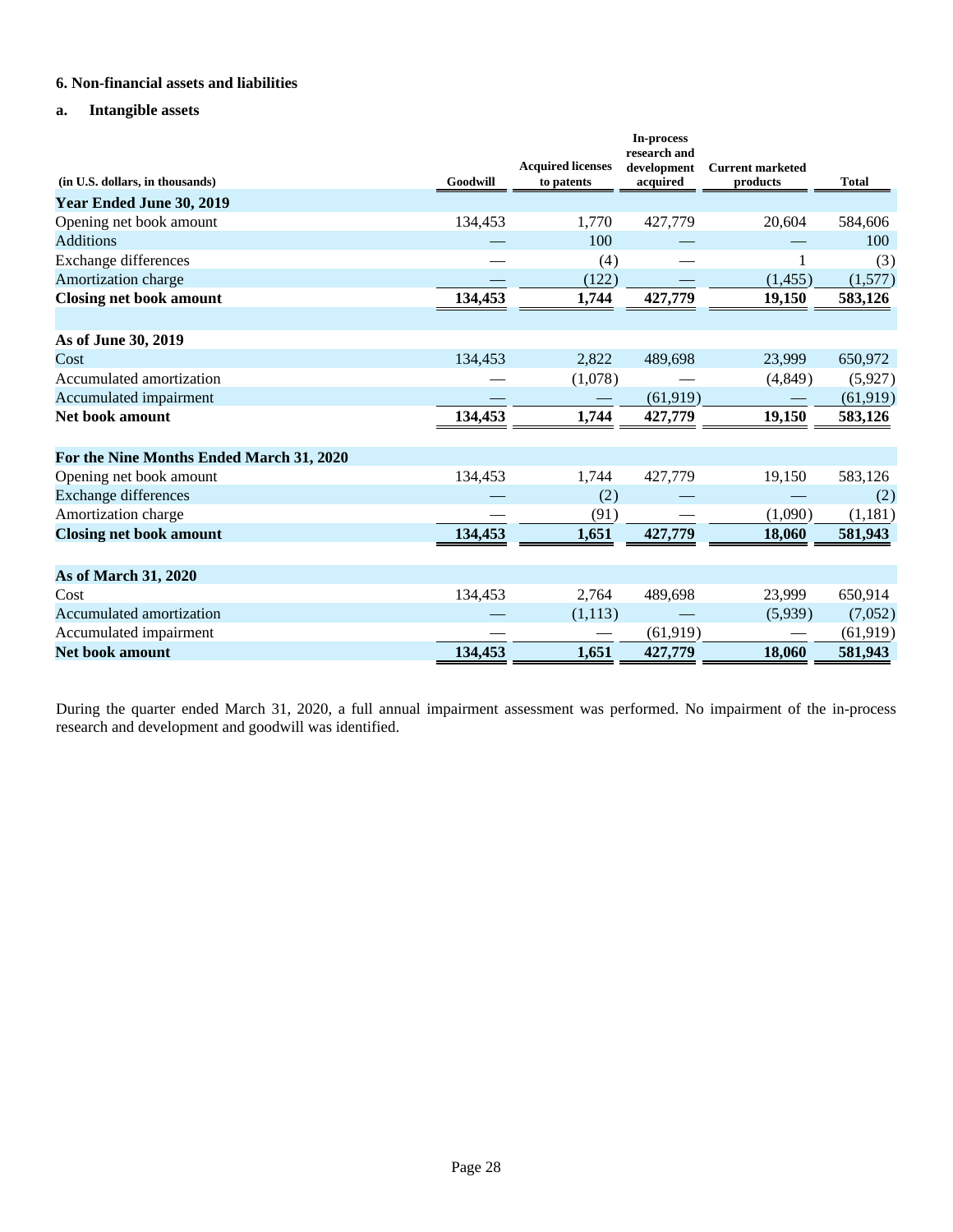## **b. Deferred tax balances**

## *(i) Deferred tax balances*

| (in U.S. dollars, in thousands)                             | As of<br><b>March 31, 2020</b> | As of<br>June 30, 2019 |
|-------------------------------------------------------------|--------------------------------|------------------------|
| <b>Deferred tax assets</b>                                  |                                |                        |
| The balance comprises temporary differences attributable    |                                |                        |
| to:                                                         |                                |                        |
| Tax losses                                                  | 69,055                         | 61,742                 |
| Other temporary differences                                 | 5,720                          | 3,687                  |
| <b>Total deferred tax assets</b>                            | 74,775                         | 65,429                 |
|                                                             |                                |                        |
| Deferred tax liabilities                                    |                                |                        |
| The balance comprises temporary differences attributable    |                                |                        |
| $\alpha$ :                                                  |                                |                        |
| Intangible assets                                           | 79,741                         | 76,553                 |
| <b>Total deferred tax liabilities</b>                       | 79,741                         | 76,553                 |
| Net deferred tax liabilities                                | 4,966                          | 11,124                 |
|                                                             |                                |                        |
| Deferred tax assets expected to be settled within 12 months |                                |                        |
| Deferred tax assets expected to be settled after 12 months  | 74,775                         | 65,429                 |
|                                                             |                                |                        |
| Deferred tax liabilities expected to be settled within 12   |                                |                        |
| months                                                      | 99                             | 99                     |
| Deferred tax liabilities expected to be settled after 12    |                                |                        |
| months                                                      | 79,642                         | 76,454                 |

## *(ii) Movements*

|                           | temporary           |                   |             |
|---------------------------|---------------------|-------------------|-------------|
| $\text{Tax losses}^{(1)}$ | $differences^{(1)}$ | Intangible assets |             |
| (DTA)                     | (DTA)               | (DTL)             | Total (DTL) |
| (55,904)                  | (669)               | 76.652            | 20,079      |
|                           |                     |                   |             |
| (5,838)                   | (3,018)             | (99)              | (8,955)     |
| (61,742)                  | (3,687)             | 76.553            | 11,124      |
|                           |                     |                   |             |
| (7,313)                   | (2,033)             | 3,188             | (6,158)     |
| (69, 055)                 | (5,720)             | 79,741            | 4,966       |
|                           |                     | Other             |             |

(1) Deferred tax assets are netted against deferred tax liabilities

## **c. Deferred consideration**

|                                                                                  | As of<br>March 31, | As of<br><b>June 30,</b> |
|----------------------------------------------------------------------------------|--------------------|--------------------------|
| (in U.S. dollars, in thousands)                                                  | 2020               | 2019                     |
| Opening balance $(1)$                                                            | 10,000             |                          |
| Milestone consideration recognized during the period <sup><math>(2)</math></sup> | 2.500              | 20,000                   |
| Amount recognized as revenue during the period $(1)$                             | (10,000)           | (10,000)                 |
| Balance as of the end of the period                                              | 2.500              | 10,000                   |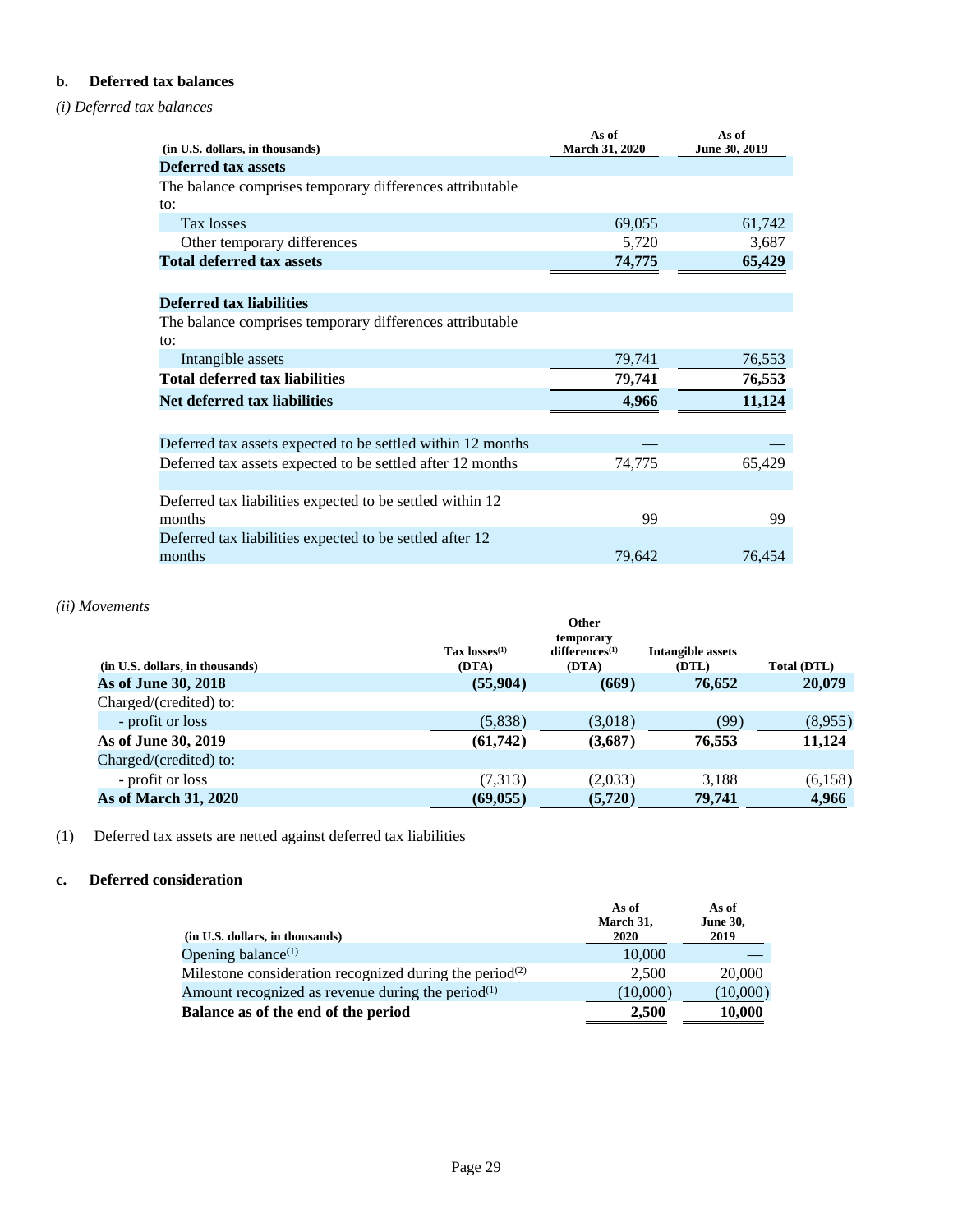- (1) The \$10.0 million opening balance in deferred consideration represents the portion of the \$20.0 million up-front technology access fee received from Tasly that had not been recognized as revenue. In accordance with the Group's accounting policy, revenue related to the licensing of intellectual property is only recognized to the extent that control has been transferred to the customer. In the nine months ended March 31, 2020, the Group recognized the remaining \$10.0 million of the up-front technology access fee received in revenue as the control for this portion of revenue was transferred to Tasly based on our decision regarding the exercise of our rights in the terms and conditions of the agreement.
- (2) The \$2.5 million milestone payment received in December 2019 from Grünenthal was considered constrained and resulted in deferred consideration as of March 31, 2020.

#### **7. Cash flow information**

 **(in U.S. dollars, in thousands)**

| (a) Reconciliation of cash and cash equivalents                                                                          | As of<br>March 31,<br>2020                           | As of<br><b>June 30,</b><br>2019                     |
|--------------------------------------------------------------------------------------------------------------------------|------------------------------------------------------|------------------------------------------------------|
| Cash at bank                                                                                                             | 59,707                                               | 50,005                                               |
| Deposits at call                                                                                                         | 370                                                  | 421                                                  |
|                                                                                                                          | 60,077                                               | 50,426                                               |
| (in U.S. dollars, in thousands)<br>(b) Reconciliation of net cash flows used in operations<br>with loss after income tax | <b>Nine Months</b><br><b>Ended March</b><br>31, 2020 | <b>Nine Months</b><br><b>Ended March</b><br>31, 2019 |
| Loss for the period                                                                                                      | (45,330)                                             | (69,073)                                             |
| Add/(deduct) net loss for non-cash items as follows:                                                                     |                                                      |                                                      |
| Depreciation and amortization                                                                                            | 2,661                                                | 1,629                                                |
| Foreign exchange (gains)/losses                                                                                          | 20                                                   | (175)                                                |
| Finance costs                                                                                                            | 6,764                                                | 5,214                                                |
| Remeasurement of borrowing arrangements                                                                                  | (1,098)                                              | 376                                                  |
| Remeasurement of contingent consideration                                                                                | (1,276)                                              | 3,352                                                |
| Payment for services rendered in shares                                                                                  |                                                      | 620                                                  |
| Equity settled share-based payment                                                                                       | 4,527                                                | 3,217                                                |
| Deferred tax benefit                                                                                                     | (6, 158)                                             | (5,778)                                              |
| Change in operating assets and liabilities:                                                                              |                                                      |                                                      |
| (Increase)/decrease in trade and other receivables                                                                       | (556)                                                | 5,543                                                |
| (Increase)/decrease in prepayments                                                                                       | 1,253                                                | 1,682                                                |
| Decrease/(increase) in tax assets                                                                                        | 1,499                                                | 1,728                                                |
| Increase/(decrease) in trade creditors and accruals                                                                      | 6,313                                                | 1,130                                                |
| Increase/(decrease) in provisions                                                                                        | 2,098                                                | 1,831                                                |
| Increase/(decrease) in deferred consideration                                                                            | (7,500)                                              | 10,000                                               |
| Net cash outflows used in operations                                                                                     | (36, 783)                                            | (38, 704)                                            |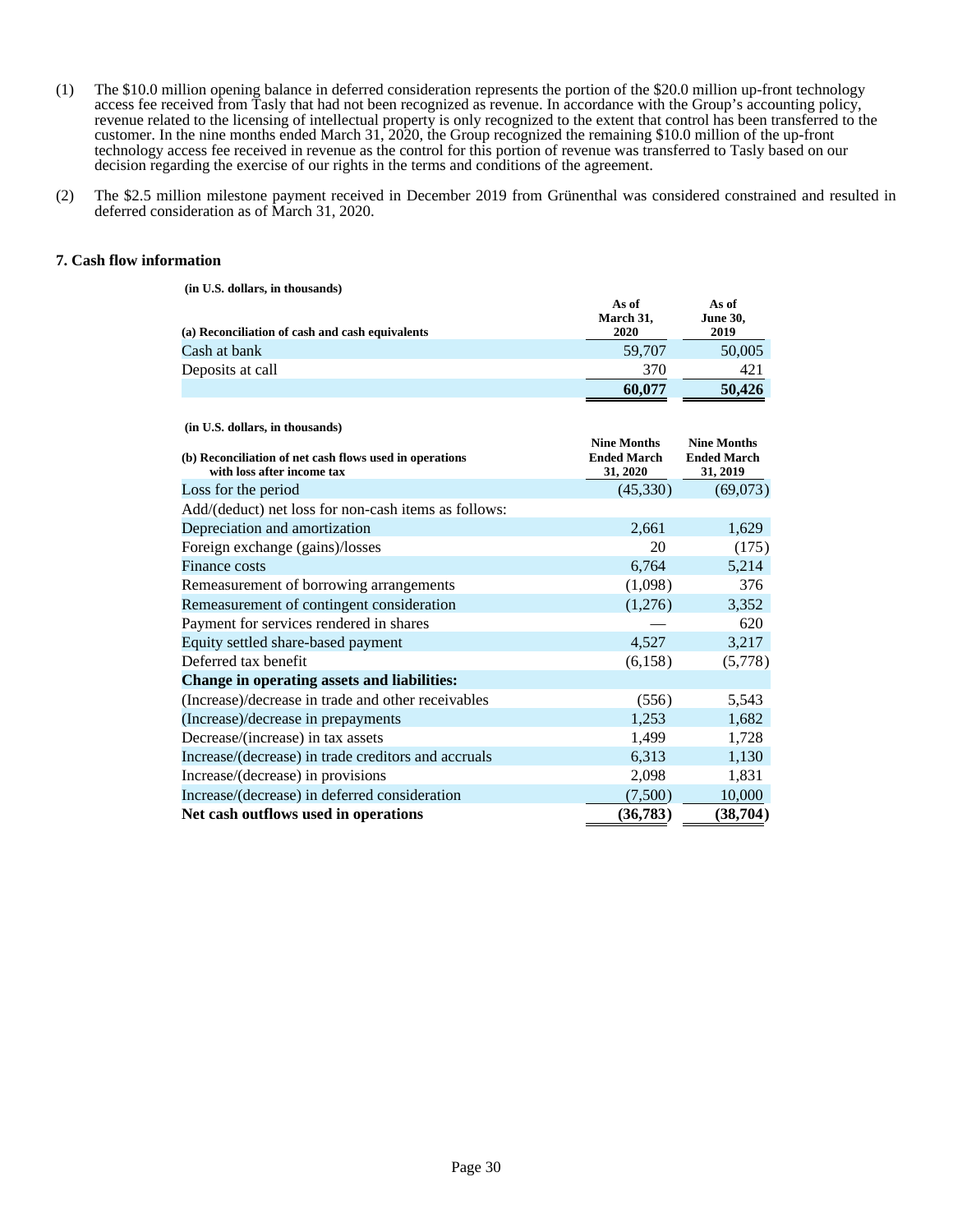## **8. Issued capital**

|                                                | As of March 31,   |             | As of March 31,              |         |
|------------------------------------------------|-------------------|-------------|------------------------------|---------|
|                                                | 2020              | 2019        | 2020                         | 2019    |
|                                                | <b>Shares No.</b> |             | (U.S. dollars, in thousands) |         |
| Opening balance                                | 498,626,208       | 482,639,654 | 910.405                      | 889,481 |
| Issues of ordinary shares during the period    |                   |             |                              |         |
| Exercise of share options $(1)$                | 1,147,656         | 313.108     | 897                          | 258     |
| Share based compensation for services rendered |                   | 1,209,187   |                              | 1,170   |
| Placement of shares under a share placement    |                   |             |                              |         |
| agreement $(2)$                                | 37,500,000        | 14,464,259  | 50,663                       | 20,000  |
| Transaction costs arising on share issue       |                   |             | (2,213)                      | (817)   |
|                                                | 38,647,656        | 15.986.554  | 49.347                       | 20,611  |
| Share options reserve transferred to equity on |                   |             |                              |         |
| exercise of options                            |                   |             | 695                          | 313     |
| <b>Ending balance</b>                          | 537,273,864       | 498,626,208 | 960,447                      | 910,405 |

- (1) Options are issued to employees, directors and consultants in accordance with the Mesoblast Employee Share Option Plan. The shares issued and share capital received on the exercise of options are recorded above.
- (2) In October 2019, 37,500,000 shares were issued in an equity purchase of Mesoblast Limited at A\$2.00 per share to existing and new institutional investors, representing a 3.15% discount to the 10 day volume weighted average price calculated at the close of trading September 30, 2019.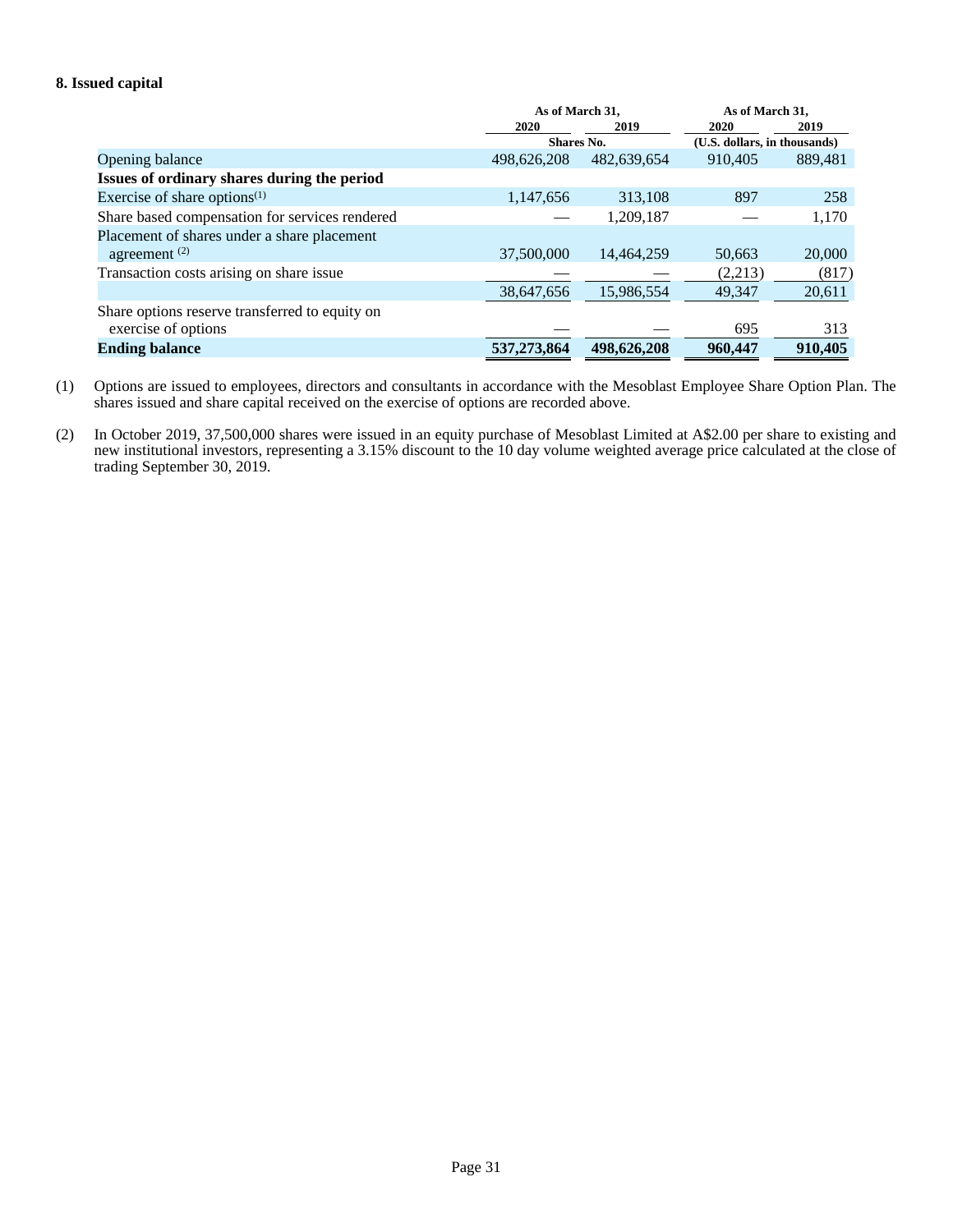#### **9. Financial risk management**

This note explains the Group's exposure to financial risks and how these risks could affect the Group's future financial performance. Current year profit and loss information has been included where relevant to add further context.

| <b>Risk</b>                         | <b>Exposure arising from</b>                                                                                                    | <b>Measurement</b>               | <b>Management</b>                                                                                                                                                                                              |  |  |
|-------------------------------------|---------------------------------------------------------------------------------------------------------------------------------|----------------------------------|----------------------------------------------------------------------------------------------------------------------------------------------------------------------------------------------------------------|--|--|
| Market risk – currency risk         | Future commercial transactions                                                                                                  | Cash flow forecasting            | The future cash flows of each currency                                                                                                                                                                         |  |  |
|                                     | Recognized financial assets and<br>liabilities not denominated in the<br>functional currency of each entity<br>within the Group | Sensitivity analysis             | are forecast and the quantum of cash<br>reserves held for each currency are<br>managed in line with future forecasted<br>requirements. Cross currency swaps<br>are undertaken as required.                     |  |  |
| Market risk – interest rate<br>risk | Long-term borrowings at floating Sensitivity analysis<br>rates                                                                  |                                  | The facility can be refinanced and/or<br>repaid. Interest rate swaps can be<br>entered into to convert the floating<br>interest rate to a fixed interest rate as<br>required.                                  |  |  |
|                                     | Term deposits at fixed rates                                                                                                    | Sensitivity analysis             | Vary length of term deposits, utilize<br>interest bearing accounts and<br>periodically review interest rates<br>available to ensure we earn interest at<br>market rates.                                       |  |  |
| Market risk – price risk            | Long-term borrowings                                                                                                            | Sensitivity analysis             | Forecasts of net sales of the product<br>underlying the NovaQuest borrowing<br>arrangement are updated on a quarterly<br>basis to evaluate the impact on the<br>carrying amount of the financial<br>liability. |  |  |
| Credit risk                         | Cash and cash equivalents, and<br>trade and other receivables                                                                   | Aging analysis<br>Credit ratings | Only transact with the best risk rated<br>banks available in each region giving<br>consideration to the products required.                                                                                     |  |  |
| Liquidity risk                      | Cash and cash equivalents<br><b>Borrowings</b>                                                                                  | Rolling cash flow forecasts      | Future cash flows requirements are<br>forecasted and capital raising strategies<br>are planned to ensure sufficient cash<br>balances are maintained to meet the<br>Group's future commitments                  |  |  |

## **a. Market risk**

## *(i) Currency risk*

The Group has foreign currency amounts owing primarily in the Group's Australian based entity, whose functional currency is the A\$ relating to clinical, regulatory and overhead activities. The Group also has foreign currency amounts owing in the Group's Swiss and Singapore based entities, whose functional currencies are the US\$. These foreign currency balances give rise to a currency risk, which is the risk of the exchange rate moving, in either direction, and the impact it may have on the Group's financial performance.

We manage the currency risk by evaluating levels to hold in each currency by assessing our future activities which will likely be incurred in those currencies which enables us to minimize foreign currency deposits held in each entity.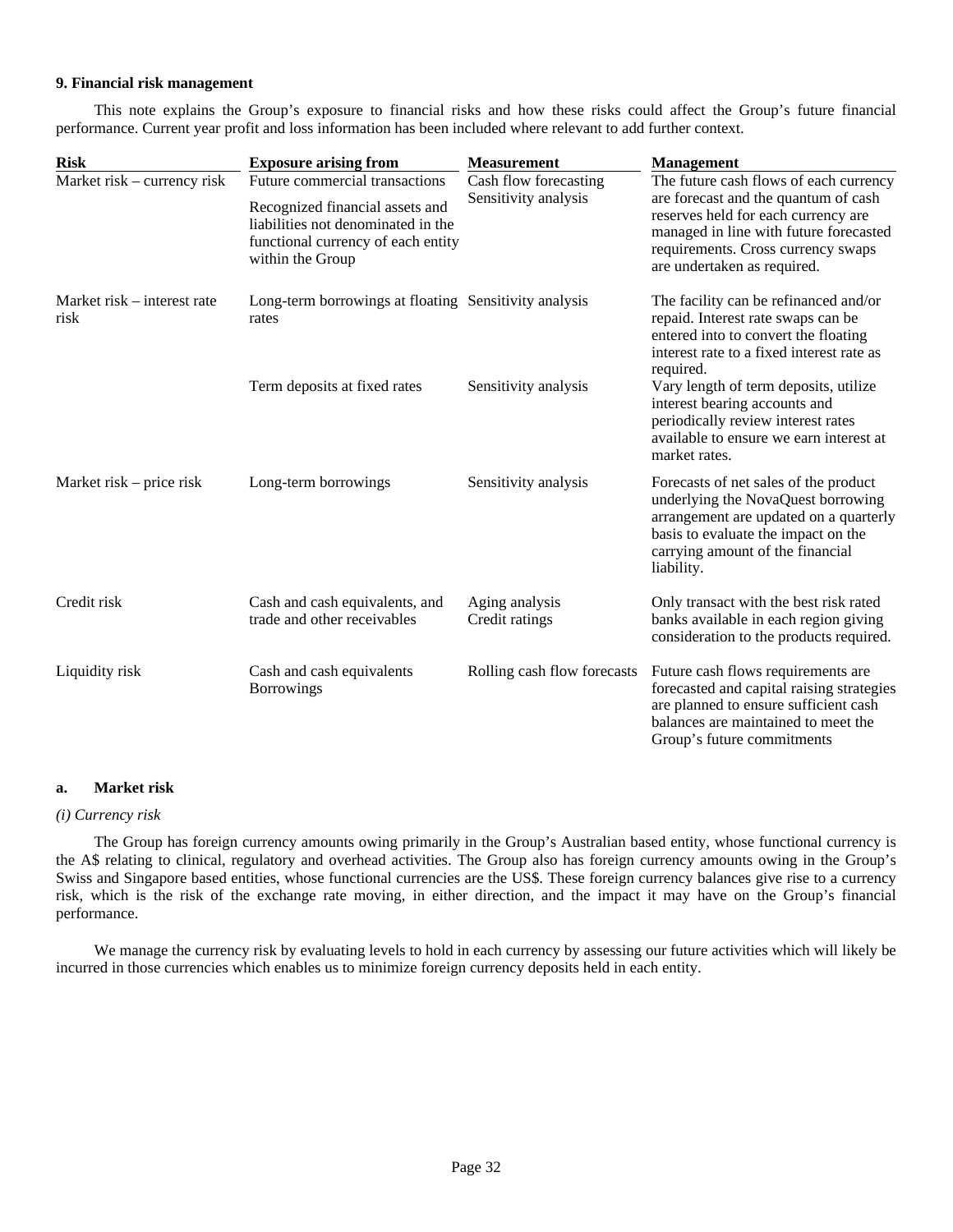#### *(ii) Cash flow and fair value interest rate risk*

The Group's main interest rate risk arises from long-term borrowings with a floating interest rate, which exposes the Group to cash flow interest rate risk. As interest rates fluctuate, the amount of interest payable on financing where the interest rate is not fixed will also fluctuate. This interest rate risk is managed by interest rate swaps which can be entered into to convert the floating interest rate to a fixed interest rate as required. Additionally, the Group can repay its loan facility at its discretion and can also refinance if the terms are suitable in the marketplace or from the existing lender.

The Group did not enter into any interest rate swaps during the nine months ended March 31, 2020.

The exposure of the Group's borrowing to interest rate changes are as follows:

|                                                      |        | As of<br><b>March 31, 2020</b> | As of<br>June 30, 2019 |                     |
|------------------------------------------------------|--------|--------------------------------|------------------------|---------------------|
| (in U.S. dollars, in thousands, except percent data) | Total  | % of total loans               | <b>Total</b>           | % of total<br>loans |
| <b>Financial liabilities</b>                         |        |                                |                        |                     |
| <b>Current borrowings</b>                            |        |                                |                        |                     |
| Variable rate borrowings - Hercules                  | 24.335 | 28%                            | 13.607                 | 17%                 |
| <b>Non-current borrowings</b>                        |        |                                |                        |                     |
| Variable rate borrowings - Hercules                  | 25,123 | 29%                            | 34,619                 | 43%                 |
|                                                      | 49,458 | $57\%$                         | 48.226                 | 60%                 |

An analysis by maturities is provided in Note 9(c) below. The percentage of total loans shows the proportion of loans that are currently at variable rates in relation to the total amount of borrowings.

The borrowings which expose the Group to interest rate risk are described in the table below, together with the maximum and minimum interest rates being earned as of March 31, 2020 and June 30, 2019. The effect on profit is shown if interest rates change by 5%, in either direction, is as follows:

|                                                      |                       | As of  |                |               | As of  |                |
|------------------------------------------------------|-----------------------|--------|----------------|---------------|--------|----------------|
|                                                      | <b>March 31, 2020</b> |        |                | June 30, 2019 |        |                |
| (in U.S. dollars, in thousands, except percent data) | Low                   | High   | USD            | Low           | High   | USD            |
| Borrowings - USD                                     | 9.70%                 | 9.70%  | $49.458^{(1)}$ | 10.45%        | 10.45% | $48.226^{(1)}$ |
| Rate increase by 5%                                  | 10.19%                | 10.19% | 243            | 10.97%        | 10.97% | 261            |
| Rate decrease by 5%                                  | 9.22%                 | 9.22%  | (243)          | 9.93%         | 9.93%  | (261)          |

(1) Effect on profit/loss of interest rate changes is based on the loan principal amount of \$50.0 million as of March 31, 2020, and June 30, 2019.

The Group is also exposed to interest rate movements which impacts interest income earned on its deposits and at call accounts. The interest income derived from these balances can fluctuate due to interest rate changes. This interest rate risk is managed by periodically reviewing interest rates available for suitable interest bearing accounts to ensure we earn interest at market rates. The Group ensures that sufficient funds are available, in at call accounts, to meet the working capital requirements of the Group.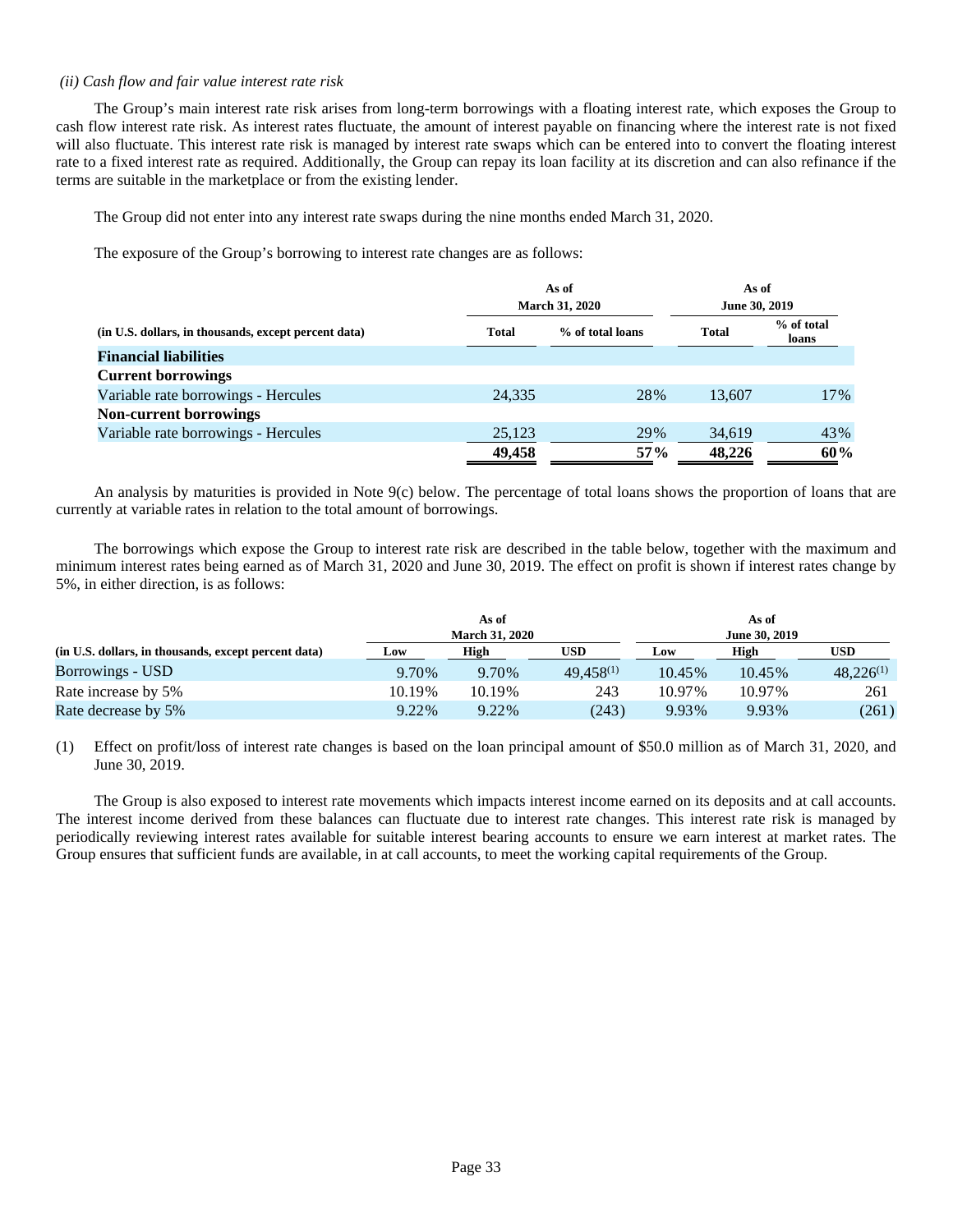The deposits held which derive interest revenue are described in the table below, together with the maximum and minimum interest rates being earned as of March 31, 2020 and June 30, 2019. The effect on profit is shown if interest rates change by 10%, in either direction, is as follows:

|                                                      |          | As of                 |            |       | As of         |            |
|------------------------------------------------------|----------|-----------------------|------------|-------|---------------|------------|
|                                                      |          | <b>March 31, 2020</b> |            |       | June 30, 2019 |            |
| (in U.S. dollars, in thousands, except percent data) | Low      | High                  | <b>USD</b> | Low   | High          | USD        |
| Funds invested - USD                                 | $0.27\%$ | $0.27\%$              | 53,895     | 1.76% | 1.76%         | 45,051     |
| Rate increase by 10%                                 | 0.30%    | 0.30%                 | 15         | 1.94% | 1.94%         | 81         |
| Rate decrease by 10%                                 | $0.24\%$ | $0.24\%$              | (15)       | 1.58% | 1.58%         | (81)       |
|                                                      |          |                       |            |       |               |            |
|                                                      |          |                       |            |       |               |            |
| (in AU dollars, in thousands, except percent data)   | Low      | High                  | <b>AUD</b> | Low   | High          | <b>AUD</b> |
| Funds invested - AUD                                 | 1.57%    | 1.57%                 | 600        | 2.23% | 2.23%         | 600        |
| Rate increase by 10%                                 | 1.73%    | 1.73%                 |            | 2.45% | 2.45%         |            |

Rate decrease by 10% 1.41% 1.41% 1.41% (1) 2.01% 2.01% (1)

#### *(iii) Price risk*

Price risk is the risk that future cash flows derived from financial instruments will be altered as a result of a market price movement, which is defined as movements other than foreign currency rates and interest rates. The Group is exposed to price risk which arises from long-term borrowings under its facility with NovaQuest, where the timing and amounts of principal and interest payments is dependent on net sales of RYONCIL for the treatment of SR-aGVHD in pediatric patients in the United States and other territories excluding Asia. As net sales of RYONCIL for the treatment of SR-aGVHD in pediatric patients in these territories increase/decrease, the timing and amount of principal and interest payments relating to this type of financing arrangement will also fluctuate, resulting in an adjustment to the carrying amount of the financial liability. The adjustment is recognized in the Income Statement as remeasurement of borrowing arrangements within other operating income and expenses in the period the revision is made.

The exposure of the Group's borrowing to price rate changes are as follows:

|                                                      |              | As of<br><b>March 31, 2020</b> |              | As of               |  |  |
|------------------------------------------------------|--------------|--------------------------------|--------------|---------------------|--|--|
| (in U.S. dollars, in thousands, except percent data) |              |                                |              | June 30, 2019       |  |  |
|                                                      | <b>Total</b> | % of total<br>loans            | <b>Total</b> | % of total<br>loans |  |  |
| <b>Financial liabilities</b>                         |              |                                |              |                     |  |  |
| <b>Current borrowings</b>                            |              |                                |              |                     |  |  |
| <b>Borrowings - NovaQuest</b>                        | 2,665        | $3\%$                          | 400          | $0\%$               |  |  |
| <b>Non-current borrowings</b>                        |              |                                |              |                     |  |  |
| Borrowings - NovaQuest                               | 34,829       | 40%                            | 32,660       | 40%                 |  |  |
|                                                      | 37,494       | 43%                            | 33,060       | 40%                 |  |  |

As at March 31, 2020, all other factors held constant, a 20% increase in the forecast net sales of RYONCIL for the treatment of SR-aGVHD in pediatric patients in the United States and other territories excluding Asia would increase non-current borrowing and decrease profit by \$5.0 million, whereas a 20% decrease in the net sales of RYONCIL for the treatment of SR-aGVHD in pediatric patients in the United States and other territories excluding Asia would decrease non-current borrowings and increase profit by \$2.7 million.

The Group is also exposed to price risk on contingent consideration provision balances, as expected unit revenues are a significant unobservable input used in the level 3 fair value measurements. As at March 31, 2020, all other factors held constant, the increase/decrease in price assumptions adopted in the fair value measurements of the contingent consideration provision are discussed in Note 5(e)(*iv*).

The Group does not consider it has any exposure to price risk other than those already described above.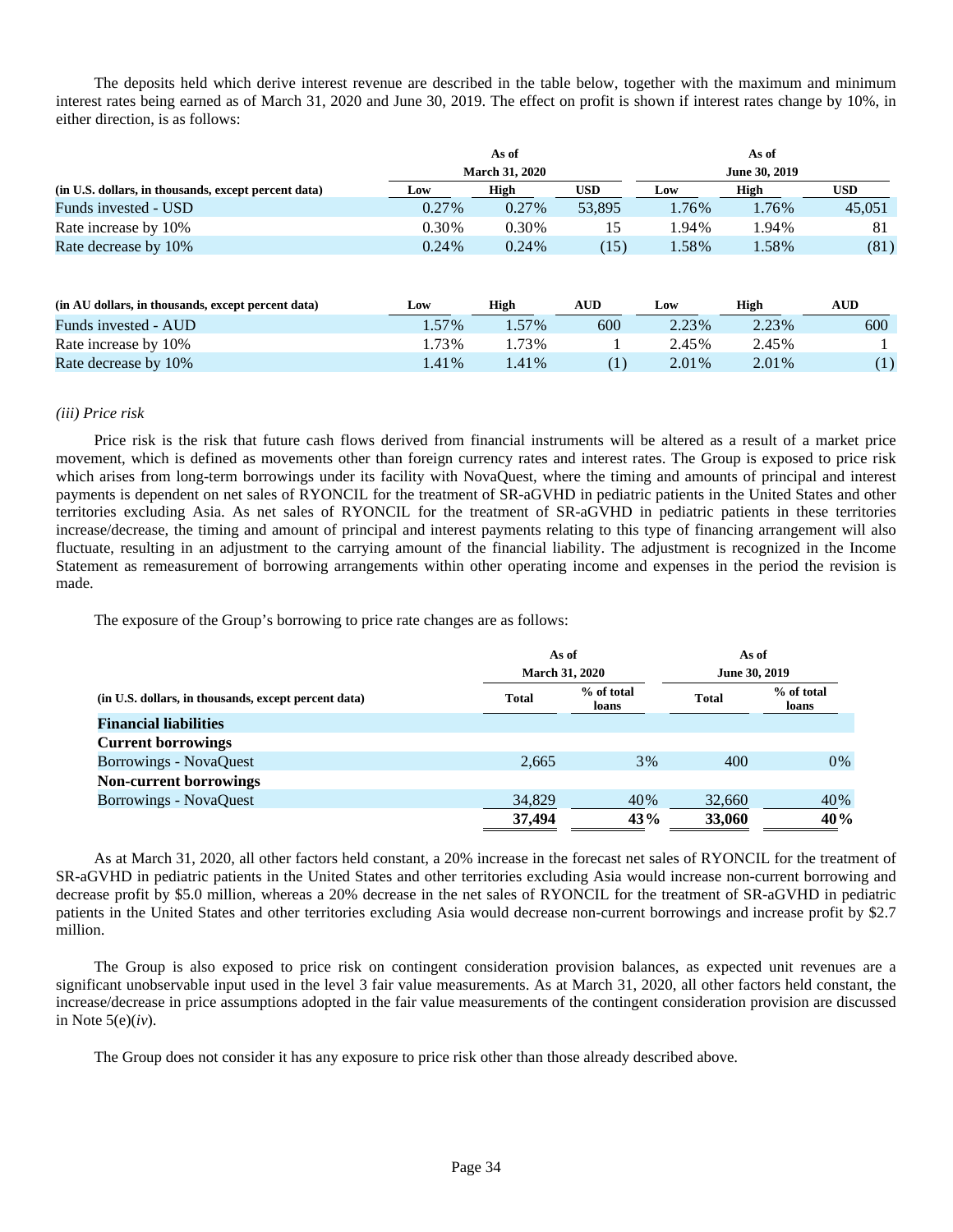#### **b. Credit risk**

Credit risk is the risk that one party to a financial instrument will fail to discharge its obligation and cause financial loss to the other party. The maximum exposure to credit risk at the end of the reporting period is the carrying amount of each class of financial assets as mentioned in Note 5.

#### **c. Liquidity risk**

Liquidity risk is the risk that the Group will not be able to pay its debts as and when they fall due. Liquidity risk has been assessed in Note 1(i).

All financial liabilities, excluding contingent consideration, borrowings and lease liabilities, held by the Group as of March 31, 2020 and June 30, 2019 are non-interest bearing and mature within 6 months. The total contractual cash flows associated with these liabilities equate to the carrying amount disclosed within the financial statements.

As of March 31, 2020, the maturity profile of the anticipated future contractual cash flows on an undiscounted basis, and which therefore differs from the carrying value, is as follows:

|                                 |                  |                             |                             | <b>Total</b>           |                           |                    |
|---------------------------------|------------------|-----------------------------|-----------------------------|------------------------|---------------------------|--------------------|
| (in U.S. dollars, in thousands) | Within<br>1 year | <b>Between</b><br>1-2 years | <b>Between</b><br>2-5 years | <b>Over</b><br>5 years | contractual<br>cash flows | Carrying<br>amount |
| Borrowings $(1)(2)(3)$          | (27, 697)        | (43, 331)                   | (48, 951)                   | (22,761)               | (142.740)                 | (86,951)           |
| Trade payables                  | (19,478)         |                             |                             |                        | (19,478)                  | (19, 478)          |
| Lease liabilities               | (3,565)          | 1,890)                      | (4,014)                     | (710)                  | (10, 179)                 | (8,821)            |
|                                 | (50,740)         | (45, 221)                   | (52, 965)                   | (23,471                | (172, 397)                | (115,250)          |

- (1) Contractual cash flows include payments of principal, interest and other charges. Interest is calculated based on debt held at March 31, 2020 without taking into account drawdowns of further tranches.
- (2) In relation to the contractual maturities of the NovaQuest borrowings, there is variability in the maturity profile of the anticipated future contractual cash flows given the timing and amount of payments are calculated based on our estimated net sales of RYONCIL for pediatric SR-aGVHD**.**
- (3) Subsequent to March 31, 2020, as disclosed in Note 11, the Group satisfied the requirements to defer principal repayments on the Hercules borrowings to October 2020. At March 31, 2020, principal repayments were due to commence in July 2020 and as a result \$20.5 million of the borrowings were recognized as a current liability and are included in the contractual cash flows due within one year, on an undiscounted basis, given that the requirements to defer principal repayments were not met prior to the period end. Principal repayments on the Hercules borrowings can be further deferred to July 2021 if certain milestones are satisfied.

#### *Purchase commitments*

In the nine months ended March 31, 2020, the Group entered into a manufacturing service agreement with Lonza for the supply of commercial product for the potential approval and launch of RYONCIL for the treatment of pediatric acute graft versus host disease in the US market. This agreement contains lease and non-lease components with a non-cancellable term of 4.5 years. The agreement contains a minimum financial commitment of \$41.0 million. The Group has accounted for the lease component within the agreement as a lease liability separately from the non-lease components. As of March 31, 2020, the minimum financial commitment of the lease component is \$4.2 million, disclosed within the total contractual cash flows on an undiscounted basis as lease liabilities. The minimum financial commitment of the non-lease component in the agreement is \$36.8 million. If there is a significant delay in the expected approval date of the Biologics License Application ("BLA") for RYONCIL by the United States Food and Drug Administration ("FDA") then the minimum financial commitment under this manufacturing services agreement will reduce by \$27.3 million, with \$2.7 million of this reduction relating to the lease component and \$24.6 million relating to the non-lease component of the agreement.

Subsequent to March 31, 2020, as disclosed in Note 11, an additional purchase commitment of \$9.0 million was agreed with Lonza for the supply of commercial product for the potential approval and launch of RYONCIL. If there is a significant delay in the expected approval date of the BLA for RYONCIL by the FDA then the minimum financial commitment for this additional purchase commitment under this manufacturing services agreement will reduce by \$4.7 million.

The Group did not have any other purchase commitments as of March 31, 2020.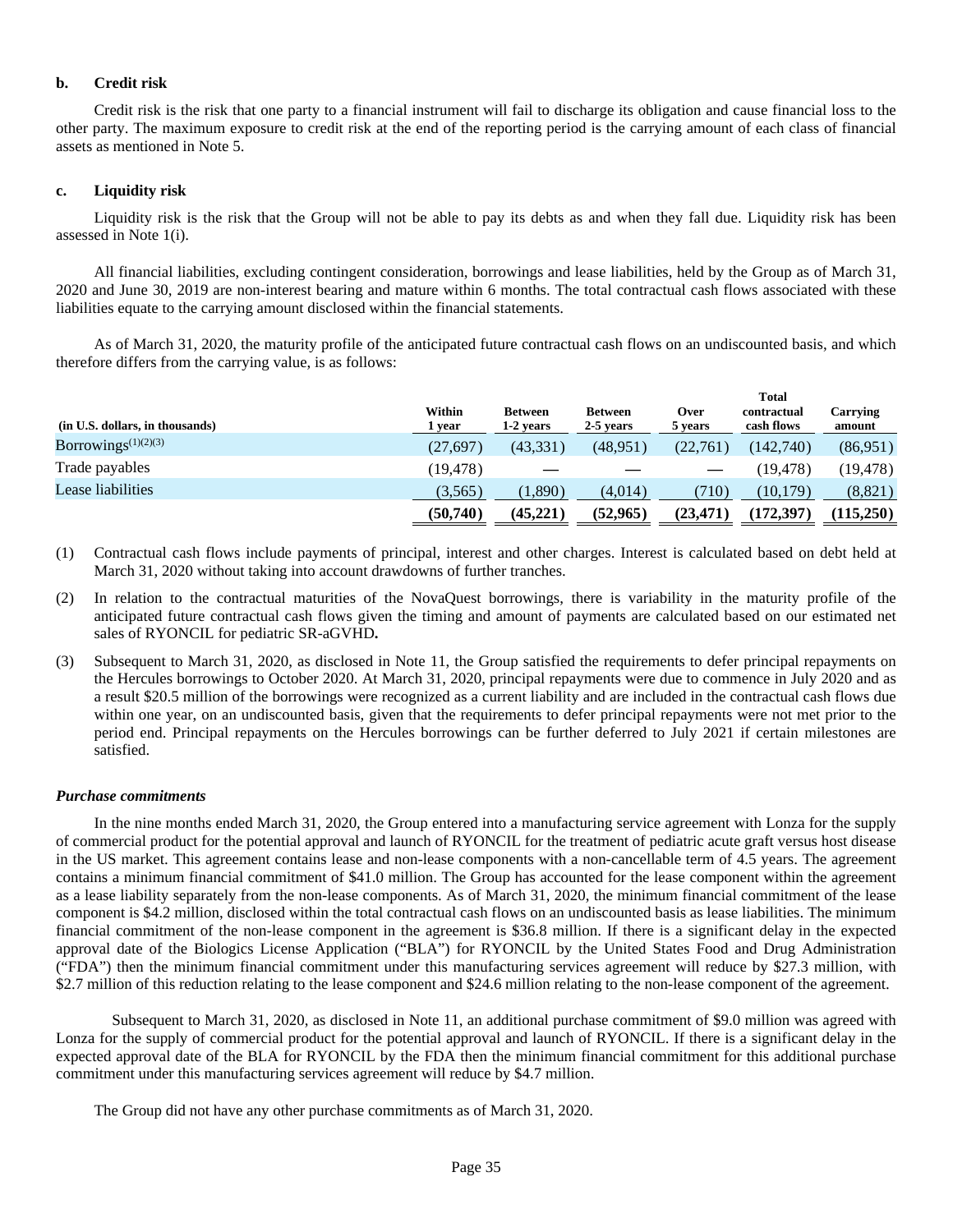## **10. (Losses)/earnings per share**

|                                                                                                                      | <b>Three Months Ended</b>            |                                                                                                                                                                               | <b>Nine Months Ended</b>       |                                       |  |
|----------------------------------------------------------------------------------------------------------------------|--------------------------------------|-------------------------------------------------------------------------------------------------------------------------------------------------------------------------------|--------------------------------|---------------------------------------|--|
|                                                                                                                      | March 31,<br>2020                    | March 31,<br>2019                                                                                                                                                             | <b>March 31, 2020</b><br>Cents | <b>March 31, 2019</b><br><b>Cents</b> |  |
| <b>Losses per share</b>                                                                                              |                                      |                                                                                                                                                                               |                                |                                       |  |
| (in cents)                                                                                                           |                                      |                                                                                                                                                                               |                                |                                       |  |
| (a) Basic (losses) per share                                                                                         |                                      |                                                                                                                                                                               |                                |                                       |  |
| From continuing operations attributable to the ordinary<br>equity holders of the company                             | (2.84)                               | (5.00)                                                                                                                                                                        | (8.66)                         | (14.02)                               |  |
| Total basic (losses) per share attributable to the ordinary<br>equity holders of the company                         | (2.84)                               | (5.00)                                                                                                                                                                        | (8.66)                         | (14.02)                               |  |
|                                                                                                                      |                                      |                                                                                                                                                                               |                                |                                       |  |
| (b) Diluted (losses) per share                                                                                       |                                      |                                                                                                                                                                               |                                |                                       |  |
| From continuing operations attributable to the ordinary<br>equity holders of the company                             | (2.84)                               | (5.00)                                                                                                                                                                        | (8.66)                         | (14.02)                               |  |
| Total basic (losses) per share attributable to the ordinary<br>equity holders of the company                         | (2.84)                               | (5.00)                                                                                                                                                                        | (8.66)                         | (14.02)                               |  |
| (c) Reconciliation of (losses) used in calculating (losses)<br>per share                                             |                                      |                                                                                                                                                                               |                                |                                       |  |
| (in U.S. dollars, in thousands)                                                                                      |                                      |                                                                                                                                                                               |                                |                                       |  |
| <b>Basic (losses) per share</b>                                                                                      |                                      |                                                                                                                                                                               |                                |                                       |  |
| (Losses) attributable to the ordinary equity holders of the<br>company used in calculating basic (losses) per share: |                                      |                                                                                                                                                                               |                                |                                       |  |
| From continuing operations                                                                                           | (15,263)                             | (24,970)                                                                                                                                                                      | (45,330)                       | (69,073)                              |  |
| <b>Diluted (losses) per share</b>                                                                                    |                                      |                                                                                                                                                                               |                                |                                       |  |
| (Losses) from continuing operations attributable to the<br>ordinary equity holders of the company:                   |                                      |                                                                                                                                                                               |                                |                                       |  |
| Used in calculating basic (losses) per share                                                                         | (15,263)                             | (24,970)                                                                                                                                                                      | (45,330)                       | (69,073)                              |  |
| (Losses) attributable to the ordinary equity holders of the<br>company used in calculating diluted losses per share  | (15,263)                             | (24,970)                                                                                                                                                                      | (45,330)                       | (69,073)                              |  |
|                                                                                                                      |                                      |                                                                                                                                                                               |                                |                                       |  |
|                                                                                                                      | <b>March 31, 2020</b><br>(in shares) | <b>Three Months Ended</b><br><b>Nine Months Ended</b><br><b>March 31, 2020</b><br><b>March 31, 2019</b><br><b>March 31, 2019</b><br>(in shares)<br>(in shares)<br>(in shares) |                                |                                       |  |
| Weighted average number of ordinary shares used as the<br>denominator in calculating                                 | 537,665,396                          | 499.141.882                                                                                                                                                                   | 523,741,908                    | 492,782,636                           |  |

basic losses per share

Weighted average number of ordinary shares and potential weighted average number of ordinary shares and potential 537,665,396 499,141,882 523,741,908 492,782,636 ordinary shares used in calculating diluted losses per share

Options granted to employees are considered to be potential ordinary shares. These securities have been excluded from the determination of basic losses per share in the three and nine months ended March 31, 2020 and 2019. Shares that may be paid as contingent consideration have also been excluded from basic losses per share. They have been excluded from the calculation of diluted losses per share because they are anti-dilutive for the three and nine months ended March 31, 2020 and 2019.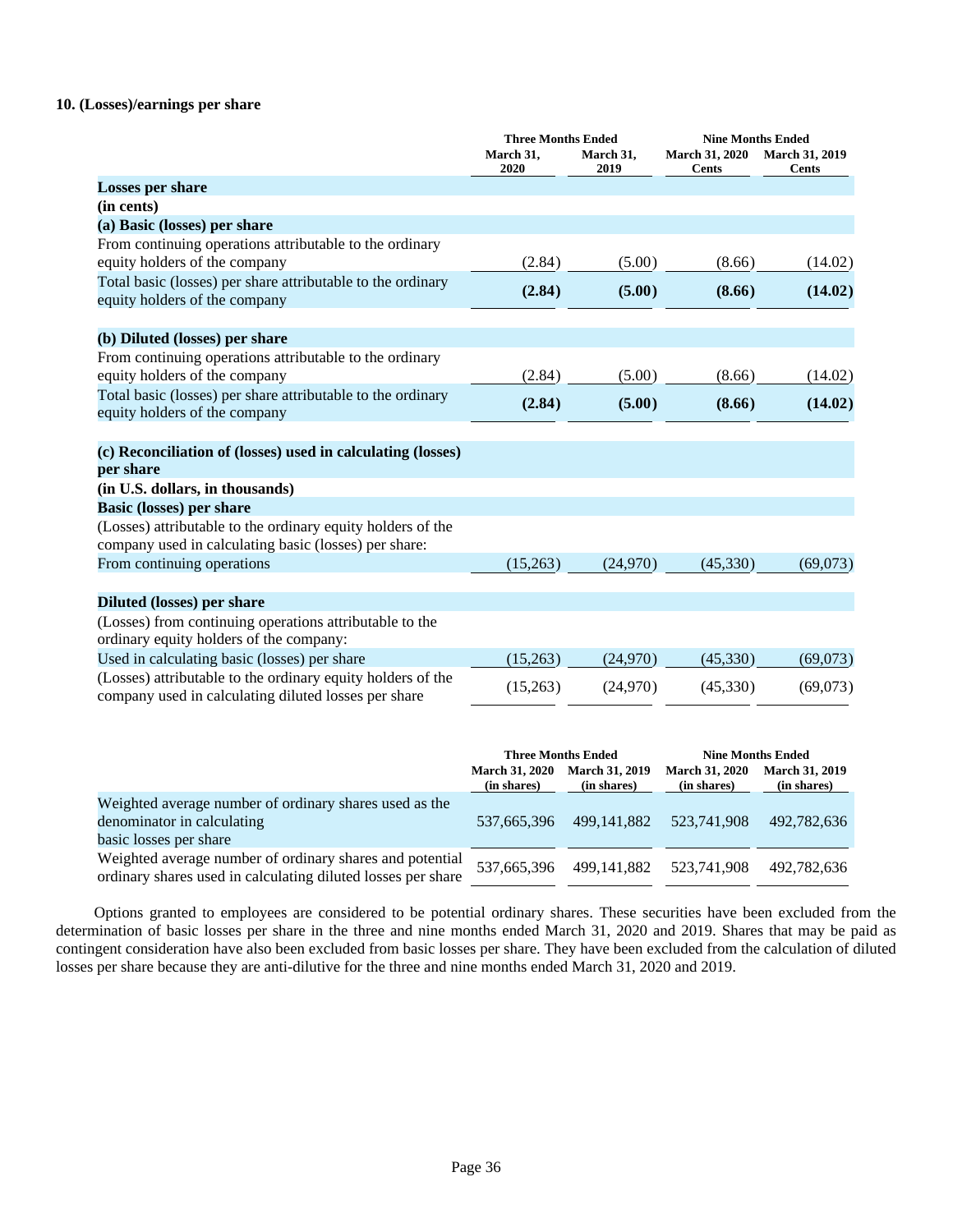## **11. Events occurring after the reporting period**

On May 13, 2020, the Group announced that it had successfully completed a capital raising of US\$90.0 million (A\$138.0 million) via a placement of 43.0 million shares to existing and new institutional investors at a price of A\$3.20 per share.

Subsequent to March 31, 2020, the Group satisfied the requirements to defer the commencement of principal repayments on the Hercules borrowings to October 2020. As at March 31, 2020, principal repayments were due to commence in July 2020 and as a result \$20.5 million of the borrowings were recognized as a current liability, given that the requirements to defer principal repayments were not met prior to the period end. Principal repayments can be further deferred to July 2021 if further milestones are met.

In May, 2020, an additional purchase commitment of \$9.0 million was agreed with Lonza for the supply of commercial product for the potential approval and launch of RYONCIL. If there is a significant delay in the expected approval date of the BLA for RYONCIL by the FDA then the minimum financial commitment under this manufacturing services agreement will reduce by \$4.7 million.

There were no other events that have occurred after March 31, 2020 and prior to the signing of this financial report that would likely have a material impact on the financial results presented.

# **12. Segment information**

Operating segments are identified on the basis of whether the allocation of resources and/or the assessment of performance of a particular component of the Company's activities are regularly reviewed by the Company's chief operating decision maker as a separate operating segment. By these criteria, the activities of the Company are considered to be one segment being the development of adult stem cell technology platform for commercialization, and the segmental analysis is the same as the analysis for the Company as a whole. The chief operating decision maker (Chief Executive Officer) reviews the consolidated income statement, balance sheet, and statement of cash flows regularly to make decisions about the Company's resources and to assess overall performance.

# **13. Change in accounting policies**

The Group adopted IFRS 16 *Leases* on July 1, 2019. Our accounting policy from July 1, 2019, is that leases are recognized as a right-of-use asset and a corresponding liability at the date at which the leased asset is available for use. For accounting policies relating to the comparative year, refer to our annual report on Form 20-F for the year ended June 30, 2019. Comparatives have not been restated as permitted under the specific transition provisions in the standard.

| (in U.S. dollars, in thousands)                                          | 2019  |
|--------------------------------------------------------------------------|-------|
| Operating lease commitments disclosed as at June 30, 2019                | 7.460 |
| Discounted using the group's average incremental borrowing rate of 6.52% | 6.146 |
| (Less): Short term leases recognized on a straight line basis as expense | (371) |
| Lease liability recognized as at July 1, 2019                            | 5.775 |

The associated right-of-use assets for property leases were measured on a retrospective basis as if the new rules had always been applied. Right-of-use assets increased by \$4.7 million and lease liabilities increased by \$5.6 million on July 1, 2019. The net impact on retained earnings on July 1, 2019 was \$0.9m.

In applying IFRS 16 for the first time, the Group has used the following practical expedients permitted by the standard:

- the use of a single discount rate to a portfolio of leases with reasonably similar characteristics
- the accounting for operating leases with a remaining lease term of less than 12 months as at July 1, 2019 as short term leases
- the exclusion of initial direct costs for the measurement of the right-of-use asset at the date of initial application
- the use of hindsight in determining the lease term where the contract contains options to extend or terminate the lease.

The Group has also elected not to reassess whether a contract is, or contains a lease at the date of initial application. Instead, for contracts entered into before the transition date the group relied on its assessment made applying IAS 17 and Interpretation 4 *Determining whether an Arrangement contains a Lease.*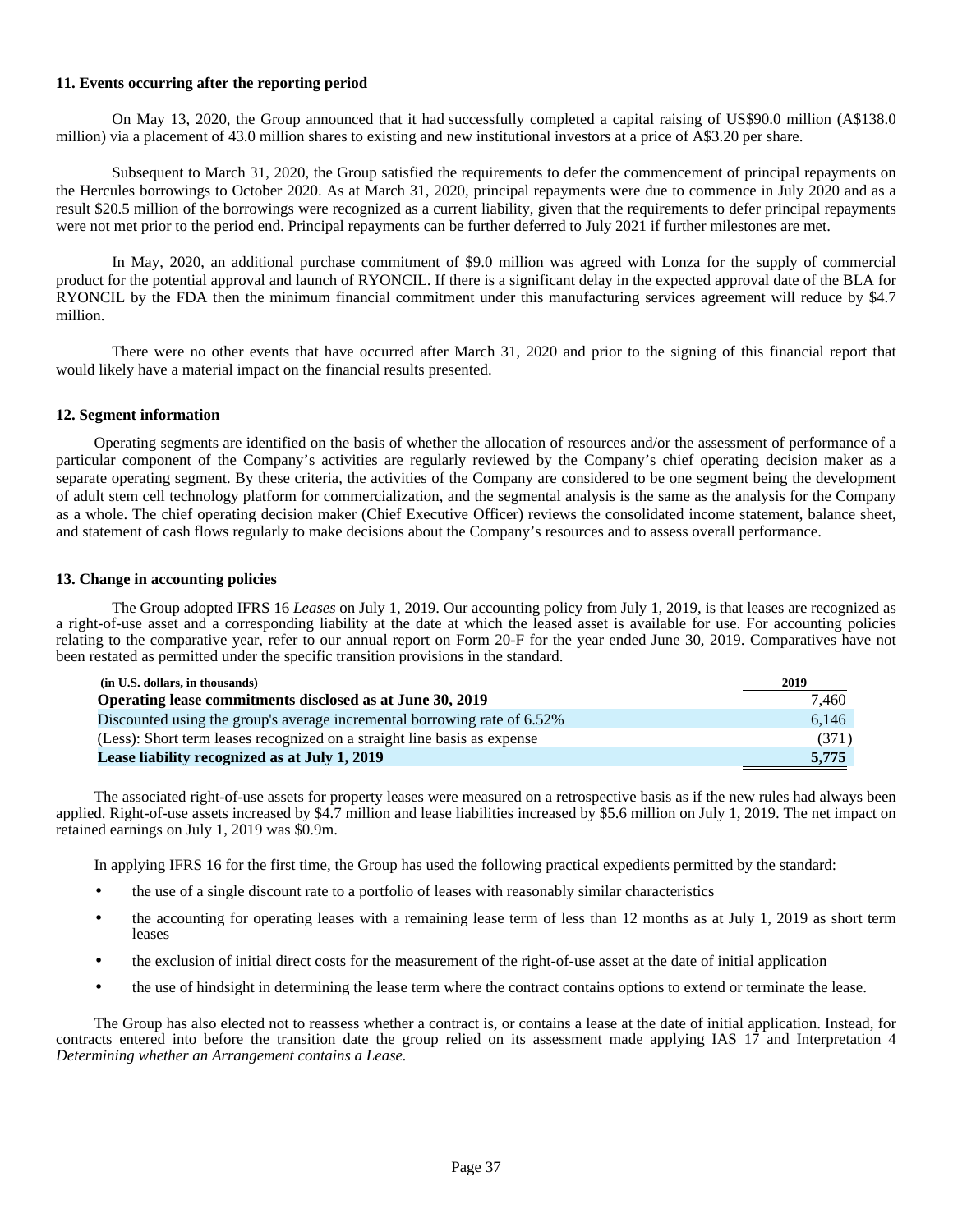# **MANAGEMENT'S DISCUSSION AND ANALYSIS OF FINANCIAL CONDITION AND RESULTS OF OPERATIONS**

*The following discussion of our financial condition and results of operations should be read in conjunction with our consolidated financial statements included in this Quarterly Report on Form 6-K. We present our consolidated financial statements in U.S. dollars and in accordance with International Financial Reporting Standards, as issued by the International Accounting Standards Board, or IFRS, and Australian equivalent International Financial Reporting Standards, as issued by the Australian Accounting Standards Board.*

*For us and our subsidiaries that use a functional currency that is not U.S. dollars, the assets and liabilities have been translated at the closing exchange rate, while the income and expenses have been translated at the exchange rate at the transaction date. The resulting exchange differences are recognized in our consolidated statement of comprehensive income. See note 22(c) in the notes to our consolidated financial statements and the related notes thereto included in our annual report on Form 20-F for the fiscal year ended June 30, 2019 ("Form 20-F"), filed with the Securities and Exchange Commission on August 31, 2019, for more information.*

*Our fiscal year ends each year on June 30. Reference to a year relates to the fiscal year, ended in June 30 of the year indicated, rather than the calendar year, unless indicated by a specific date.* 

## **Overview**

Mesoblast's leadership in the development and commercialization of allogeneic cellular medicines is based on its innovative technology platform, proprietary manufacturing processes and multiple Phase 3 assets.

Our off-the-shelf product candidates target advanced stages of inflammatory diseases with high, unmet medical needs.

Three product candidates are being evaluated in late-stage development for approval by the United States Food and Drug Administration ("FDA"):

- We have filed a Biologics License Application ("BLA") to the FDA to seek approval of remestemcel-L for steroidrefractory acute graft versus host disease ("SR-aGVHD") in children under the brand name RYONCILTM ("RYONCIL");
- REVASCOR (MPC-150-IM) for advanced heart failure in ongoing Phase 3 clinical trials; and
- MPC-06-ID for chronic low back pain due to degenerative disc disease in ongoing Phase 3 clinical trials.

We also have a promising emerging pipeline of products for follow-on indications.

Two allogeneic mesenchymal stem cell ("MSC") products commercialized by Mesoblast licensees have been approved in Japan and Europe, with both licensees the first to receive full regulatory approval for an allogeneic cellular medicine in these major markets.

Mesoblast's goal is for remestemcel-L to be the first commercially available allogeneic MSC product in the United States under the brand name RYONCIL.

On May 25, 2020, we announced that clinical outcomes of RYONCIL in children and adults with SR-aGVHD were published in three peer-reviewed articles and an accompanying editorial in the May issue of Biology of Blood and Marrow Transplantation, the official publication of the American Society for Transplantation and Cellular Therapy. The articles highlighted consistent benefits seen across the three distinct trials in patients with the greatest levels of inflammation and the most severe grades of the disease.

On May 13, 2020, we announced the successful completion of a US\$90.0 million (A\$138.0 million) capital raising via a placement of 43.0 million shares to existing and new institutional investors at a price of A\$3.20 per share. A significant portion of the net proceeds will be used to scale-up manufacturing of the Company's lead product candidate remestemcel-L for the treatment of critically ill patients suffering with diseases caused by cytokine release syndromes associated with high mortality, particularly COVID-19 acute respiratory distress syndrome ("ARDS"). Proceeds will also be used for working capital and general corporate purposes.

On May 6, 2020, we announced that the first patients have been dosed in the Phase 3 randomized placebo-controlled trial in the United States of remestemcel-L in COVID-19 infected patients with moderate to severe ARDS on ventilator support. The trial will randomize up to 300 ventilator-dependent patients in intensive care units to either remestemcel-L or placebo (1:1) on top of maximal care, in line with specific guidance provided by the FDA for robust statistical analysis. The primary endpoint is all-cause mortality within 30 days of randomization, with the key secondary endpoint being the number of days alive and off mechanical support. Enrollment will occur in up to 30 sites across the United States and is expected to complete within three to four months, with interim analyses planned which could result in stopping the trial early for efficacy or futility.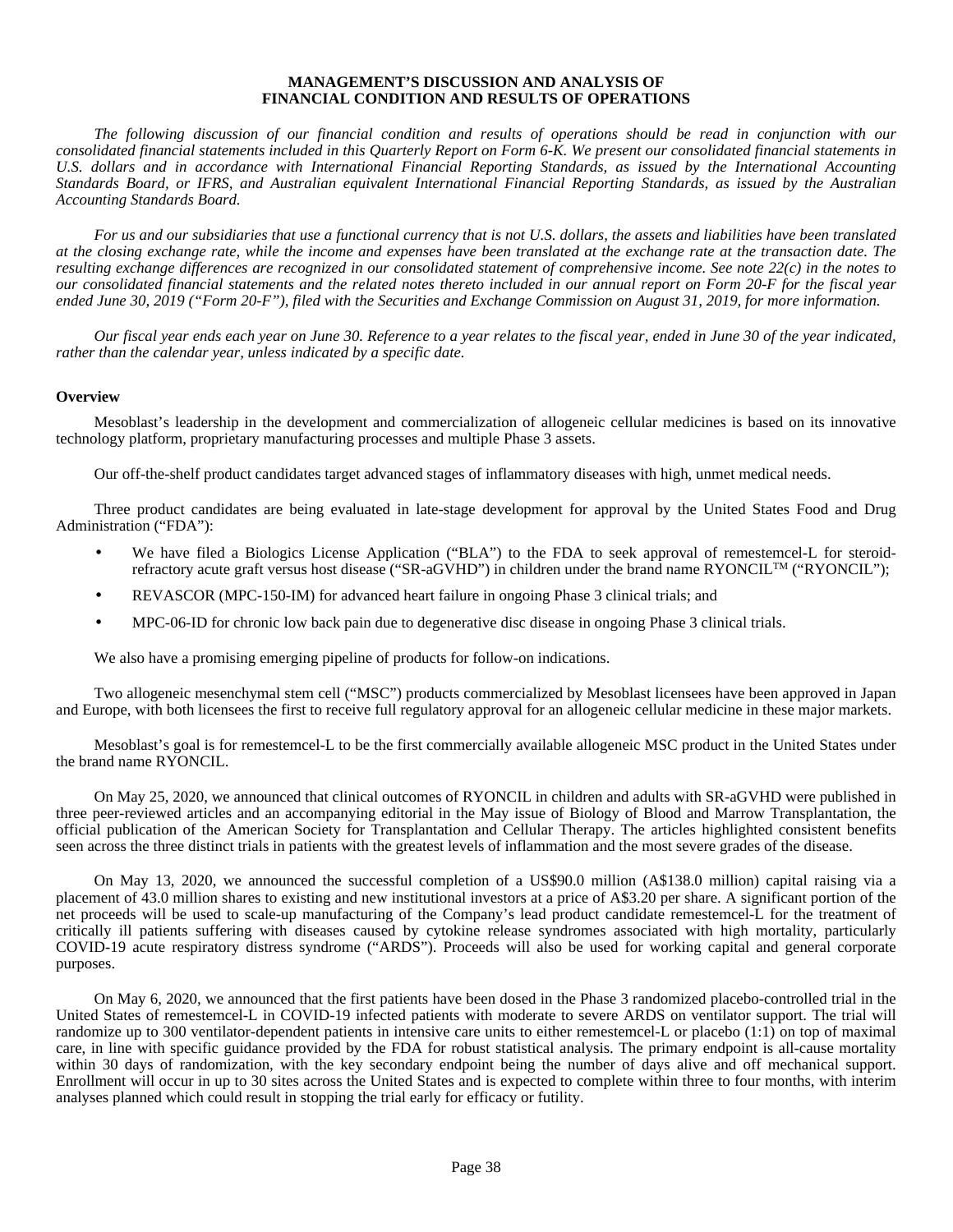On April 30, 2020, we announced that a Phase 3 randomized, placebo-controlled trial to rigorously confirm whether remestemcel-L provides a survival benefit in patients with moderate/severe ARDS due to COVID-19 has commenced enrollment of up to 300 patients.

On April 24, 2020, we announced 83% survival in ventilator-dependent COVID-19 patients (10/12) with moderate/severe ARDS treated with two infusions of remestemcel-L within the first five days under emergency compassionate use at New York City's Mt Sinai hospital during the period March-April 2020. Of these patients, 75% (nine of 12) successfully came off ventilator support within a median of 10 days. These results contrast with only 9% of ventilator-dependent COVID-19 patients being able to come off ventilators with standard of care treatment and only 12% survival in ventilator-dependent COVID-19 patients at two major referral hospital networks in New York during the same time period. This compassionate use treatment experience has informed the design of the clinical protocol for the randomized, placebo-controlled Phase 2/3 trial of remestemcel-L in ventilator-dependent COVID-19 moderate/severe ARDS patients in the United States.

On April 17, 2020, we announced that results using remestemcel-L in patients with inflammatory lung disease have been selected for oral presentation at the 2020 International Society of Cell and Gene Therapy (ISCT) annual meeting being held May 28- 29, 2020. The virtual presentation is entitled 'Mesenchymal Stem Cell Therapy Improves Pulmonary Function and Exercise Tolerance in Patients with Chronic Obstructive Pulmonary Disease (COPD) and High Baseline Inflammation'.

On April 9, 2020, we announced that remestemcel-L will be formally evaluated in a randomized, placebo-controlled trial in patients with ARDS caused by COVID-19. This multi-center Phase 2/3 trial will be conducted in collaboration with the Cardiothoracic Surgical Trials Network (CTSN), which was established by the United States National Institutes of Health's National Heart, Lung and Blood Institute (NHLBI) as a flexible platform for conducting collaborative trials.

On April 6, 2020, we announced that we received clearance from the FDA for an Investigational New Drug ("IND") application to treat patients with ARDS caused by COVID-19 with intravenous infusions of remestemcel-L.

On April 1, 2020, we announced that the FDA accepted for priority review our BLA filing for RYONCIL for the treatment of children with SR-aGVHD. The FDA has set a Prescription Drug User Fee Act (PDUFA) action date of September 30, 2020, and if approved, Mesoblast will make RYONCIL immediately available in the United States.

On March 30, 2020, we reported that results from a sub-study of 70 patients with end-stage ischemic heart failure and a Left Ventricular Assist Device ("LVAD"), of 159 randomized patients who received either REVASCOR or saline, were presented at the American College of Cardiology (ACC) Virtual Scientific Sessions. The conclusions were that REVASCOR had a beneficial effect on LVAD weaning, major mucosal bleeding, serious adverse events, and readmissions in ischemic heart failure patients; that these findings may reflect the effect of REVASCOR on angiogenesis, inflammation and endothelial dysfunction; and warranted further clinical research. End-stage ischemic heart failure patients with LVADs are older and have co-morbidities such as diabetes, thereby closely resembling the majority of patients in our 566-patient Phase 3 trial for advanced chronic heart failure. The full results from these 70 patients will be published in a peer-reviewed journal.

On March 10, 2020, we announced plans to evaluate remestemcel-L in patients with ARDS, the principal cause of death in COVID-19 infection. These plans are supported by recently published results from an investigator-initiated clinical study conducted in China which reported that allogeneic MSCs cured or significantly improved functional outcomes in all seven treated patients with severe COVID-19 pneumonia. Additionally, in post-hoc analyses of a 60-patient randomized controlled study in chronic obstructive pulmonary disease (COPD), remestemcel-L infusions were well tolerated, significantly reduced inflammatory biomarkers, and significantly improved pulmonary function in those patients with elevated inflammatory biomarkers. Since the same inflammatory biomarkers are also elevated in COVID-19, these data suggest that remestemcel-L could be useful in the treatment of patients with ARDS due to COVID-19.

On February 24, 2020, we announced that aggregated results from 309 children treated with RYONCIL were presented at the American Society for Transplantation Cellular Therapy and the Center for International Blood & Bone Marrow Transplant Research meeting in Orlando, Florida on February 22. The data showed that treatment with RYONCIL across three separate trials resulted in consistent treatment responses and survival outcomes in children with SR-aGVHD.

On February 20, 2020, we announced that the investigator-initiated expanded access protocol using our cryopreserved allogeneic cell therapy product candidate remestemcel-L for steroid-refractory chronic graft versus host disease ("chronic GVHD") has resulted in clinically meaningful outcomes in the first three treated patients, two children and one adult, within 28 days after two infusions. On the basis of the results, under the expanded access protocol Mesoblast plans to collaborate with key bone marrow transplant centers to evaluate remestemcel-L in a pivotal trial for chronic GVHD.

On February 3, 2020, we announced the Company had filed on January 31 a completed BLA to the FDA for RYONCIL in the treatment of children with SR-aGVHD. The Company has requested Priority Review of the BLA by the FDA under the product candidate's existing Fast Track designation. If approved, RYONCIL is expected to be launched in the US in 2020.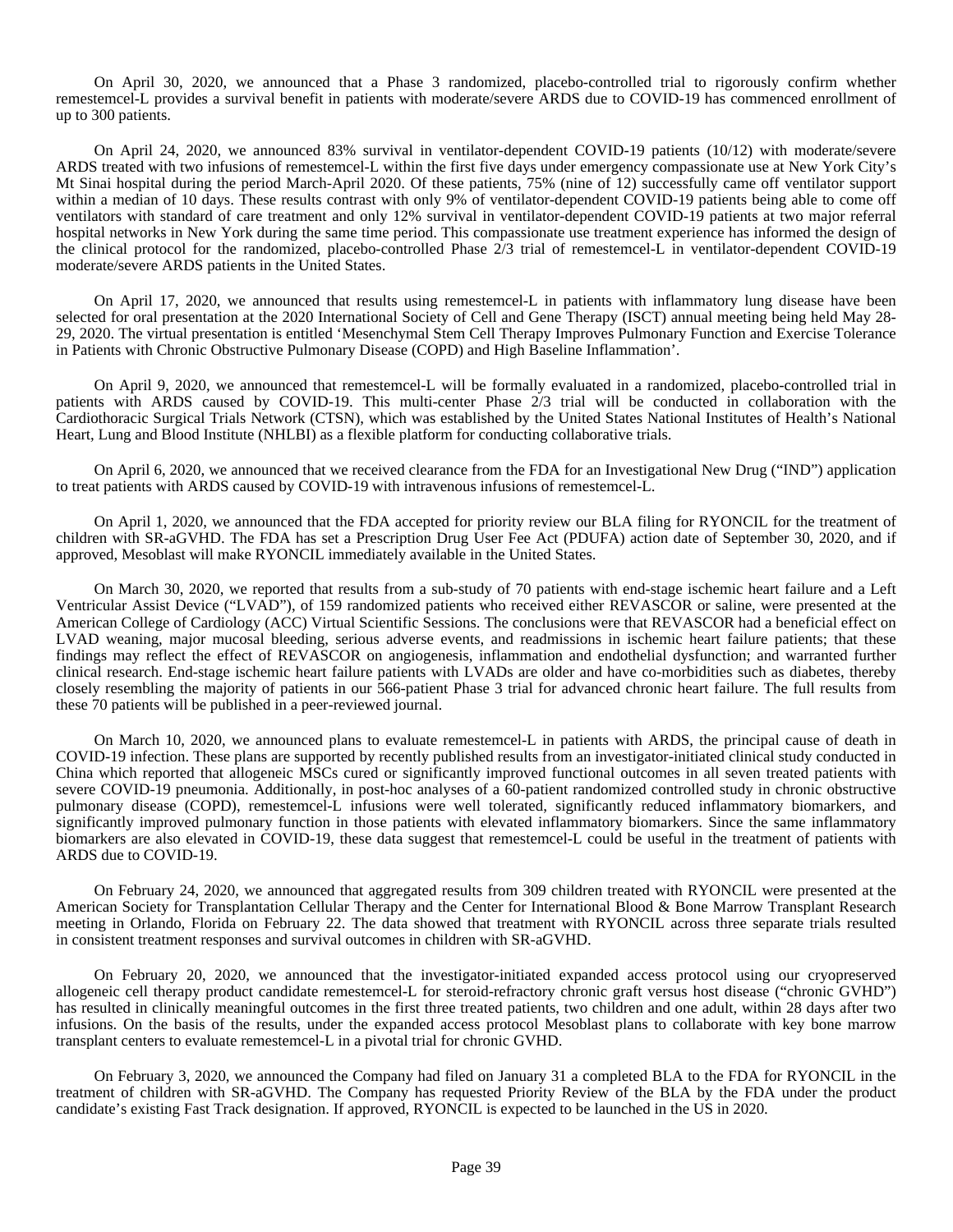On January 15, 2020, we reported that the FDA has agreed to the selection of RYONCIL as the commercial name for our lead allogeneic cell therapy remestemcel-L in the treatment of SR-aGVHD.

On January 2, 2020, we announced that clinical efficacy and safety data were filed for RYONCIL in the Company's rolling BLA. This included analyses of 309 children with SR-aGVHD who have received RYONCIL across three separate studies and new data in control pediatric subjects from the contemporaneous database of the Mount Sinai Acute GVHD International Consortium (MAGIC). The results demonstrate the effectiveness of RYONCIL in this patient population, with particular efficacy and survival benefit in patients with the most severe forms of SR-aGVHD.

On December 18, 2019, we announced that the independent Data Monitoring Committee ("DMC") overseeing the Phase 3 trial of our heart failure cell therapy product candidate REVASCOR for advanced chronic heart failure had held its 10th and final scheduled meeting, and had recommended that the trial continue as planned. The DMC reviewed available data from the 566 randomized patients, including components of the trial's primary and secondary endpoints, and all safety data.

On December 17, 2019, we announced that its Phase 3 trial of REVASCOR for advanced chronic heart failure had surpassed the number of primary endpoint events required for trial completion. This cardiovascular outcomes trial has now initiated final study visits for all surviving patients with a target of last patient/last visit at the end of January 2020.

On October 17, 2019, we announced that we had entered into an agreement for commercial manufacture of RYONCIL for pediatric SR-aGVHD. This agreement will facilitate inventory build ahead of the planned US market launch of RYONCIL and commercial supply to meet Mesoblast's long-term market projections. The agreement provides for Lonza to expand its Singapore cGMP facilities if required to meet long-term growth and capacity needs for the product. Additionally, it anticipates introduction of new technologies and process improvements which are expected to result in significant increases in yields and efficiencies.

On October 3, 2019, we announced that we successfully completed an A\$75.0 million capital raising via a private placement of ordinary shares to existing and new Australian and global institutional investors outside the United States. The net proceeds will principally be used to build product inventory and a targeted US commercial field team in preparation for the potential US commercial launch of RYONCIL in the treatment of pediatric SR-aGVHD. Proceeds will also be used to complete Phase 3 trials for chronic low back pain and advanced heart failure, and for working capital and general corporate purposes.

On September 10, 2019, we announced that we entered into a strategic partnership with Grünenthal GmbH ("Grünenthal") to develop and commercialize MPC-06-ID, Mesoblast's Phase 3 allogeneic cell therapy candidate for the treatment of chronic low back pain due to degenerative disc disease in patients who have exhausted conservative treatment options. Under the partnership, Grünenthal will have exclusive commercialization rights to MPC-06-ID for Europe and Latin America. Mesoblast may receive up to \$150.0 million in upfront and milestone payments prior to product launch, as well as further commercialization milestone payments. These payments include commitments up to \$45.0 million within the first year comprising \$15.0 million on signing, \$20.0 million on receiving regulatory approval to begin a confirmatory Phase 3 trial in Europe, and \$10.0 million on certain clinical and manufacturing outcomes. Cumulative milestone payments could exceed \$1.0 billion depending on the final outcome of Phase 3 studies and patient adoption. Mesoblast will also receive tiered double-digit royalties on product sales. There cannot be any assurance as to the total amount of future milestone and royalty payments that Mesoblast will receive nor when they will be received. Grünenthal and Mesoblast have agreed on an overall development plan for MPC-06-ID to meet European regulatory requirements. As part of this plan, the companies will collaborate on the study design for a confirmatory Phase 3 trial in Europe. The results of the two Phase 3 trials are expected to support both FDA and European Medicines Agency ("EMA") regulatory approvals for MPC-06-ID in chronic low back pain due to degenerative disc disease.

On August 27, 2019, we announced positive outcomes from our meeting with the FDA on the pathway for marketing authorization of REVASCOR in end-stage heart failure patients implanted with a LVAD. Key outcomes were that the FDA reiterated that a reduction in major gastrointestinal bleeding events and/or epistaxis, collectively termed major mucosal bleeding events, was an important clinical outcome in patients implanted with an LVAD; it confirmed that data from the recently completed 159-patient placebo-controlled trial showing that REVASCOR reduced major mucosal bleeding events could support product marketing authorization through a BLA, with confirmatory clinical data, and agreed on a confirmatory Phase 3 trial of REVASCOR in LVAD patients, with a primary endpoint of reduction in major mucosal bleeding events, and key secondary endpoints demonstrating improvement in various parameters of cardiovascular function.

On August 13, 2019, we announced that we intend to provide remestemcel-L for evaluation under an investigator-initiated IND submission as a potential treatment in children with steroid-refractory chronic GVHD. In both acute and chronic forms of GVHD, the donated bone marrow stem cells view the recipient's body as foreign, and attack the body causing significant morbidity and mortality. Acute GVHD usually manifests within 100 days following a transplant while chronic GVHD generally manifests later (>100 days), and the two may occur separately or within the same patient.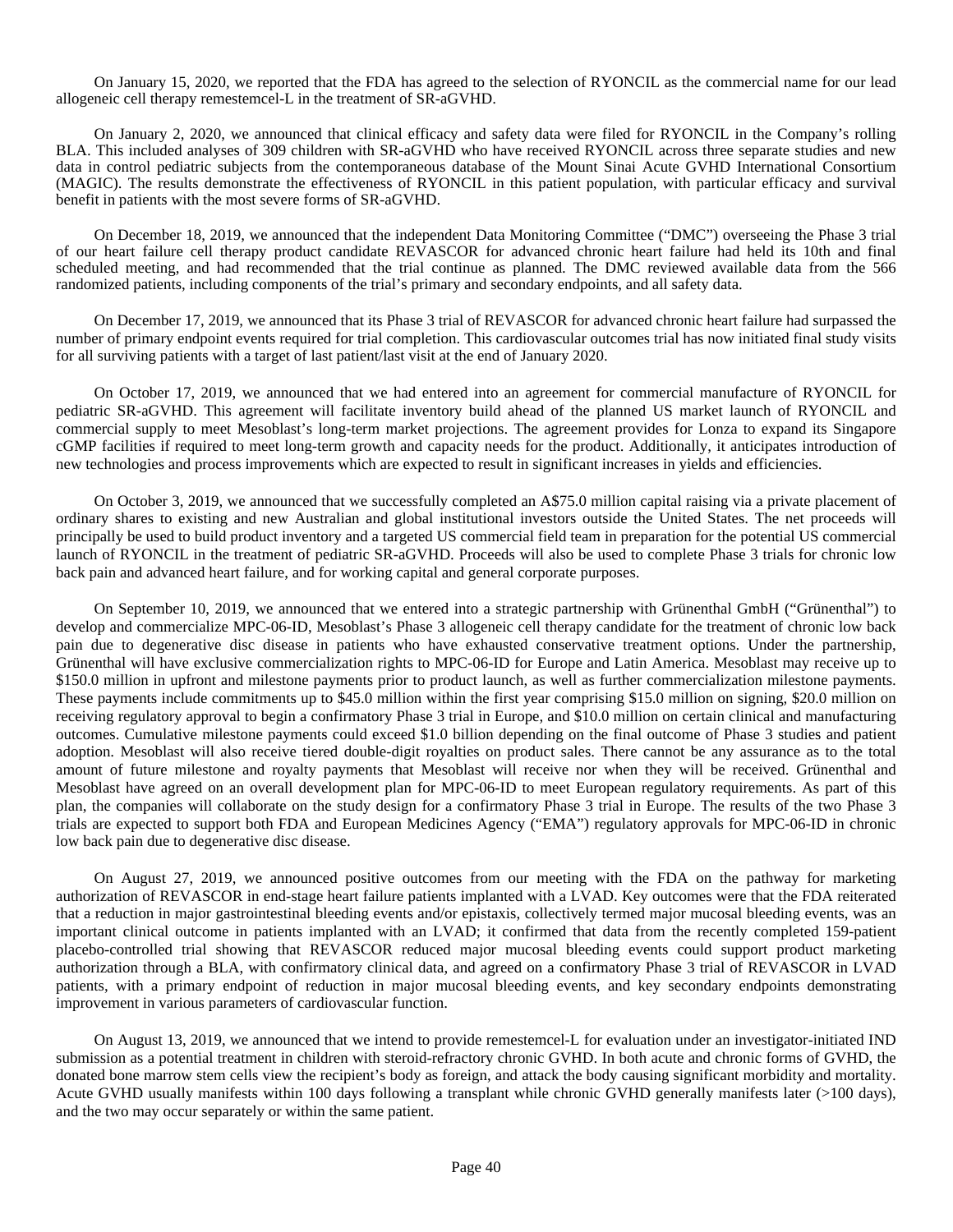On August 12, 2019, we announced the appointment of Dr. Fred Grossman as Chief Medical Officer, who has extensive commercial experience gained from numerous leadership roles at global pharmaceutical companies. The appointment aligns closely with the Company's commercial objectives for its lead products.

On July 25, 2019, we announced that the American Heart Association journal Circulation Research published a Special Article highlighting the important potential clinical benefits of REVASCOR as an immunotherapy in patients with advanced chronic heart failure ("CHF"), stating that there is a biologic rationale for the use of REVASCOR in targeting cardiac inflammation in order to improve heart failure outcomes. The ongoing, placebo-controlled double-blind Phase 3 trial of REVASCOR is evaluating the immunotherapy for reduction of heart failure-related hospitalizations and terminal cardiac events in patients with advanced heart failure.

# **Financial Overview**

We have incurred significant losses since our inception. We have incurred net losses during most of our fiscal periods since our inception. For the nine months ended March 31, 2020, we had an accumulated deficit of \$516.1 million. Our net loss for the nine months ended March 31, 2020 was \$45.3 million.

We anticipate that we may continue to incur significant losses for the foreseeable future. There can be no assurance that we will ever achieve or maintain profitability.

We expect our future capital requirements will continue as we:

- continue the research and clinical development of our product candidates;
- initiate and advance our product candidates into larger clinical studies;
- seek to identify, assess, acquire, and/or develop other product candidates and technologies;
- seek regulatory and marketing approvals in multiple jurisdictions for our product candidates that successfully complete clinical studies;
- establish collaborations with third parties for the development and commercialization of our product candidates, or otherwise build and maintain a sales, marketing, and distribution infrastructure to commercialize any products for which we may obtain marketing approval;
- further develop and implement our proprietary manufacturing processes and expand our manufacturing capabilities and resources for commercial production;
- seek coverage and reimbursement from third-party payors, including government and private payors for future products;
- make interest payments, principal repayments and other charges on our debt financing arrangements;
- make milestone or other payments under our agreements pursuant to which we have licensed or acquired rights to intellectual property and technology;
- seek to maintain, protect, and expand our intellectual property portfolio; and
- seek to attract and retain skilled personnel.

We expect our research and development expenditure to decrease over the next 12 months as we complete our Phase 3 trials for MPC-06-ID (CLBP) and MPC-150-IM (CHF) or if we are able to successfully partner one or more of our product candidates. We expect management and administration expenses to remain relatively consistent. Subject to us achieving successful regulatory approval, we expect an increase in our total expenses driven by an increase in our product manufacturing and selling, general and administrative expenses as we move towards commercialization. Therefore we will need additional capital to fund our operations, which we may raise through a combination of equity offerings, debt financings, other third-party funding, marketing and distribution arrangements and other collaborations, strategic alliances and licensing arrangements. We do not know when, or if, we will generate revenues from our product sales significant enough to generate profits. We do not expect to generate significant revenue from product sales unless and until we obtain regulatory approval of and commercialize one or more of our cell-based product candidates. For further discussion on our ability to continue as a going concern, see Note 1(i) in our accompanying financial statements.

*Commercialization and Milestone Revenue.* Commercialization and milestone revenue relates to up-front, royalty and milestone payments recognized under development and commercialization agreements; milestone payments, the receipt of which is dependent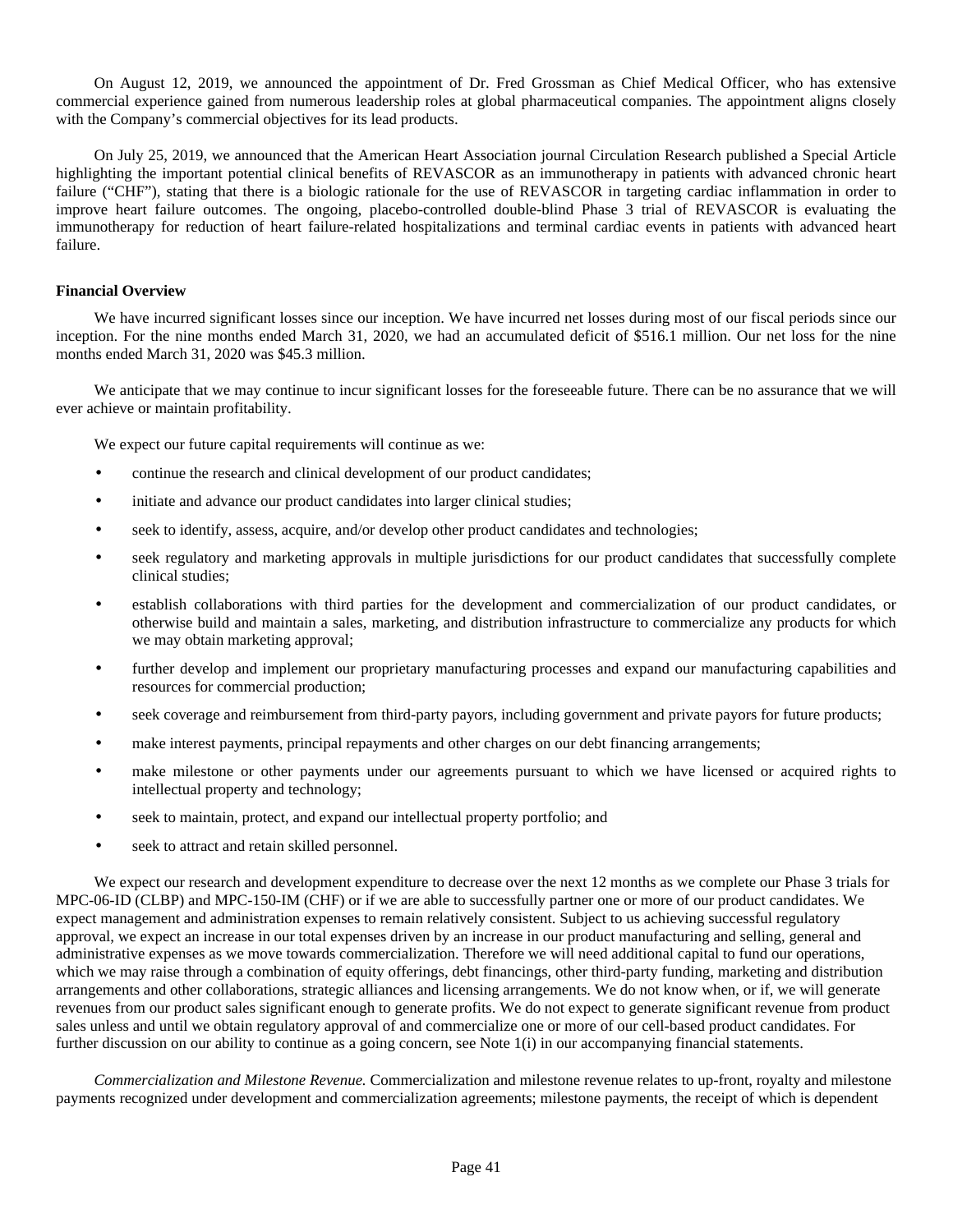on certain clinical, regulatory or commercial milestones; as well as royalties on product sales of licensed products, if and when such product sales occur; and revenue from the supply of products. Payment is generally due on standard terms of 30 to 60 days.

Amounts received prior to satisfying the revenue recognition criteria are recorded as deferred consideration in our consolidated balance sheet, depending on the nature of the arrangement. Amounts expected to be recognized as revenue within the 12 months following the balance sheet date are classified within current liabilities. Amounts not expected to be recognized as revenue within the 12 months following the balance sheet date are classified within non-current liabilities.

In the nine months ended March 31, 2020, we recognized \$5.9 million in commercialization revenue relating to royalty income earned on sales of TEMCELL® Hs. Inj., a registered trademark of JCR Pharmaceuticals Co. Ltd. ("TEMCELL"), in Japan by our licensee, JCR Pharmaceuticals Co. Ltd. ("JCR"), compared with \$3.2 million for the nine months ended March 31, 2019. These amounts were recorded in revenue as there are no further performance obligations required in regards to these items.

In the nine months ended March 31, 2020, we recognized \$15.0 million in milestone revenue for the up-front fee received in October 2019 in relation to our strategic partnership with Grünenthal for the development and commercialization in Europe and Latin America of our Phase 3 allogeneic MPC product, MPC-06-ID for the treatment of chronic low back pain due to degenerative disc disease in patients who have exhausted conservative treatment options. Upon signing of this strategic partnership agreement on September 9, 2019, we recognized revenue of \$15.0 million in the nine months ended March 31, 2020 for the up-front fee receivable from Grünenthal as the performance obligation in regard to this milestone had been satisfied as the right of use license of IP had been transferred to Grünenthal upon signing of the contract. There was no milestone revenue recognized in relation to this strategic partnership with Grünenthal in the nine months ended March 31, 2019.

In the nine months ended March 31, 2020 and 2019, we recognized \$10.0 million in milestone revenue in each respective period from the \$20.0 million up-front payment received in October 2018 in relation to our strategic alliance with Tasly Pharmaceutical Group ("Tasly") for the development, manufacture and commercialization in China of our allogeneic MPC products, MPC-150-IM and MPC-25-IC. Tasly has received exclusive rights to, and will fund all development, manufacturing and commercialization activities in China for MPC-150-IM and MPC-25-IC. In the nine months ended March 31, 2019, upon completion of this strategic alliance in September 2018, we recognized revenue of \$10.0 million for the up-front technology access fee receivable from Tasly as this is the portion of revenue that control had been transferred to Tasly. In the nine months ended March 31, 2020, we recognized the remaining \$10.0 million of the up-front technology access fee received as the control for this portion of revenue was transferred to Tasly during this period.

In the nine months ended March 31, 2019, we also recognized \$1.0 million in milestone revenue upon our licensee JCR achieving a sales milestone on cumulative net sales of TEMCELL in Japan. This amount was recorded in revenue as there were no further performance obligations required in regard to this milestone. There was no milestone revenue recognized in the nine months ended March 31, 2020 in relation to the JCR partnership.

*Interest Revenue.* Interest revenue is accrued on a time basis by reference to the principal outstanding and at the effective interest rate applicable.

*Research and Development.* Research and development expenditure is recognized as an expense as incurred.

Our research and development expenses consist primarily of:

- third party costs comprising all external expenditure on our research and development programs such as fees paid to Contract Research Organizations ("CROs"), and consultants who perform research on our behalf and under our direction, rent and utility costs for our research and development facilities, and database analysis fees;
- third party costs under license and/or sub-license arrangements for the research and development, license, manufacture and/or commercialization of products and/or product candidates, such as payments for options to acquire rights to products and product candidates as well as contingent obligations under the agreements;
- product support costs consisting primarily of salaries and related overhead expenses for personnel in research and development functions (for example wages, salaries and associated on costs such as superannuation, share-based incentives and payroll taxes, plus travel costs and recruitment fees for new hires);
- intellectual property support costs comprising payments to our patent attorneys to progress patent applications and all costs of renewing of our granted patents; and
- amortization of currently marketed products on a straight-line basis over the life of the asset.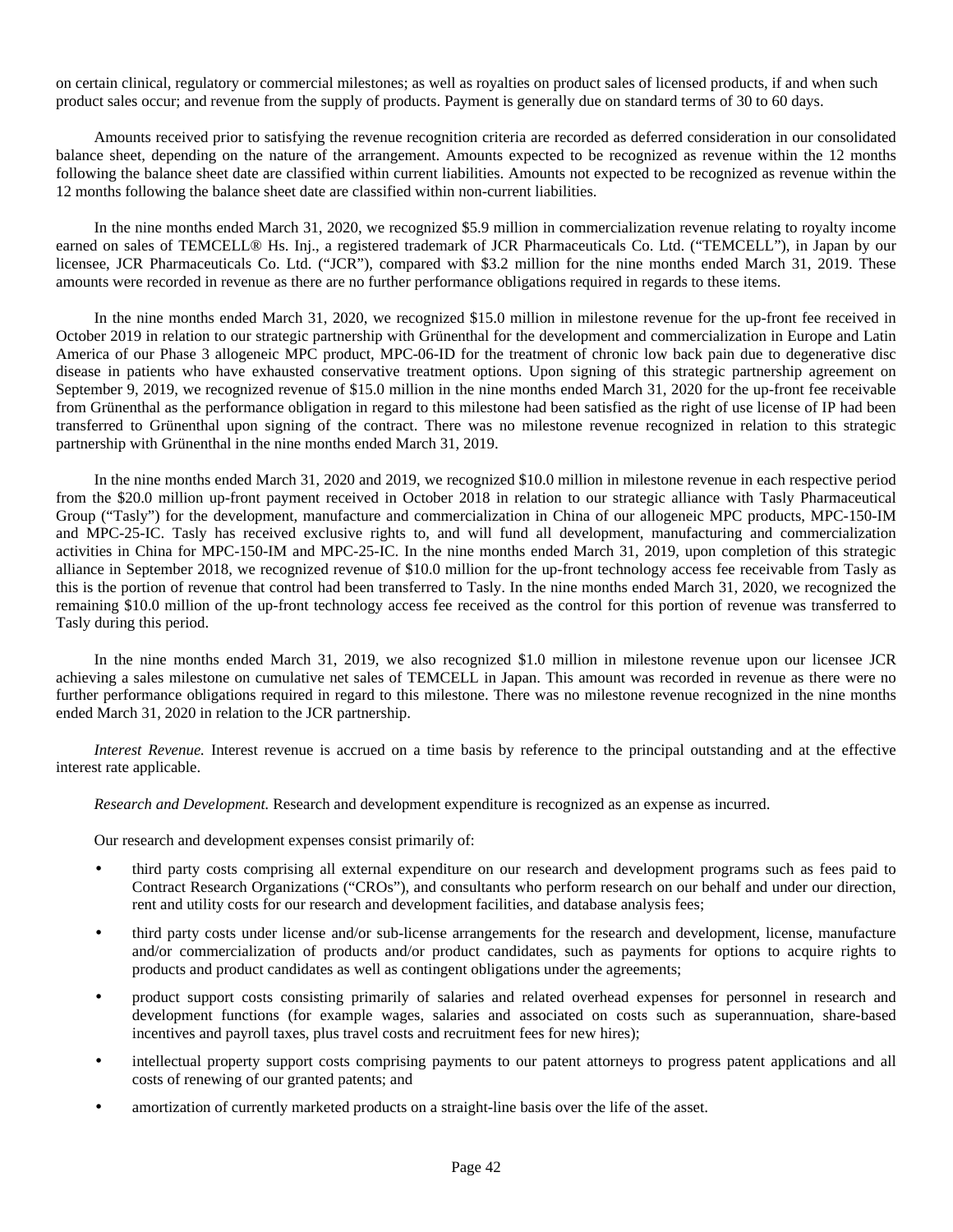Our research and development expenses are not charged to specific products or programs, since the number of clinical and preclinical product candidates or development projects tends to vary from period to period and since internal resources are utilized across multiple products and programs over any given period of time. As a result, our management does not maintain and evaluate research and development costs by product or program. Acquired in-process research and development is capitalized as an asset and is not amortized but is subject to impairment review during the development phase. Upon completion of its development, the acquired in-process research and development amortization will commence.

*Manufacturing Commercialization.* Manufacturing commercialization expenditure is recognized as an expense as incurred. Our manufacturing commercialization expenses consist primarily of:

- salaries and related overhead expenses including share-based incentives for personnel in manufacturing functions;
- fees paid to our contract manufacturing organizations, which perform process development on our behalf and under our direction;
- costs related to laboratory supplies used in our manufacturing development efforts; and
- provision for the carrying value of pre-launch inventory costs on the balance sheet.

*Management and Administration.* Management and administration expenses consist primarily of salaries and related costs including share-based incentives for employees in executive, corporate and administrative functions. Other significant management and administration expenses include legal and professional services, rent and depreciation of leasehold improvements, insurance and information technology services.

*Fair Value Remeasurement of Contingent Consideration.* Remeasurement of contingent consideration pertains to the acquisition of assets from Osiris Therapeutics, Inc. ("Osiris"). The fair value remeasurement of contingent consideration is recognized as a net result of changes to the key assumptions of the contingent consideration valuation such as probability of success, market penetration, developmental timelines, product pricing, and the increase in valuation as the time period shortens between the valuation date and the potential settlement dates of contingent consideration. As the net result of changes to the key assumptions and the time period shortening, we recognized net remeasurement gain of \$1.3 million and a net remeasurement loss of \$3.3 million for the nine months ended March 31, 2020 and 2019, respectively.

*Other Operating Income and Expenses.* Other operating income and expenses primarily comprise remeasurement of borrowing arrangements, tax incentives and foreign exchange gains and losses.

Remeasurement of borrowing arrangements pertains to our loan and security agreement with NovaQuest Capital Management, L.L.C. ("NovaQuest"). Remeasurement of borrowing arrangements is recognized when changes in our estimated net sales trigger an adjustment of the carrying amount of the financial liability to reflect the revised estimated cash flows. The carrying amount adjustment is recalculated by computing the present value of the revised estimated future cash flows at the financial instrument's original effective interest rate. We recognized minimal remeasurement gain in the nine months ended March 31, 2020 compared with a remeasurement loss of \$0.7 million in the nine months ended March 31, 2019 as a net result of changes to the key assumptions such as development timelines and market penetration.

Foreign exchange gains and losses relate to unrealized foreign exchange gains and losses on our foreign currency amounts in our Australian based entity, whose functional currency is the A\$, and foreign currency amounts in our Switzerland and Singapore based entities, whose functional currencies are the US\$, plus realized gains and losses on any foreign currency payments to our suppliers due to movements in exchange rates. We recognized foreign exchange losses of \$0.1 million in the nine months ended March 31, 2020 and \$0.2 million in the nine months ended March 31, 2019.

*Finance Costs.* Finance costs consists of remeasurement of borrowing arrangements, interest expense in relation to finance lease charges, accrued interest expense and interest expense in relation to the amortization of transaction costs and other charges associated with the borrowings as represented in our consolidated balance sheet using the effective interest rate method over the period of initial recognition through maturity.

Remeasurement of borrowing arrangements pertains to our loan and security agreements with Hercules Capital, Inc. ("Hercules") and NovaQuest. Remeasurement of borrowing arrangements is recognized when there is a revision in the estimated future cash flows which is recorded as an adjustment of the carrying amount of the financial liability. The carrying amount is recalculated by computing the present value of the revised estimated future cash flows at the financial instrument's original effective interest rate. In the nine months ended March 31, 2020 and 2019, we recognized a remeasurement gain of \$0.9 million and \$0.3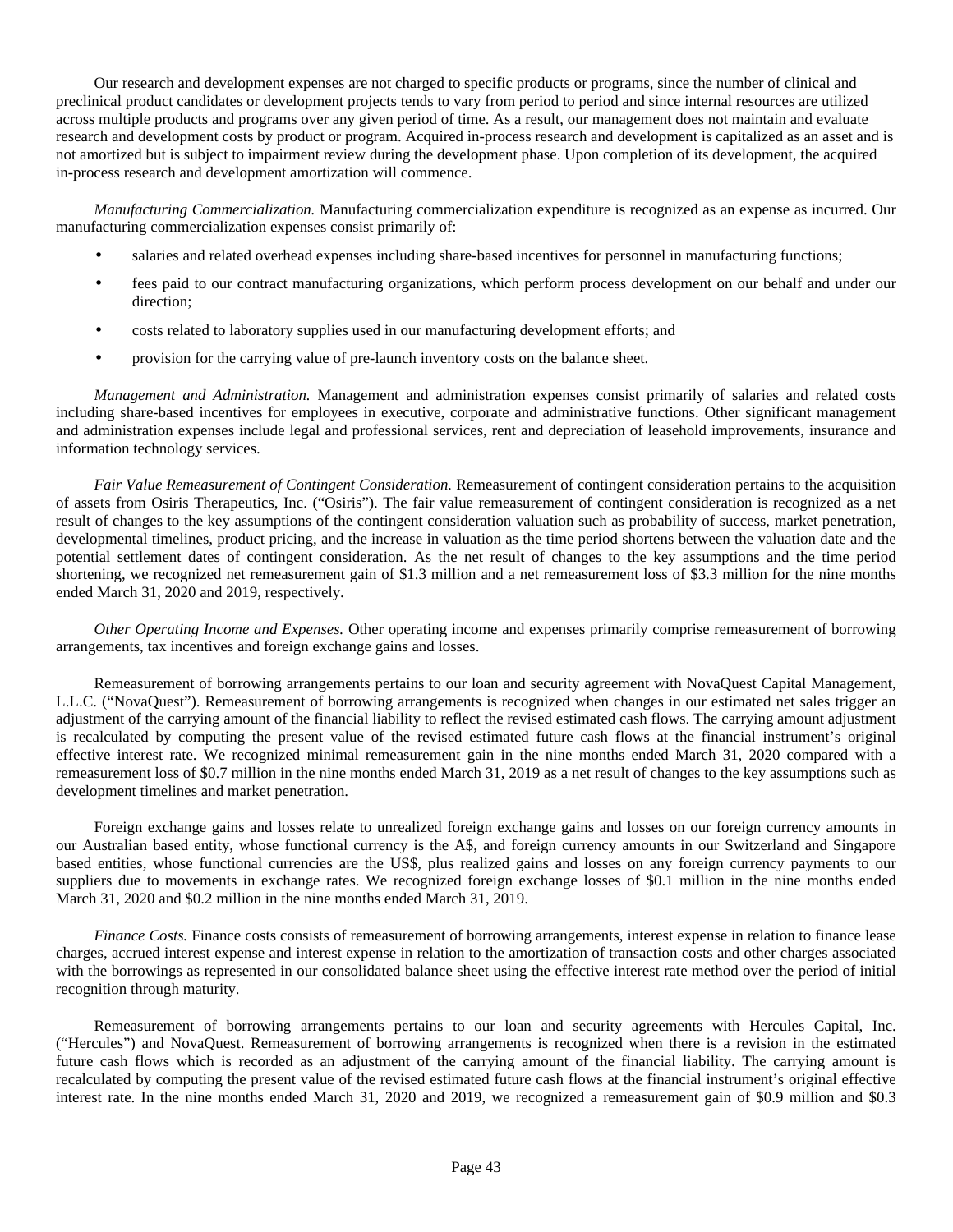million in relation to our existing credit facility with Hercules and \$0.1 million and \$Nil in relation to our existing credit facility with NovaQuest, respectively.

*Income Tax Benefit/Expense.* Income tax benefit/expense consists of net changes in deferred tax assets and liabilities recognized on the balance sheet during the period. We recognized a non-cash income tax benefit of \$6.2 million in the nine months ended March 31, 2020 and \$5.8 million in the nine months ended March 31, 2019.

# **Results of Operations**

# *Comparison of Our Results for the Three Months Ended March 31, 2020 with the Three Months Ended March 31, 2019*

The following table summarizes our results of operations for the three months ended March 31, 2020 and 2019, together with the changes in those items in dollars and as a percentage.

|                                                              | Three months ended<br>March 31, |                       |           |           |
|--------------------------------------------------------------|---------------------------------|-----------------------|-----------|-----------|
| (in U.S. dollars, in thousands except per share information) | 2020                            | 2019                  | \$ Change | % Change  |
| <b>Consolidated Income Statement Data:</b>                   |                                 |                       |           |           |
| Revenue:                                                     |                                 |                       |           |           |
| Commercialization revenue                                    | \$<br>2,081                     | $\mathbb{S}$<br>1,042 | 1,039     | 99%       |
| Milestone revenue                                            | 10,000                          |                       | 10,000    | <b>NM</b> |
| Interest revenue                                             | 120                             | 207                   | (87)      | (42%)     |
| <b>Total revenue</b>                                         | 12,201                          | 1,249                 | 10,952    | <b>NM</b> |
|                                                              |                                 |                       |           |           |
| Research & development                                       | (14,379)                        | (14, 407)             | 28        | $(0\%)$   |
| Manufacturing commercialization                              | (7,612)                         | (3,193)               | (4, 419)  | 138%      |
| Management and administration                                | (5,730)                         | (5,256)               | (474)     | 9%        |
| Fair value remeasurement of contingent consideration         | 2,158                           | (2,718)               | 4,876     | (179%)    |
| Other operating income and expenses                          | (442)                           | (82)                  | (360)     | <b>NM</b> |
| <b>Finance costs</b>                                         | (3, 414)                        | (2,768)               | (646)     | 23%       |
| Loss before income tax                                       | (17,218)                        | (27, 175)             | 9,957     | (37%)     |
| Income tax benefit                                           | 1,955                           | 2,205                 | (250)     | $(11\%)$  |
| Loss attributable to the owners of Mesoblast Limited         | (15,263)                        | (24,970)<br>S         | 9,707     | (39%)     |
|                                                              |                                 |                       |           |           |
| Losses per share from continuing operations attributable to  |                                 |                       |           |           |

| the ordinary equity holders: | Cents  | <b>€ents</b> | Cents | % Change |
|------------------------------|--------|--------------|-------|----------|
| Basic - losses per share     | (2.84) | (5.00)       | 2.16  | (43%)    |
| Diluted - losses per share   | (2.84) | (5.00)       | 2.16  | (43%)    |

 $*$  NM = not meaningful.

# *Revenue*

Revenues were \$12.2 million for the three months ended March 31, 2020, compared with \$1.2 million for the three months ended March 31, 2019, an increase of \$11.0 million. The following table shows the movement within revenue for the three months ended March 31, 2020 and 2019, together with the changes in those items.

|                                 | Three months ended | March 31, |       |           |           |
|---------------------------------|--------------------|-----------|-------|-----------|-----------|
| (in U.S. dollars, in thousands) | 2020               |           | 2019  | \$ Change | % Change  |
| <b>Revenue:</b>                 |                    |           |       |           |           |
| Milestone revenue               | 10,000             |           |       | 10.000    | NM        |
| Commercialization revenue       | 2,081              |           | 1.042 | 1.039     | 99%       |
| Interest revenue                | 120                |           | 207   | 87        | (42%)     |
| <b>Revenue</b>                  | 12.201             |           | 1.249 | 10.952    | <b>NM</b> |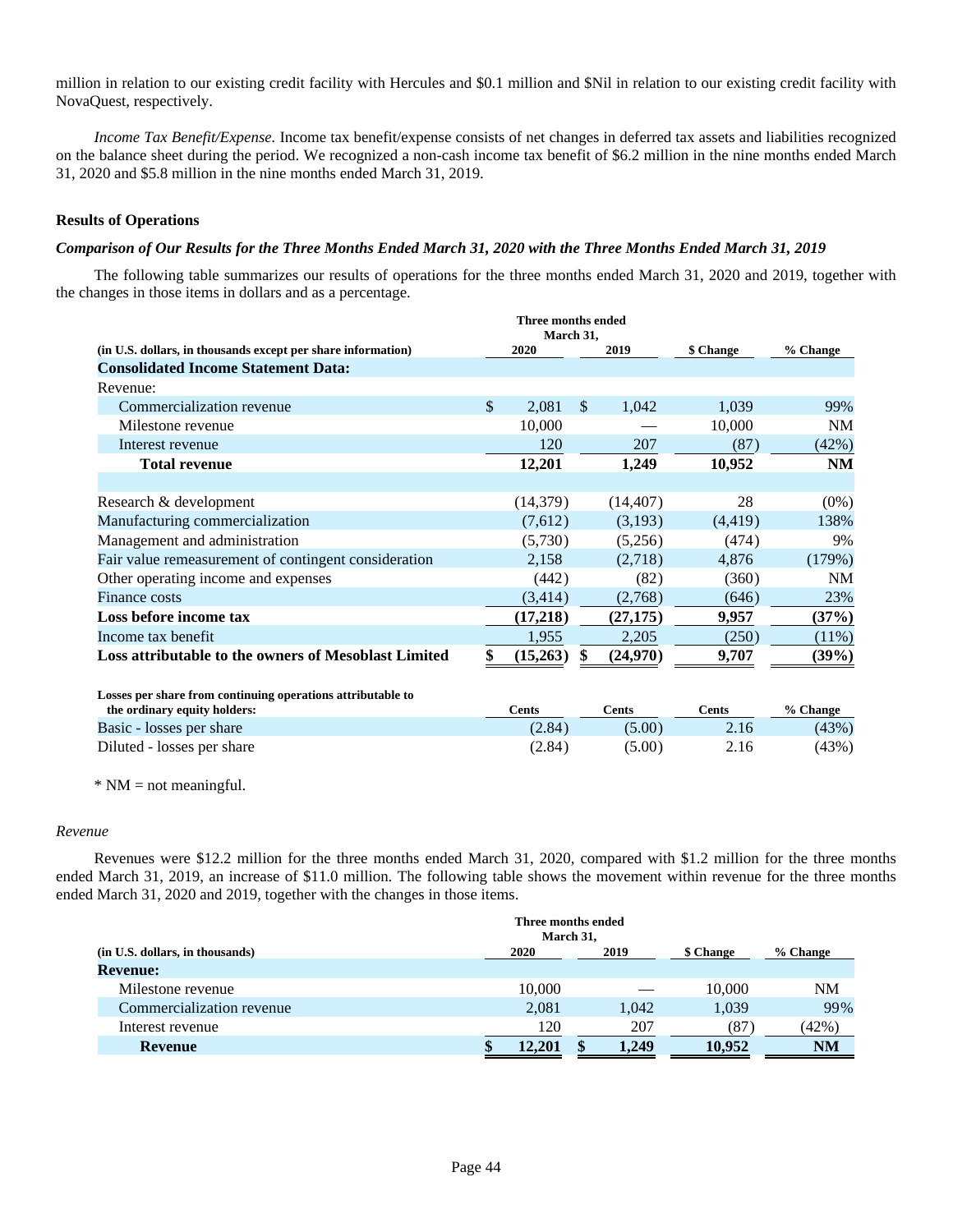Milestone revenue was \$10.0 million during the three months ended March 31, 2020 due to the recognition of the remaining \$10.0 million from the \$20.0 million up-front technology access fee received in October 2018 in relation to the strategic alliance with Tasly for the development, manufacture and commercialization in China of our allogenic MPC products, MPC-150-IM and MPC-25- IC, as the control for this portion of revenue was transferred to Tasly during the period. No milestone revenue was recognized in the three months ended March 31, 2019.

Commercialization revenue from royalty income earned on sales of TEMCELL in Japan by our licensee JCR was \$2.0 million in the three months ended March 31, 2020, an increase of \$1.0 million (99%) as compared with \$1.0 million in the three months ended March 31, 2019.

The \$0.1 million decrease in interest revenue for the three months ended March 31, 2020, compared with the three months ended March 31, 2019 was primarily driven by us retaining lower cash reserves in the three months ended March 31, 2020, when compared with the three months ended March 31, 2019.

## *Research and development*

Research and development expenses remained consistent at \$14.4 million for the three months ended March 31, 2020 and 2019. The movement in research and development expenses primarily reflects an increase in product support costs offset by a decrease in third party costs and a decrease in intellectual property support costs.

|                                           | Three months ended | March 31, |        |           |          |
|-------------------------------------------|--------------------|-----------|--------|-----------|----------|
| (in U.S. dollars, in thousands)           | 2020               |           | 2019   | \$ Change | % Change |
| <b>Research and development:</b>          |                    |           |        |           |          |
| Third party costs                         | 6,112              |           | 8.706  | (2,594)   | (30%)    |
| Product support costs                     | 7.213              |           | 4.429  | 2,784     | 63%      |
| Intellectual property support costs       | 690                |           | 908    | (218)     | (24%)    |
| Amortization of current marketed products | 364                |           | 364    |           | 0%       |
| <b>Research and development</b>           | 14.379             |           | 14.407 | (28)      | $(0\%)$  |

Third party costs, which consist of all external expenditure on our research and development programs, decreased by \$2.6 million in the three months ended March 31, 2020 compared with the three months ended March 31, 2019.

This \$2.6 million decrease was due to a reduction in our third party costs for our Phase 3 clinical trials primarily for MPC-150- IM (CHF) and remestemcel-L (SR-aGVHD) in children as activities and costs have reduced as enrollment was completed for MPC-150-IM (CHF), MPC-06-ID (CLBP) and remestemcel-L (SR-aGVHD) in children in January 2019, March 2018 and December 2017 respectively. We continued to incur costs for these programs, as well as other pre-Phase 3 programs, during the three months ended March 31, 2020 as patients were monitored during follow up visits and other testing was completed.

Product support costs, which consist primarily of salaries and related overhead expenses for personnel in research and development functions, have increased by \$2.8 million for the three months ended March 31, 2020 compared with the three months ended March 31, 2019. This \$2.8 million increase in the three months ended March 31, 2020 is primarily due to an increase of \$1.6 million across salaries and associated costs as full time equivalents increased by 13.7 (28%) from 49.2 for the three months ended March 31, 2019 to 62.9 for the three months ended March 31, 2020. There was also an increase of \$0.6 million in share-based payment expenses and \$0.6 million across consulting, recruitment and travel expenses for the three months ended March 31, 2020 compared with the three months ended March 31, 2019.

Also included in research and development expenses are intellectual property support costs, which consist of payments to our patent attorneys to progress patent applications and all costs of renewing our granted patents. These costs have decreased by \$0.2 million in the three months ended March 31, 2020 compared with the three months ended March 31, 2019 due to decreased activities across our MPC-based patent portfolio.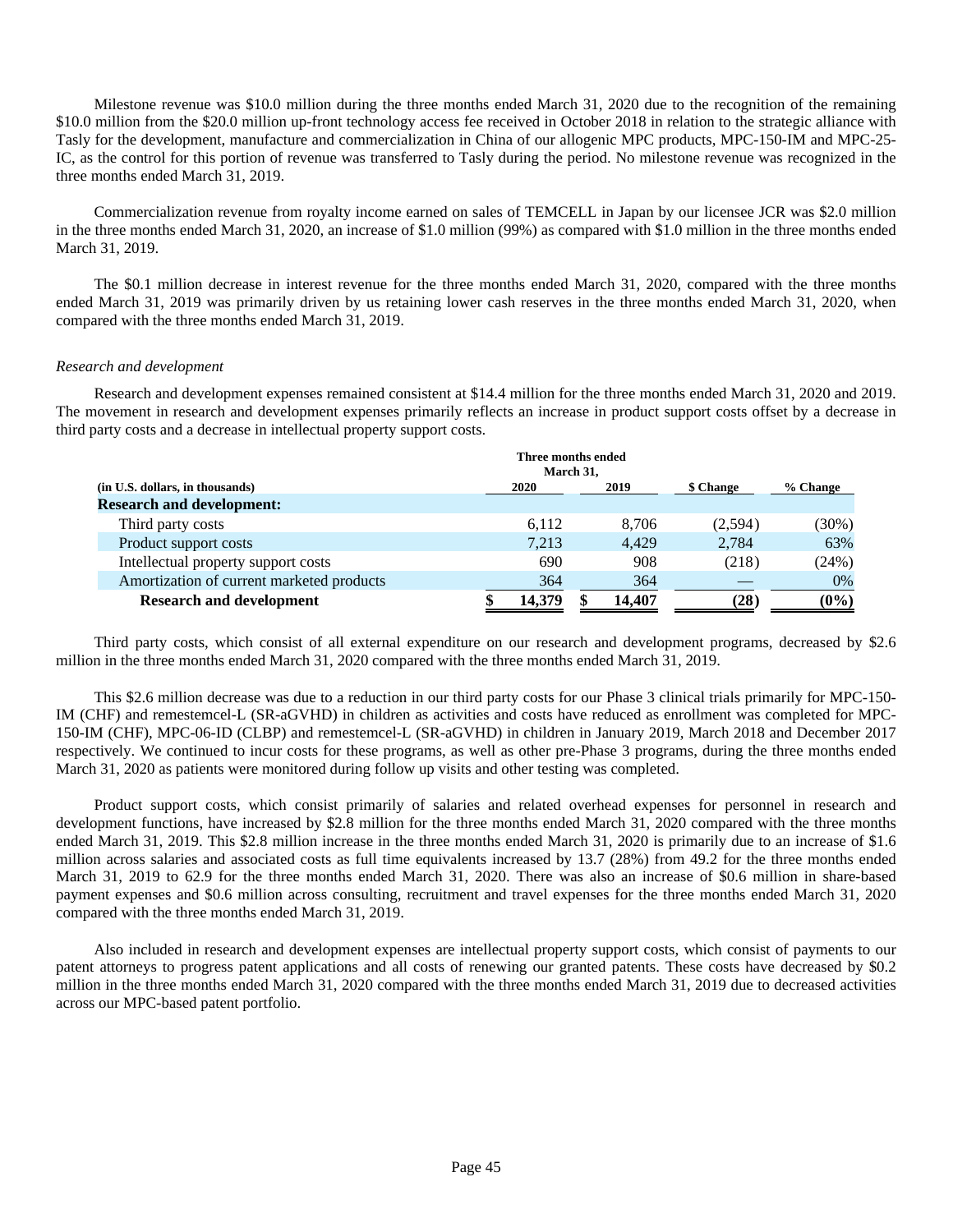### *Manufacturing commercialization*

Manufacturing commercialization expenses were \$7.6 million for the three months ended March 31, 2020, compared with \$3.2 million for the three months ended March 31, 2019, an increase of \$4.4 million. This increase primarily reflects an increase in platform technology costs.

|                                         |       | Three months ended<br>March 31, |           |          |
|-----------------------------------------|-------|---------------------------------|-----------|----------|
| (in U.S. dollars, in thousands)         | 2020  | 2019                            | \$ Change | % Change |
| <b>Manufacturing commercialization:</b> |       |                                 |           |          |
| Platform technology                     | 7.080 | 2.692                           | 4.388     | 163%     |
| Manufacturing support costs             | 532   | 501                             | 31        | 6%       |
| <b>Manufacturing commercialization</b>  | 7.612 | 3,193                           | 4.419     | 138%     |

Platform technology costs, which consist of fees paid to our contract manufacturing organizations and laboratory supplies used in manufacturing commercialization of our MPC and MSC based products, increased by \$4.4 million for the three months ended March 31, 2020 compared with three months ended March 31, 2019. The increase was primarily due to increased spend for stock build in preparation for the potential launch of RYONCIL offset by process validation activities required ahead of the BLA filing of RYONCIL winding down as they reach completion in the three months ended March 31, 2020.

Manufacturing support costs, which consist primarily of salaries and related overhead expenses for personnel in manufacturing commercialization functions remained consistent for the three months ended March 31, 2020 compared with the three months ended March 31, 2019.

### *Management and administration*

Management and administration expenses were \$5.7 million for the three months ended March 31, 2020, compared with \$5.2 million for the three months ended March 31, 2019, an increase of \$0.5 million. This increase was primarily due to an increase in labor and associated expenses.

|                                       |       | Three months ended<br>March 31, |       |           |          |      |
|---------------------------------------|-------|---------------------------------|-------|-----------|----------|------|
| (in U.S. dollars, in thousands)       | 2020  | 2019                            |       | \$ Change | % Change |      |
| <b>Management and administration:</b> |       |                                 |       |           |          |      |
| Labor and associated expenses         | 2.993 |                                 | 2.594 | 399       |          | 15%  |
| Corporate overheads                   | 2,335 |                                 | 2,199 | 136       |          | 6%   |
| Legal and professional fees           | 402   |                                 | 463   | (61)      |          | 13%) |
| <b>Management and administration</b>  | 5,730 | S                               | 5,256 | 474       |          | 9%   |

Labor and associated expenses increased by \$0.4 million from \$2.6 million for the three months ended March 31, 2019 to \$3.0 million for the three months ended March 31, 2020. There was an increase in full time equivalents of 2.2 (9%) from 25.0 for the three months ended March 31, 2019 to 27.2 for the three months ended March 31, 2020; however overall costs of salaries and associated expenses remained consistent in the three months ended March 31, 2020 compared with the three months ended March 31, 2019. There was also an increase of \$0.4 million in share-based payment expenses and \$0.2 million across consulting and recruitment. Labor and associated expenses also experienced favorable exchange rate fluctuations of \$0.2 million in the three months ended March 31, 2020 compared with the three months ended March 31, 2019, as the A\$ weakened against the US\$ given the majority of management and administration expenses are incurred in A\$ by our headquarter office located in Australia.

Corporate overhead expenses increased by \$0.1 million from \$2.2 million for the three months ended March 31, 2019 to \$2.3 million for the three months ended March 31, 2020 due to an increase in information technology support services.

Legal and professional fees remained relatively consistent for the three months ended March 31, 2020 compared with the three months ended March 31, 2019.

#### *Fair value remeasurement of contingent consideration*

Fair value remeasurement of contingent consideration was a \$2.2 million gain for the three months ended March 31, 2020 compared with \$2.7 million loss for the three months ended March 31, 2019, an increase of \$4.9 million. The \$4.9 million gain for the three months ended March 31, 2020 was due to the remeasurement of contingent consideration pertaining to the acquisition of assets from Osiris. This gain was a net result of changes to the key assumptions of the contingent consideration valuation such as market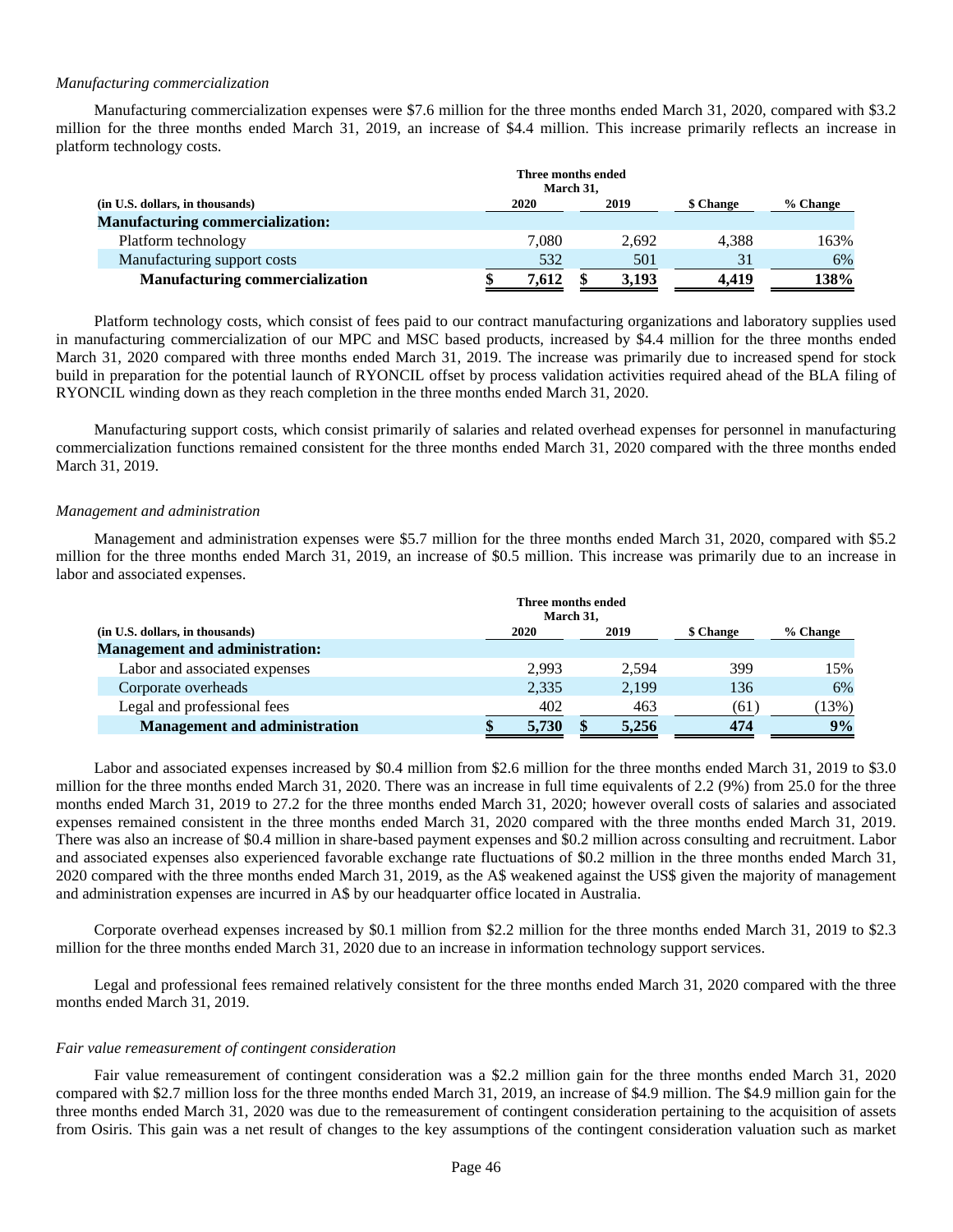penetration, development timelines and the increase in valuation as the time period shortens between the valuation date and the potential settlement dates of contingent consideration and market penetration.

The \$2.7 million loss for the three months ended March 31, 2019 was due to the remeasurement of contingent consideration pertaining to the acquisition of assets from Osiris. This loss is a net result of changes to the key assumptions of the contingent consideration valuation such as probability of success, product pricing and the increase in valuation as the time period shortens between the valuation date and the potential settlement dates of contingent consideration.

With respect to future milestone payments, contingent consideration will be payable in cash or shares at our discretion. With respect to commercialization, product royalties will be payable in cash which will be funded from royalties received from net sales.

## *Other operating income and expenses*

In other operating income and expenses, we recognized an expense of \$0.4 million for the three months ended March 31, 2020, compared with \$0.1 million in expenses for the three months ended March 31, 2019, an increase in expense of \$0.3 million. The following table shows movements within other operating income and expenses for the three months ended March 31, 2020 and 2019, together with the changes in those items:

| 2020 | 2019 | \$ Change                       | % Change  |
|------|------|---------------------------------|-----------|
|      |      |                                 |           |
| 442  |      | 434                             | <b>NM</b> |
|      | 74   | (74)                            | $100\%$ ) |
| 442  | 82   | <b>360</b>                      | <b>NM</b> |
|      |      | Three months ended<br>March 31, |           |

We are subject to foreign exchange gains and losses on foreign currency cash balances, creditors and debtors. In the three months ended March 31, 2019, these balances were minimal and therefore only minor foreign exchange losses were recognized. In the three months ended March 31, 2020, we recognized a foreign exchange loss of \$0.4 million, primarily due to movements in exchange rates on US\$ liabilities held in Mesoblast Limited as the A\$ depreciated against the US\$ during the period the US\$ liabilities were held.

We recorded a \$0.1 million loss in research and development tax incentive income for the three months ended March 31, 2019 in relation to a change in the original estimate of the research and development tax incentive income that we would receive from the Australian Government for the year ended June 30, 2018. There was no research and development tax incentive income recognized in the three months ended March 31, 2020.

## *Finance costs*

|                                         | Three months ended<br>March 31, |  |       |           |          |
|-----------------------------------------|---------------------------------|--|-------|-----------|----------|
| (in U.S. dollars, in thousands)         | 2020                            |  | 2019  | \$ Change | % Change |
| <b>Finance costs:</b>                   |                                 |  |       |           |          |
| Remeasurement of borrowing arrangements | (319)                           |  | (376) | 57        | (15%)    |
| Interest expense                        | 3,733                           |  | 3,144 | 589       | 19%      |
| <b>Finance costs</b>                    | 3.414                           |  | 2.768 | 646       | 23%      |

In the three months ended March 31, 2020 and 2019, we recognized a \$0.3 million gain for remeasurement of borrowing arrangements, in relation to the adjustment of the carrying amount of our financial liability to reflect the revised estimated future cash flows from our existing credit facility with Hercules.

Interest expenses increased by \$0.6 million from \$3.1 million for the three months ended March 31, 2019 to \$3.7 million for the three months ended March 31, 2020.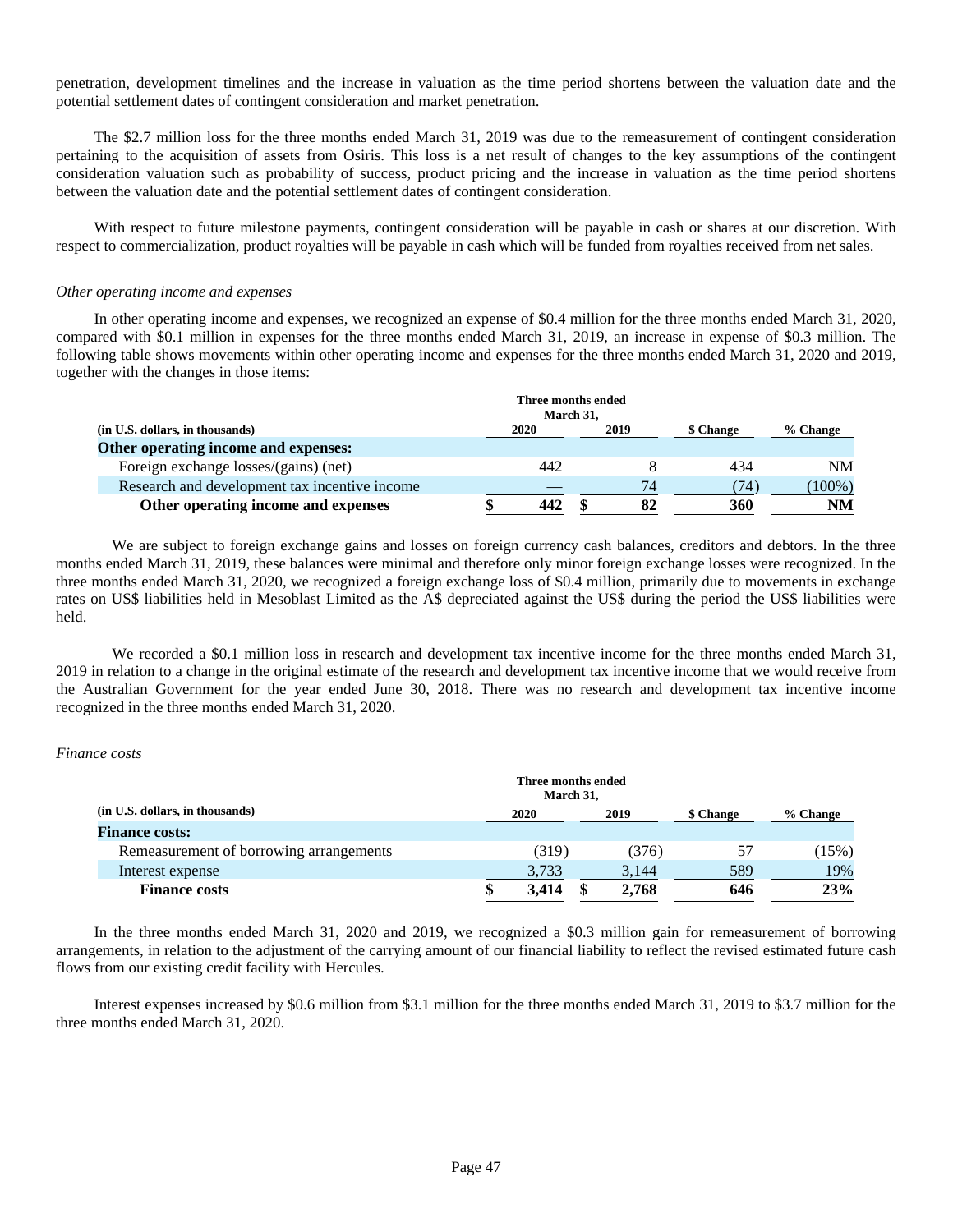In the three months ended March 31, 2020, we recognized \$2.0 million of interest expenses in relation to our loan and security agreement entered into with Hercules on March 6, 2018, an increase of \$0.2 million as compared with \$1.8 million for the three months ended March 31, 2019. Within this \$2.0 million, \$1.2 million was recognized with regard to interest expense payable on the loan balance within the year and a further \$0.8 million of interest expense was recognized with regard to the amortization of transaction costs incurred on the outstanding loan principal for the three months ended March 31, 2020 using the effective interest rate method over the period of initial recognition through maturity.

In the three months ended March 31, 2020, we recognized \$1.6 million of interest expenses in relation to our loan and security agreement entered into with NovaQuest on June 29, 2018, an increase of \$0.3 million as compared with \$1.3 million for the three months ended March 31, 2019. This \$1.6 million is recognized with regard to interest expense accrued on the loan principal balance. All interest payments will be deferred until after the first commercial sale of our allogeneic product candidate RYONCIL for the treatment of pediatric patients with SR-aGVHD in the United States and other geographies excluding Asia ("pediatric SR-aGVHD").

In the three months ended March 31, 2020, in line with IFRS 16 *Leases*, we also recognized interest expenses of \$0.1 million in relation to lease charges compared with \$Nil in the three months ended March 31, 2019.

#### *Loss after income tax*

|                                 |          | Three months ended<br>March 31. |                  |          |  |  |  |
|---------------------------------|----------|---------------------------------|------------------|----------|--|--|--|
| (in U.S. dollars, in thousands) | 2020     | 2019                            | <b>\$</b> Change | % Change |  |  |  |
| Loss before income tax          | (17.218) | (27, 175)                       | 9.957            | (37%)    |  |  |  |
| Income tax benefit              | 1.955    | 2.205                           | (250)            | $11\%)$  |  |  |  |
| Loss after income tax           | 15,263   | (24.970)                        | 9.707            | (39%)    |  |  |  |

Loss before income tax was \$17.2 million for the three months ended March 31, 2020 compared with \$27.2 million for the three months ended March 31, 2019, a decrease in the loss by \$10.0 million. This decrease is the net effect of the changes in revenues and expenses which have been fully discussed above.

A non-cash income tax benefit of \$1.9 million was recognized in the three months ended March 31, 2020, in relation to the net change in deferred tax assets and liabilities recognized on the balance sheet during the period.

A non-cash income tax benefit of \$2.2 million was recognized in the three months ended March 31, 2019 in relation to the net change in deferred tax assets and liabilities recognized on the balance sheet during the period.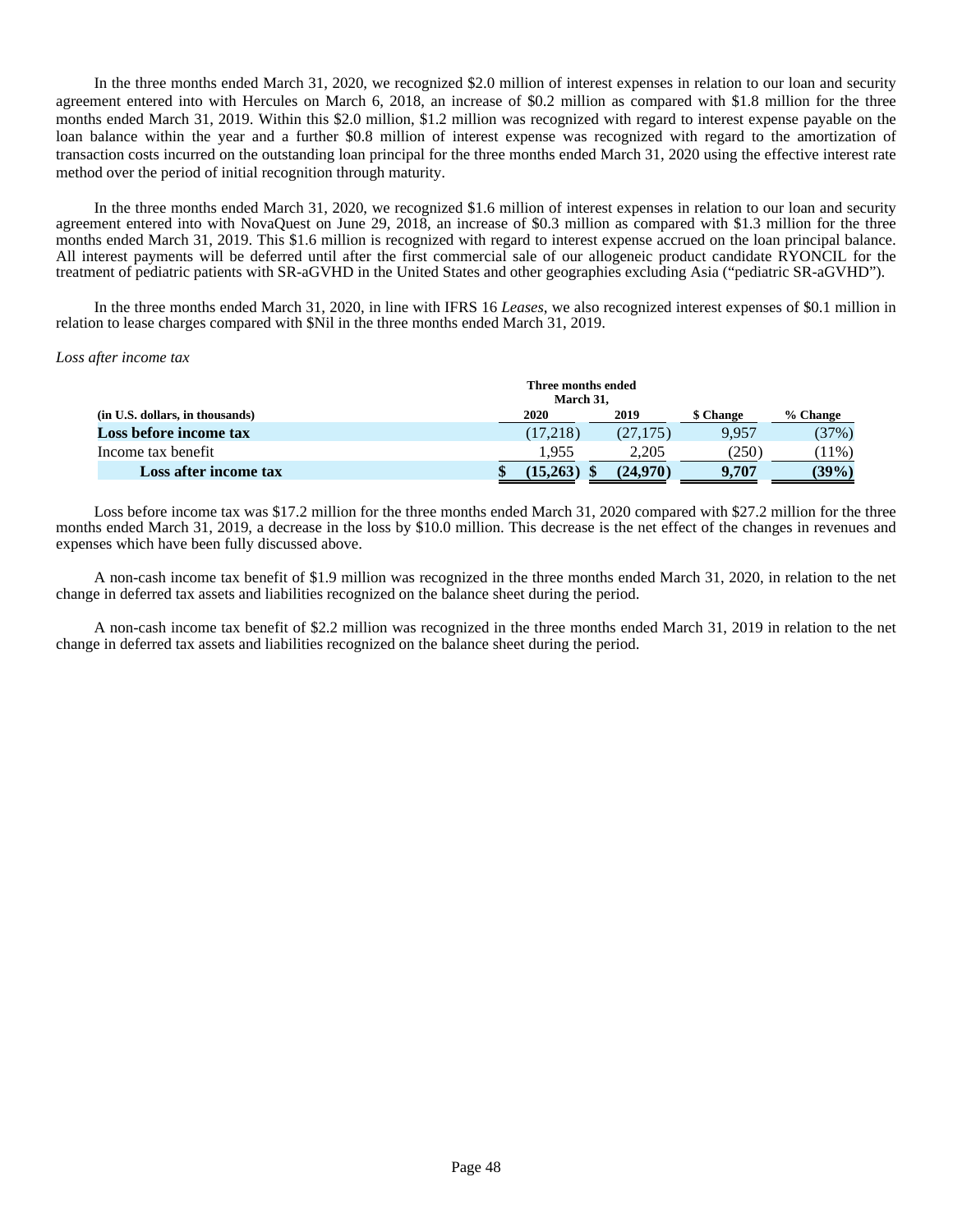# **Results of Operations**

# *Comparison of Our Results for the Nine Months Ended March 31, 2020 with the Nine Months Ended March 31, 2019*

The following table summarizes our results of operations for the nine months ended March 31, 2020 and 2019, together with the changes in those items in dollars and as a percentage.

|                                                              |              | Nine months ended<br>March 31, |              |           |           |          |
|--------------------------------------------------------------|--------------|--------------------------------|--------------|-----------|-----------|----------|
| (in U.S. dollars, in thousands except per share information) |              | <b>2020</b>                    |              | 2019      | \$ Change | % Change |
| <b>Consolidated Income Statement Data:</b>                   |              |                                |              |           |           |          |
| Revenue:                                                     |              |                                |              |           |           |          |
| Commercialization revenue                                    | $\mathbb{S}$ | 5,922                          | $\mathbb{S}$ | 3,264     | 2,658     | 81%      |
| Milestone revenue                                            |              | 25,000                         |              | 11,000    | 14,000    | 127%     |
| Interest revenue                                             |              | 533                            |              | 491       | 42        | 9%       |
| <b>Total revenue</b>                                         |              | 31,455                         |              | 14,755    | 16,700    | 113%     |
|                                                              |              |                                |              |           |           |          |
| Research & development                                       |              | (40, 922)                      |              | (48,380)  | 7,458     | (15%)    |
| Manufacturing commercialization                              |              | (15, 456)                      |              | (12,910)  | (2,546)   | 20%      |
| Management and administration                                |              | (17,960)                       |              | (15,998)  | (1,962)   | 12%      |
| Fair value remeasurement of contingent consideration         |              | 1,276                          |              | (3,352)   | 4,628     | (138%)   |
| Other operating income and expenses                          |              | (28)                           |              | (1,060)   | 1,032     | (97%)    |
| <b>Finance costs</b>                                         |              | (9,853)                        |              | (7,906)   | (1,947)   | 25%      |
| Loss before income tax                                       |              | (51, 488)                      |              | (74, 851) | 23,363    | (31%)    |
| Income tax benefit                                           |              | 6,158                          |              | 5,778     | 380       | 7%       |
| Loss attributable to the owners of Mesoblast Limited         |              | (45,330)                       |              | (69,073)  | 23,743    | (34%)    |

**Losses per share from continuing operations attributable to the ordinary equity holders: Cents Cents Cents Cents Cents Cents Cents** *S***<sub>6</sub> Change** Basic - losses per share (8.66) (14.02) 5.36 (38%) Diluted - losses per share (8.66) (14.02) 5.36 (38%)

 $*$  NM = not meaningful.

## *Revenue*

Revenues were \$31.4 million for the nine months ended March 31, 2020, compared with \$14.7 million for the nine months ended March 31, 2019, an increase of \$16.7 million. The following table shows the movement within revenue for the nine months ended March 31, 2020 and 2019, together with the changes in those items.

|                                 | Nine months ended | March 31, |        |           |          |
|---------------------------------|-------------------|-----------|--------|-----------|----------|
| (in U.S. dollars, in thousands) | 2020              |           | 2019   | \$ Change | % Change |
| <b>Revenue:</b>                 |                   |           |        |           |          |
| Milestone revenue               | 25,000            |           | 11,000 | 14,000    | 127%     |
| Commercialization revenue       | 5,922             |           | 3,264  | 2,658     | 81%      |
| Interest revenue                | 533               |           | 491    | 42        | 9%       |
| Revenue                         | 31,455            |           | 14,755 | 16,700    | 113%     |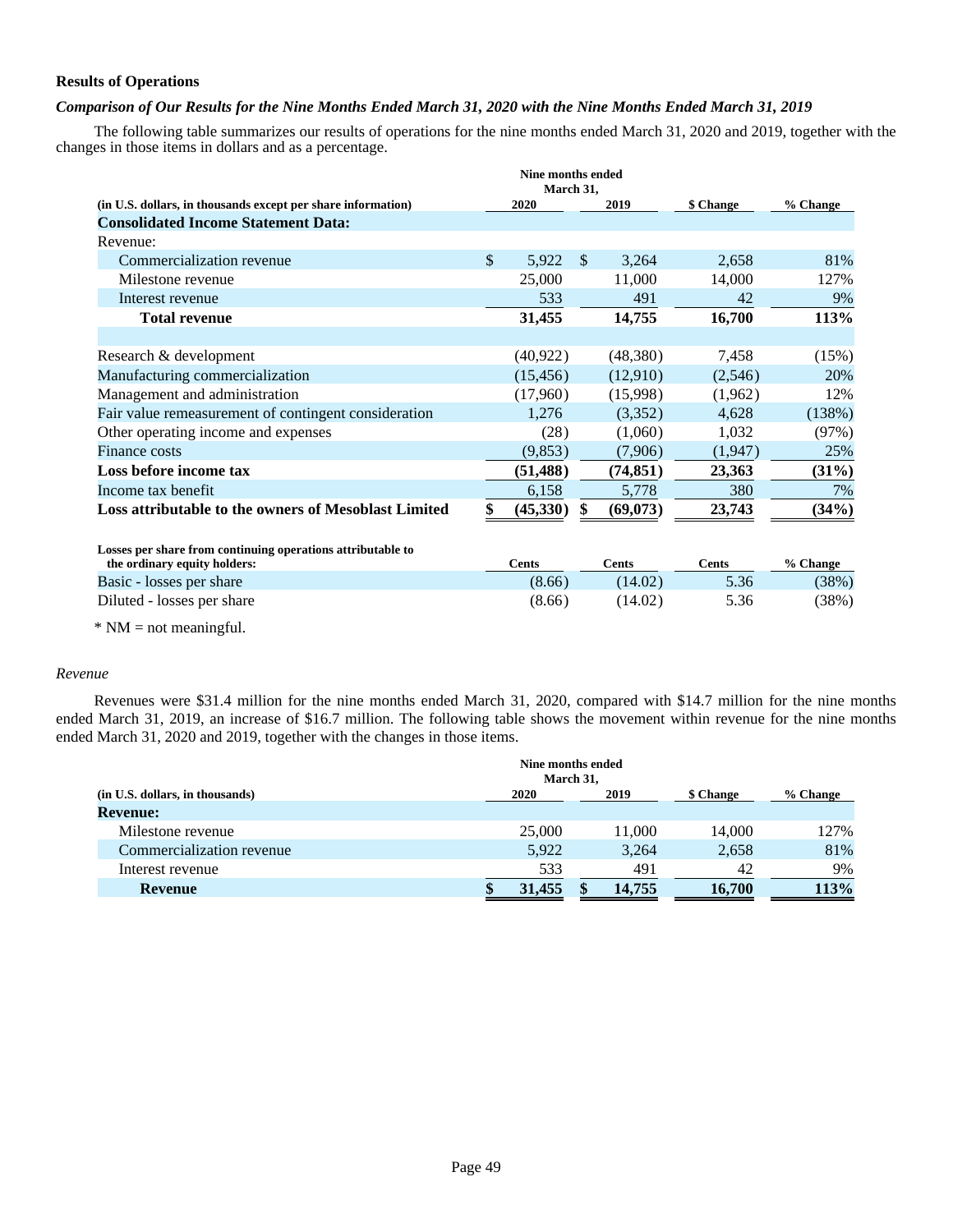Milestone revenue was \$25.0 million in the nine months ended March 31, 2020, an increase of \$14.0 million as compared with \$11.0 million in the nine months ended March 31, 2019. This \$14.0 million increase in the nine months ended March 31, 2020 is due to the recognition of \$15.0 million in milestone revenue for the up-front fee received in October 2019 upon completion of the strategic partnership with Grünenthal for the development and commercialization in Europe and Latin America of our Phase 3 allogeneic MPC product, MPC-06-ID on September 9, 2019. There was no milestone revenue recognized in relation to the strategic partnership with Grünenthal in the nine months ended March 31, 2019. Additionally, in the nine months ended March 31, 2020 and 2019, we recognized \$10.0 million in milestone revenue in each respective period from the \$20.0 million up-front payment received in October 2018 in relation to our strategic alliance with Tasly for the development, manufacture and commercialization in China of our allogeneic MPC products, MPC-150-IM and MPC-25-IC. We also recognized \$1.0 million in milestone revenue during the nine months ended March 31, 2019, upon our licensee, JCR, reaching cumulative net sales milestones for sales of TEMCELL in Japan whereas no milestone revenue was recognized in the nine months ended March 31, 2020.

Commercialization revenue from royalty income earned on sales of TEMCELL in Japan by our licensee JCR was \$5.9 million in the nine months ended March 31, 2020, an increase of \$2.7 million (81%) as compared with \$3.2 million in the nine months ended March 31, 2019.

Interest revenue remained relatively consistent for the nine months ended March 31, 2020, compared with the nine months ended March 31, 2019.

### *Research and development*

Research and development expenses were \$40.9 million for the nine months ended March 31, 2020, compared with \$48.4 million for the nine months ended March 31, 2019, a decrease of \$7.5 million. The \$7.5 million decrease in research and development expenses primarily reflects a decrease in third party costs.

|                                           | Nine months ended | March 31, |        |           |          |
|-------------------------------------------|-------------------|-----------|--------|-----------|----------|
| (in U.S. dollars, in thousands)           | <b>2020</b>       |           | 2019   | \$ Change | % Change |
| <b>Research and development:</b>          |                   |           |        |           |          |
| Third party costs                         | 20,125            |           | 32,029 | (11,904)  | (37%)    |
| Product support costs                     | 17,695            |           | 12.947 | 4.748     | 37%      |
| Intellectual property support costs       | 2.011             |           | 2.313  | (302)     | (13%)    |
| Amortization of current marketed products | 1,091             |           | 1,091  |           | $0\%$    |
| <b>Research and development</b>           | 40.922            |           | 48,380 | (7, 458)  | (15%)    |

Third party costs, which consist of all external expenditure on our research and development programs, decreased by \$11.9 million in the nine months ended March 31, 2020 compared with the nine months ended March 31, 2019.

This \$11.9 million decrease was due to a reduction in our third party costs for our Phase 3 clinical trials primarily for MPC-150- IM (CHF) and remestemcel-L (SR-aGVHD) in children as activities and costs have reduced as enrollment was completed for MPC-150-IM (CHF), MPC-06-ID (CLBP) and remestemcel-L (SR-aGVHD) in children in January 2019, March 2018 and December 2017 respectively. We continued to incur costs for these programs, as well as other pre-Phase 3 programs, during the nine months ended March 31, 2020 as patients were monitored during follow up visits and other testing was completed.

Product support costs, which consist primarily of salaries and related overhead expenses for personnel in research and development functions, have increased by \$4.7 million for the nine months ended March 31, 2020 compared with the nine months ended March 31, 2019. This \$4.7 million increase in the nine months ended March 31, 2020 is primarily due to an increase of \$2.7 million across salaries and associated costs as full time equivalents increased by 8.7 (18%) from 48.0 for the nine months ended March 31, 2019 to 56.7 for the nine months ended March 31, 2020. There was also an increase of \$0.8 million in recruitment expenses, \$0.7 million in consulting expenses and \$0.5 million across share-based payment and travel expenses for the nine months ended March 31, 2020 compared with the nine months ended March 31, 2019.

Also included in research and development expenses are intellectual property support costs, which consist of payments to our patent attorneys to progress patent applications and all costs of renewing our granted patents. These costs have decreased by \$0.3 million in the nine months ended March 31, 2020 compared with the nine months ended March 31, 2019 due to decreased activities across our entire patent portfolio.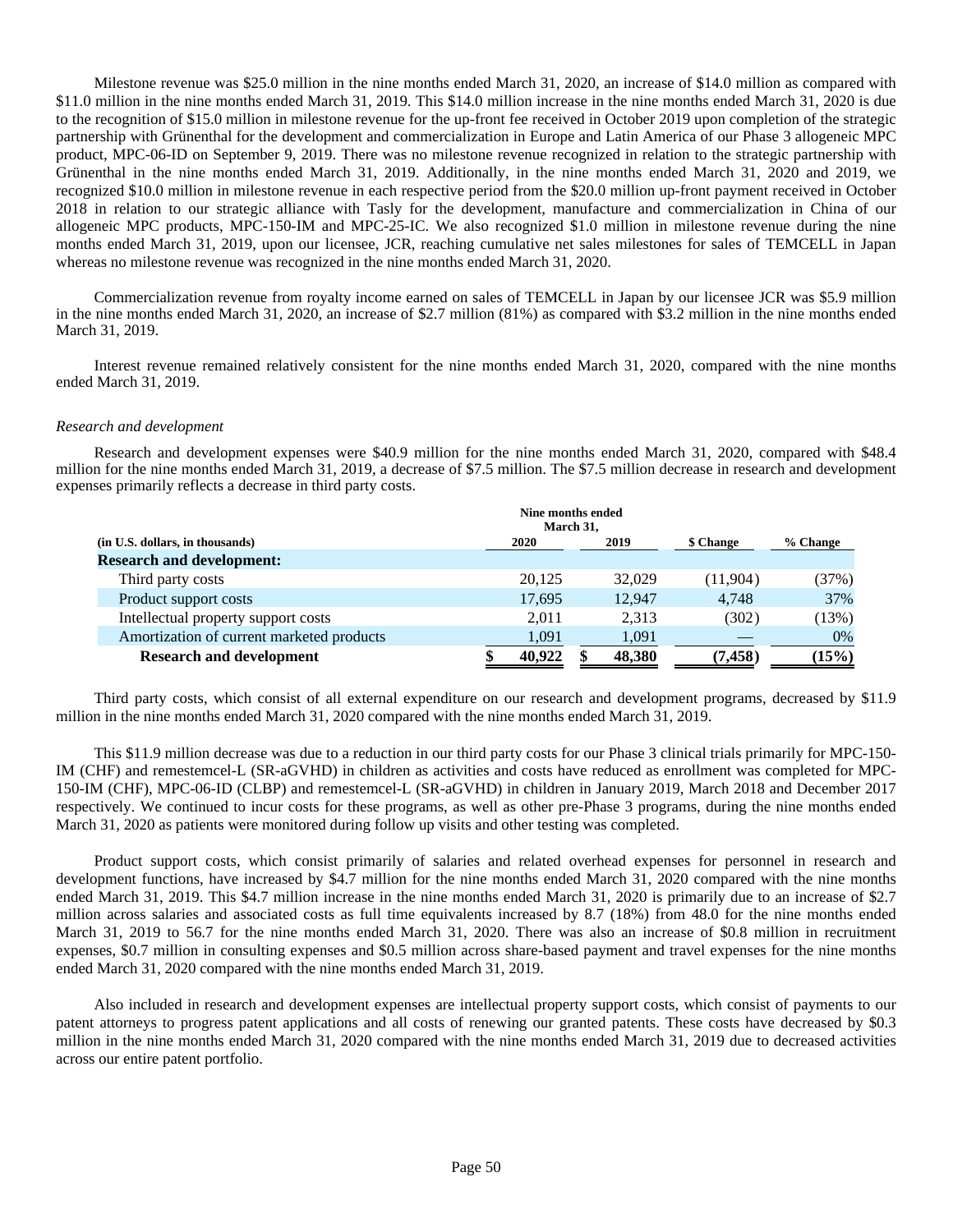## *Manufacturing commercialization*

Manufacturing commercialization expenses were \$15.4 million for the nine months ended March 31, 2020, compared with \$12.9 million for the nine months ended March 31, 2019, an increase of \$2.5 million. This increase primarily reflects an increase in platform technology costs.

|                                         | Nine months ended<br>March 31, |        |           |          |
|-----------------------------------------|--------------------------------|--------|-----------|----------|
| (in U.S. dollars, in thousands)         | 2020<br>2019                   |        | \$ Change | % Change |
| <b>Manufacturing commercialization:</b> |                                |        |           |          |
| Platform technology                     | 14.063                         | 11.481 | 2.582     | 22%      |
| Manufacturing support costs             | 1.393                          | 1.429  | (36)      | (3%)     |
| <b>Manufacturing commercialization</b>  | 15.456                         | 12.910 | 2,546     | 20%      |

Platform technology costs, which consist of fees paid to our contract manufacturing organizations and laboratory supplies used in manufacturing commercialization of our MPC and MSC based products, increased by \$2.6 million for the nine months ended March 31, 2020 compared with nine months ended March 31, 2019. The increase was primarily due to increased spend for stock build in preparation for the potential launch of RYONCIL offset by process validation activities required ahead of the BLA filing of RYONCIL winding down as they reach completion in the nine months ended March 31, 2020.

Manufacturing support costs, which consist primarily of salaries and related overhead expenses for personnel in manufacturing commercialization functions, remained consistent for the nine months ended March 31, 2020 compared with the nine months ended March 31, 2019.

# *Management and administration*

Management and administration expenses were \$17.9 million for the nine months ended March 31, 2020, compared with \$16.0 million for the nine months ended March 31, 2019, an increase of \$1.9 million. This increase was primarily due to an increase in labor and associated expenses.

|                                       |                                       | Nine months ended | March 31, |        |       |     |  |  |  |
|---------------------------------------|---------------------------------------|-------------------|-----------|--------|-------|-----|--|--|--|
| (in U.S. dollars, in thousands)       | 2019<br>\$ Change<br>% Change<br>2020 |                   |           |        |       |     |  |  |  |
| <b>Management and administration:</b> |                                       |                   |           |        |       |     |  |  |  |
| Labor and associated expenses         |                                       | 9.129             |           | 7.566  | 1,563 | 21% |  |  |  |
| Corporate overheads                   |                                       | 6.422             |           | 6,059  | 363   | 6%  |  |  |  |
| Legal and professional fees           |                                       | 2,409             |           | 2,373  | 36    | 2%  |  |  |  |
| <b>Management and administration</b>  |                                       | 17,960            |           | 15,998 | 1.962 | 12% |  |  |  |

Labor and associated expenses increased by \$1.5 million from \$7.6 million for the nine months ended March 31, 2019 to \$9.1 million for the nine months ended March 31, 2020. This \$1.5 million increase is primarily due to an increase in overall costs of salaries and associated expenses by \$0.5 million in the nine months ended March 31, 2020 compared with the nine months ended March 31, 2019 due to one-off restructuring costs and full time equivalents increasing by 0.8 (3%) from 25.9 for the nine months ended March 31, 2019 to 26.7 for the nine months ended March 31, 2020. There was also an increase of \$1.1 million in share-based payment expenses and \$0.5 million across consulting and recruitment expenses for the nine months ended March 31, 2020 compared with the nine months ended March 31, 2019. These increases were offset by a decrease of \$0.2 million due to a one-off adjustment in short-term incentives in the nine months ended March 31, 2020 compared with the nine months ended March 31, 2019. Labor and associated expenses also experienced favorable exchange rate fluctuations of \$0.4 million in the nine months ended March 31, 2020 compared with the nine months ended March 31, 2019, as the A\$ weakened against the US\$ given the majority of management and administration expenses are incurred in A\$ by our headquarter office located in Australia.

Corporate overhead expenses increased by \$0.4 million from \$6.0 million for the nine months ended March 31, 2019 to \$6.4 million for the nine months ended March 31, 2020 due to an increase in insurance premiums and information technology support services.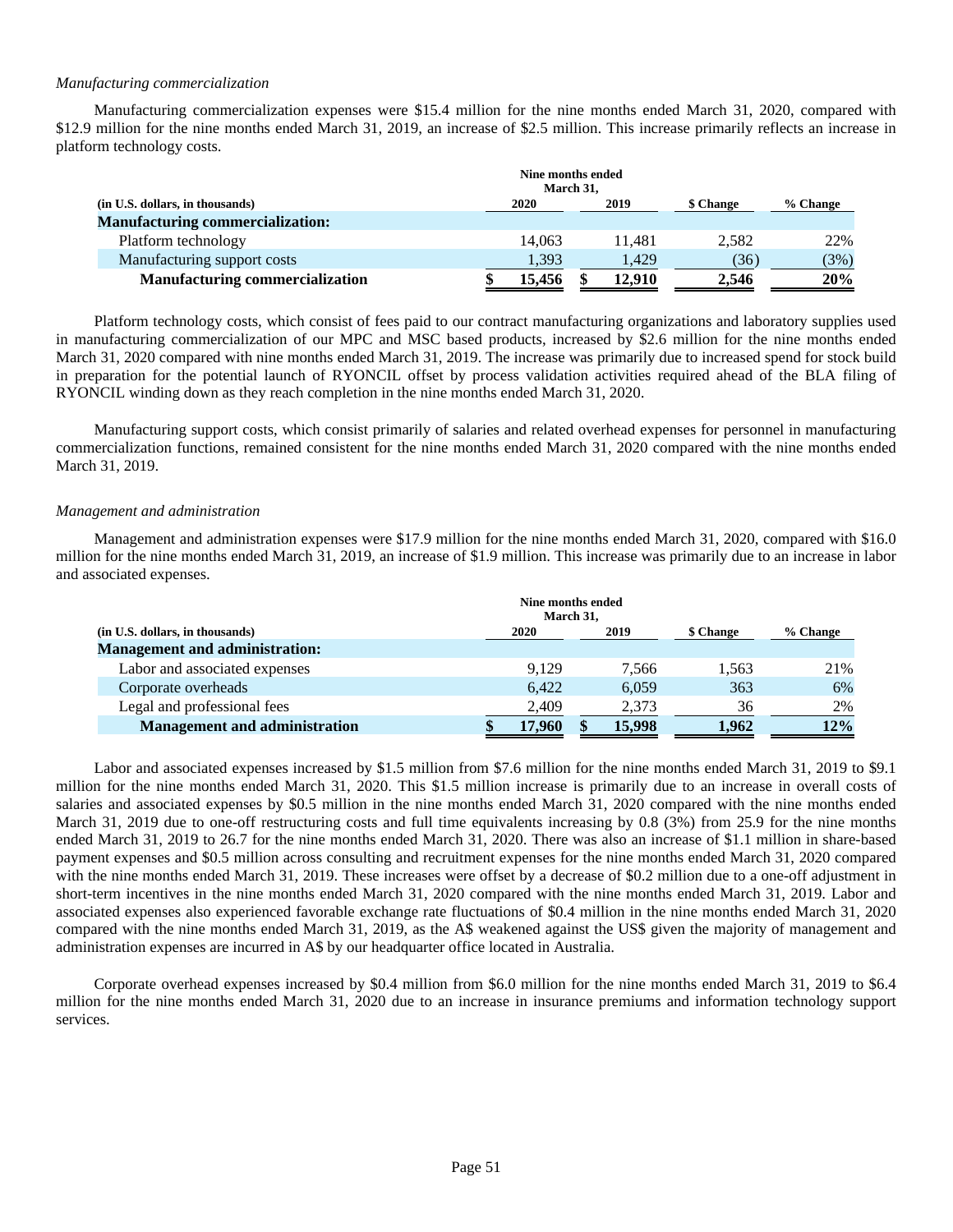Legal and professional fees remained consistent for the nine months ended March 31, 2020 compared with the nine months ended March 31, 2019.

### *Fair value remeasurement of contingent consideration*

Fair value remeasurement of contingent consideration was a \$1.3 million gain for the nine months ended March 31, 2020 compared with a \$3.3 million loss for the nine months ended March 31, 2019. The \$1.3 million gain for the nine months ended March 31, 2020 was due to the remeasurement of contingent consideration pertaining to the acquisition of assets from Osiris. This gain was a net result of changes to the key assumptions of the contingent consideration valuation such as product pricing, market penetration, development timelines and the increase in valuation as the time period shortens between the valuation date and the potential settlement dates of contingent consideration.

The \$3.3 million loss for the nine months ended March 31, 2019 was due to the remeasurement of contingent consideration pertaining to the acquisition of assets from Osiris. This loss was a net result of changes to the key assumptions of the contingent consideration valuation such as probability of success, product pricing, development timelines, market penetration and the increase in valuation as the time period shortens between the valuation date and the potential settlement dates of contingent consideration.

With respect to future milestone payments, contingent consideration will be payable in cash or shares at our discretion. With respect to commercialization, product royalties will be payable in cash which will be funded from royalties received from net sales.

### *Other operating income and expenses*

In other operating income and expenses, we recognized minimal expenses for the nine months ended March 31, 2020, compared with \$1.0 million in expenses for the nine months ended March 31, 2019, a decrease in expense of \$1.0 million. The following table shows movements within other operating income and expenses for the nine months ended March 31, 2020 and 2019, together with the changes in those items:

|                                               | Nine months ended<br>March 31, |      |  |       |           |           |
|-----------------------------------------------|--------------------------------|------|--|-------|-----------|-----------|
| (in U.S. dollars, in thousands)               | 2020                           |      |  | 2019  | \$ Change | % Change  |
| Other operating income and expenses:          |                                |      |  |       |           |           |
| Remeasurement of borrowing arrangements       |                                | (39) |  | 752   | (791)     | (105%)    |
| Foreign exchange losses/(gains) (net)         |                                | 67   |  | 182   | (115)     | (63%)     |
| Foreign withholding tax                       |                                |      |  | 52    | (52)      | $(100\%)$ |
| Research and development tax incentive income |                                |      |  | 74    | (74)      | $(100\%)$ |
| Other operating income and expenses           |                                | 28   |  | 1.060 | (1,032)   | (97%)     |

In the nine months ended March 31, 2020, we recognized minimal gain for remeasurement of borrowing arrangements, as compared with a \$0.7 million loss in the nine months ended March 31, 2019 in relation to the adjustment of the carrying amount of our financial liability to reflect the revised future cash flows as a net result of changes to the key assumption in development timelines and market penetration in relation to our existing credit facility with NovaQuest.

We are subject to foreign exchange gains and losses on foreign currency cash balances, creditors and debtors. In the nine months ended March 31, 2019 we recognized a foreign exchange loss of \$0.2 million. In the nine months ended March 31, 2020, we recognized a foreign exchange loss of \$0.1 million, primarily due to movements in exchange rates on US\$ liabilities held in Mesoblast Limited as the A\$ depreciated against the US\$ during the period the US\$ liabilities were held.

Foreign withholding tax decreased by \$0.1 million from \$0.1 million for the nine months ended March 31, 2019 to \$Nil for the nine months ended March 31, 2020.

We recorded a \$0.1 million loss in research and development tax incentive income for the nine months ended March 31, 2019 in relation to a change in the original estimate of the research and development tax incentive income that we would receive from the Australian Government for the year ended June 30, 2018. There was no research and development tax incentive income recognized in the nine months ended March 31, 2020.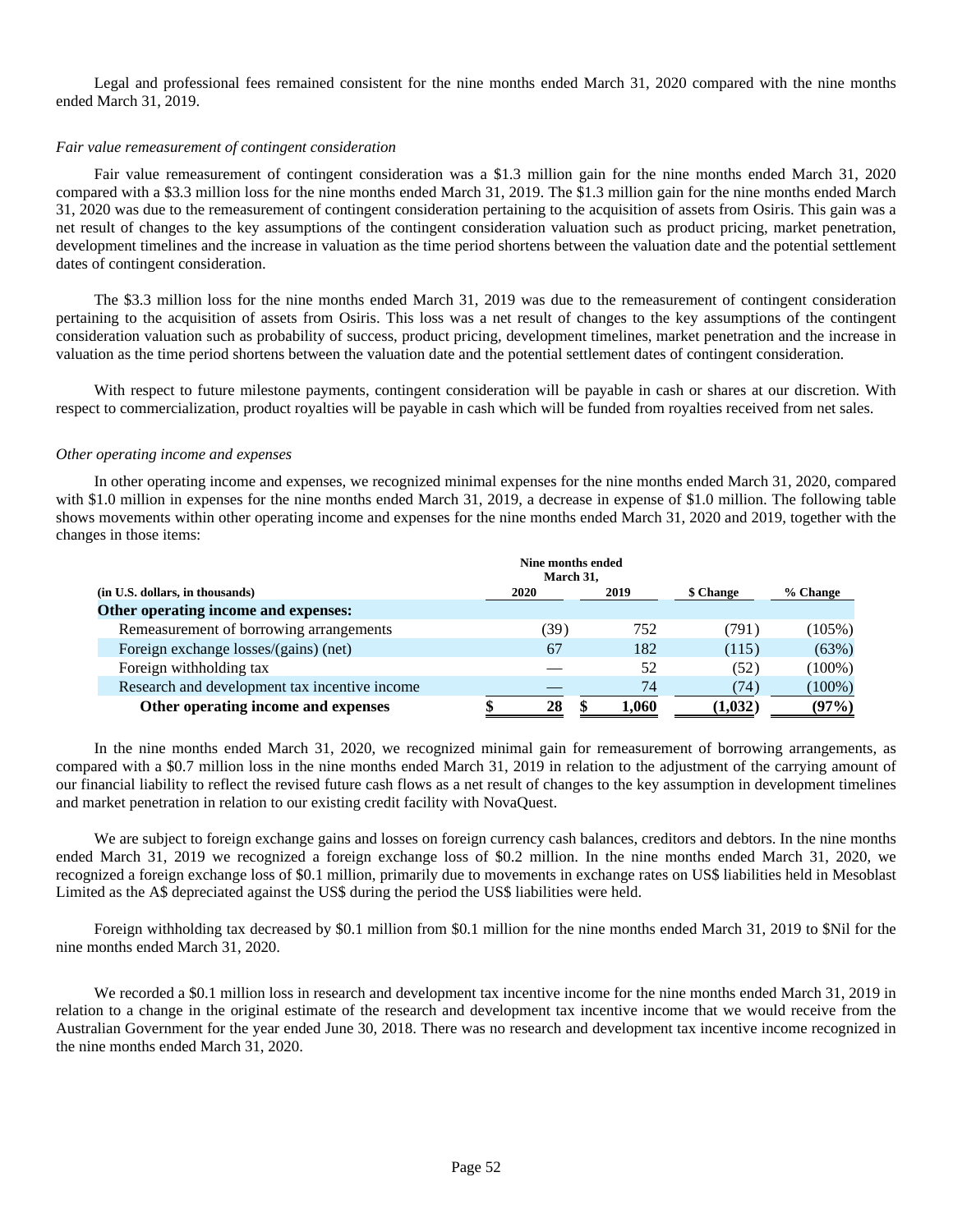### *Finance costs*

|                                         |      | Nine months ended<br>March 31, |   |       |           |          |
|-----------------------------------------|------|--------------------------------|---|-------|-----------|----------|
| (in U.S. dollars, in thousands)         | 2020 |                                |   | 2019  | \$ Change | % Change |
| <b>Finance costs:</b>                   |      |                                |   |       |           |          |
| Remeasurement of borrowing arrangements |      | (1.059)                        |   | (376) | (683)     | 182%     |
| Interest expense                        |      | 10.912                         |   | 8,282 | 2,630     | 32%      |
| <b>Finance costs</b>                    |      | 9.853                          | æ | 7.906 | 1.947     | 25%      |

In the nine months ended March 31, 2020, we recognized a \$1.0 million gain for remeasurement of borrowing arrangements in relation to the adjustment of the carrying amount of our financial liability to reflect the revised estimated future cash flows from our existing credit facilities with Hercules and NovaQuest, an increase of \$0.7 million as compared with \$0.3 million for the nine months ended March 31, 2019.

Interest expenses increased by \$2.6 million from \$8.3 million for the nine months ended March 31, 2019 to \$10.9 million for the nine months ended March 31, 2020.

In the nine months ended March 31, 2020, we recognized \$6.0 million of interest expenses in relation to our loan and security agreement entered into with Hercules on March 6, 2018, an increase of \$1.6 million as compared with \$4.4 million for the nine months ended March 31, 2019. Within this \$6.0 million, \$3.8 million was recognized with regard to interest expense payable on the loan balance within the year and a further \$2.2 million of interest expense was recognized with regard to the amortization of transaction costs incurred on the outstanding loan principal for the nine months ended March 31, 2020 using the effective interest rate method over the period of initial recognition through maturity.

In the nine months ended March 31, 2020, we recognized \$4.6 million of interest expenses in relation to our loan and security agreement entered into with NovaQuest on June 29, 2018, an increase of \$0.7 million as compared with \$3.9 million for the nine months ended March 31, 2019. This \$4.6 million is recognized with regard to interest expense accrued on the loan principal balance. All interest payments will be deferred until after the first commercial sale of our allogeneic product candidate RYONCIL for pediatric SR-aGVHD.

In the nine months ended March 31, 2020, in line with IFRS 16 *Leases*, we also recognized interest expenses of \$0.3 million in relation to lease charges compared with \$Nil in the nine months ended March 31, 2019.

#### *Loss after income tax*

|                                 | Nine months ended<br>March 31. |           |           |          |
|---------------------------------|--------------------------------|-----------|-----------|----------|
| (in U.S. dollars, in thousands) | 2020                           | 2019      | \$ Change | % Change |
| Loss before income tax          | (51.488)                       | (74, 851) | 23.363    | (31%)    |
| Income tax benefit              | 6.158                          | 5.778     | 380       | 7%       |
| Loss after income tax           | (45.330)                       | (69,073)  | 23,743    | (34%)    |

Loss before income tax was \$51.5 million for the nine months ended March 31, 2020 compared with \$74.8 million for the nine months ended March 31, 2019, a decrease in the loss by \$23.3 million. This decrease is the net effect of the changes in revenues and expenses which have been fully discussed above.

A non-cash income tax benefit of \$6.2 million was recognized in the nine months ended March 31, 2020, in relation to the net change in deferred tax assets and liabilities recognized on the balance sheet during the period.

A non-cash income tax benefit of \$5.8 million was recognized in the nine months ended March 31, 2019 in relation to the net change in deferred tax assets and liabilities recognized on the balance sheet during the period.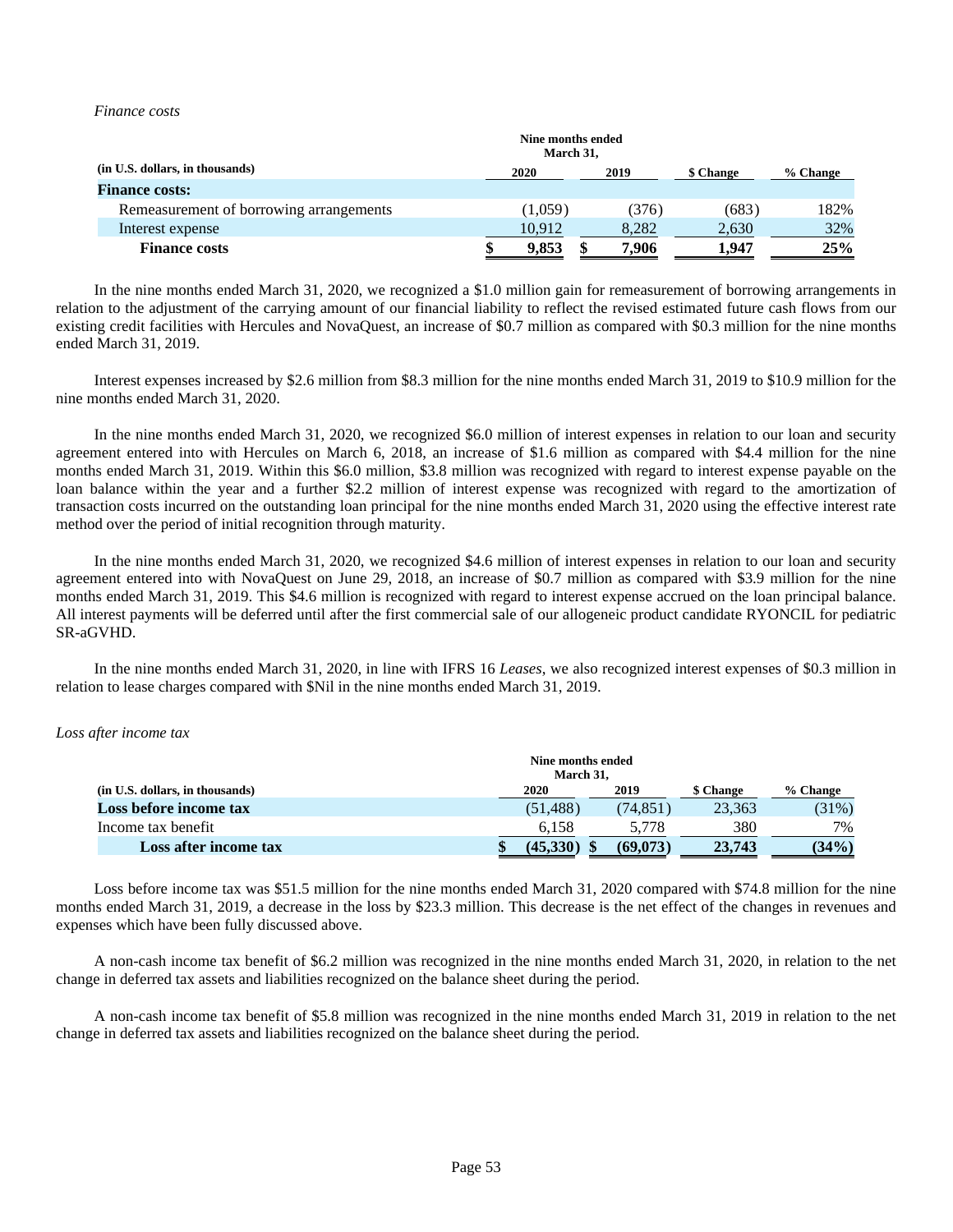# **Liquidity and Capital Resources**

# *Sources of liquidity*

We have incurred losses from operations since our inception in 2004 and as of March 31, 2020, we had an accumulated deficit of \$516.1 million. We had cash and cash equivalents of \$60.1 million as of March 31, 2020 and incurred net cash outflows from operations of \$36.8 million for the nine months ended March 31, 2020. On May 13, 2020, we raised gross proceeds of A\$138.0 (US\$90.0 million) million through a placement of 43.0 million new fully-paid Mesoblast ordinary shares to new and existing institutional investors. On May 15, 2020, net proceeds of US\$85.1 million were received and recognized in cash and cash equivalents.

Over the next 12 months, we may receive up to an additional \$32.5 million in milestone payments under the strategic partnership with Grünenthal and a further \$35.0 million under the agreements with Hercules and NovaQuest.

Further cash inflows will be required for us to meet our forecast expenditure. There is uncertainty related to our ability to access payments from the strategic partnership with Grünenthal or to draw down funds from Hercules and NovaQuest. The ability of us to continue as a going concern and meet our debts and commitments as they fall due are dependent upon meeting the milestones under our Grünenthal or NovaQuest agreements, or drawing on remaining funds under our Hercules agreement. Alternatively, we may consider entering into additional strategic partnerships for our product candidates, or equity-based financing.

Management and the directors believe that we will be successful in the above matters and, accordingly, have prepared the financial report on a going concern basis, notwithstanding that there is a material uncertainty that may cast significant doubt on our ability to continue as a going concern and that we may be unable to realize our assets and liabilities in the normal course of business.

References to matters that may cast significant doubt about our ability to continue as a going concern also raise substantial doubt as contemplated by the Public Company Accounting Oversight Board standards. For our audited financial statements, see "Item 18 Financial Statements" included in our Form 20-F.

# *Cash flows*

|                                             | Nine months ended<br>March 31, |           |           |           |
|---------------------------------------------|--------------------------------|-----------|-----------|-----------|
| (in U.S. dollars, in thousands)             | 2020                           | 2019      | \$ Change | % Change  |
| <b>Cash Flow Data:</b>                      |                                |           |           |           |
| Net cash (outflows) in operating activities | (36, 783)                      | (38, 704) | 1.921     | (5%)      |
| Net cash (outflows) in investing activities | (1,405)                        | (202)     | (1,203)   | <b>NM</b> |
| Net cash inflows by financing activities    | 48.129                         | 71.641    | (23,512)  | (33%)     |
| Net increase in cash and cash equivalents   | 9.941                          | 32,735    | (22, 794) | (70%)     |

## *Net cash outflows in operating activities*

Net cash outflows for operating activities were \$36.8 million for the nine months ended March 31, 2020, compared with \$38.7 million for the nine months ended March 31, 2019, a decrease of \$1.9 million. The decrease of \$1.9 million is due to a decrease in cash inflows of \$6.8 million offset by a decrease in cash outflows of \$8.7 million in the nine months ended March 31, 2020 compared with the nine months ended March 31, 2019.

The \$6.8 million decrease of inflows comprised: inflows from milestone payments received decreased by \$20.0 million in relation to the up-front technology access fee received upon closing of the strategic alliance with Tasly in October 2018; inflows from milestone payments received decreased by \$5.4 million in relation to payments received on our patent license agreement with Takeda; inflows from cumulative net sales milestone payments received on TEMCELL in Japan decreased by \$1.0 million during the nine months ended March 31, 2020, compared with the nine months ended March 31, 2019; receipts for the research and development tax incentive decreased by \$0.1 million in the nine months ended March 31, 2020 compared with the nine months ended March 31, 2019; these decreases in inflows were offset by a \$17.5 million increase from up-front fee and milestone payment received in relation to our strategic partnership with Grünenthal; and inflows from royalty income earned on sales of TEMCELL in Japan increased by \$2.2 million during the nine months ended March 31, 2020, compared with the nine months ended March 31, 2019.

Outflows for payments to suppliers and employees and interest and other costs of finance paid decreased by \$8.7 million from \$70.6 million for the nine months ended March 31, 2019 to \$61.9 million for the nine months ended March 31, 2020 primarily due to a decrease in payments in relation to research and development costs.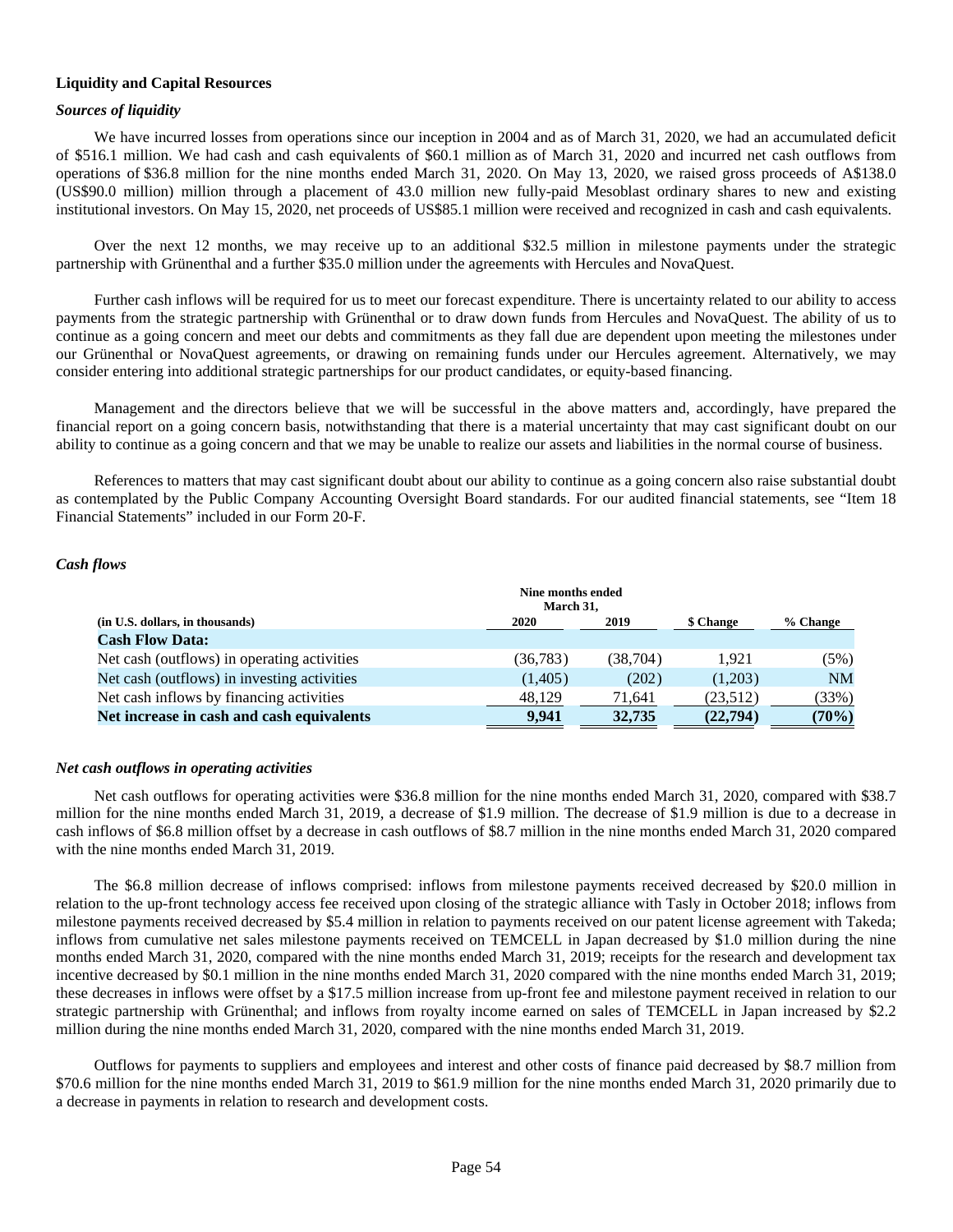### *Net cash outflows in investing activities*

Net cash outflows for investing activities increased by \$1.2 million in the nine months ended March 31, 2020, compared with the nine months ended March 31, 2019 due to an increase in payments for fixed assets, such as plant and equipment and intellectual property, in the nine months ended March 31, 2020 when compared with the nine months ended March 31, 2019.

### *Net cash inflows in financing activities*

Net cash inflows for financing activities were \$48.1 million for the nine months ended March 31, 2020, compared with \$71.6 million for the nine months ended March 31, 2019, a decrease of \$23.5 million. In the nine months ended March 31, 2020, we received a \$50.6 million receipt of gross proceeds from a share placement to existing and new Australian and global institutional investors. The net cash inflows in the nine months ended March 31, 2019 include a \$28.9 million receipt of net proceeds drawn pursuant to a non-dilutive, eight-year credit facility with NovaQuest, a \$14.6 million receipt of net proceeds from drawing a further tranche of funding from our existing credit facility with Hercules, a \$10.0 million receipt of gross proceeds from a share placement with NovaQuest in July 2018 and a \$20.0 million receipt of gross proceeds from a share placement with Tasly in October 2018. We also received \$0.9 million in receipts from employee share option exercises during the nine months ended March 31, 2020, compared to \$0.3 million for the nine months ended March 31, 2019. These receipts were offset by a \$1.2 million payment for lease liabilities during the nine months ended March 31, 2020, compared to \$Nil for the nine months ended March 31, 2019.

### **Operating Capital Requirements**

We do not know when, or if, we will generate revenues from our product sales significant enough to generate profits. We do not expect to generate significant revenue from product sales unless and until we obtain regulatory approval of and commercialize more of our cell-based product candidates. We anticipate that we will continue to incur losses for the foreseeable future, and we expect the losses to increase as we continue the development of, and seek regulatory approvals for, our cell-based product candidates, and begin to commercialize any approved products either directly ourselves or through a collaborator or partner. We are subject to all of the risks inherent in the development of new cell-based products, and we may encounter unforeseen expenses, difficulties, complications, delays and other unknown factors that may adversely affect our business. We anticipate that we will need substantial additional funding in connection with our continuing operations.

We expect that our research and development expenses will decrease in the short term (12 months) as we complete our Phase 3 trials for MPC-06-ID (CLBP) and MPC-150-IM (CHF) or if we are able to successfully partner one or more of our product candidates. We expect management and administration expenses to remain relatively consistent. Subject to us achieving successful regulatory approval we expect an increase in our total expenses driven by an increase in our product manufacturing and selling, general and administrative expenses as we move towards commercialization. Therefore, we will need additional capital to fund our operations, which we may raise through a combination of equity offerings, debt financings, other third-party funding, marketing and distribution arrangements and other collaborations, strategic alliances and licensing arrangements.

Additional capital may not be available on reasonable terms, if at all. If we are unable to raise additional capital in sufficient amounts or on terms acceptable to us, we may have to significantly delay, scale back or discontinue the development or commercialization of one or more of our product candidates. If we raise additional funds through the issuance of additional debt or equity securities, it could result in dilution to our existing shareholders, increased fixed payment obligations and the existence of securities with rights that may be senior to those of our ordinary shares. If we incur further indebtedness, we could become subject to covenants that would restrict our operations and potentially impair our competitiveness, such as limitations on our ability to incur additional debt, limitations on our ability to acquire, sell or license intellectual property rights and other operating restrictions that could adversely impact our ability to conduct our business. Any of these events could significantly harm our business, financial condition and prospects.

#### **Contractual Obligations and Commitments**

#### *Contractual commitments*

Purchase commitments means an agreement to purchase goods or services that is enforceable and legally binding that specifies all significant terms, including: fixed or minimum quantities to be purchased; fixed, minimum or variable price provisions; and the approximate timing of the transaction. Purchase obligations are not recognized as liabilities at March 31, 2020.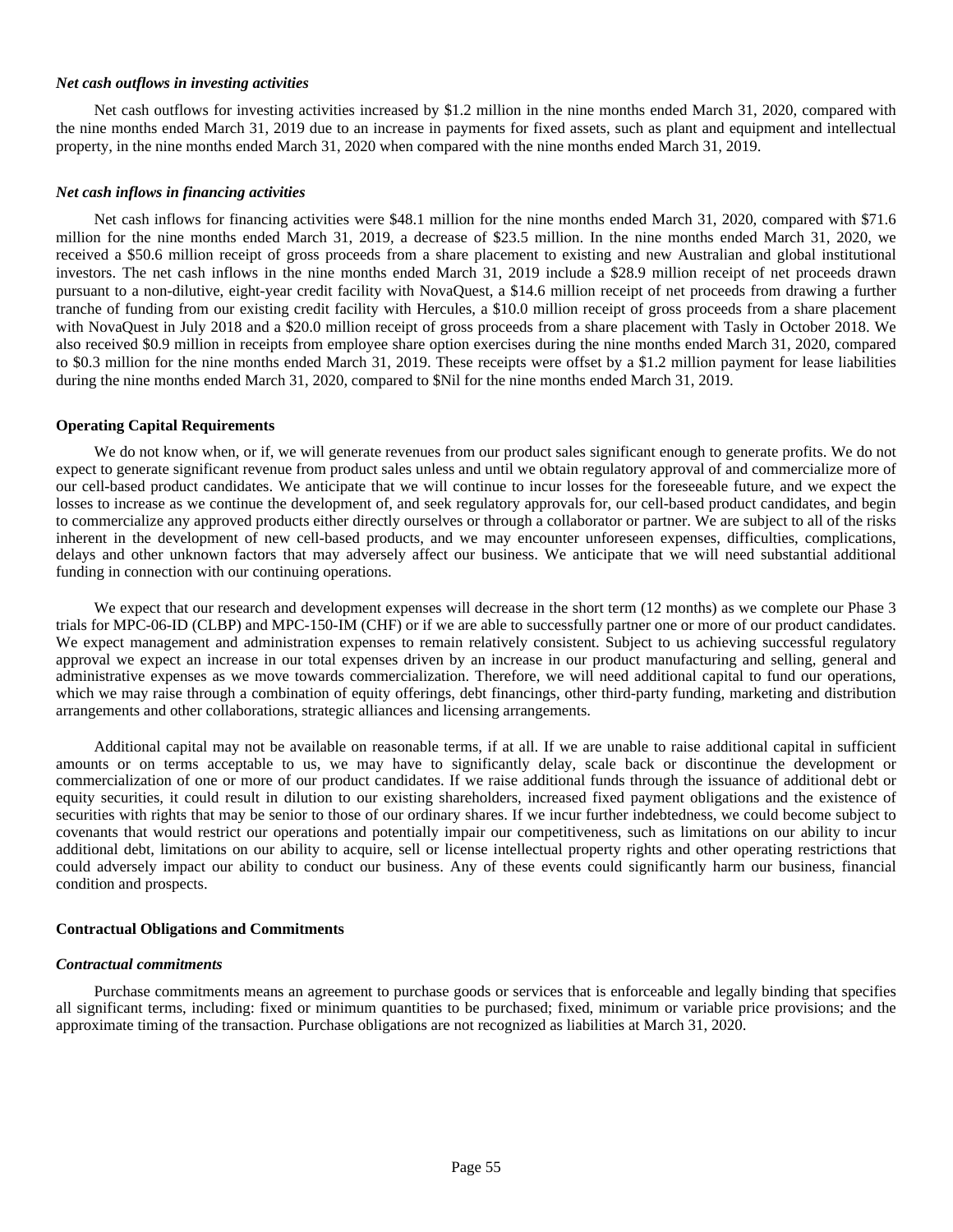The maturity profile of the anticipated future contractual cash flows in relation to our contractual obligations and commitments on an undiscounted basis is as follows:

| (in U.S. dollars, in thousands)              | Within<br>1 vear | <b>Between</b><br>1-2 years | <b>Between</b><br>2-5 years | Over<br>5 years | <b>Total</b><br>contractual<br>cash flows |
|----------------------------------------------|------------------|-----------------------------|-----------------------------|-----------------|-------------------------------------------|
| Borrowings <sup><math>(1)(2)(3)</math></sup> | (27, 697)        | (43,331)                    | (48, 951)                   | (22,761         | (142,740)                                 |
| Trade payables                               | (19, 478)        |                             |                             |                 | (19,478)                                  |
| Lease liabilities $(4)$                      | (3,565)          | (1,890)                     | (4.014)                     | (710)           | (10, 179)                                 |
| Purchase commitments <sup>(4)</sup>          | (8,082)          | (8,344)                     | (20, 372)                   |                 | (36,798)                                  |
|                                              | (58, 822)        | (53, 565)                   | (73, 337)                   | (23,471         | (209, 195)                                |

- (1) Contractual cash flows include payments of principal, interest and other charges. Interest is calculated based on debt held at March 31, 2020 without taking into account drawdowns of further tranches.
- (2) In relation to the contractual maturities of the NovaQuest borrowings, there is variability in the maturity profile of the anticipated future contractual cash flows given the timing and amount of payments are calculated based on our estimated net sales of RYONCIL for pediatric SR-aGVHD**.**
- (3) Subsequent to March 31, 2020, we satisfied the requirements to defer principal repayments on the Hercules borrowings to October 2020. As at March 31, 2020, principal repayments were due to commence in July 2020 and as a result \$20.5 million of the borrowings were recognized as a current liability and are included in the contractual cash flows due within one year, on an undiscounted basis, given that the requirements to defer principal repayments were not met prior to the period end. Principal repayments on the Hercules borrowings can be further deferred to July 2021 if certain milestones are satisfied.
- (4) We entered into a manufacturing service agreement with Lonza for the supply of commercial product for the potential approval and launch of RYONCIL for the treatment of pediatric acute graft versus host disease in the US market in October 2019. This agreement contains lease and non-lease components with a non-cancellable term of 4.5 years. The agreement contains a minimum financial commitment of \$41.0 million. We have accounted for the lease component within the agreement as a lease liability separately from the non-lease components. As of March 31, 2020, the minimum financial commitment of the lease and non-lease components are \$4.2 million and \$36.8 million, respectively, disclosed within the contractual obligations as lease liabilities and purchase commitments on an undiscounted basis, respectively. If there is a significant delay in the expected approval date of the BLA for RYONCIL by the FDA then the minimum financial commitment under this manufacturing services agreement will reduce by \$27.3 million, with \$2.7 million of this reduction relating to the lease component and \$24.6 million relating to the non-lease component of the agreement.

Subsequent to March 31, 2020, an additional purchase commitment of \$9.0 million was agreed with Lonza for the supply of commercial product for the potential approval and launch of RYONCIL. If there is a significant delay in the expected approval date of the BLA for RYONCIL by the FDA, then the minimum financial commitment for this additional purchase commitment under this manufacturing services agreement will reduce by \$4.7 million.

## *Lease and sub-lease commitments*

We lease various offices under non-cancellable leases expiring within 1 to 6 years. The leases have varying terms, escalation clauses and renewal rights. On renewal, the terms of the leases are renegotiated. We also lease a manufacturing suite under the noncancellable manufacturing services agreement with Lonza for the supply of commercial product for the potential approval and launch of RYONCIL for the treatment of pediatric acute graft versus host disease in the US market expiring within 5 years. We adopted IFRS 16 *Leases* on July 1, 2019. Our principal accounting policy from July 1, 2019, are that leases are recognized as a right-of-use asset and a corresponding liability at the date at which the leased asset is available for use. For principal accounting policies relating to the comparative year, refer to our annual report on Form 20-F for the year ended June 30, 2019. Comparatives have not been restated as permitted under the specific transition provisions in the standard. A reconciliation between the operating lease commitments disclosed applying IAS 17 at June 30, 2019 and the lease liabilities recognized at July 1, 2019 is described in Note 13 to our consolidated financial statements.

# *Contingent liabilities*

We acquired certain intellectual property relating to our MPCs, or Medvet IP, pursuant to an Intellectual Property Assignment Deed, or IP Deed, with Medvet Science Pty Ltd, or Medvet. Medvet's rights under the IP Deed were transferred to Central Adelaide Local Health Network Incorporated, or CALHNI, in November 2011. In connection with our use of the Medvet IP, on completion of certain milestones we will be obligated to pay CALHNI, as successor in interest to Medvet, (i) certain aggregated milestone payments of up to \$2.2 million and single-digit royalties on net sales of products covered by the Medvet IP, for cardiac muscle and blood vessel applications and bone and cartilage regeneration and repair applications, subject to minimum annual royalties beginning in the first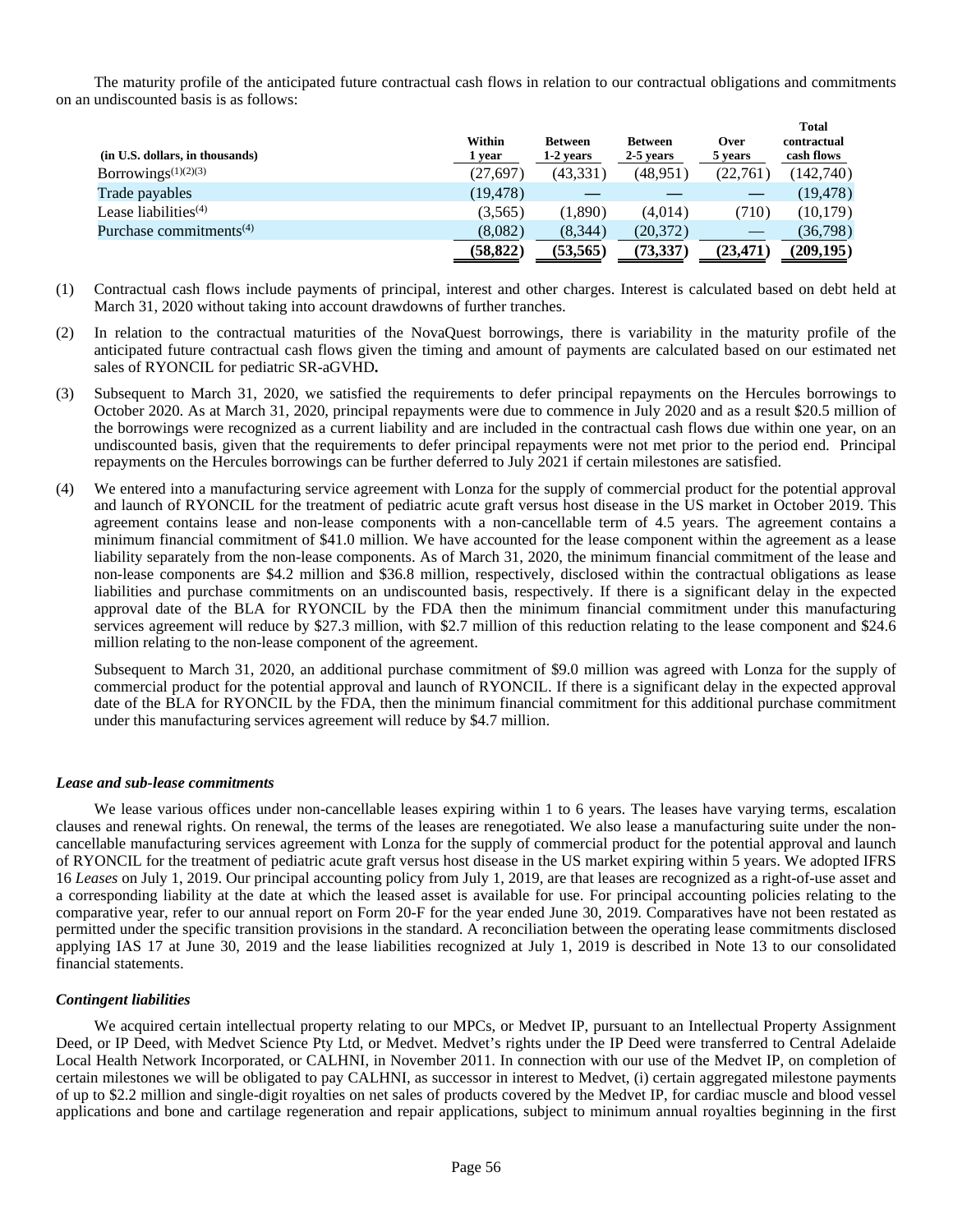year of commercial sale of those products and (ii) single-digit royalties on net sales of the specified products for applications outside the specified fields.

We have entered into a number of agreements with other third parties pertaining to intellectual property. Contingent liabilities may arise in the future if certain events or developments occur in relation to these agreements and as of March 31, 2020 we have assessed these contingent liabilities to be remote.

## *Capital commitments*

We did not have any commitments for future capital expenditure outstanding as of March 31, 2020.

# **Off-Balance Sheet Arrangements**

We did not have during the periods presented, and we do not currently have, any off-balance sheet arrangements, other than the purchase commitments and contingent liabilities as mentioned above.

## **Certain Differences Between IFRS and GAAP**

IFRS differs from GAAP in certain respects. Management has not assessed the materiality of differences between IFRS and GAAP. Our significant accounting policies are described in Note 22 to our consolidated financial statements and the related notes thereto included in our Form 20-F.

# **Quantitative and Qualitative Disclosure About Market Risk**

The following sections provide quantitative information on our exposure to interest rate risk, share price risk, and foreign currency exchange risk. We make use of sensitivity analyses which are inherently limited in estimating actual losses in fair value that can occur from changes in market conditions.

# *Interest rate risk*

Our main interest rate risk arises from the portion of our long-term borrowings with a floating interest rate, which exposes us to cash flow interest rate risk. As interest rates fluctuate, the amount of interest payable on financing where the interest rate is not fixed will also fluctuate. Interest rate risk can be managed by interest rate swaps, which can be entered into to convert the floating interest rate to a fixed interest rate as required. Additionally, we can repay the loan facility at our discretion and we can also refinance if we are able to achieve terms suitable to us in the marketplace or from our existing lenders.

Upon entering the agreement with Hercules, we completed a cost benefit analysis of entering an interest rate swap arrangement. We did not enter into any interest rate swaps during the nine months ended March 31, 2020.

We are also exposed to interest rate risk that arises through movements in interest income we earn on our deposits. The interest income derived from these balances can fluctuate due to interest rate changes. This interest rate risk is managed by periodically reviewing interest rates available for suitable interest bearing accounts to ensure we earn interest at market rates. We ensure that sufficient funds are available, in at call accounts, to meet our working capital requirements.

## *Foreign currency exchange risk*

We have foreign currency amounts owing primarily in our Australian based entity, whose functional currency is the A\$, relating to clinical, regulatory and overhead activities. We also have foreign currency amounts in our Switzerland and Singapore based entities, whose functional currencies are the US\$. These foreign currency balances give rise to a currency risk, which is the risk of the exchange rate moving, in either direction, and the impact it may have on our financial performance.

We manage the currency risk by evaluating levels to hold in each currency by assessing our future activities which will likely be incurred in those currencies which enables us to minimize foreign currency deposits held in each entity.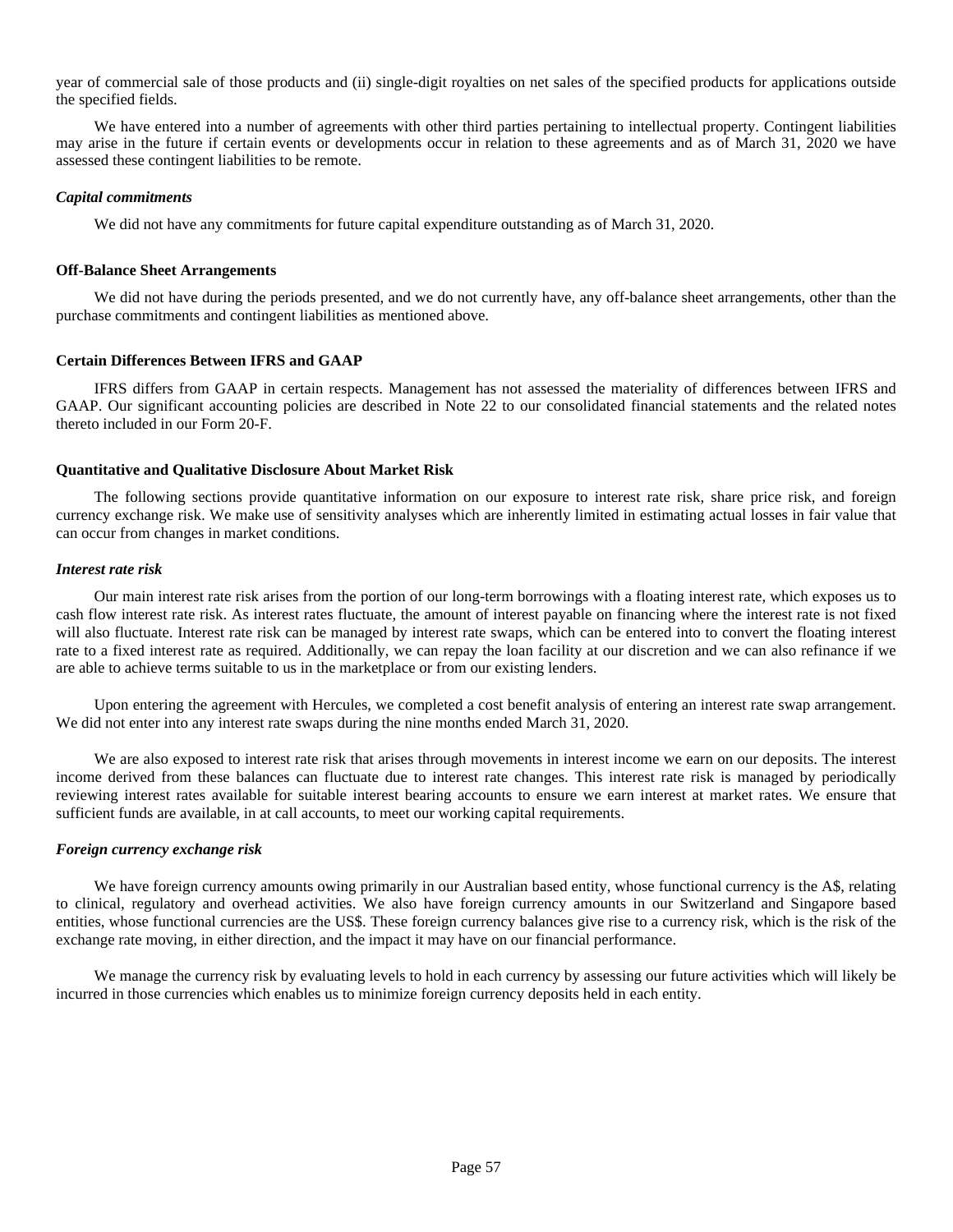### *Price risk*

Price risk is the risk that future cash flows derived from financial instruments will be altered as a result of a market price movement, which is defined as movements other than foreign currency rates and interest rates. We are exposed to price risk which arises from long-term borrowings under our facility with NovaQuest, where the timing and amount of principal and interest payments is dependent on net sales of RYONCIL for the treatment of SR-aGVHD in pediatric patients in the United States and other territories excluding Asia. As net sales of RYONCIL for the treatment of SR-aGVHD in pediatric patients in these territories increase/decrease, the timing and amount of principal and interest payments relating to this type of financing arrangement will also fluctuate, resulting in an adjustment to the carrying amount of the financial liability. The adjustment is recognized in the Income Statement as remeasurement of borrowing arrangements within other operating income and expenses in the period the revision is made.

We are also exposed to price risk on contingent consideration provision balances, as expected unit revenues are a significant unobservable input used in the level 3 fair value measurements.

We do not consider any exposure to price risk other than those already described above.

#### **Critical Accounting Policies and Estimates**

Our management's discussion and analysis of our financial condition and results of operations is based on our consolidated financial statements, which we have prepared in accordance with IFRS. The preparation of these consolidated financial statements requires us to make estimates and assumptions that affect the reported amounts of assets and liabilities and the disclosure of contingent assets and liabilities at the date of the financial statements, as well as the reported revenues and expenses during the reporting periods. We evaluate these estimates and judgments on an ongoing basis. We base our estimates on historical experience and on various other factors that we believe are reasonable under the circumstances, the results of which form the basis for making judgments about the carrying value of assets and liabilities that are not readily apparent from other sources. Our actual results may differ from these estimates under different assumptions or conditions.

While our significant accounting policies are more fully described in our consolidated financial statements included in our Form 20-F, we believe that the following accounting policies are the most critical for fully understanding and evaluating our financial condition and results of operations.

#### **Revenue Recognition**

We adopted IFRS 15 *Revenue from Contracts with Customers* on July 1, 2018, using the modified retrospective approach. Revenue from contracts with customers is measured and recognized in accordance with the five step model prescribed by the standard.

First, contracts with customers within the scope of IFRS 15 are identified. Distinct promises within the contract are identified as performance obligations. The transaction price of the contract is measured based on the amount of consideration we expect to be entitled from the customer in exchange for goods or services. Factors such as requirements around variable consideration, significant financing components, noncash consideration, or amounts payable to customers also determine the transaction price. The transaction is then allocated to separate performance obligations in the contract based on relative standalone selling prices. Revenue is recognized when, or as, performance obligations are satisfied, which is when control of the promised good or service is transferred to the customer.

There was no cumulative impact of the adoption of IFRS 15 *Revenue from Contracts with Customers* on July 1, 2018.

Revenues from contracts with customers comprise commercialization and milestone revenue. We also have revenue from research and development tax incentives and interest revenue.

#### *Commercialization and milestone revenue*

Commercialization and milestone revenue generally includes non-refundable up-front license and collaboration fees; milestone payments, the receipt of which is dependent upon the achievement of certain clinical, regulatory or commercial milestones; as well as royalties on product sales of licensed products, if and when such product sales occur; and revenue from the supply of products. Payment is generally due on standard terms of 30 to 60 days.

Amounts received prior to satisfying the revenue recognition criteria are recorded as deferred revenue or deferred consideration in our consolidated balance sheets, depending on the nature of arrangement. Amounts expected to be recognized as revenue within the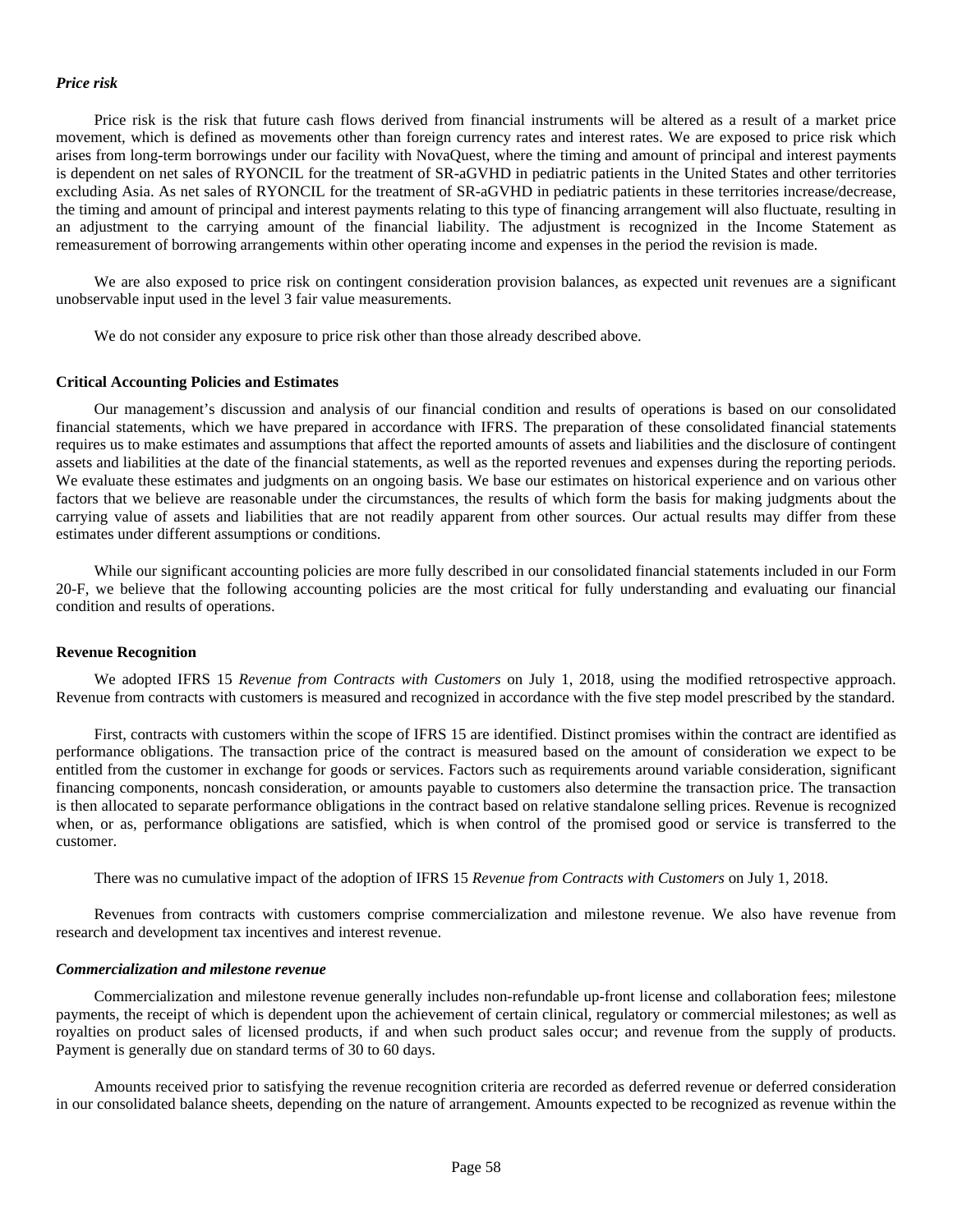12 months following the balance sheet date are classified within current liabilities. Amounts not expected to be recognized as revenue within the 12 months following the balance sheet date are classified within non-current liabilities.

#### *Milestone revenue*

We apply the five-step method under the standard to measure and recognize milestone revenue.

The receipt of milestone payments is often contingent on meeting certain clinical, regulatory or commercial targets, and is therefore considered variable consideration. We estimate the transaction price of the contingent milestone using the most likely amount method. We include in the transaction price some or all of the amount of the contingent milestone only to the extent that it is highly probable that a significant reversal in the amount of cumulative revenue recognized will not occur when the uncertainty associated with the contingent milestone is subsequently resolved. Milestone payments that are not within the control of the Company, such as regulatory approvals, are not considered highly probable of being achieved until those approvals are received. Any changes in the transaction price are allocated to all performance obligations in the contract unless the variable consideration relates only to one or more, but not all, of the performance obligations.

When consideration for milestones is a sale-based or usage-based royalty that arises from licenses of IP (such as cumulative net sales targets), revenue is recognized at the later of when (or as) the subsequent sale or usage occurs, or when the performance obligation to which some or all of the royalty has been allocated has been satisfied (or partially satisfied).

### *Licenses of intellectual property*

When licenses of IP are distinct from other goods or services promised in the contract, we recognize the transaction price allocated to the license as revenue upon transfer of control of the license to the customer. We evaluate all other promised goods or services in the license agreement to determine if they are distinct. If they are not distinct, they are combined with other promised goods or services to create a bundle of promised goods or services that is distinct.

The transaction price allocated to the license performance obligation is recognized based on the nature of the license arrangement. The transaction price is recognized over time if the nature of the license is a "right to access" license. This is when we undertake activities that significantly affect the IP to which the customer has rights, the rights granted by the license directly expose the customer to any positive or negative effects of our activities, and those activities do not result in the transfer of a good or service to the customer as those activities occur. When licenses do not meet the criteria to be a right to access license, the license is a "right to use" license, and the transaction price is recognized at the point in time when the customer obtains control over the license.

#### *Sales-based or usage-based royalties*

Licenses of IP can include royalties that are based on the customer's usage of the IP or sale of products that contain the IP. We apply the specific exception to the general requirements of variable consideration and the constraint on variable consideration for sales-based or usage-based royalties promised in a license of IP. The exception requires such revenue to be recognized at the later of when (or as) the subsequent sale or usage occurs and the performance obligation to which some or all of the sales-based or usagebased royalty has been allocated has been satisfied (or partially satisfied).

#### *Grünenthal arrangement*

In September 2019, we entered into a strategic partnership with Grünenthal for the development and commercialization in Europe and Latin America of our allogeneic mesenchymal precursor cell ("MPC") product, MPC-06-ID, receiving exclusive rights of the Phase 3 allogeneic product candidate for the treatment of low back pain due to degenerative disc disease.

We received a non-refundable upfront payment of \$15.0 million in October 2019, on signing of the contract with Grünenthal. We received a milestone payment in December 2019 of \$2.5 million in relation to meeting a milestone event as part of the strategic partnership with Grünenthal. We may receive up to an additional \$132.50 million in payments if certain milestones are satisfied in relation to clinical, manufacturing, regulatory and reimbursement approval prior to product launch. We are further entitled to receive milestones payments based on regulatory and cumulative product sales milestones, as well as tiered double-digit royalties on product sales.

The strategic partnership with Grünenthal includes a license of IP and the provision of development services. Under IFRS 15 *Revenue from contracts with customers*, we have identified three distinct performance obligations in the strategic partnership with Grünenthal. The three performance obligations identified are the right of use license of IP, research & development and chemistry, manufacturing and controls ("R&D and CMC") services and other development services. The license of IP was considered distinct from the development services as it is capable of being granted separately and the development services do not significantly modify or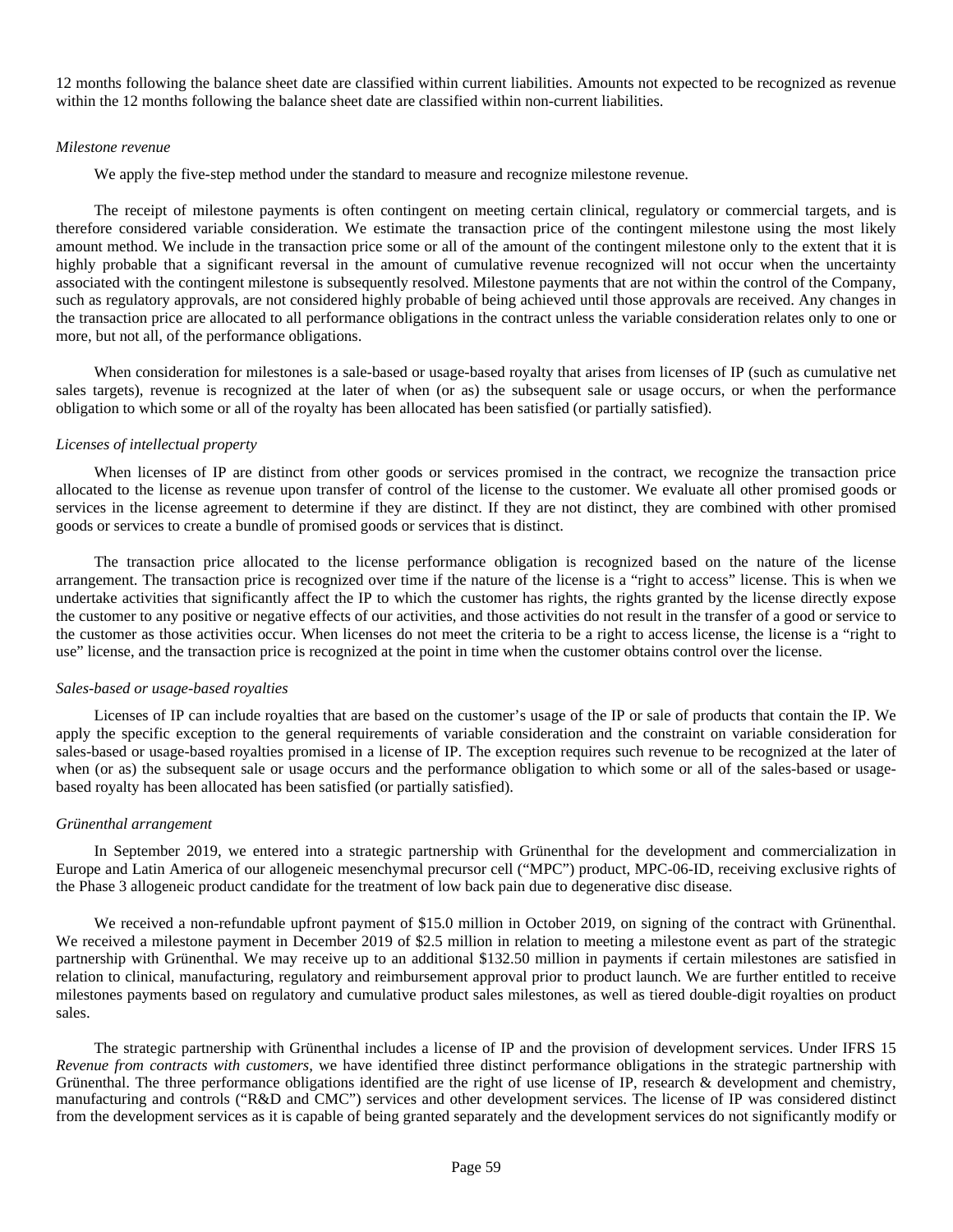customize the license nor are the license and development services significantly interrelated or interdependent. We also evaluated the promises in the development services and determined the R&D and CMC services were distinct from the other development services as they are not significantly interrelated or interdependent.

The standalone selling price for each performance obligation is not directly observable, so we have estimated the standalone selling price through the most appropriate methods to ensure the estimate represents the price we would charge for the goods or services if they were sold separately. We have considered the application and results of a combination of methods and utilized the cost plus a margin approach as the primary method. For R&D and CMC services, we estimated the standalone selling price to be \$85.0 million. For the other development services we estimated the standalone selling price to be \$10.0 million. Significant judgement was applied in determining the standalone selling price and the variable consideration that was allocated to each performance obligation. Based on this analysis, the \$15.0 million upfront payment was allocated to the license of IP performance obligation. Upon signing of this strategic partnership in September 2019, we recognized \$15.0 million in revenue for the right of use license of IP as this performance obligation was considered completely satisfied at this date.

We evaluated the constraint over the remaining variable consideration under the contract and determined that all of the milestone payments relating to the R&D and CMC services and other development services were considered constrained as at March 31, 2020. As part of this evaluation, we considered a variety of factors, including whether the receipt of the milestone payments is outside of our control or contingent on the outcome of clinical trials and the impact of certain repayment clauses. We will continue to evaluate the constraint over variable consideration in future periods. Additionally, we apply the sales-based and usage-based royalty exception for licenses of intellectual property and therefore will recognize royalties and sales-based milestone payments as revenue when the subsequent sale or usage occurs.

 The \$2.5 million milestone payment received in December 2019 from Grünenthal was considered constrained and resulted in deferred consideration as of March 31, 2020. In future periods, additional milestone payments from Grünenthal may result in deferred consideration as revenue recognition of R&D and CMC services and other development services will be dependent upon the assessment of the constraint over variable consideration as well as the percentage of progress towards meeting the development service performance obligations over time.

There was no milestone revenue recognized in relation to this strategic partnership with Grünenthal in the nine months ended March 31, 2019.

## *Tasly arrangement*

In July 2018, we entered into a strategic alliance with Tasly for the development, manufacture and commercialization in China of our allogeneic MPC products, MPC-150-IM and MPC-25-IC. Tasly received exclusive rights for MPC-150-IM and MPC-25-IC in China and Tasly will fund all development, manufacturing and commercialization activities in China.

We received a \$20.0 million up-front technology access fee from Tasly upon closing of this strategic alliance in October 2018. We are also entitled to receive \$25.0 million on product regulatory approvals in China, double-digit escalating royalties on net product sales and up to six escalating milestone payments when the product candidates reach certain sales thresholds in China.

Under IFRS 15, upon completion of this strategic alliance in September 2018, we recognized \$10.0 million in milestone revenue from the \$20.0 million up-front technology access fee received in October 2018 as this was the portion of revenue that control was transferred to Tasly and the remaining \$10.0 million from the \$20.0 million up-front payment was recognized as deferred consideration on our consolidated balance sheet. In the nine months ended March 31, 2020, the deferred consideration amount was recognized in revenue as the control for this portion of revenue was transferred to Tasly based on our decision regarding the exercise of our rights in the terms and conditions of the agreement.

### *TiGenix arrangement*

In December 2017, we entered into a patent license agreement with TiGenix, now a wholly owned subsidiary of Takeda, which granted Takeda exclusive access to certain of our patents to support global commercialization of the adipose-derived MSC product, Alofisel® a registered trademark of TiGenix, previously known as Cx601, for the local treatment of fistulae. The agreement includes the right for Takeda to grant sub-licenses to affiliates and third parties. We are entitled to further payments up to €10.0 million when Takeda reaches certain product regulatory milestones. Additionally, we will receive single digit royalties on net sales of Alofisel®.

#### *JCR arrangement*

In October 2013, we acquired all of Osiris' culture-expanded, MSC-based assets. These assets included assumption of a collaboration agreement with JCR, a research and development oriented pharmaceutical company in Japan. Revenue recognized under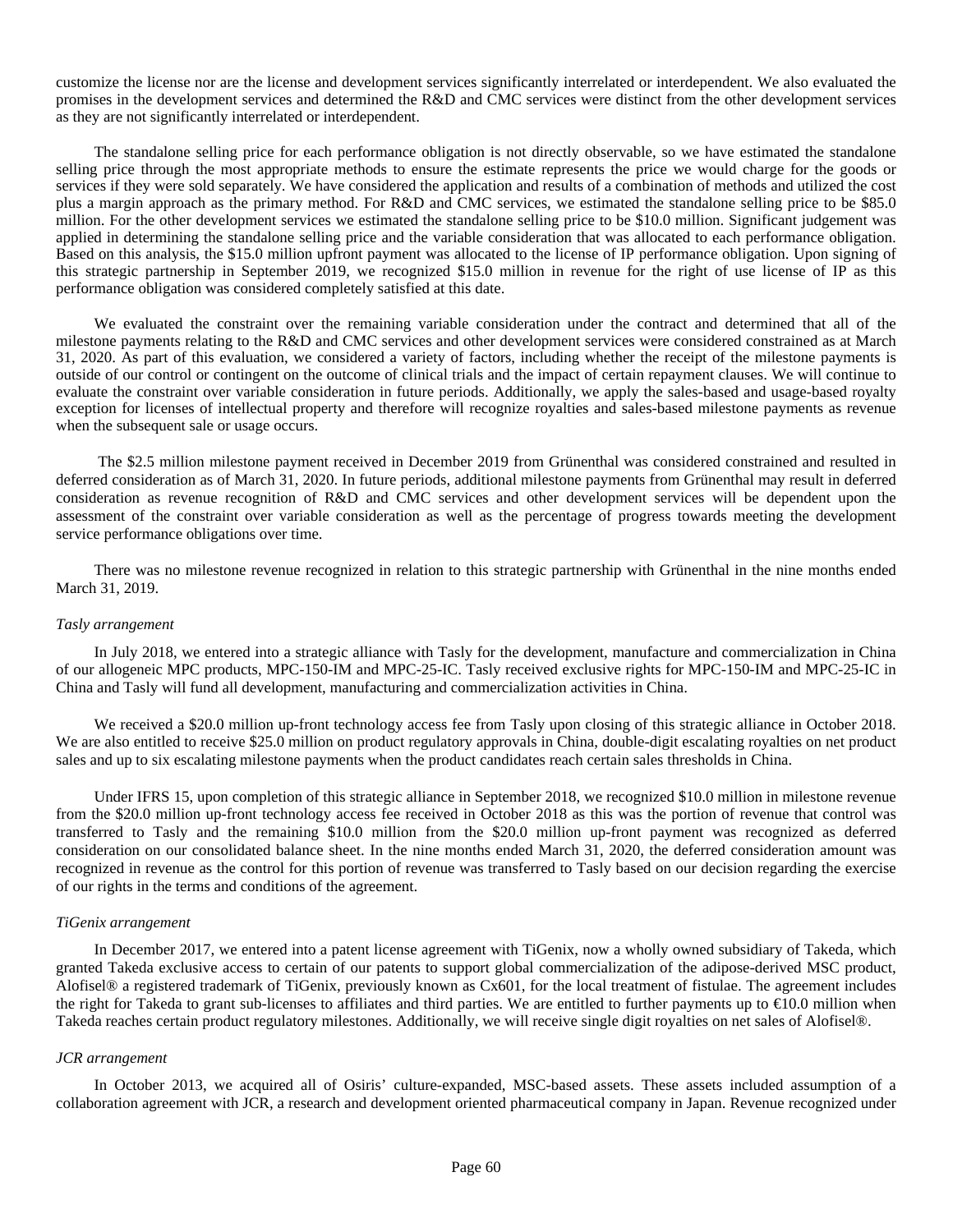this agreement is limited to the amount of cash received or for which we are entitled, as JCR has the right to terminate the agreement at any time.

Under the JCR Agreement, JCR is responsible for all development and manufacturing costs including sales and marketing expenses. Under the JCR Agreement we assumed from Osiris, JCR has the right to develop our MSCs in two fields for the Japanese market: exclusive in conjunction with the treatment of hematological malignancies by the use of hematopoietic stem cells derived from peripheral blood, cord blood or bone marrow, or the First JCR Field; and non-exclusive for developing assays that use liver cells for non-clinical drug screening and evaluation, or the Second JCR Field. With respect to the First JCR Field, we are entitled to payments when JCR reaches certain commercial milestones and to escalating double-digit royalties. These royalties are subject to possible renegotiation downward in the event of competition from non-infringing products in Japan. With respect to the Second JCR Field, we are entitled to a double digit profit share. In the past 12 months, we have expanded our partnership with JCR in Japan for two new indications: for wound healing in patients with Epidermolysis Bullosa ("EB") in October 2018, and for hypoxic ischemic encephalopathy ("HIE"), a condition suffered by newborns who lack sufficient blood supply and oxygen to the brain, in June 2019. We will receive royalties on TEMCELL product sales for EB and HIE, if and when JCR begins selling TEMCELL for such indications in Japan. We apply the sales-based and usage-based royalty exception for licenses of intellectual property and therefore recognize royalty revenue at the later of when the subsequent sale or usage occurs and the associated performance obligation has been satisfied.

In the nine months ended March 31, 2020, we recognized \$5.9 million in commercialization revenue relating to royalty income earned on sales of TEMCELL in Japan by our licensee JCR, compared with \$3.2 million for the nine months ended March 31, 2019. These amounts were recorded in revenue as there are no further performance obligations required in regards to these items.

In the nine months ended March 31, 2019, we recognized \$1.0 million in milestone revenue upon our licensee, JCR, reaching cumulative net sales milestones for sales of TEMCELL in Japan. This amount was recorded in revenue as there are were no further performance obligations required in regard to this items. There was no milestone revenue recognized in nine months ended March 31, 2020.

#### *Government grant income*

Revenue from government grants is recognized in the consolidated income statement on a systematic basis over the periods in which the entity recognizes as expense the related costs for which the grants are intended to compensate in accordance with IAS 20 *Accounting for Government Grants and Disclosure of Government Assistance.*

The Australian government allows a refundable tax offset to eligible companies with an annual aggregate turnover of less than A\$20.0 million. Eligible companies can receive a refundable tax offset for a percentage of their research and development spending at the rate of 43.5% for periods from July 1, 2016. All other eligible entities may obtain a non-refundable tax offset equal to 38.5% of their eligible research and development expenditure. We have assessed our research and development activities and expenditure to determine which of these expenses are likely to be eligible under the incentive scheme. At each period end, we estimate and recognize the refundable tax offset available to us based on available information at the time.

The receivable for reimbursable amounts that have not been collected is reflected in trade and other receivables on our consolidated balance sheets.

We anticipate that the combined worldwide turnover of the Mesoblast Group will be in excess of A\$20.0 million for the year ended June 30, 2020 and 2019 making us ineligible for the refundable tax offset for the research and development tax incentive. Consequently, no income was recognized from the Research and Development Tax Incentive program for the nine months ended March 31, 2020 and 2019. We recorded a \$0.1 million loss in research and development tax incentive income for the nine months ended March 31, 2019 which relates to a change in the original estimate of the research and development tax incentive income that we would receive from the Australian Government for the year ended June 30, 2018.

### **Goodwill**

We have recognized goodwill as a result of two separate acquisitions. Goodwill of \$118.4 million was recognized on acquisition of Angioblast Systems Inc. in 2010, \$13.9 million was recognized on the acquisition of the MSC assets from Osiris ("MSC business combination") in 2013 and \$2.1 million was recognized on finalization of the MSC business combination of Osiris in 2015. In all cases the goodwill recognized represented excess in the purchase price over the net identifiable assets and in-process research and development acquired in the transaction. We have a single operating unit and all goodwill has been allocated to that unit.

The goodwill resulting from these acquisitions is tested for impairment in accordance with IAS 36 *Impairment of Assets* which requires testing be performed at any time during an annual period, provided the test is performed at the same time every year. We test for impairment annually in the third quarter. Additionally, assets must be tested for impairment if there is an indication that an asset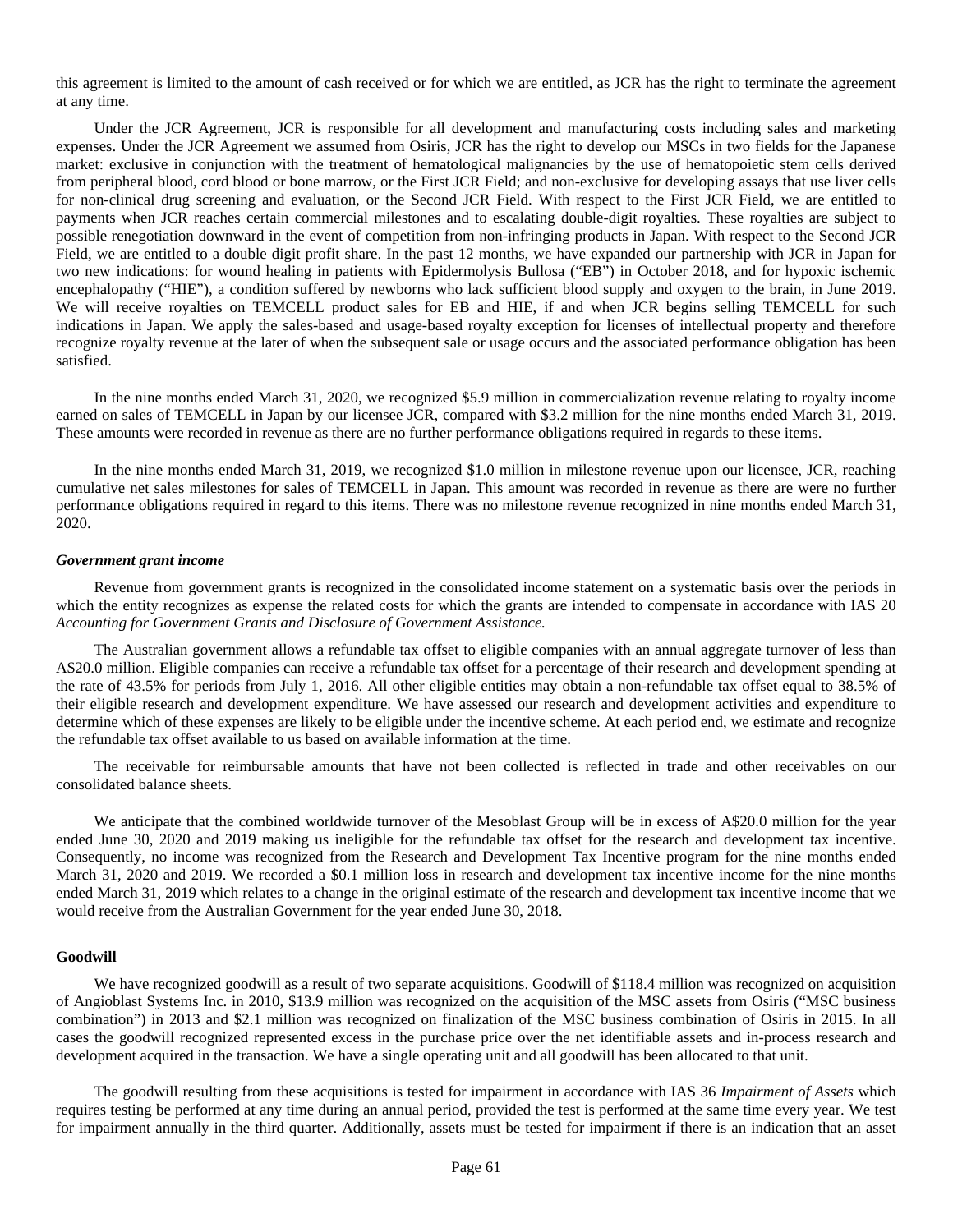may be impaired. The recoverable amounts of our assets and cash-generating units have been determined based on fair value less costs to sell calculations, which require the use of certain assumptions. See Note 6 of our consolidated financial statements and the related note thereto included in our 20-F for more information regarding the assumptions used in determining the fair value less costs to sell.

### **In-process research and development**

IFRS requires that acquired in-process research and development be measured at fair value and carried as an indefinite life intangible asset subject to impairment reviews. We have recognized in-process research and development as a result of two separate acquisitions. In-process research and development of \$387.0 million was recognized on the acquisition of Angioblast Systems Inc. in 2010 and \$126.7 million was recognized on the acquisition of assets from Osiris in 2013 and \$24.0 million was reclassified to current marketed products upon the TEMCELL asset becoming available for use in Japan. In 2016, we fully impaired \$61.9 million of inprocess research and development relating to our product candidates, MPC-MICRO-IO for the treatment of age-related macular degeneration and MPC-CBE for the expansion of hematopoietic stem cells within cord blood, as we suspended further patient enrollment of the Phase IIa MPC-MICRO-IO clinical trial and the Phase III MPC-CBE clinical trial as we prioritized the funding of our Tier 1 product candidates. The remaining carrying amount of in-process research and development as at March 31, 2020 and March 31, 2019 was \$427.8 million. We still believe these product candidates remain viable upon further funding, or partnership, and accordingly these products should not be regarded as abandoned, where typically, abandoned programs would be closed down and the related research and development efforts are considered impaired and the asset is fully expensed.

All in-process research and development recognized on our balance sheet is a result of a business acquisition and is considered to be an indefinite life intangible asset on the basis that it is incomplete and cannot be used in its current form. Indefinite life intangible assets are not amortized but rather are tested for impairment annually in the third quarter of each year in accordance with IAS 36 *Impairment of Assets* which requires testing annually, or whenever there is an indication that an asset may be impaired. There was no impairment charge recognized during the nine months ended March 31, 2020 and 2019.

In-process research and development will continue to be tested for impairment until the related research and development efforts are either completed or abandoned. At the time of completion, when the asset becomes available for use, all costs recognized in inprocess research and development that related to the completed asset are transferred to the intangible asset category, current marketed products, at the asset's historical cost.

### **Current marketed products**

Current marketed products contain products that are currently being marketed. The assets are recognized on our balance sheet as a result of business acquisitions or reclassifications from in-process research and development upon completion. Upon completion, when assets become available for use, assets are reclassified from in-process research and development to current marketed products at the historical value that they were recognized at within the in-process research and development category.

Upon reclassification to the current marketed products category, management determines the remaining useful life of the intangible assets and amortizes them from the date they become available for use. In order for management to determine the remaining useful life of the asset, management would consider the expected flow of future economic benefits to the entity with reference to the product life cycle, competitive landscape, obsolescence, market demand, any remaining patent useful life and any other relevant factors.

Management has chosen to amortize all intangible assets with a finite useful life on a straight-line basis over the useful life of the asset. Current marketed products are tested for impairment in accordance with IAS 36 *Impairment of Assets* which requires testing whenever there is an indication that an asset may be impaired.

In February 2016, we reclassified \$24.0 million from in-process research and development to current marketed products upon the TEMCELL asset becoming available for use in Japan.

### **Impairment of assets**

Goodwill and intangible assets that have an indefinite useful life are not subject to amortization and are tested annually for impairment or more frequently if events or changes in circumstances indicate that they might be impaired. Other assets are tested for impairment whenever events or changes in circumstances indicate that the carrying amount may not be recoverable.

We impair assets in accordance with IAS 36 *Impairment of Assets.* IAS 36 outlines that an impairment loss must be recognized if an asset's carrying amount exceeds its recoverable amount. The recoverable amount is the higher of an asset's fair value less costs to sell and its value in use. For the purposes of assessing impairment, assets are grouped at the lowest levels for which there are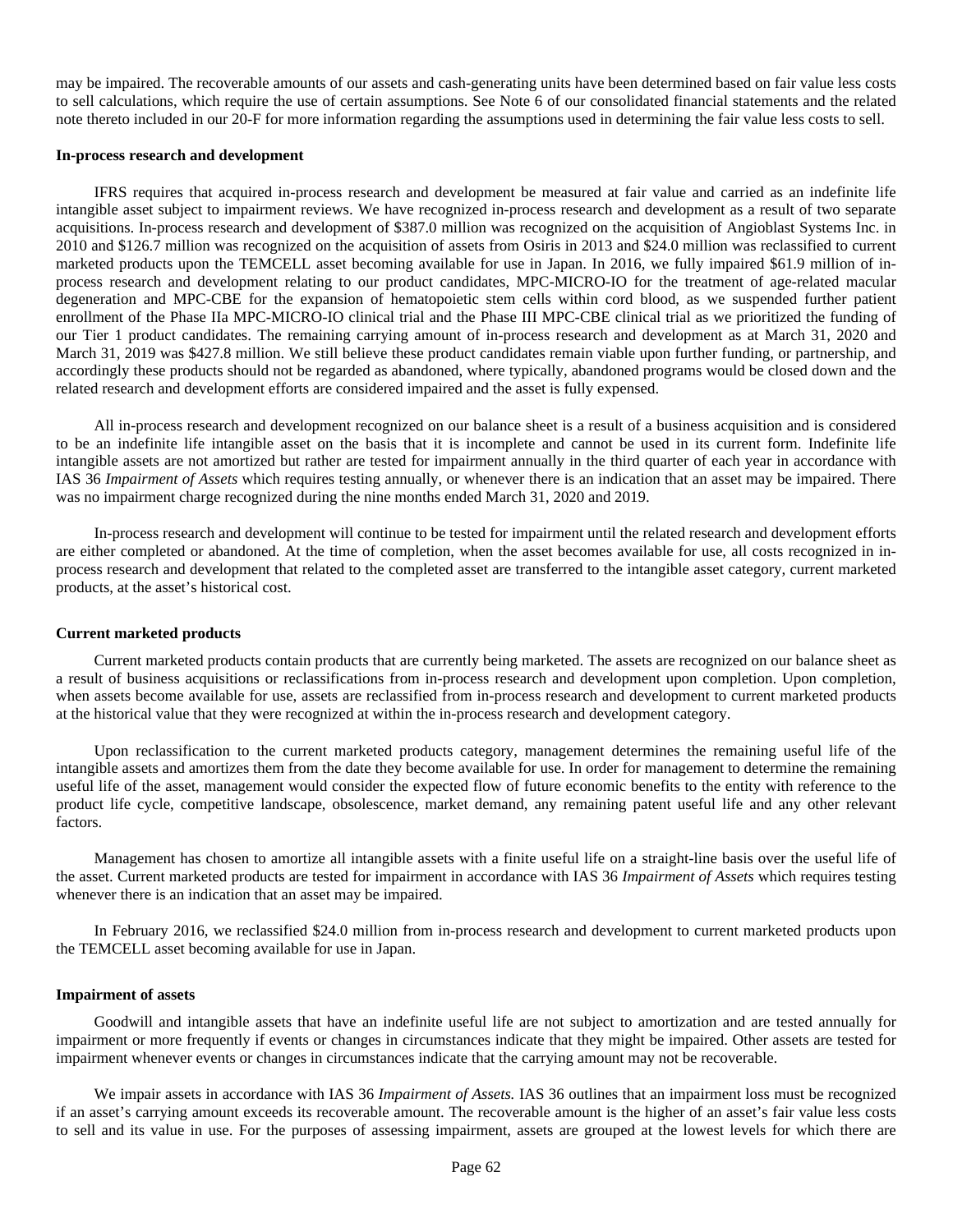separately identifiable cash inflows which are largely independent of the cash inflows from other assets or groups of assets (cashgenerating units). The recoverable amounts of our assets and cash-generating units have been determined based on fair value less costs to sell calculations, which require the use of certain assumptions. See Note 6 of our consolidated financial statements and the related note thereto included in our 20-F for more information regarding the assumptions used in determining the fair value less costs to sell.

Management maintains internal valuations of each asset annually (or more frequently should indicators of impairment be identified) and valuations from independent experts are requested periodically, within every three year period. The internal valuations are continually reviewed by management and consideration is given as to whether there are indicators of impairment which would warrant impairment testing. An external valuation of our assets was carried out by an independent expert as at March 31, 2020 with the recoverable amount of each asset exceeding its carrying amount.

The recoverable amount of our cash generating unit, including goodwill and in-process research and development, exceeded the carrying amounts in the annual impairment testing completed in March 2020 and, therefore, no impairment charges were recorded.

## **Inventories**

Inventories are included in the financial statements at the lower of cost (including raw materials, direct labour, other direct costs and related production overheads) and net realizable value. Pre-launch inventory is held as an asset when there is a high probability of regulatory approval for the product in accordance with IAS 2 *Inventories*. Before that point, a provision is made against the carrying value to its recoverable amount in accordance with IAS 37 *Provisions, Contingent Liabilities and Contingent Assets*; the provision is then reversed at the point when a high probability of regulatory approval is determined.

We consider a number of factors in determining the probability of the product candidate realizing future economic benefit, including the product candidate's current status in the regulatory approval process, results from the related pivotal clinical trial, results from meetings with relevant regulatory agencies prior to the filing of regulatory applications, the market need, historical experience, as well as potential impediments to the approval process such as product safety or efficacy, commercialization and market trends.

When a provision is made against the carrying value of pre-launch inventory the costs are recognized within Manufacturing Commercialization expenses. When the high probability threshold is met, the provision will be reversed through Manufacturing Commercialization expenses. As of March 31, 2020, there was \$8.2 million of pre-launch inventory recognized on the balance sheet that was fully provided for.

#### **Investments and other financial assets**

We invest our cash in term deposits and other similar low risk products. We classify investments as either a cash equivalent or a short-term investment in accordance with IAS 7 *Statement of Cash Flows*. For a deposit to be classified as a cash equivalent it should be held for the purpose of meeting short-term cash commitments rather than for investment or other purposes and IAS 7 outlines that:

- it must be readily convertible to a known amount of cash (qualifies when it has a short maturity, of say, 3 months or less from the date of acquisition); and
- it must be subject to insignificant risk of change of value.

We review the terms and conditions of each deposit to determine if it is a cash equivalent in accordance with IAS 7.

Deposits with maturity dates between 3 months and 12 months are classified as short term investments. The carrying amount of short-term investments approximates fair value due to the short maturities of these instruments, and there are no unrealized gains or losses associated with these instruments. Fair value is the price that would be received to sell an asset or paid to transfer a liability in an orderly transaction between market participants at the measurement date. As such, fair value is a market-based measurement that should be determined based on assumptions that market participants would use in pricing an asset and liability.

As at March 31, 2020 and June 30, 2019, we did not hold any deposits with maturity dates between 3 months and 12 months and therefore we did not hold any deposits classified as short term investments.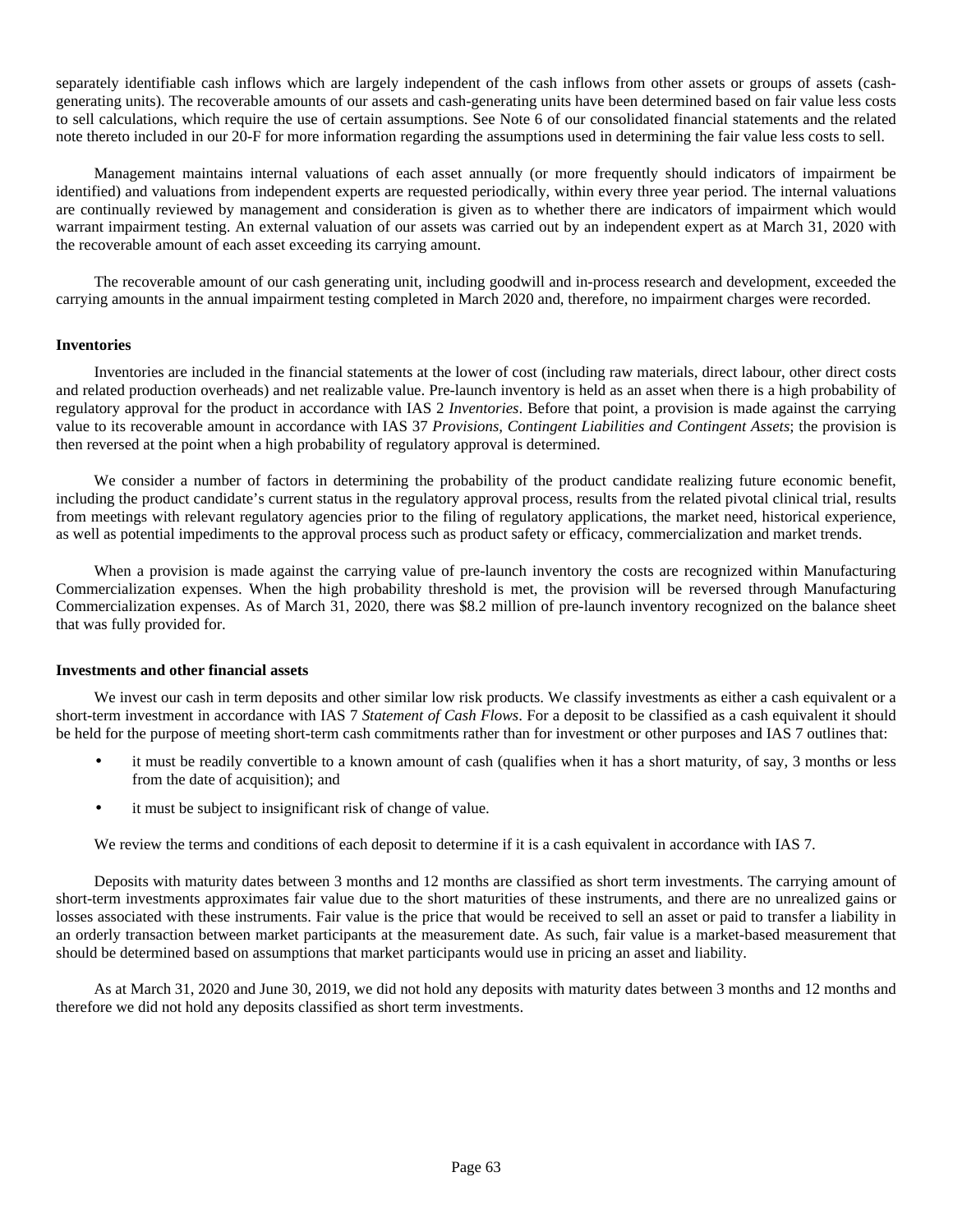# **Fair Value Measurements**

For financial instruments that are measured on the balance sheet at fair value, IFRS 7 *Financial Instruments: Disclosures* requires disclosure of the fair value measurements by level of the following fair value measurement hierarchy:

- Level 1: The fair value of financial instruments traded in active markets (such as publicly traded derivatives, trading and financial assets at fair value through other comprehensive income securities) is based on quoted market prices at the end of the reporting period. The quoted market price used for financial assets held by us is the current bid price. These instruments are included in level 1.
- Level 2: The fair value of financial instruments that are not traded in an active market (for example, foreign exchange contracts) is determined using valuation techniques which maximize the use of observable market data and rely as little as possible on entity-specific estimates. If all significant inputs required to fair value an instrument are observable, the instrument is included in level 2.
- Level 3: If one or more of the significant inputs is not based on observable market data, the instrument is included in level 3. This is the case for provisions (contingent consideration) and equity securities (unlisted).

Our level 3 asset consists of an investment in unlisted equity securities in the biotechnology sector. Level 3 assets were 100% of total assets measured at fair value as at March 31, 2020 and June 30, 2019.

Our level 3 liabilities consist of a contingent consideration provision related to the acquisition of Osiris' MSC business. Level 3 liabilities were 100% of total liabilities measured at fair value as at March 31, 2020 and June 30, 2019. There were no transfers between any of the levels for recurring fair value measurements during the year.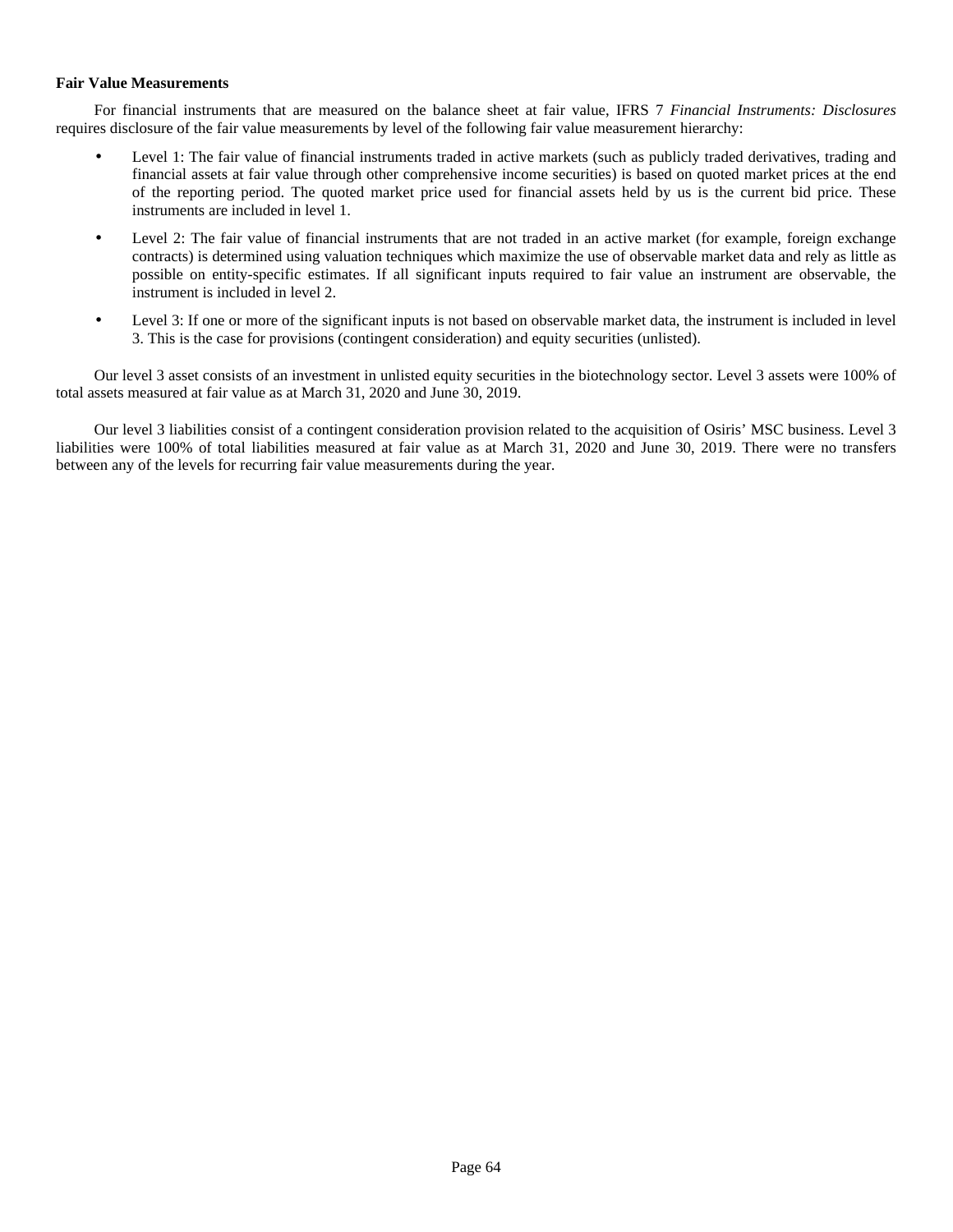The following table summarizes the assumptions, techniques, and significant unobservable inputs used in level 3 fair value measurements:

|                                                                                   | <b>Range of inputs</b><br>(weighted average)    |                                                       |                               |                                                      |                                                         |                                              |                                                                                                                                                                                                                                                                                                               |
|-----------------------------------------------------------------------------------|-------------------------------------------------|-------------------------------------------------------|-------------------------------|------------------------------------------------------|---------------------------------------------------------|----------------------------------------------|---------------------------------------------------------------------------------------------------------------------------------------------------------------------------------------------------------------------------------------------------------------------------------------------------------------|
| (in U.S. dollars,<br>in thousands, except percent d<br>ata)<br><b>Description</b> | <b>Fair value</b><br>as of<br>March 31,<br>2020 | <b>Fair value</b><br>as of<br><b>June 30,</b><br>2019 | <b>Valuation</b><br>technique | Unobservable<br>inputs <sup>(1)</sup>                | <b>Nine Months</b><br><b>Ended March</b><br>31,<br>2020 | <b>Year Ended</b><br><b>June 30,</b><br>2019 | <b>Relationship of</b><br>unobservable inputs to<br>fair value                                                                                                                                                                                                                                                |
| Contingent consideration<br>provision                                             | 45,368                                          | 47,534                                                |                               | Discounted Risk adjusted<br>cash flows discount rate | 11%-13%<br>$(12.5\%)$                                   | 11%-13%<br>$(12.5\%)$                        | Nine months ended March 31,<br>2020: A change in the discount<br>rate by 0.5% would<br>increase/decrease the fair value<br>by 0.5%.<br>Year ended June 30, 2019: A<br>change in the discount rate by<br>0.5% would increase/decrease<br>the fair value by 1%.                                                 |
|                                                                                   |                                                 |                                                       |                               | Expected<br>unit<br>revenues                         | n/a                                                     | n/a                                          | Nine months ended March 31,<br>2020: A 10% increase/decrease<br>in the price assumptions<br>adopted would<br>increase/decrease the fair value<br>by 3%.<br>Year ended June 30, 2019: A<br>10% increase/decrease in the<br>price assumptions adopted<br>would increase/decrease the fair<br>value by 4%.       |
|                                                                                   |                                                 |                                                       |                               | Expected<br>sales<br>volumes                         | n/a                                                     | n/a                                          | Nine months ended March 31,<br>2020: A 10% increase/decrease<br>in sales volume assumptions<br>adopted would<br>increase/decrease the fair value<br>by 3%.<br>Year ended June 30, 2019: A<br>10% increase/decrease in sales<br>volume assumptions adopted<br>would increase/decrease the fair<br>value by 4%. |

(1) There were no significant inter-relationships between unobservable inputs that materially affect fair values.

## **Borrowings**

Borrowings are initially recognized at fair value, net of transaction costs incurred. Borrowings are subsequently measured at amortized cost. Any difference between the proceeds (net of transaction costs) and the redemption amount is recognized in profit or loss over the period of the borrowings using the effective interest method. Fees paid on the establishment of loan facilities are recognized as transaction costs of the loan to the extent that it is probable that some or all of the facility will be drawn down. In this case, the fee is deferred until the draw down occurs. To the extent there is no evidence that it is probable that some or all of the facility will be drawn down, the fee is capitalized as a prepayment for liquidity services and amortized over the period of the facility to which it relates.

Borrowings are removed from the balance sheet when the obligation specified in the contract is discharged, cancelled or expired. The difference between the carrying amount of a financial liability that has been extinguished or transferred to another party and the consideration paid, including any non-cash assets transferred of liabilities assumed, is recognized as remeasurement of borrowing arrangements within other operating income and expenses.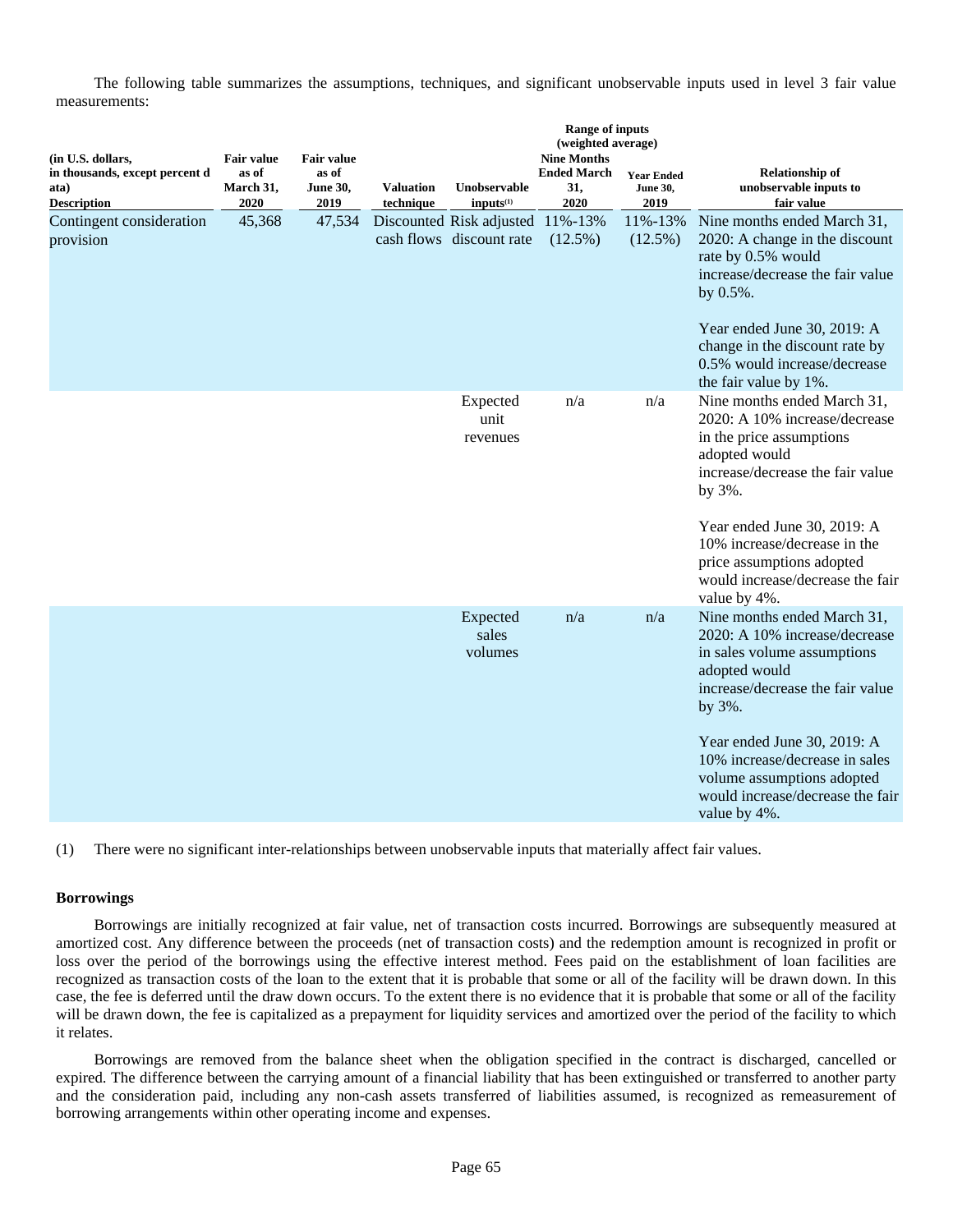Borrowings are classified as current liabilities unless we have an unconditional right to defer settlement of the liability for at least 12 months after the reporting period.

### *Hercules arrangement*

In March 2018, we entered into a loan and security agreement with Hercules, for a \$75.0 million non-dilutive, four-year credit facility. We drew the first tranche of \$35.0 million on closing and a further tranche of \$15.0 million was drawn in January 2019. An additional \$25.0 million may be drawn, subject to certain conditions. The loan matures in March 2022.

Subsequent to March 31, 2020, we satisfied the requirements to defer principal repayments to October 2020. As at March 31, 2020, principal repayments were due to commence in July 2020 and as a result \$20.5 million of the borrowings were recognized as a current liability, given that the requirements to defer principal repayments were not met prior to the period end. Principal repayments can be further deferred to July 2021 if certain milestones are satisfied. Interest on the loan is payable monthly in arrears on the 1st day of the month. At closing date, the interest rate was 9.45% per annum. At June 30, 2019, in line with increases in the U.S. prime rate, the interest rate was 10.45%. On August 1, September 19 and October 31, in line with the decreases in the U.S. prime rate, the interest rate on the loan decreased to 10.20%, 9.95% and 9.70%, respectively, and remains at 9.70% at March 31, 2020 in line with the amended terms of the loan agreement. As at March 31, 2020, the Group has recognized \$3.8 million in interest payable within twelve months as a current liability.

In the nine months ended March 31, 2020 and 2019, we recognized gains of \$0.9 million and \$0.3 million, respectively, in the Income Statement as remeasurement of borrowing arrangements within finance costs. These remeasurement gains relate to the adjustment of the carrying amount of our financial liability to reflect the revised estimated future cash flows from our existing credit facility.

### *NovaQuest arrangement*

On June 29, 2018, we drew the first tranche of \$30.0 million of the principal amount from the \$40.0 million loan and security agreement with NovaQuest. There is a four-year interest only period, until July 2022, with the principal repayable in equal quarterly instalments over the remaining period of the loan. A \$0.4 million loan administration fee is payable annually in June and is recognized as a current liability. The loan matures in July 2026. Interest on the loan will accrue at a fixed rate of 15% per annum.

All interest and principal payments will be deferred until after the first commercial sale of RYONCIL for the treatment in pediatric SR-aGVHD. We can elect to prepay all outstanding amounts owing at any time prior to maturity, subject to a prepayment charge, and may decide to do so if net sales of RYONCIL for pediatric SR-aGVHD are significantly higher than current forecasts.

If there are no net sales of RYONCIL for pediatric SR-aGVHD, the loan is only repayable on maturity in 2026. If in any annual period 25% of net sales of RYONCIL for pediatric SR-aGVHD exceed the amount of accrued interest owing and, from 2022, principal and accrued interest owing ("the payment cap"), Mesoblast will pay the payment cap and an additional portion of excess sales which may be used for early prepayment of the loan. If in any annual period 25% of net sales of RYONCIL for pediatric SRaGVHD is less than the payment cap, then the payment is limited to 25% of net sales of RYONCIL for pediatric SR-aGVHD. Any unpaid interest will be added to the principal amounts owing and shall accrue further interest. At maturity date, any unpaid loan balances are repaid.

Because of this relationship of net sales and repayments, changes in our estimated net sales may trigger an adjustment of the carrying amount of the financial liability to reflect the revised estimated cash flows. The carrying amount adjustment is recalculated by computing the present value of the revised estimated future cash flows at the financial instrument's original effective interest rate. The adjustment is recognized in the Income Statement as remeasurement of borrowing arrangements within other operating income and expenses and finance costs in the period the revision is made.

In the nine months ended March 31, 2020, we recognized a \$0.1 million remeasurement gain in the Income Statement as remeasurement of borrowing arrangements within finance costs and other operating income, compared with a \$0.7 million remeasurement loss in the Income Statement as remeasurement of borrowing arrangements within other operating income and expenses in the nine months ended March 31, 2019. These remeasurement gains and losses, respectively, relate to the adjustment of the carrying amount of our financial liability to reflect the revised estimated future cash flows from our existing credit facility with NovaQuest.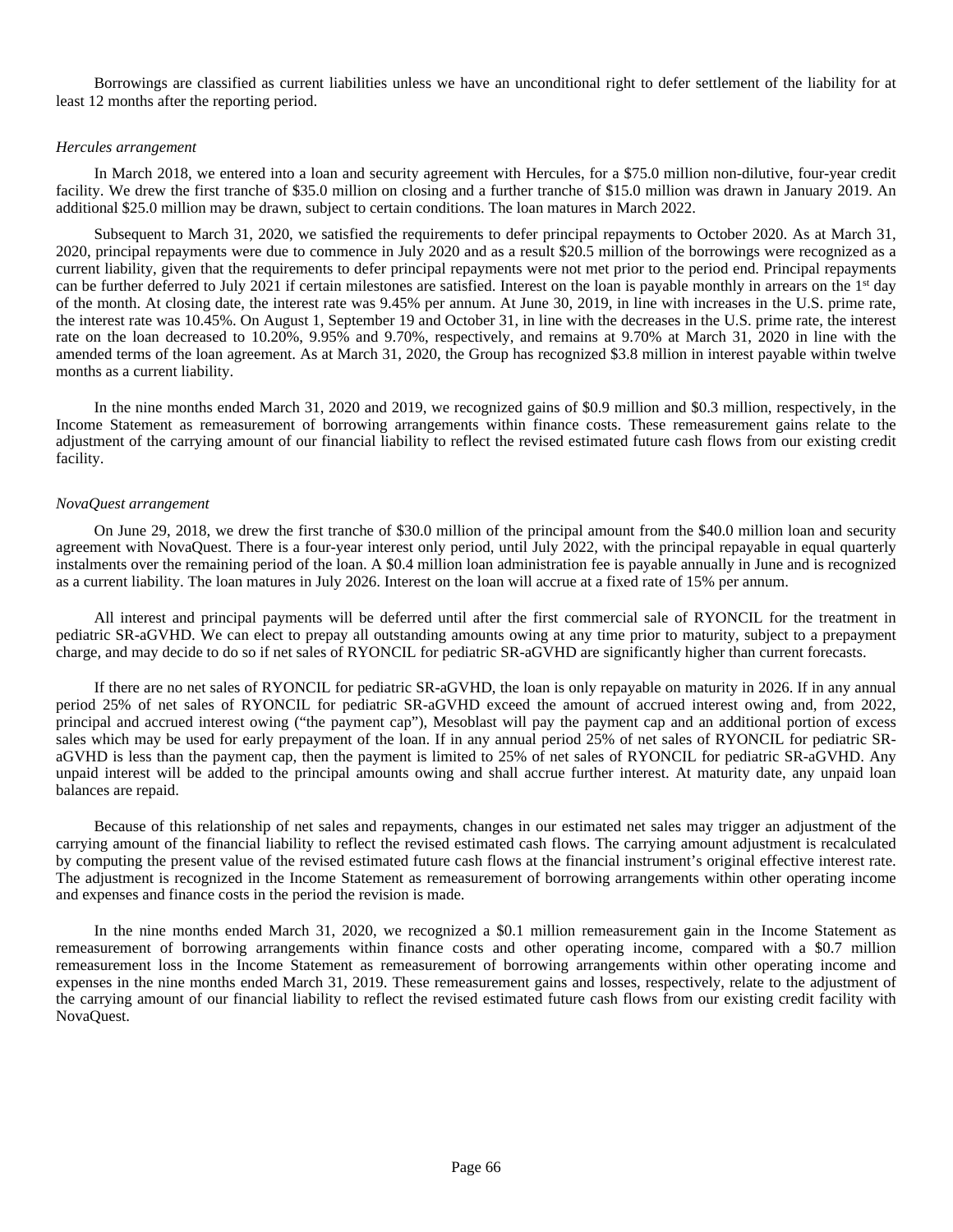### **Net deferred tax assets**

Deferred tax assets are recognized for unused tax losses based on the scheduling of reversals of deferred tax liabilities and to the extent that it is probable that future taxable profit will be available against which the unused tax losses can be utilized. We have recorded deferred tax assets that relate to operating tax losses and deductible temporary differences to offset taxable temporary differences (deferred tax liabilities).

## **Accrued research and development and manufacturing commercialization expenses**

As part of the process of preparing our financial statements, we are required to estimate our accrued expenses. This process involves reviewing open contracts and purchase orders, communicating with our personnel to identify services that have been performed on our behalf and estimating the level of service performed and the associated cost incurred for the service when we have not yet been invoiced or otherwise notified of the actual cost. The majority of our service providers invoice us monthly in arrears for services performed or when contractual milestones are met. We make estimates of our accrued expenses as of each balance sheet date in our financial statements based on facts and circumstances known to us at that time. We periodically confirm the accuracy of our estimates with the service providers and make adjustments if necessary.

Examples of estimated accrued expenses include fees paid to:

- CROs in connection with clinical studies;
- investigative sites in connection with clinical studies;
- vendors in connection with preclinical development activities; and
- vendors related to product manufacturing, process development and distribution of clinical supplies.

We base our expenses related to clinical studies on our estimates of the services received and efforts expended pursuant to contracts with multiple CROs that conduct and manage clinical studies on our behalf. The financial terms of these agreements are subject to negotiation, vary from contract to contract and may result in uneven payment flows. There may be instances in which payments made to our vendors will exceed the level of services provided and result in a prepayment of the clinical expense. Payments under some of these contracts depend on factors such as the successful enrollment of subjects and the completion of clinical study milestones.

In accruing service fees, we estimate the time period over which services will be performed and the level of effort to be expended in each period. If the actual timing of the performance of services or the level of effort varies from our estimate, we adjust the accrual or prepaid accordingly. To date, there have been no material differences from our estimates to the amount actually incurred.

#### **Events subsequent to balance date**

On May 13, 2020, we announced that we had successfully completed a capital raise of US\$90.0 million (A\$138.0 million) via a placement of 43.0 million shares to existing and new institutional investors at a price of A\$3.20 per share.

Subsequent to March 31, 2020, we satisfied the requirements to defer the commencement of principal repayments on the Hercules borrowings to October 2020. As at March 31, 2020, principal repayments were due to commence in July 2020 and as a result \$20.5 million of the borrowings were recognized as a current liability, given that the requirements to defer principal repayments were not met prior to the period end. Principal repayments can be further deferred to July 2021 if further milestones are met.

In May, 2020, an additional purchase commitment of \$9.0 million was agreed with Lonza for the supply of commercial product for the potential approval and launch of RYONCIL. If there is a significant delay in the expected approval date of the BLA for RYONCIL by the FDA, then the minimum financial commitment for this additional purchase commitment under this manufacturing services agreement will reduce by \$4.7 million.

There have not been any other events subsequent to the balance date, not otherwise disclosed in this report, which significantly affected or may significantly affect our operations, our results of our operations or our state of affairs in subsequent financial periods.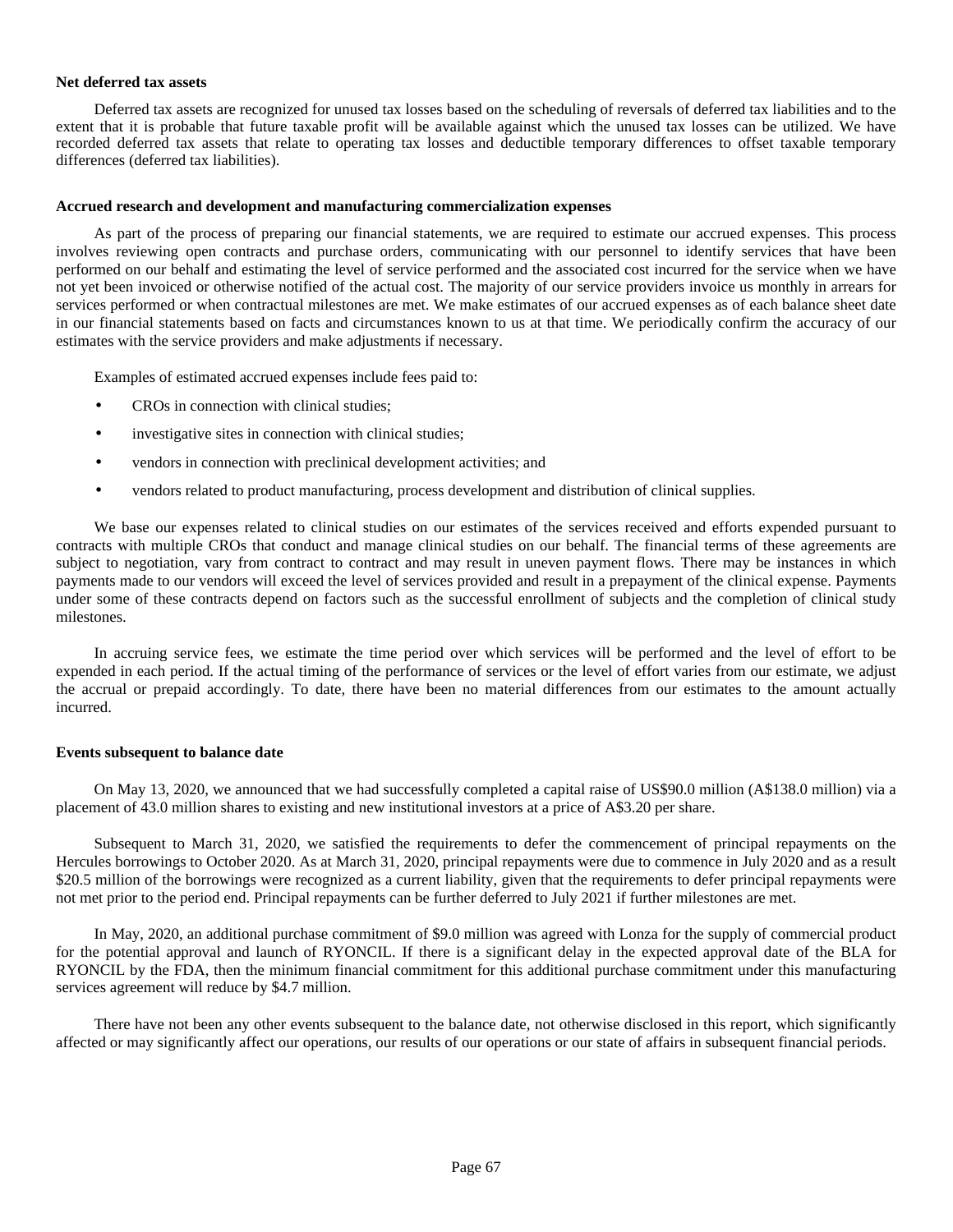# **Rounding of amounts**

Our company is of a kind referred to in *ASIC Corporations (Rounding in Financial/Directors' Reports) Instrument 2016/191*, issued by the Australian Securities and Investments Commission, relating to the 'rounding off' of amounts in the financial and directors' reports. Unless mentioned otherwise, amounts within this report have been rounded off in accordance with that Legislative Instrument to the nearest thousand dollars, or in certain cases, to the nearest dollar.

# **Directors' resolution**

This report is made in accordance with a resolution of the directors.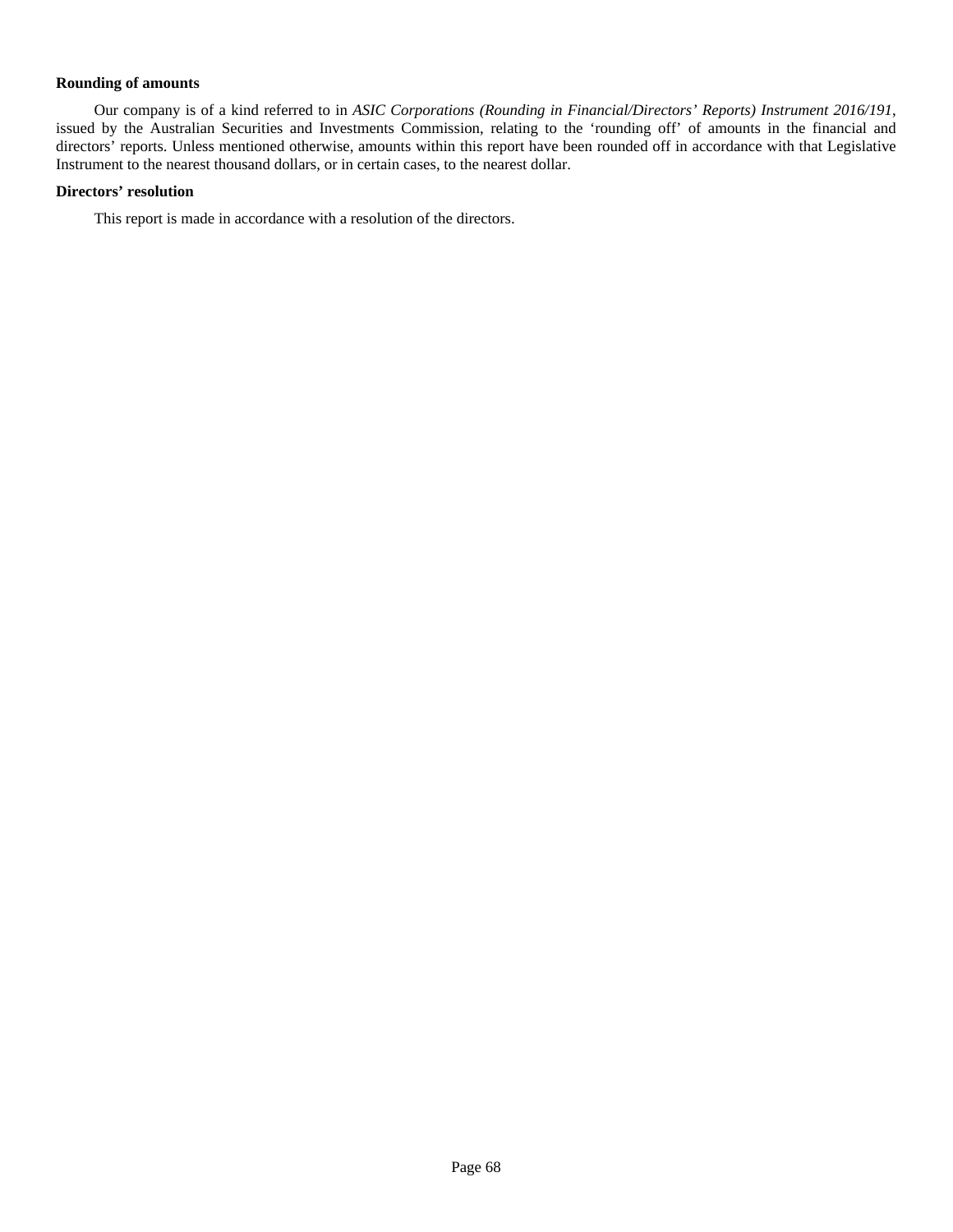# **RISK FACTORS**

*You should carefully consider the risks described below and all other information contained in this Quarterly Report on Form 6-K before making an investment decision. If any of the following risks actually occur, our business, financial condition and results of operations could be materially and adversely affected. In that event, the trading price of our ADSs could decline, and you may lose part or all of your investment. This Quarterly Report on Form 6-K also contains forward-looking information that involves risks and uncertainties. Our actual results could differ materially from those anticipated in these forward-looking statements as a result of many factors, including the risks described below and elsewhere in this Quarterly Report on Form 6-K.*

# **Risks Related to Our Financial Position and Capital Requirements**

# *We have incurred operating losses since our inception and anticipate that we will continue to incur substantial operating losses for the foreseeable future. We may never achieve or sustain profitability.*

We are a clinical-stage biotechnology company and we have not yet generated significant revenues. We have incurred net losses during most of our fiscal periods since our inception. Our net loss for the nine months ended March 31, 2020 was \$45.3 million. As of March 31, 2020, we have an accumulated deficit of \$516.1 million since our inception. We do not know whether or when we will become profitable. Our losses have resulted principally from costs incurred in clinical development and manufacturing activities.

We anticipate that our expenses will increase as we move toward commercialization, including the scaling up of our manufacturing activities and our establishment of infrastructure and logistics necessary to support potential product launches. Biopharmaceutical product development is a highly speculative undertaking and involves a substantial degree of risk. To achieve and maintain profitability, we must successfully develop our product candidates, obtain regulatory approval, and manufacture, market and sell those products for which we obtain regulatory approval. If we obtain regulatory approval to market a product candidate, our future revenue will depend upon the size of any markets in which our product candidates may receive approval, and our ability to achieve and maintain sufficient market acceptance, pricing, reimbursement from third-party payors, and adequate market share for our product candidates in those markets. We may not succeed in these activities, and we may never generate revenue from product sales that is significant enough to achieve profitability. Our failure to become or remain profitable would depress our market value and could impair our ability to raise capital, expand our business, discover or develop other product candidates or continue our operations. A decline in the value of our company could cause you to lose part or all of your investment.

## *We have never generated any revenue from product sales and may never be profitable.*

Our ability to generate revenue and achieve profitability depends on our ability, either alone or with strategic collaboration partners, to successfully complete the development of, and obtain the regulatory approvals necessary to commercialize, our product candidates. We do not currently generate revenues from product sales (other than licensing revenue from sales of TEMCELL® HS. Inj. ("TEMCELL"), a registered trademark of JCR Pharmaceuticals Co., Ltd. ("JCR"), by JCR in Japan, and, royalty revenue from net sales of Alofisel® a registered trademark of TiGenix NV ("TiGenix"), previously known as Cx601, an adipose-derived mesenchymal stem cell product developed by TiGenix, now a wholly owned subsidiary of Takeda Pharmaceutical Company Limited ("Takeda") and approved for marketing in the EU), and we may never generate product sales. Our ability to generate future revenues from product sales depends heavily on our success in a number of areas, including:

- completing research and preclinical and clinical development of our product candidates;
- seeking and obtaining regulatory and marketing approvals for product candidates for which we complete clinical studies;
- establishing and maintaining supply and manufacturing relationships with third parties that can provide adequate (in amount and quality) products and services to support clinical development and the market demand for our product candidates, if approved;
- launching and commercializing product candidates for which we obtain regulatory and marketing approval, either by collaborating with a partner or, if launched independently, by establishing a sales force, marketing and distribution capabilities and necessary supporting infrastructure to effectively seek and maintain market access and ensure compliance with legal and regulatory requirements relating to interactions with healthcare providers and healthcare organizations and to price reporting;
- obtaining market acceptance of our product candidates and stem cell therapy as a viable treatment option;
- addressing any competing technological and market developments;
- obtaining and sustaining an adequate level of reimbursement from payors;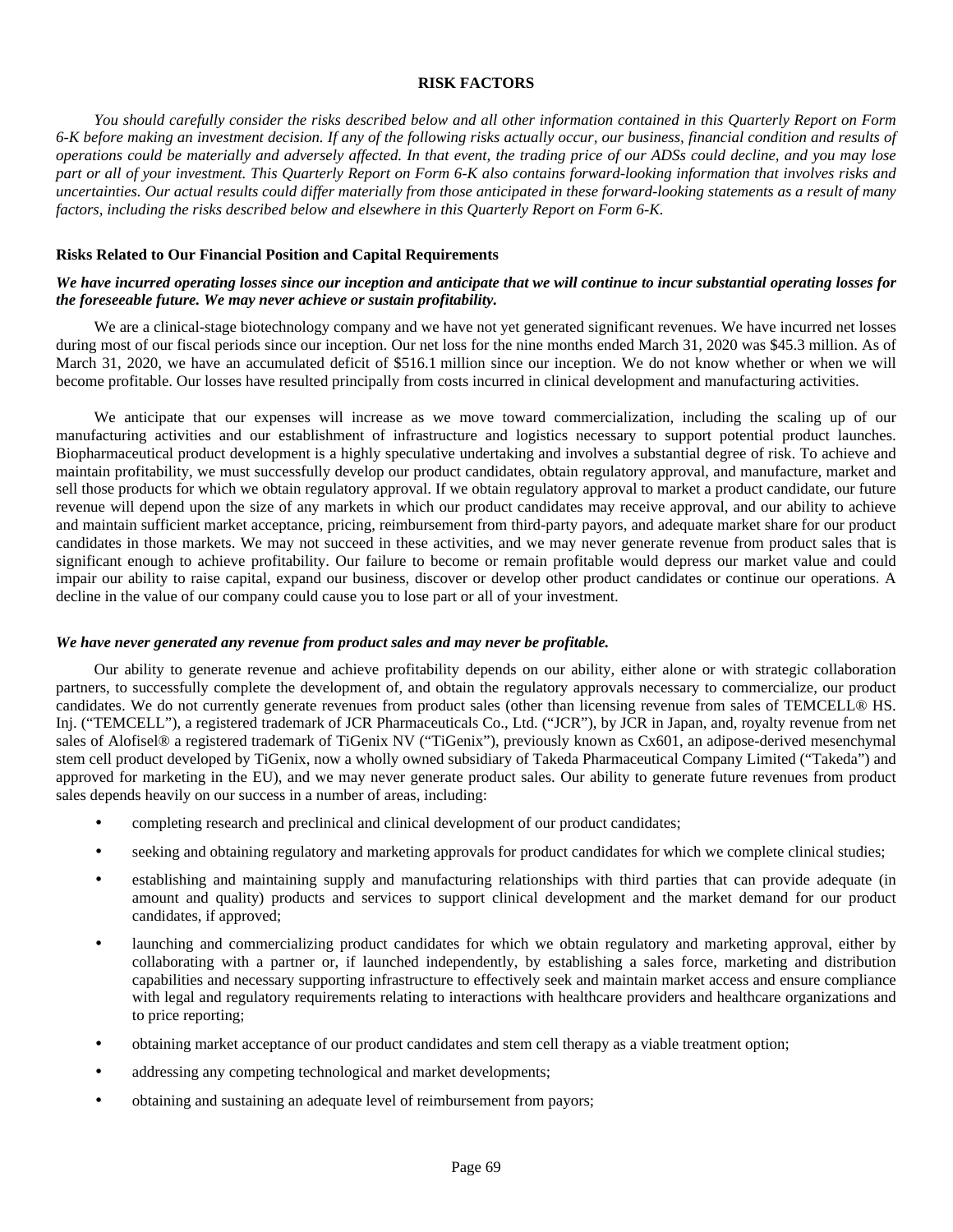- identifying and validating new stem cell therapy product candidates;
- negotiating favorable terms in any collaboration, licensing or other arrangements into which we may enter;
- maintaining, protecting and expanding our portfolio of intellectual property rights, including patents, trade secrets, knowhow and trademarks;
- attracting, hiring and retaining qualified personnel; and
- implementing additional internal systems and infrastructure, as needed.

Even if one or more of the product candidates that we develop is approved for commercial sale, we anticipate incurring significant costs associated with commercializing and distributing any approved product candidate. Our expenses could increase beyond expectations if we are required by the United States Food and Drug Administration ("FDA"), the European Medicines Agency ("EMA"), or other regulatory agencies, to perform clinical and other studies in addition to those that we currently anticipate. We may not become profitable and may need to obtain additional funding to continue operations.

### *We require substantial additional financing to achieve our goals, and our failure to obtain this necessary capital when needed could force us to delay, limit, reduce or terminate our product development or commercialization efforts.*

Our operations have consumed substantial amounts of cash since inception. As of March 31, 2020, our cash and cash equivalents were \$60.1 million. We expect to continue to incur significant expenses and increasing operating losses for the foreseeable future in connection with our planned research, development and product commercialization efforts. In addition, we will require additional financing to achieve our goals and our failure to do so could adversely affect our commercialization efforts. We anticipate that our expenses will increase if and as we:

- continue the research and clinical development of our product candidates, including MPC-150-IM (Class II-IV Chronic Heart Failure ("CHF")), MPC-06-ID (Chronic Low Back Pain ("CLBP")), remestemcel-L and MPC-300-IV (inflammatory conditions) product candidates;
- seek to identify, assess, acquire, and/or develop other and combination product candidates and technologies;
- seek regulatory and marketing approvals in multiple jurisdictions for our product candidates that successfully complete clinical studies and identify and apply for regulatory designations to facilitate development and ultimate commercialization of our products;
- establish collaborations with third parties for the development and commercialization of our product candidates, or otherwise build and maintain a sales, marketing and distribution infrastructure and/or external logistics to commercialize any products for which we may obtain marketing approval;
- further develop and implement our proprietary manufacturing processes in both planar technology and our bioreactor programs and expand our manufacturing capabilities and resources for commercial production;
- seek coverage and reimbursement from third-party payors, including government and private payors for future products;
- make milestone or other payments under our agreements pursuant to which we have licensed or acquired rights to intellectual property and technology;
- seek to maintain, protect and expand our intellectual property portfolio;
- seek to attract and retain skilled personnel; and
- develop the compliance and other infrastructure necessary to support product commercialization and distribution.

If we were to experience any delays or encounter issues with any of the above, including clinical holds, failed studies, inconclusive or complex results, safety or efficacy issues, or other regulatory challenges that require longer follow-up of existing studies, additional studies, or additional supportive studies in order to pursue marketing approval, it could further increase the costs associated with the above. Further, the net operating losses we incur may fluctuate significantly from quarter to quarter and year to year, such that a period-to-period comparison of our results of operations may not be a good indication of our future performance.

To the extent that we raise additional capital through the sale of equity or convertible debt securities, your ownership interest may be diluted, and the terms of these securities may include liquidation or other preferences that adversely affect your rights as a shareholder or as a holder of the ADSs. Debt financing, if available, may involve agreements that include covenants limiting or restricting our ability to take certain actions, such as incurring additional debt, making capital expenditures or declaring dividends. If we raise additional funds through strategic collaborations or partnerships, or marketing, distribution or licensing arrangements with third parties, we may be required to do so at an earlier stage than would otherwise be ideal and/or may have to limit valuable rights to our intellectual property, technologies, product candidates or future revenue streams, or grant licenses or other rights on terms that are not favorable to us. Furthermore, any additional fundraising efforts may divert our management from their day-to-day activities, which may adversely affect our ability to develop and commercialize our product candidates.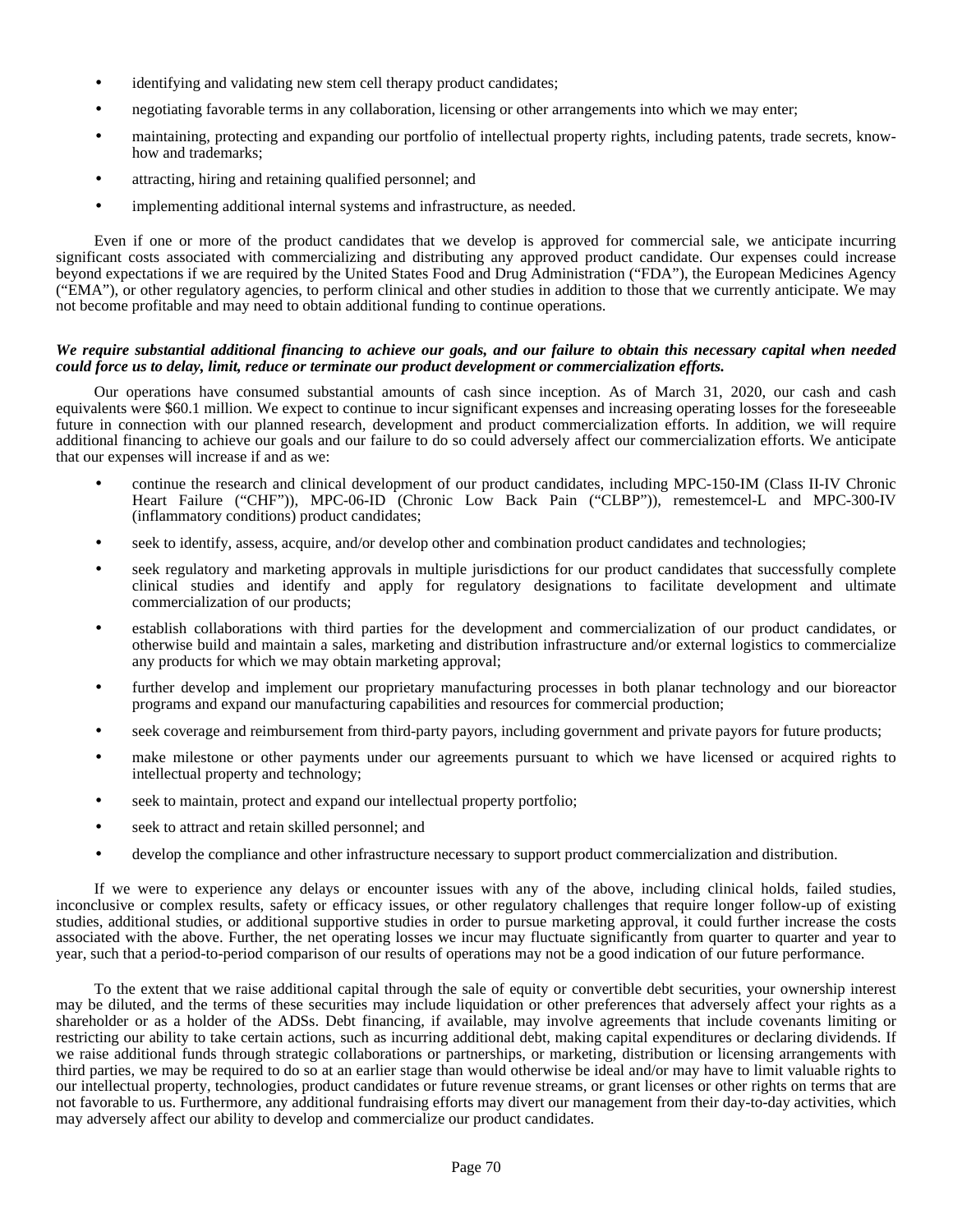As described in Note 1(i) of our accompanying financial statements, our continuing viability and our ability to continue as a going concern and meet our debts and commitments as they fall due are dependent upon meeting the milestones under our Grünenthal GmbH or NovaQuest Capital Management, L.L.C. ("NovaQuest") agreements, or drawing on remaining funds under our Hercules Capital, Inc. ("Hercules") agreement. Alternatively, we may consider entering into additional strategic partnerships for our product candidates, or equity-based financings.

Management and the directors believe that we will be successful in the above matters and, accordingly, have prepared the financial report on a going concern basis, notwithstanding that there is a material uncertainty that may cast significant doubt on our ability to continue as a going concern and that we may be unable to realize our assets and liabilities in the normal course of business. Our financial statements do not include any adjustments that may result from the outcome of this uncertainty. If we are unable to obtain adequate funding or partnerships in the future, we may not be able to continue as a going concern, and our shareholders and holders of the ADSs may lose some or all of their investment in us.

# *The terms of our loan facilities with Hercules Capital, Inc. ("Hercules") and NovaQuest Capital Management, L.L.C. ("NovaQuest") could restrict our operations, particularly our ability to respond to changes in our business or to take specified actions.*

On March 6, 2018, we entered into a loan and security agreement with Hercules, for a \$75.0 million non-dilutive, four-year credit facility. We drew the first tranche of \$35.0 million at closing, and we have subsequently drawn a further \$15.0 million. On June 29, 2018, we entered into a loan and security agreement with NovaQuest for a \$40.0 million non-dilutive, eight-year term credit facility, repayable from net sales of our allogeneic product candidate RYONCIL<sup>TM</sup> ("RYONCIL") in pediatric patients with steroidrefractory acute graft versus host disease ("SR-aGVHD"), in the United States and other geographies excluding Asia. We drew the first tranche of \$30.0 million on closing. Our loan facilities with Hercules and NovaQuest contain a number of restrictive covenants that impose operating restrictions on us, which may restrict our ability to respond to changes in our business or take specified actions. Our ability to comply with the various covenants under the agreements may be affected by events beyond our control, and we may not be able to continue to meet the covenants. Upon the occurrence of an event of default, Hercules or NovaQuest could elect to declare all amounts outstanding under the loan facility to be immediately due and payable and terminate all commitments to extend further credit. If Hercules or NovaQuest accelerates the repayment, if any, we may not have sufficient funds to repay our existing debt. If we were unable to repay those amounts, Hercules or NovaQuest could proceed against the collateral granted to it to secure such indebtedness. We have pledged substantially all of our assets as collateral under the loan facility with Hercules, and a portion of our assets relating to the SR-aGVHD product candidate as collateral under the loan facility with NovaQuest.

# *We are subject to risks associated with currency fluctuations, and changes in foreign currency exchange rates could impact our results of operations.*

Historically, a substantial portion of our operating expenses has been denominated in U.S. dollars and our main currency requirements are U.S. dollars, Australian dollars and Singapore dollars. Approximately 94% of our cash and cash equivalents as of March 31, 2020 were denominated in U.S. dollars and 6% were denominated in Australian dollars. Because we have multiple functional currencies across different jurisdictions, changes in the exchange rate between these currencies and the foreign currencies of the transactions recorded in our accounts could materially impact our reported results of operations and distort period-to-period comparisons. For example, a portion of our research and clinical trials are undertaken in Australia. As such, payment will be made in Australian dollar currency, and may exceed the budgeted expenditure if there are adverse currency fluctuations against the U.S. dollar.

More specifically, if we decide to convert our Australian dollars into U.S. dollars for any business purpose, appreciation of the U.S. dollar against the Australian dollar would have a negative effect on the U.S. dollar amount available to us. Appreciation or depreciation in the value of the Australian dollar relative to the U.S. dollar would affect our financial results reported in U.S. dollar terms without giving effect to any underlying change in our business or results of operations. As a result of such foreign currency fluctuations, it could be more difficult to detect underlying trends in our business and results of operations.

# *Unfavorable global economic or political conditions could adversely affect our business, financial condition or results of operations.*

Our results of operations could be adversely affected by general conditions in the global economy and in the global financial markets. A global financial crisis or a global or regional political disruption could cause extreme volatility in the capital and credit markets. A severe or prolonged economic downturn or political disruption could result in a variety of risks to our business, including weakened demand for our product candidates, if approved, and our ability to raise additional capital when needed on acceptable terms, if at all. A weak or declining economy or political disruption could also strain our manufacturers or suppliers, possibly resulting in supply disruption. Any of the foregoing could harm our business and we cannot anticipate all of the ways in which the political or economic climate and financial market conditions could adversely impact our business.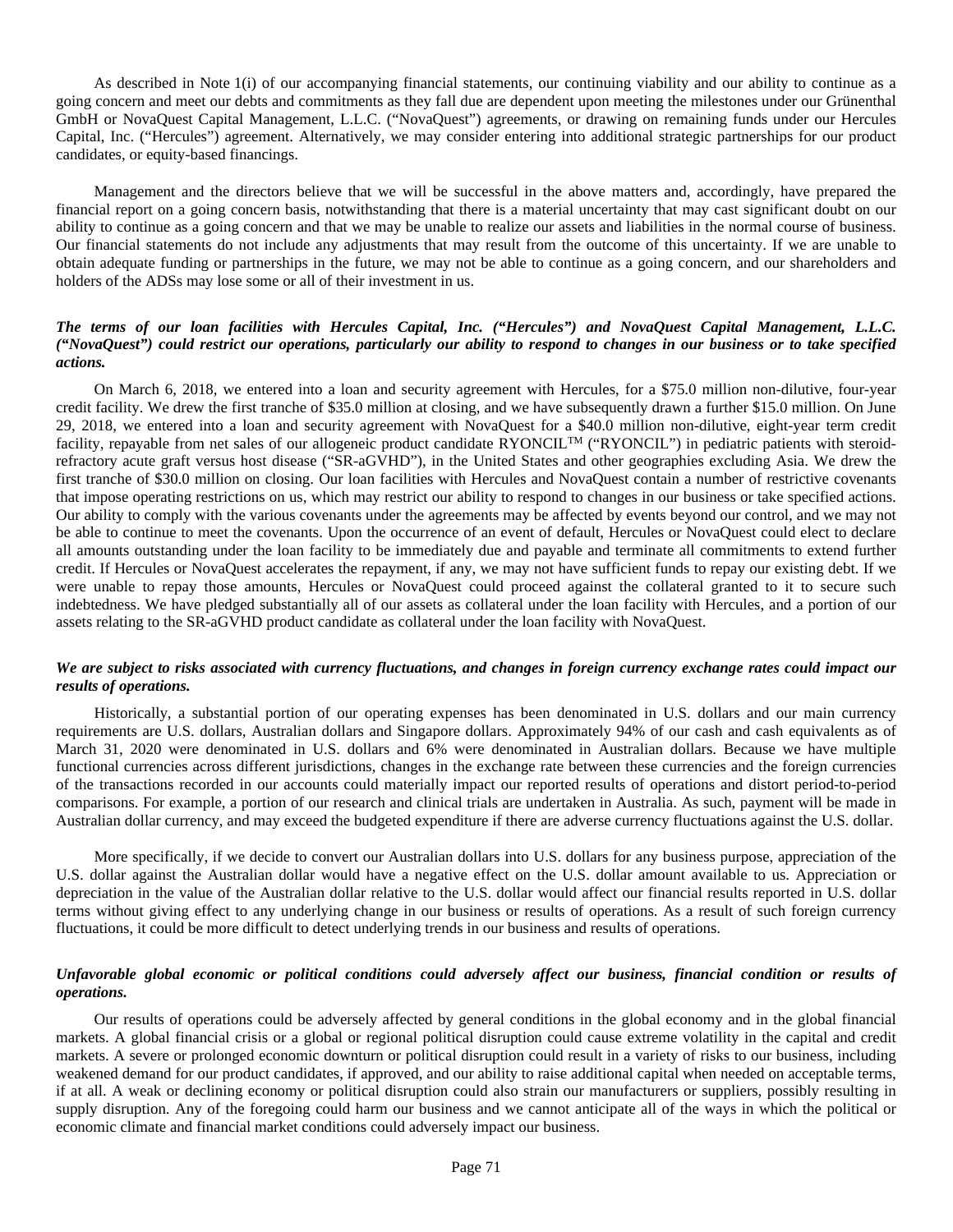## **Risks Related to Clinical Development and Regulatory Review and Approval of Our Product Candidates**

# *Our product candidates are based on our novel mesenchymal lineage adult stem cell technology, which makes it difficult to accurately and reliably predict the time and cost of product development and subsequently obtaining regulatory approval. At the moment, no industrially manufactured, non-hematopoietic, allogeneic stem cell products have been approved in the United States.*

Other than with respect to sales of products by our licensees, we have not commercially marketed, distributed or sold any products. The success of our business depends on our ability to develop and commercialize our lead product candidates. We have concentrated our product research and development efforts on our mesenchymal lineage adult stem cell platform, a novel type of stem cell therapy. Our future success depends on the successful development of this therapeutic approach. There can be no assurance that any development problems we experience in the future related to our mesenchymal lineage adult stem cells platform will not cause significant delays or unanticipated costs, or that such development problems can be solved. We may also experience delays in developing sustainable, reproducible and scalable manufacturing processes or transferring these processes to collaborators, which may prevent us from completing our clinical studies or commercializing our products on a timely or profitable basis, if at all.

In addition, the clinical study requirements of the FDA, the EMA and other regulatory agencies and the criteria these regulators use to determine the safety and efficacy of a product candidate vary substantially according to the type, complexity, novelty and intended use and market of the potential product candidates. The regulatory approval process for novel product candidates such as ours can be more expensive and take longer to develop than for other, better known or extensively studied pharmaceutical or other product candidates. In addition, adverse developments in clinical trials of cell therapy products conducted by others may cause the FDA or other regulatory bodies to change the requirements for approval of any of our product candidates.

## *We may fail to demonstrate safety and efficacy to the satisfaction of applicable regulatory agencies.*

We must conduct extensive testing of our product candidates to demonstrate their safety and efficacy, including both preclinical animal testing and evaluation in human clinical trials, before we can obtain regulatory approval to market and sell them. Conducting such testing is a lengthy, time-consuming, and expensive process and there is a high rate of failure.

Our current and completed preclinical and clinical results for our product candidates are not necessarily predictive of the results of our ongoing or future clinical trials. Promising results in preclinical studies of a product candidate may not be predictive of similar results in humans during clinical trials, and successful results from early human clinical trials of a product candidate may not be replicated in later and larger human clinical trials or in clinical trials for different indications. If the results of our or our collaborators' ongoing or future clinical trials are negative or inconclusive with respect to the efficacy of our product candidates, or if these trials do not meet the clinical endpoints with statistical significance, or if there are safety concerns or adverse events associated with our product candidates, we or our collaborators may be prevented or delayed in obtaining marketing approval for our product candidates.

Even if ongoing or future clinical studies meet the clinical endpoints with statistical significance, the FDA or other regulatory agencies may still find the data insufficient to support marketing approval based on other factors.

## *We may encounter substantial delays in our clinical studies, including as a result of the COVID-19 pandemic.*

We cannot guarantee that any preclinical testing or clinical trials will be conducted as planned or completed on schedule, if at all. As a result, we may not achieve our expected clinical milestones. A failure can occur at any stage of testing. Events that may prevent successful or timely commencement, enrollment or completion of clinical development include:

- problems which may arise as a result of our transition of research and development programs from licensors or previous sponsors;
- delays in raising, or inability to raise, sufficient capital to fund the planned trials;
- delays by us or our collaborators in reaching a consensus with regulatory agencies on trial design;
- changes in trial design;
- inability to identify, recruit and train suitable clinical investigators;
- inability to add new clinical trial sites;
- delays in reaching agreement on acceptable terms for the performance of the trials with contract research organizations ("CROs"), and clinical trial sites;
- delays in obtaining required Institutional Review Board ("IRB"), approval at each clinical trial site;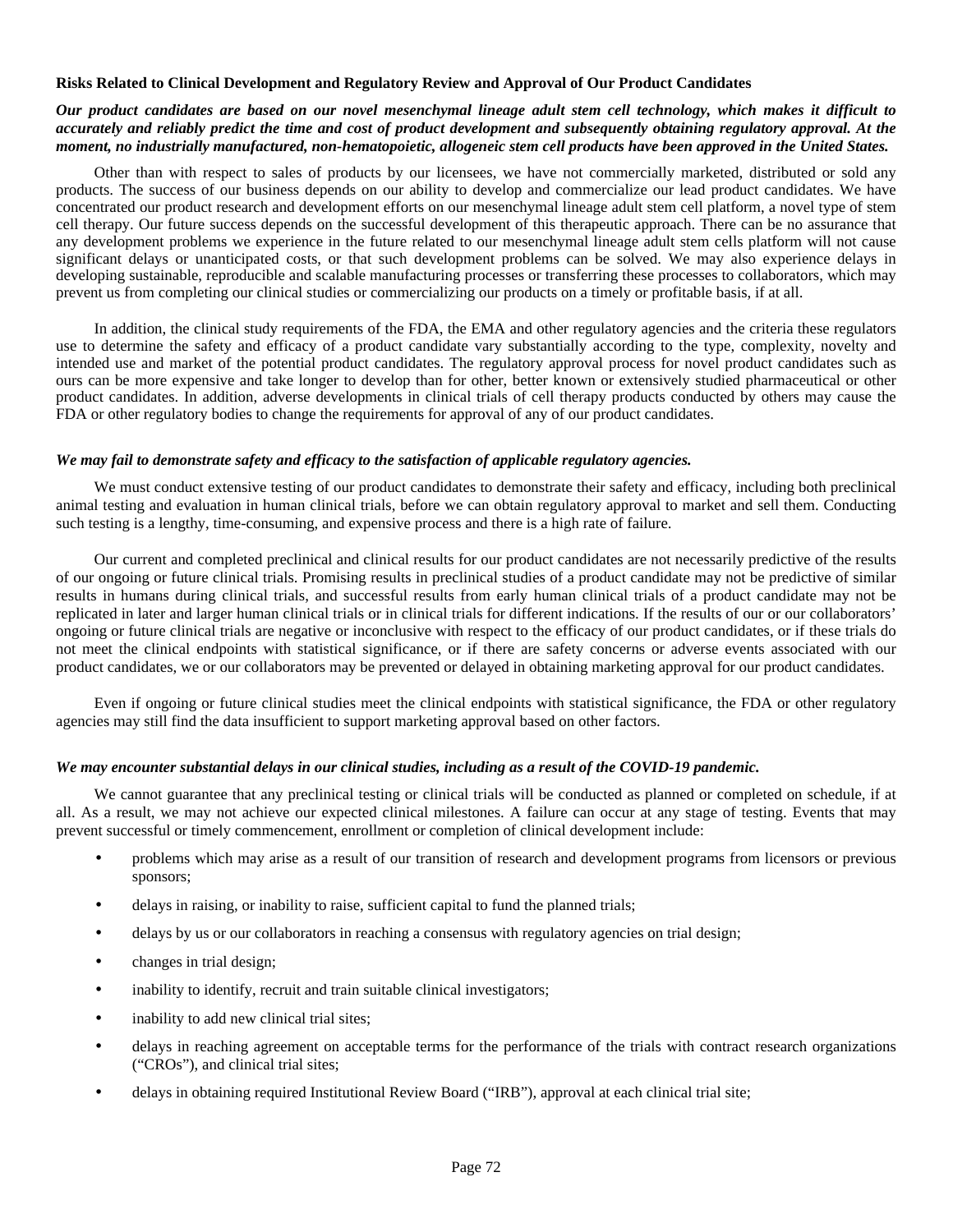- delays in recruiting suitable clinical sites and patients (i.e., subjects) to participate in clinical trials and delays in accruing medical events necessary to complete any events-driven trial;
- imposition of a clinical hold by regulatory agencies for any reason, including negative clinical results, safety concerns or as a result of an inspection of manufacturing or clinical operations or trial sites;
- failure by CROs, other third parties or us or our collaborators to adhere to clinical trial requirements;
- failure to perform in accordance with the FDA's current Good Clinical Practices ("cGCP"), or applicable regulatory guidelines in other countries;
- delays in testing, validation, manufacturing and delivery of a product candidate to clinical trial sites;
- delays caused by patients not completing participation in a trial or not returning for post-treatment follow-up;
- delays caused by clinical trial sites not completing a trial;
- failure to demonstrate adequate efficacy;
- occurrence of serious adverse events in clinical trials that are associated with a product candidates and that are viewed to outweigh its potential benefits;
- changes in regulatory requirements and guidance that require amending or submitting new clinical protocols; or
- disagreements between us and the FDA or other regulatory agencies regarding a clinical trial design, protocol amendments, or interpreting the data from our clinical trials.

In addition, our ongoing clinical trials may be affected by delays in monitoring and data collection as a result of the COVID-19 pandemic, including due to prioritization of hospital resources, travel restrictions, and the inability to access sites for patient monitoring. In addition, some patients may be unable to comply with clinical trial protocols if quarantines or stay at home orders impede patient movement or interrupt health services.

Delays, including delays caused by the above factors, can be costly and could negatively affect our or our collaborators' ability to complete clinical trials for our product candidates. If we or our collaborators are not able to successfully complete clinical trials or are not able to do so in a timely and cost-effective manner, we will not be able to obtain regulatory approval and/or will not be able to commercialize our product candidates and our commercial partnering opportunities will be harmed.

# *We may find it difficult to enroll patients in our clinical trials, which could delay or prevent development of our product candidates.*

Identifying and qualifying patients to participate in clinical trials of our product candidates is critical to our success. The timing of our clinical trials depends on the speed at which we can recruit patients to participate in testing our product candidates as well as completion of required follow-up periods. In general, if patients are unwilling to participate in our stem cell therapy trials because of negative publicity from adverse events in the biotechnology or stem cell industries or for other reasons, including competitive clinical trials for similar patient populations, the timeline for recruiting patients, conducting trials and obtaining regulatory approval for our product candidates may be delayed. Additionally, we or our collaborators generally will have to run multi-site and potentially multinational trials, which can be time consuming, expensive and require close coordination and supervision. If we have difficulty enrolling a sufficient number of patients or otherwise conducting clinical trials as planned, we or our collaborators may need to delay, limit or terminate ongoing or planned clinical trials, any of which would have an adverse effect on our business.

If there are delays in accumulating the required number of trial subjects or, in trials where clinical events are a primary endpoint, if the events needed to assess performance of our clinical candidates do not accrue at the anticipated rate, there may be delays in completing the trial. These delays could result in increased costs, delays in advancing development of our product candidates, including delays in testing the effectiveness, or even termination of the clinical trials altogether.

Patient enrollment and completion of clinical trials are affected by factors including:

- size of the patient population, particularly in orphan diseases;
- severity of the disease under investigation;
- design of the trial protocol;
- eligibility criteria for the particular trial;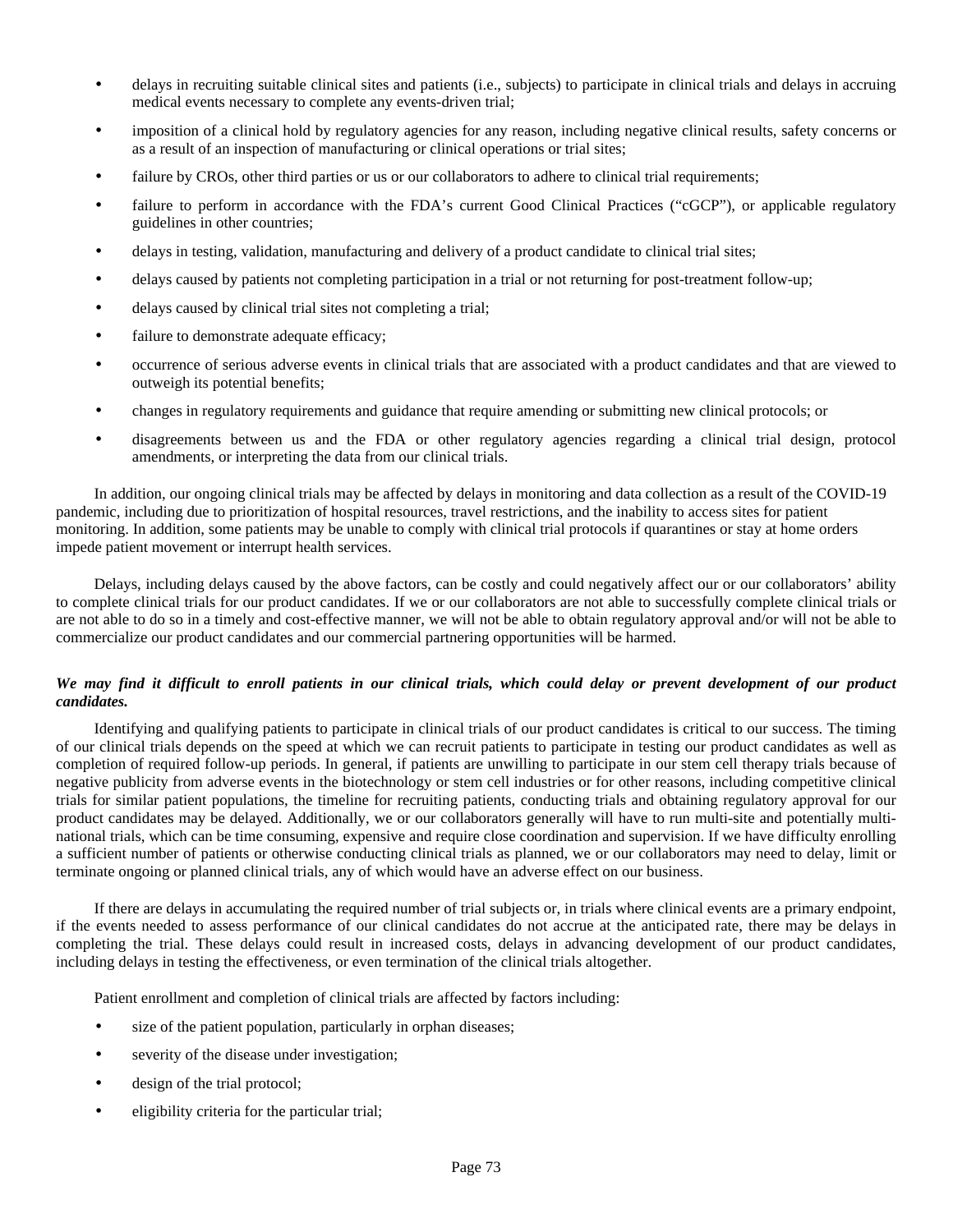- perceived risks and benefits of the product candidate being tested;
- proximity and availability of clinical trial sites for prospective patients;
- availability of competing therapies and clinical trials;
- efforts to facilitate timely enrollment in clinical trials;
- patient referral practices of physicians and level and effectiveness of study site recruitment efforts; and
- ability to monitor patients adequately during and after treatment.

Once enrolled, patients may choose to discontinue their participation at any time during the trial, for any reason. Participants also may be terminated from the study at the initiative of the investigator, for example if they experience serious adverse clinical events or do not follow the study directions. If we are unable to maintain an adequate number of patients in our clinical trials, we may be required to delay or terminate an ongoing clinical trial, which would have an adverse effect on our business.

#### *We may conduct multinational clinical trials, which present additional and unique risks.*

We plan to seek initial marketing approval for our product candidates in the United States and in select non-U.S. jurisdictions such as Europe, Japan and Canada. Conducting trials on a multinational basis requires collaboration with foreign medical institutions and healthcare providers. Our ability to successfully initiate, enroll and complete a clinical trial in multiple countries is subject to numerous risks unique to conducting business internationally, including:

- difficulty in establishing or managing relationships with physicians, sites and CROs;
- standards within different jurisdictions for conducting clinical trials and recruiting patients;
- our ability to effectively interface with non-US regulatory authorities;
- our inability to identify or reach acceptable agreements with qualified local consultants, physicians and partners;
- the potential burden of complying with a variety of foreign laws, medical standards and regulatory requirements, including the regulation of pharmaceutical and biotechnology products and treatments, and anti-corruption/anti-bribery laws;
- differing genotypes, average body weights and other patient profiles within and across countries from our donor profile may impact the optimal dosing or may otherwise impact the results of our clinical trials; and
- the COVID-19 pandemic limiting our ability to commence and conduct studies, including recruiting patients.

The complexity of conducting multinational clinical trials could negatively affect our or our collaborators' ability to complete trials as intended which could have an adverse effect on our business.

## *Serious adverse events or other safety risks could require us to abandon development and preclude, delay or limit approval of our product candidates, or limit the scope of any approved indication or market acceptance.*

Participants in clinical trials of our investigational stem cell products may experience adverse reactions or other undesirable side effects. While some of these can be anticipated, others may be unexpected. We cannot predict the frequency, duration, or severity of adverse reactions or undesirable side effects that may occur during clinical investigation of our product candidates. If any of our product candidates, prior to or after any approval for commercial sale, cause serious adverse events or are associated with other safety risks, a number of potentially significant negative consequences could result, including:

- regulatory authorities may suspend (e.g., through a clinical hold) or terminate clinical trials;
- regulatory authorities may deny regulatory approval of our product candidates;
- regulators may restrict the indications or patient populations for which a product candidate is approved;
- regulatory authorities may require certain labeling statements, such as warnings or contraindications or limitations on the indications for use, and/or impose restrictions on distribution in the form of a risk evaluation and mitigation strategy ("REMS"), in connection with approval, if any;
- regulatory authorities may withdraw their approval, require more onerous labeling statements or impose a more restrictive REMS than any product that is approved;
- we may be required to change the way the product is administered or conduct additional clinical trials;
- patient recruitment into our clinical trials may suffer;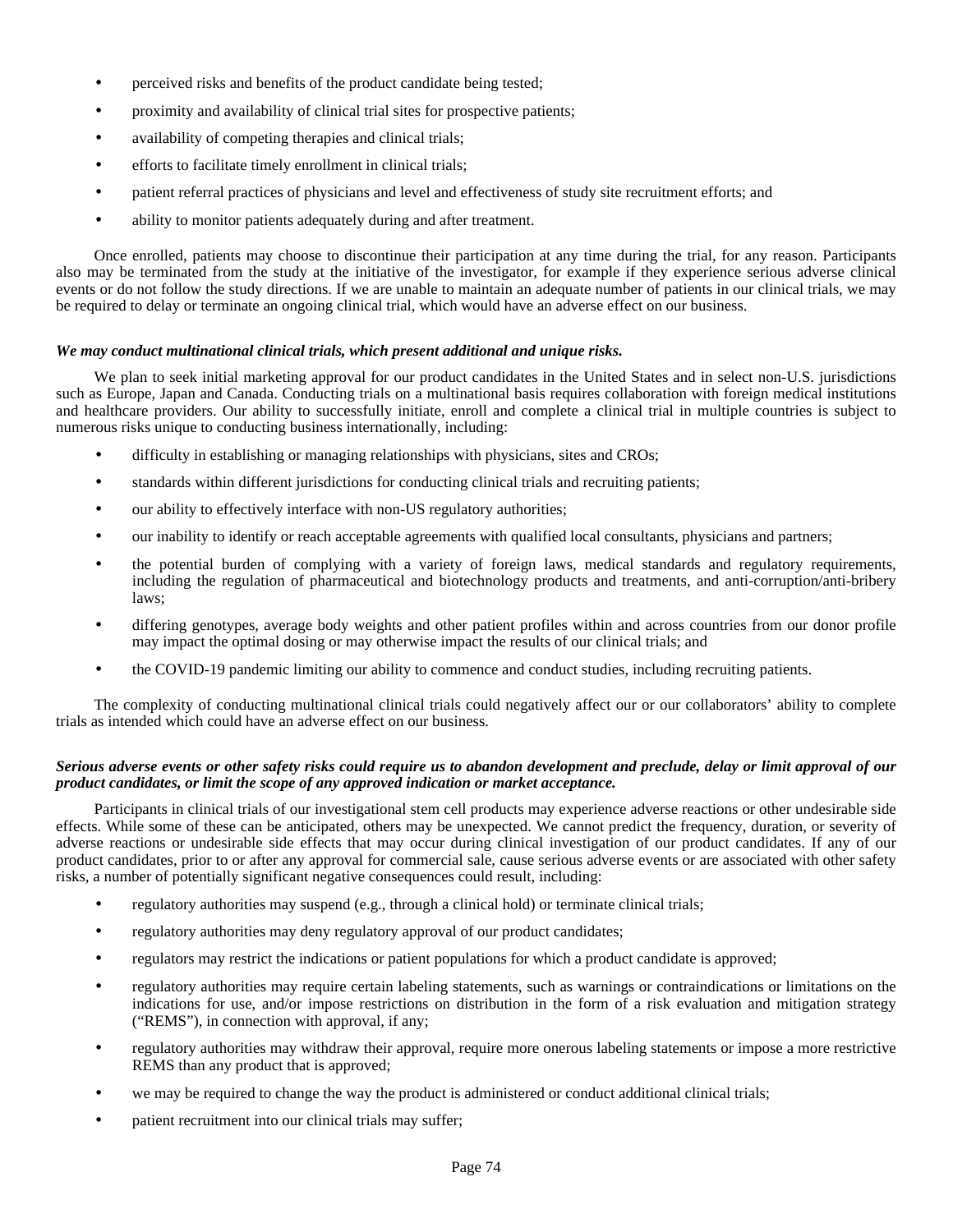- our relationships with our collaborators may suffer;
- we could be required to provide compensation to subjects for their injuries, e.g., if we are sued and found to be liable or if required by the laws of the relevant jurisdiction or by the policies of the clinical site; or
- our reputation may suffer.

There can be no assurance that adverse events associated with our product candidates will not be observed, in such settings where no prior adverse events have occurred. As is typical in clinical development, we have a program of ongoing toxicology studies in animals for our clinical-stage product candidates and cannot provide assurance that the findings from such studies or any ongoing or future clinical trials will not adversely affect our clinical development activities.

We may voluntarily suspend or terminate our clinical trials if at any time we believe that they present an unacceptable risk to participants or if preliminary data demonstrate that our product candidates are unlikely to receive regulatory approval or unlikely to be successfully commercialized. In addition, regulatory agencies, IRBs or data safety monitoring boards may at any time recommend the temporary or permanent discontinuation of our clinical trials or request that we cease using investigators in the clinical trials if they believe that the clinical trials are not being conducted in accordance with applicable regulatory requirements, or that they present an unacceptable safety risk to participants. If we elect or are forced to suspend or terminate a clinical trial for any of our product candidates, the commercial prospects for that product as well as our other product candidates may be harmed and our ability to generate product revenue from these product candidates may be delayed or eliminated. Furthermore, any of these events could prevent us or our collaborators from achieving or maintaining market acceptance of the affected product and could substantially increase the costs of commercializing our product candidates and impair our ability to generate revenue from the commercialization of these product candidates either by us or by our collaborators.

# *Several of our product candidates are being evaluated for the treatment of patients who are extremely ill, and patient deaths that occur in our clinical trials could negatively impact our business even if they are not shown to be related to our product candidates.*

We are developing MPC-150-IM, which will focus on Class II-IV CHF, and RYONCIL, which will focus on SR-aGVHD. We have also started developing remestemcel-L in COVID-19 infected patients with moderate to severe acute respiratory distress syndrome ("ARDS") on ventilator support. The patients who receive our product candidates are very ill due to their underlying diseases.

Generally, patients remain at high risk following their treatment with our product candidates and may more easily acquire infections or other common complications during the treatment period, which can be serious and life threatening. As a result, it is likely that we will observe severe adverse outcomes in patients during our Phase 3 and other trials for these product candidates, including patient death. If a significant number of study subject deaths were to occur, regardless of whether such deaths are attributable to our product candidates, our ability to obtain regulatory approval for the applicable product candidate may be adversely impacted and our business could be materially harmed. Should studies of a candidate product result in regulatory approval, any association with a significant number of study subject deaths could limit the commercial potential of an approved product candidate, or negatively impact the medical community's willingness to use our product with patients.

# *The requirements to obtain regulatory approval of the FDA and regulators in other jurisdictions can be costly, time-consuming, and unpredictable. If we or our collaborators are unable to obtain timely regulatory approval for our product candidates, our business may be substantially harmed.*

The regulatory approval process is expensive and the time and resources required to obtain approval from the FDA or other regulatory authorities in other jurisdictions to sell any product candidate is uncertain and approval may take years. Whether regulatory approval will be granted is unpredictable and depends upon numerous factors, including the discretion of the regulatory authorities. For example, governing legislation, approval policies, regulations, regulatory policies, or the type and amount of preclinical and clinical data necessary to gain approval may change during the course of a product candidate's clinical development and may vary among jurisdictions. It is possible that none of our existing or future product candidates will ever obtain regulatory approval, even if we expend substantial time and resources seeking such approval.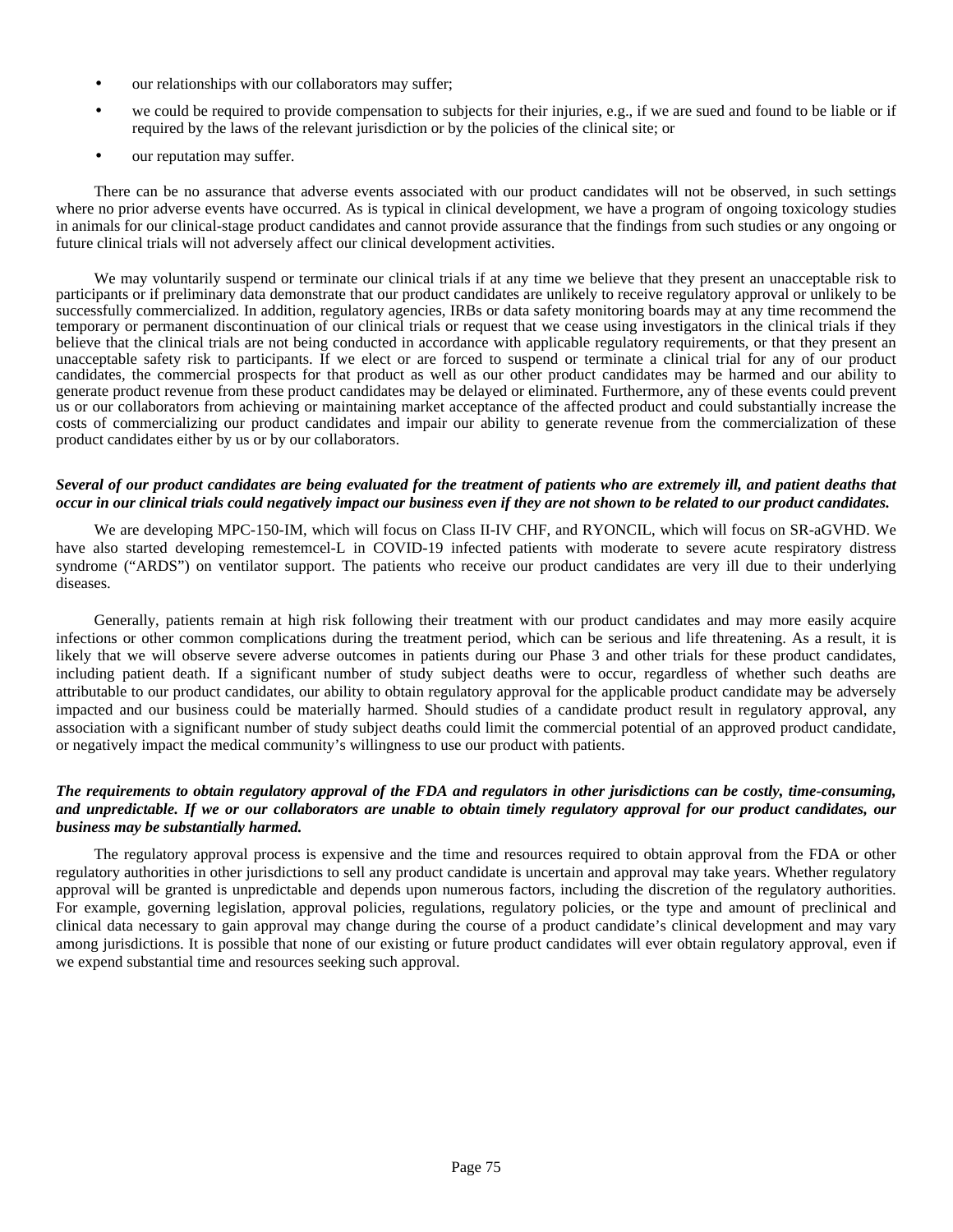Further, regulatory requirements governing stem cell therapy products in particular have changed and may continue to change in the future. For example, in December 2016, the 21<sup>st</sup> Century Cures Act ("Cures Act") was signed into law in the United States. This law is designed to advance medical innovation, and includes a number of provisions that may impact our product development programs. For example, the Cures Act establishes a new "regenerative medicine advanced therapy" designation ("RMAT"), and creates a pathway for increased interaction with FDA for the development of products which obtain designations. Although the FDA has issued guidance documents in 2018, it remains unclear how and when the FDA will fully implement all deliverables under the Cures Act.

Any regulatory review committees and advisory groups and any contemplated new guidelines may lengthen the regulatory review process, require us to perform additional studies, increase our development costs, lead to changes in regulatory positions and interpretations, delay or prevent approval and commercialization of our product candidates or lead to significant post-approval limitations or restrictions. As we advance our product candidates, we will be required to consult with these regulatory and advisory groups, and comply with applicable guidelines. If we fail to do so, we may be required to delay or discontinue development of our product candidates. Delay or failure to obtain, or unexpected costs in obtaining, the regulatory approval necessary to bring a product candidate to market could decrease our ability to generate sufficient revenue to maintain our business.

Our product candidates could fail to receive regulatory approval for many reasons, including the following:

- we may be unable to successfully complete our ongoing and future clinical trials of product candidates;
- we may be unable to demonstrate to the satisfaction of the FDA or other regulatory authorities that a product candidate is safe, pure, and potent for any or all of a product candidate's proposed indications;
- we may be unable to demonstrate that a product candidate's benefits outweigh the risk associated with the product candidate;
- the FDA or other regulatory authorities may disagree with the design or implementation of our clinical trials;
- the results of clinical trials may not meet the level of statistical significance required by the FDA or other regulatory authorities for approval;
- the FDA or other regulatory authorities may disagree with our interpretation of data from preclinical studies or clinical trials;
- a decision by the FDA, other regulatory authorities or us to suspend or terminate a clinical trial at any time;
- the data collected from clinical trials of our product candidates may be inconclusive or may not be sufficient to support the submission of a Biologics License Application ("BLA"), or other submission or to obtain regulatory approval in the United States or elsewhere;
- our third party manufacturers of supplies needed for manufacturing product candidates may fail to satisfy FDA or other regulatory requirements and may not pass inspections that may be required by FDA or other regulatory authorities;
- the failure to comply with applicable regulatory requirements following approval of any of our product candidates may result in the refusal by the FDA or similar foreign regulatory agency to approve a pending BLA or supplement to a BLA submitted by us for other indications or new product candidates; and
- the approval policies or regulations of the FDA or other regulatory authorities outside of the United States may significantly change in a manner rendering our clinical data insufficient for approval.

We or our collaborators may gain regulatory approval for any of our product candidates in some but not all of the territories available and any future approvals may be for some but not all of the target indications, limiting their commercial potential. Regulatory requirements and timing of product approvals vary from country to country and some jurisdictions may require additional testing beyond what is required to obtain FDA approval. Approval by the FDA does not ensure approval by regulatory authorities in other countries or jurisdictions, and approval by one foreign regulatory authority does not ensure approval by regulatory authorities in other countries or by the FDA. The foreign regulatory approval process may include all of the risks associated with obtaining FDA approval.

#### *Our drug candidates may not benefit from an expedited approval path for cellular medicines designated as Regenerative Medicine Advanced Therapies (RMATs) under the 21st Century Cures Act.*

On December 21, 2017, the FDA granted RMAT designation for our novel MPC therapy in the treatment of heart failure patients with left ventricular systolic dysfunction and left ventricular assist devices. While the Cures Act offers several potential benefits to drugs designated as RMATs, including eligibility for increased agency support and advice during development, priority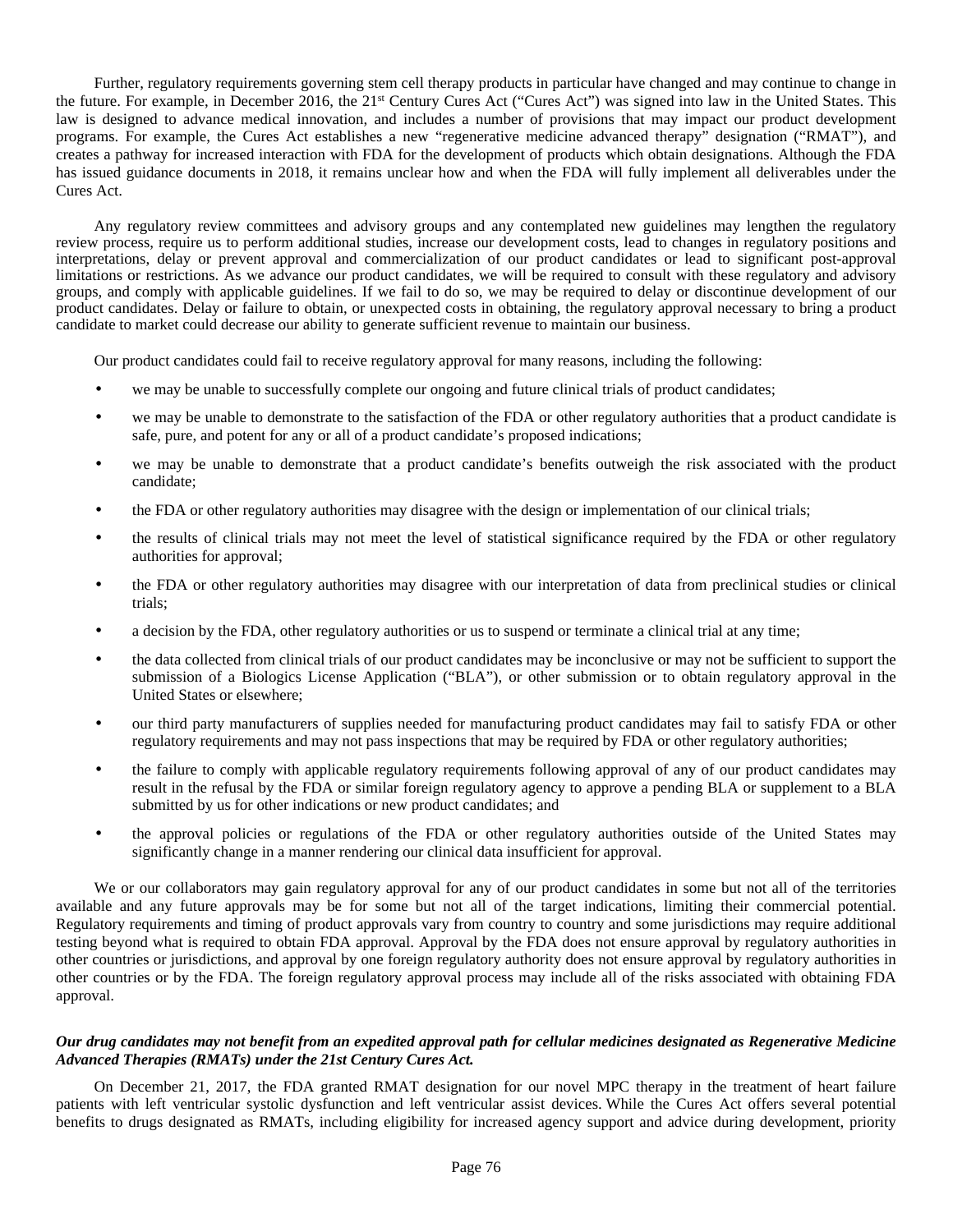review on filing, a potential pathway for accelerated approval based on surrogate or intermediate endpoints, and the potential to use patient registry data and other sources of real world evidence for post approval confirmatory studies, there is no assurance that any of these potential benefits will either apply to any or all of our drug candidates or, if applicable, accelerate marketing approval. RMAT designation does not change the evidentiary standards of safety and effectiveness needed for marketing approval.

Furthermore, there is no certainty as to whether any of our product candidates that have not yet received RMAT designation under the Cures Act will receive such designation under the Cures Act. Designation as an RMAT is within the discretion of the FDA. Accordingly, even if we believe one of our products or product candidates meets the criteria for RMAT designation, the FDA may disagree. Additionally, for any product candidate that receives RMAT designation, we may not experience a faster development, review or approval process compared to conventional FDA procedures. The FDA may withdraw RMAT designation if it believes that the product no longer meets the qualifying criteria for designation.

## *Even if we obtain regulatory approval for our product candidates, our products will be subject to ongoing regulatory scrutiny.*

Any of our product candidates that are approved in the United States or in other jurisdictions will continue to be subject to ongoing regulatory requirements relating to the quality, identity, strength, purity, safety, efficacy, testing, manufacturing, marketing, advertising, promotion, distribution, sale, storage, packaging, pricing, import or export, record-keeping and submission of safety and other post-market information for all approved product candidates. In the United States, this includes both federal and state requirements. In particular, as a condition of approval of a BLA, the FDA may require a REMS, to ensure that the benefits of the drug outweigh the potential risks. REMS can include medication guides, communication plans for healthcare professionals and elements to assure safe use ("ETASU"). ETASU can include, but are not limited to, special training or certification for prescribing or dispensing, dispensing only under certain circumstances, special monitoring, and the use of patient registries. Moreover, regulatory approval may require substantial post-approval (Phase 4) testing and surveillance to monitor the drug's safety or efficacy. Delays in the REMS approval process could result in delays in the BLA approval process. In addition, as part of the REMS, the FDA could require significant restrictions, such as restrictions on the prescription, distribution and patient use of the product, which could significantly impact our ability to effectively commercialize our product candidates, and dramatically reduce their market potential thereby adversely impacting our business, results of operations and financial condition. Post-approval study requirements could add additional burdens, and failure to timely complete such studies, or adverse findings from those studies, could adversely affect our ability to continue marketing the product.

Any failure to comply with ongoing regulatory requirements, as well as post-approval discovery of previously unknown problems, including adverse events of unanticipated severity or frequency, or with manufacturing operations or processes, may significantly and adversely affect our ability to generate revenue from our product candidates, and may result in, among other things:

- restrictions on the marketing or manufacturing of the product candidates, withdrawal of the product candidates from the market, or voluntary or mandatory product recalls;
- suspension or withdrawal of regulatory approval;
- costly regulatory inspections;
- fines, warning letters, or holds on clinical trials;
- refusal by the FDA to approve pending applications or supplements to approved applications filed by us or our collaborators, or suspension or revocation of BLAs;
- restrictions on our operations;
- product seizure or detention, or refusal to permit the import or export of products; or
- injunctions or the imposition of civil or criminal penalties by FDA or other regulatory bodies.

If regulatory sanctions are applied or if regulatory approval is withdrawn, the value of our business and our operating results will be adversely affected.

The FDA's policies, or that of the applicable regulatory bodies in other jurisdictions, may change, and additional government regulations may be enacted that could prevent, limit or delay regulatory approval of our product candidates. We cannot predict the likelihood, nature or extent of government regulation that may arise from future legislation or administrative action, either in the United States or abroad. If we or our collaborators are not able to maintain regulatory compliance, are slow or unable to adopt new requirements or policies, or effect changes to existing requirements, we or our collaborators may no longer be able to lawfully market our product, and we may not achieve or sustain profitability, which would adversely affect our business.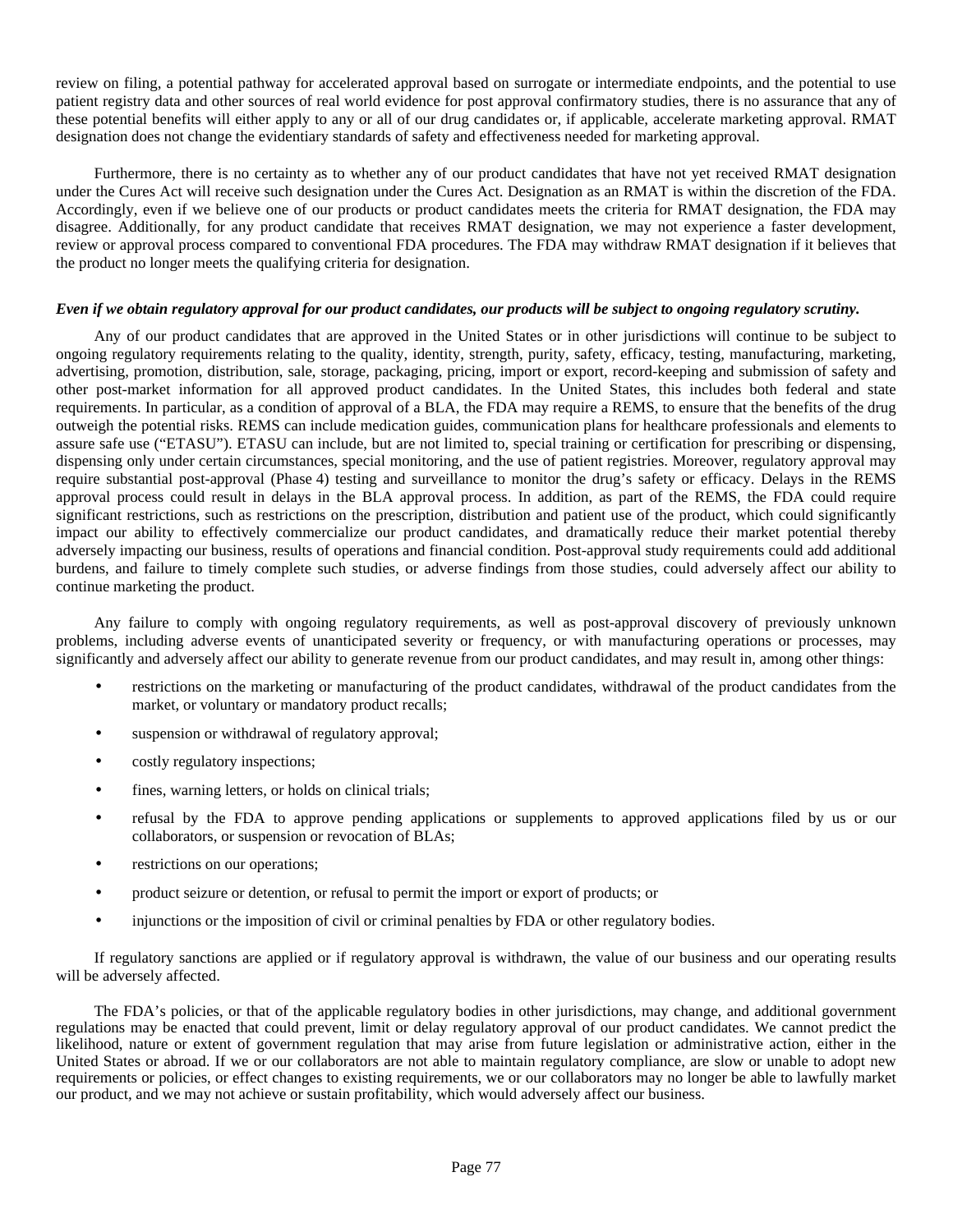#### *Ethical and other concerns surrounding the use of embryonic stem cell-based therapy may negatively affect regulatory approval or public perception of our non-embryonic stem cell product candidates, which could reduce demand for our products or depress our share price.*

The use of embryonic stem cells ("ESCs"), for research and therapy has been the subject of considerable public debate, with many people voicing ethical, legal and social concerns related to their collection and use. Our cells are not ESCs, which have been the predominant focus of this public debate and concern in the United States and elsewhere. However, the distinction between ESCs and non-ESCs, such as our mesenchymal lineage adult stem cells, may be misunderstood by the public. Negative public attitudes toward stem cell therapy and publicity and harm from stem cell usage clinically by others could also result in greater governmental regulation of stem cell therapies, which could harm our business. The improper use of cells could give rise to ethical and social commentary adverse to us, which could harm the market demand for new products and depress the price of our ordinary shares and ADSs. Ongoing lack of understanding of the difference between ESCs and non-ESCs could negatively impact the public's perception of our company and product candidates and could negatively impact us.

Additional government-imposed restrictions on, or concerns regarding possible government regulation of, the use of stem cells in research, development and commercialization could also cause an adverse effect on us by harming our ability to establish important partnerships or collaborations, delaying or preventing the development of certain product candidates, and causing a decrease in the price of our ordinary shares and ADSs, or by otherwise making it more difficult for us to raise additional capital. For example, concerns regarding such possible regulation could impact our ability to attract collaborators and investors. Also, existing and potential government regulation of stem cells may lead researchers to leave the field of stem cell research altogether in order to assure that their careers will not be impeded by restrictions on their work. This may make it difficult for us to find and retain qualified scientific personnel.

# *Orphan drug designation may not ensure that we will benefit from market exclusivity in a particular market, and if we fail to obtain or maintain orphan drug designation or other regulatory exclusivity for some of our product candidates, our competitive position would be harmed.*

A product candidate that receives orphan drug designation can benefit from potential commercial benefits following approval. Under the Orphan Drug Act, the FDA may designate a product candidate as an orphan drug if it is intended to treat a rare disease or condition, defined as affecting (1) a patient population of fewer than 200,000 in the United States, (2) a patient population greater than 200,000 in the United States where there is no reasonable expectation that the cost of developing the drug will be recovered from sales in the United States, or (3) an "orphan subset" of a patient population greater than 200,000 in the United States. In the European Union ("EU"), the EMA's Committee for Orphan Medicinal Products grants orphan drug designation to promote the development of products that are intended for the diagnosis, prevention or treatment of a life-threatening or chronically debilitating condition affecting not more than 10,000 persons in the EU. Currently, this designation provides market exclusivity in the U.S. and the EU for seven years and ten years, respectively, if a product is the first such product approved for such orphan indication. This market exclusivity does not, however, pertain to indications other than those for which the drug was specifically designated in the approval, nor does it prevent other types of drugs from receiving orphan designations or approvals in these same indications. Further, even after an orphan drug is approved, the FDA can subsequently approve a drug with similar chemical structure for the same condition if the FDA concludes that the new drug is clinically superior to the orphan product or a market shortage occurs. In the EU, orphan exclusivity may be reduced to six years if the drug no longer satisfies the original designation criteria or can be lost altogether if the marketing authorization holder consents to a second orphan drug application or cannot supply enough drug, or when a second applicant demonstrates its drug is "clinically superior" to the original orphan drug.

Our remestemcel-L product candidate has received orphan drug designation for the treatment of aGVHD by the FDA and EMA, and our CHF product candidate, rexlemestrocel-L has received orphan drug designation from the FDA for prevention of postimplantation mucosal bleeding in end-stage CHF patients who require a left ventricular assist device ("LVAD"). If we seek orphan drug designations for other product candidates in other indications, we may fail to receive such orphan drug designations and, even if we succeed, such orphan drug designations may fail to result in or maintain orphan drug exclusivity upon approval, which would harm our competitive position.

#### *We may face competition from biosimilars due to changes in the regulatory environment.*

In the United States, the Biologics Price Competition and Innovation Act of 2009 created an abbreviated approval pathway for biological products that are demonstrated to be "highly similar", or biosimilar, to or "interchangeable" with an FDA-approved innovator (original) biological product. This pathway could allow competitors to reference data from innovator biological products already approved after 12 years from the time of approval. For several years the annual budget requests of President Obama's administration included proposals to cut this 12-year period of exclusivity down to seven years. Those proposals were not adopted by Congress. Under President Trump's administration, it is unclear if a similar change will be pursued in the future. In Europe, the European Commission has granted marketing authorizations for several biosimilars pursuant to a set of general and product class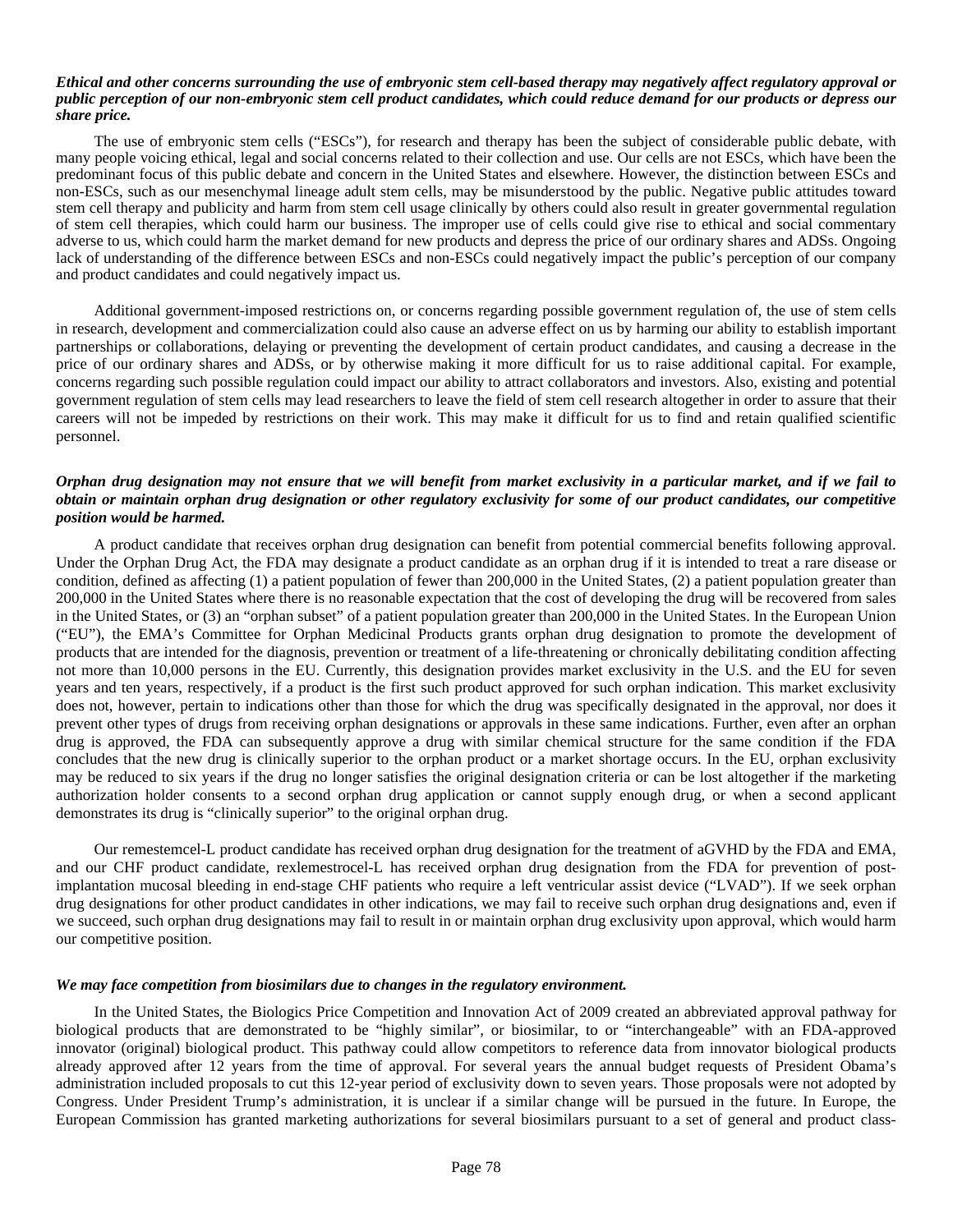specific guidelines for biosimilar approvals issued over the past few years. In Europe, a competitor may reference data from biological products already approved, but will not be able to get on the market until ten years after the time of approval. This 10-year period will be extended to 11 years if, during the first eight of those 10 years, the marketing authorization holder obtains an approval for one or more new therapeutic indications that bring significant clinical benefits compared with existing therapies. In addition, companies may be developing biosimilars in other countries that could compete with our products. If competitors are able to obtain marketing approval for biosimilars referencing our products, our products may become subject to competition from such biosimilars causing the price for our products and our potential market share to suffer, resulting in lower product sales.

## *Our completed BLA submission for paediatric SR-aGVHD may not be approved and even if it is approved, we will continue to be closely regulated by FDA.*

As a biological product, our allogeneic cellular medicine, RYONCIL, for the treatment of children with SR-aGVHD, requires regulatory approval from the FDA before it may legally be distributed in U.S. commerce. In particular, RYONCIL will require FDA approval of a BLA under Section 351 of the Public Health Service Act to be commercialized. We initiated the filing of this BLA application in May 2019 and completed the submission on January 31, 2020. The outcome of this BLA application is uncertain, and there is a risk that it may not be approved by the FDA.

We have received Fast Track designation from the FDA for RYONCIL in children with SR-aGVHD. A biologic product that receives Fast Track designation can be eligible for regulatory benefits, including rolling BLA review. Rolling review of a BLA enables individual modules of the application to be submitted to and reviewed by the FDA on an ongoing basis, rather than waiting for all sections of a BLA to be completed before submission. If the FDA accepts a portion of the BLA application for rolling review, this does not necessarily mean that the FDA review will commence or proceed before the complete application is submitted. We reported that the FDA has agreed we can submit on a rolling basis our BLA for RYONCIL for children with SR-aGVHD and that we have now filed all components of this rolling submission. Priority Review was confirmed on March 31, 2020, and an action date of September 30, 2020 was advised. Fast Track designation may provide for a more streamlined development or approval process but it does not change the standards for approval and may be rescinded by the FDA if the product no longer meets the qualifying criteria.

The FDA reviews a BLA to determine, among other things, whether a product is safe, pure and potent and the facility in which it is manufactured, processed, packed, or held meets standards designed to assure the product's continued safety, purity and potency. During the course of review of our BLA, the FDA may request or require additional preclinical, clinical, chemistry and manufacturing, controls (or CMC), or other data and information. The development and provision of these data and information may be time consuming and expensive. Our failure to comply, or the failure of our contract manufacturers to satisfy, applicable FDA CMC requirements could result in a delay or failure to obtain approval of our BLA. If the FDA determines that the application, manufacturing process or manufacturing facilities are not acceptable, it will outline the deficiencies in our submission and may request additional testing or information. The testing and approval process requires substantial time, effort and financial resources, and may take several years to complete. In addition, the FDA or other regulatory agencies may find the data from our clinical studies insufficient to support marketing approval. For example, our Phase 3 study for RYONCIL, which met the primary clinical endpoint with statistical significance, was conducted as a single-arm study due to the seriousness of the condition, the rapid clinical deterioration of affected patients, the mounting literature suggesting a meaningful treatment effect, and the position in the medical community that a randomized controlled trial was neither feasible nor ethical in this patient population. While we intend to provide the FDA with comparator outcomes from control subjects, it is possible that the FDA may not find the data sufficient for approval. In addition, new government requirements, including those resulting from new legislation, may be established, or the FDA's policies may change, which could delay or prevent regulatory approval of our products under development.

It has been confirmed that we will participate in a FDA Advisory Committee proceeding in connection with the FDA's review of the BLA for our SR-aGVHD product candidate, and it is possible that we will have to do so for other of our product candidates. FDA Advisory Committees are convened to conduct public hearings on matters of importance that come before the FDA, to review the issues involved, and to provide advice and recommendations to the FDA. New product candidates may be referred for review by Advisory Committees whether the FDA has identified issues or concerns in respect of such candidates or not. Advisory Committee input and recommendations may be used at the discretion of the FDA. Advisory Committee proceedings are in part conducted publicly. While the recommendations made by Advisory Committees in respect of marketing applications for any product are not dispositive, such determinations and recommendations are often influential, and may be made available publicly and to the advantage of our competitors. In addition, it is possible that safety findings and recommendations as well as other concerns and considerations raised by Advisory Committee members, who constitute a multi-disciplinary group of experts (including representatives and/or advocates from the consumer sector), may impact the FDA's review of our product candidate submissions or labeling unfavorably. Furthermore, commentary from Advisory Committee proceedings can figure into future product and other litigation.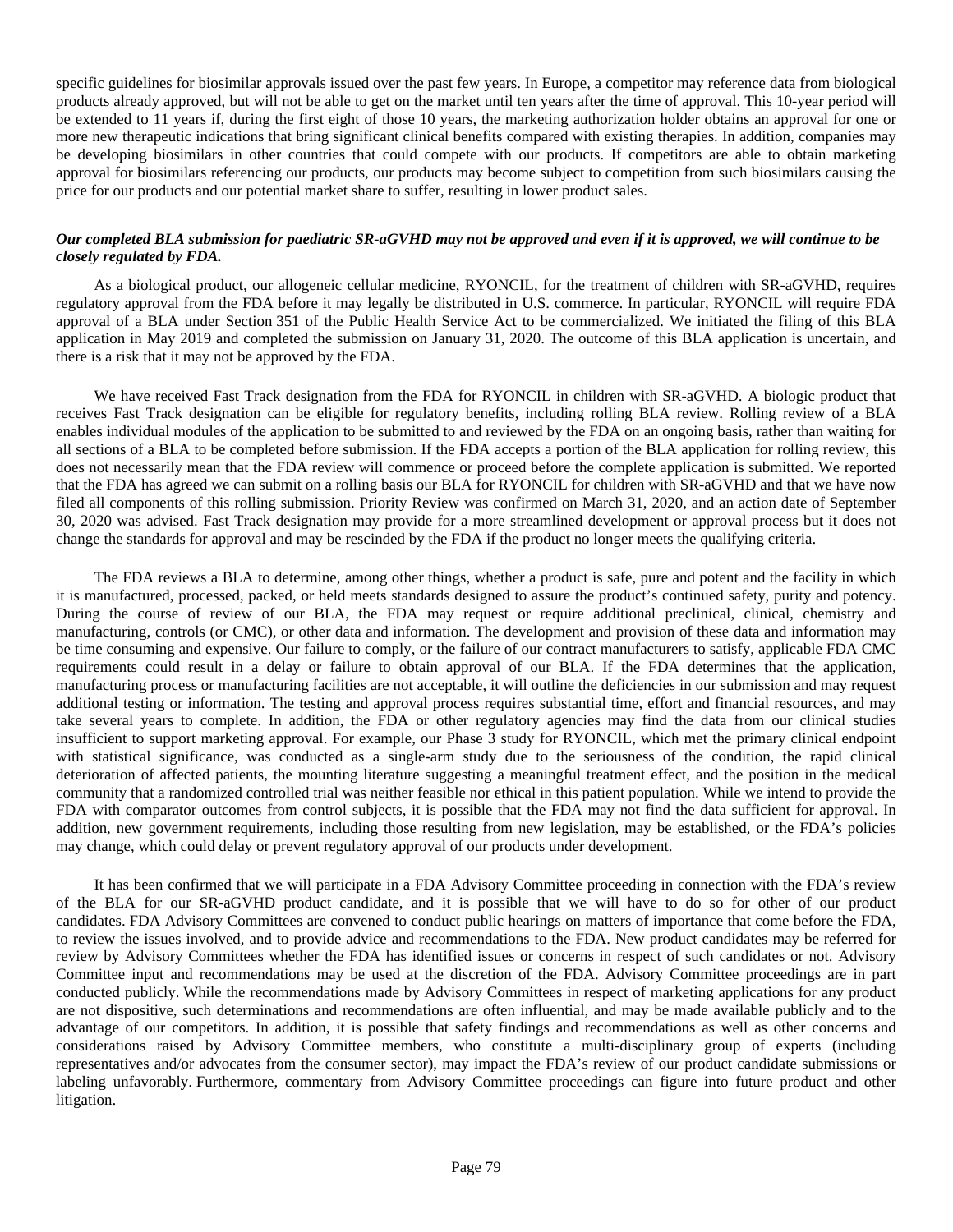Even if we receive regulatory approval for our RYONCIL product, such approval may entail limitations on the indicated uses for which such product may be marketed and/or require post-marketing testing and surveillance to monitor safety or efficacy of our product. The FDA may limit further marketing of our product based on the results of post-marketing studies, if compliance with preand post-marketing regulatory standards is not maintained, or if problems occur after our product reaches the marketplace such as later discovery of previously unknown problems or concerns with our product, including adverse events of unanticipated severity or frequency, or with our manufacturing processes.

#### *The COVID-19 pandemic could adversely impact the BLA review process for RYONCIL*

The FDA has accepted for Priority Review our BLA for RYONCIL. The FDA reviews a BLA to determine, among other things, whether a product is safe, pure and potent and the facility in which it is manufactured, processed, packed, or held meets standards designed to assure the product's continued safety, purity and potency.

Our sole supplier and manufacturer of our product candidates is Lonza, which manufactures RYONCIL at its facility in Singapore. Singapore is experiencing a number of COVID-19 cases in its population and has increased the DORSCON level to orange. If new cases continue to be identified, it could negatively impact business continuity at this facility as staff numbers may be affected by quarantine requirements.

If the business continuity at Lonza's Singaporean facility is negatively affected, the FDA could be unable to assess the compliance of such facility with the standards required to assure RYONCIL's continued safety, purity and potency. In this case, the BLA review process for RYONCIL could be negatively affected.

The ability of FDA inspectors to visit the site to conduct GMP inspections may be impacted by regional travel restrictions, and other COVID-19 measures. The FDA may in general have slower response times in assessing our BLA filing. Such an impact may delay the approval of the BLA.

#### **Risks Related to Collaborators**

*We rely on third parties to conduct our nonclinical and clinical studies and perform other tasks for us. If these third parties do not successfully carry out their contractual duties, meet expected deadlines, or comply with regulatory requirements, we may not be able to obtain regulatory approval for or commercialize our product candidates in a timely and cost-effective manner or at all, and our business could be substantially harmed.*

We have relied upon and plan to continue to rely upon third-party entities, including CROs, academic institutions, hospitals and other third-party collaborators, to monitor, support, conduct and/or oversee preclinical and clinical studies of our current and future product candidates. We rely on these parties for execution of our nonclinical and clinical studies, and control only certain aspects of their activities. Nevertheless, we are responsible for ensuring that each of our studies is conducted in accordance with the applicable protocol, legal, regulatory, and scientific standards and our reliance on the CROs does not relieve us of our regulatory responsibilities. If we or any of these third-parties fail to comply with the applicable protocol, legal, regulatory, and scientific standards, the clinical data generated in our clinical studies may be deemed unreliable and the FDA, EMA or comparable foreign regulatory authorities may require us to perform additional clinical studies before approving our marketing applications.

If any of our relationships with these third parties terminate, we may not be able to enter into arrangements with alternative parties or do so on commercially reasonable terms. In addition, these parties are not our employees, and except for remedies available to us under our agreements with such third parties, we cannot control whether or not they devote sufficient time and resources to our on-going nonclinical and clinical programs. If third parties do not successfully carry out their contractual duties or obligations or meet expected deadlines, if they need to be replaced or if the quality or accuracy of the data they obtain is compromised due to the failure to adhere to our protocols, regulatory requirements, or for other reasons, our clinical studies may be extended, delayed, or terminated and we may not be able to obtain regulatory approval for or successfully commercialize our product candidates. Third parties may also generate higher costs than anticipated. As a result, our results of operations and the commercial prospects for our product candidates would be harmed, our costs could increase, and our ability to generate revenue could be delayed.

Switching or adding additional third parties involves additional cost and requires management time and focus. In addition, there is a natural transition period when a new third party commences work. As a result, delays occur, which can materially impact our ability to meet our desired clinical development timelines. Though we carefully manage our relationships with these third parties, there can be no assurance that we will not encounter similar challenges or delays in the future or that these delays or challenges will not have a material adverse impact on our business, financial condition, and prospects.

#### *Our existing product development and/or commercialization arrangements, and any that we may enter into in the future, may not be successful, which could adversely affect our ability to develop and commercialize our product candidates.*

We are a party to, and continue to seek additional, collaboration arrangements with biopharmaceutical companies for the development and/or commercialization of our current and future product candidates. We may enter into new arrangements on a selective basis depending on the merits of retaining certain development and commercialization rights for ourselves as compared to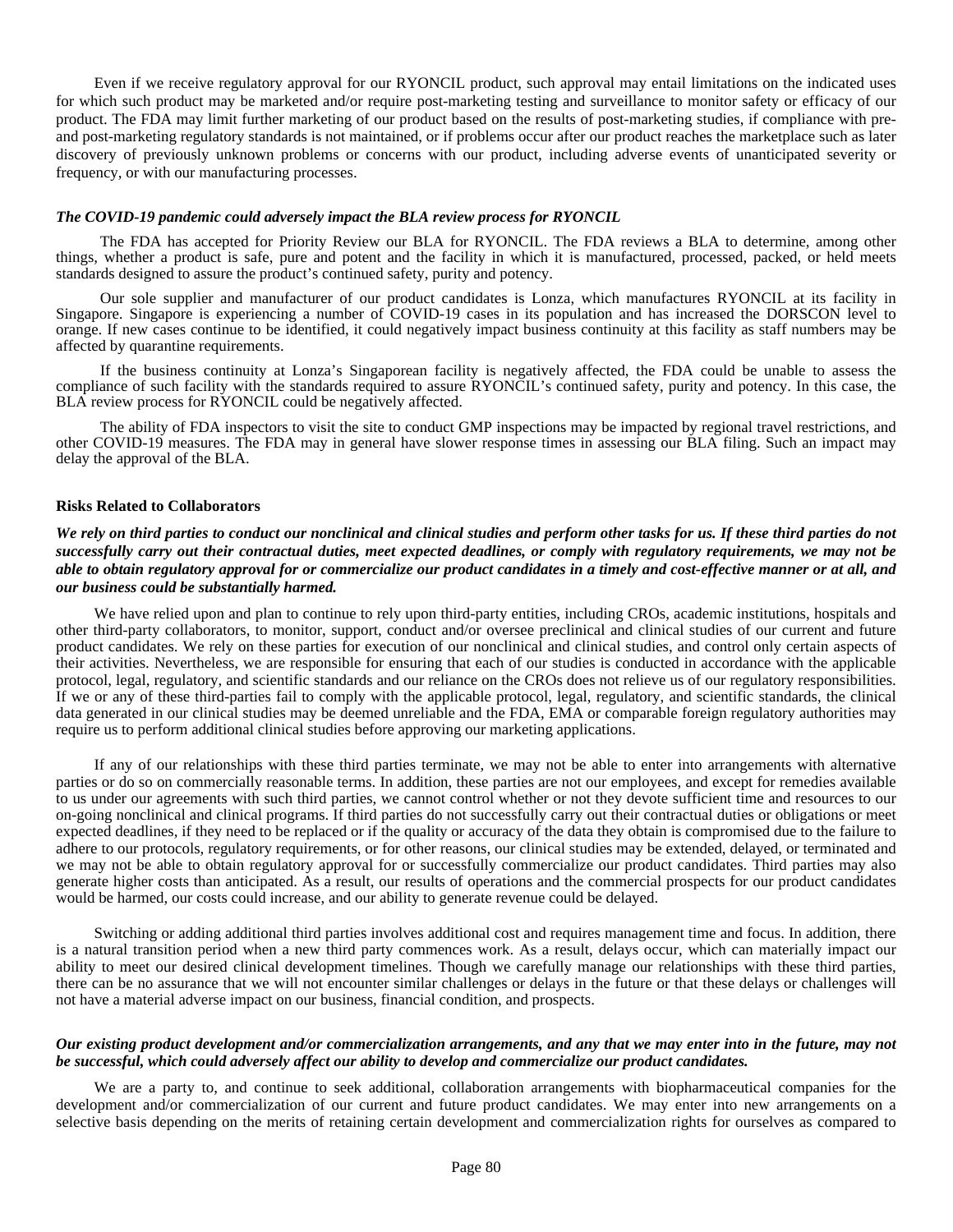entering into selective collaboration arrangements with leading pharmaceutical or biotechnology companies for each product candidate, both in the United States and internationally. To the extent that we decide to enter into collaboration agreements, we will face significant competition in seeking appropriate collaborators. Any failure to meet our clinical milestones with respect to an unpartnered product candidate would make finding a collaborator more difficult. Moreover, collaboration arrangements are complex, costly and time consuming to negotiate, document and implement, and we cannot guarantee that we can successfully maintain such relationships or that the terms of such arrangements will be favorable to us. If we fail to establish and implement collaboration or other alternative arrangements, the value of our business and operating results will be adversely affected.

We may not be successful in our efforts to establish, implement and maintain collaborations or other alternative arrangements if we choose to enter into such arrangements. The terms of any collaboration or other arrangements that we may establish may not be favorable to us. The management of collaborations may take significant time and resources that distract our management from other matters.

Our ability to successfully collaborate with any future collaborators may be impaired by multiple factors including:

- a collaborator may shift its priorities and resources away from our programs due to a change in business strategies, or a merger, acquisition, sale or downsizing of its company or business unit;
- a collaborator may cease development in therapeutic areas which are the subject of our strategic alliances;
- a collaborator may change the success criteria for a particular program or product candidate thereby delaying or ceasing development of such program or candidate;
- a significant delay in initiation of certain development activities by a collaborator will also delay payments tied to such activities, thereby impacting our ability to fund our own activities;
- a collaborator could develop a product that competes, either directly or indirectly, with our current or future products, if any;
- a collaborator with commercialization obligations may not commit sufficient financial or human resources to the marketing, distribution or sale of a product;
- a collaborator with manufacturing responsibilities may encounter regulatory, resource or quality issues and be unable to meet demand requirements;
- a collaborator may exercise its rights under the agreement to terminate our collaboration;
- a dispute may arise between us and a collaborator concerning the research or development of a product candidate or commercialization of a product resulting in a delay in milestones, royalty payments or termination of a program and possibly resulting in costly litigation or arbitration which may divert management attention and resources;
- the results of our clinical trials may not match our collaborators' expectations, even if statistically significant;
- a collaborator may not adequately protect or enforce the intellectual property rights associated with a product or product candidate; and
- a collaborator may use our proprietary information or intellectual property in such a way as to invite litigation from a third party.

Any such activities by our current or future collaborators could adversely affect us financially and could harm our business reputation.

#### **Risks Related to Our Manufacturing and Supply Chain**

#### *We have no experience manufacturing our product candidates at a commercial scale. We may not be able to manufacture our product candidates in quantities sufficient for development and commercialization if our product candidates are approved, or for any future commercial demand for our product candidates.*

We have manufactured clinical and commercial quantities of our mesenchymal lineage adult stem cell product candidates in manufacturing facilities owned by Lonza Walkersville, Inc. and Lonza Bioscience Singapore Pte. Ltd. (collectively referred to as "Lonza"). We have commenced manufacture of commercial batches in preparation for a successful BLA review, and subsequent launch. We anticipate a prior approval inspection of the facilities and our testing laboratories by the FDA. In the event that the inspections result in observations that need to be corrected, it may delay the approval and launch of this product.

In addition, the production of any biopharmaceutical, particularly stem cell-based therapies, involves complex processes and protocols. We cannot provide assurance that such production efforts will enable us to manufacture our product candidates in the quantities and with the quality needed for clinical trials and/or any resulting commercialization.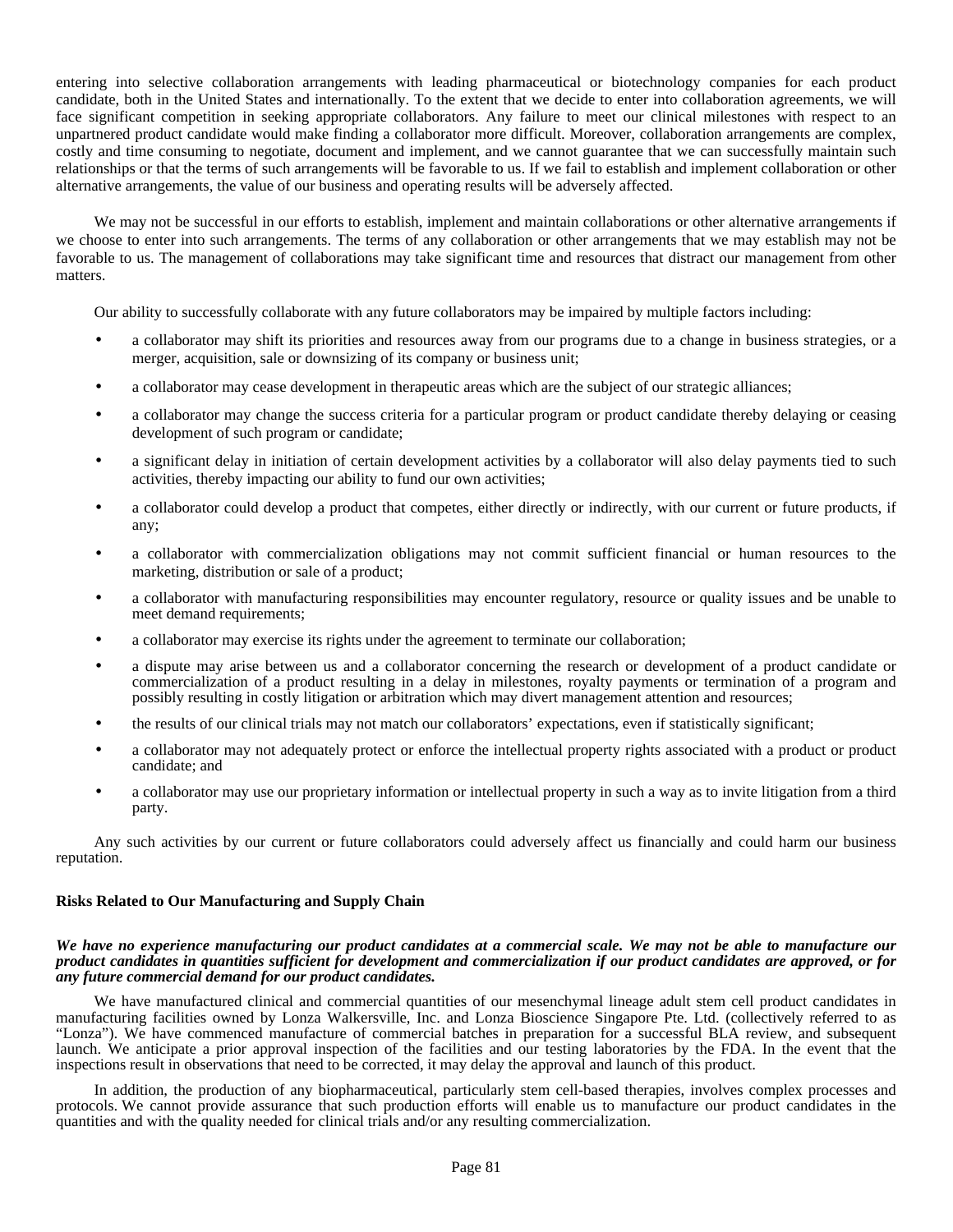If we are unable to do so, our clinical trials and commercialization efforts, if any, may not proceed in a timely fashion and our business will be adversely affected. If any of our product candidates are approved for commercialization and marketing, we may be required to manufacture the product in large quantities to meet demand. Producing product in commercial quantities requires developing and adhering to complex manufacturing processes that are different from the manufacture of a product in smaller quantities for clinical trials, including adherence to additional and more demanding regulatory standards. Although we believe that we have developed processes and protocols that will enable us to consistently manufacture commercial-scale quantities of product, we cannot provide assurance that such processes and protocols will enable us to manufacture our product candidates in quantities that may be required for commercialization of the product with yields and at costs that will be commercially attractive. If we are unable to establish or maintain commercial manufacture of the product or are unable to do so at costs that we currently anticipate, our business will be adversely affected.

We are focusing on the introduction of novel manufacturing approaches with the potential to result in efficiency and yield improvements to our current process. Certain of these novel approaches include modifying the media used in cell production. Another approach includes the development of 3-dimensional ("3D") bioreactor-based production for mesenchymal lineage adult stem cells. There is no guarantee that we will successfully complete either of these processes or meet all applicable regulatory requirements. This may be due to multiple factors, including the failure to produce sufficient quantities and the inability to produce cells that are equivalent in physical and therapeutic properties as compared to the products produced using our current manufacturing processes. In the event our transition to these improved manufacturing processes is unsuccessful, we may not be able to produce certain of our products in a cost-efficient manner and our business may be adversely affected.

#### *The COVID-19 pandemic may adversely impact the manufacturing and commercialization of RYONCIL, and other product candidates.*

On October 17, 2019, we announced that we had entered into a manufacturing service agreement with Lonza Bioscience Singapore Pte. Ltd. for the supply of commercial product for the potential approval and launch of RYONCIL for the treatment of pediatric acute graft versus host disease in the US market. We currently also manufacture our other product candidates with Lonza Singapore.

Due to the COVID-19 pandemic, Singapore is currently experiencing a number of COVID-19 cases in its population and has increased the DORSCON level to orange. If new cases continue to be identified, it could negatively impact business continuity at the facility as staff numbers may be affected by quarantine requirements. The COVID-19 pandemic could also adversely affect our or Lonza's ability to acquire raw materials or components required in our manufacturing process, including bone marrow. As a result, the manufacturing and the commercialization of RYONCIL and other product candidates could be adversely affected.

#### *We rely on Lonza as our sole supplier and manufacturer of our product candidates. Our business could be harmed if Lonza fails to provide us with sufficient quantities of these product candidates or fails to do so at acceptable quality levels or prices.*

We do not currently have, nor do we plan to acquire, the infrastructure or capability internally to manufacture our mesenchymal lineage adult stem cell product candidates for use in the conduct of our clinical trials, and we currently lack the internal resources and the capability to manufacture any of our product candidates on a clinical or commercial scale. As a result, we currently depend on Lonza to manufacture our mesenchymal lineage adult stem cell product candidates. Relying on Lonza as our sole source to manufacture our mesenchymal lineage adult stem cell product candidates entails risks, and Lonza may:

- cease or reduce production or deliveries, raise prices or renegotiate terms;
- be unable to meet any product specifications and quality requirements consistently;
- delay or be unable to procure or expand sufficient manufacturing capacity, which may harm our reputation or frustrate our customers;
- not have the capacity sufficient to support the scale-up of manufacturing for our product candidates;
- have manufacturing and product quality issues related to scale-up of manufacturing;
- experience costs and validation of new equipment facilities requirement for scale-up that it will pass on to us;
- fail to comply with cGMP and similar international standards;
- lose its manufacturing facility in Singapore, stored inventory or laboratory facilities through fire or other causes, or other loss of materials necessary to manufacture our product candidates;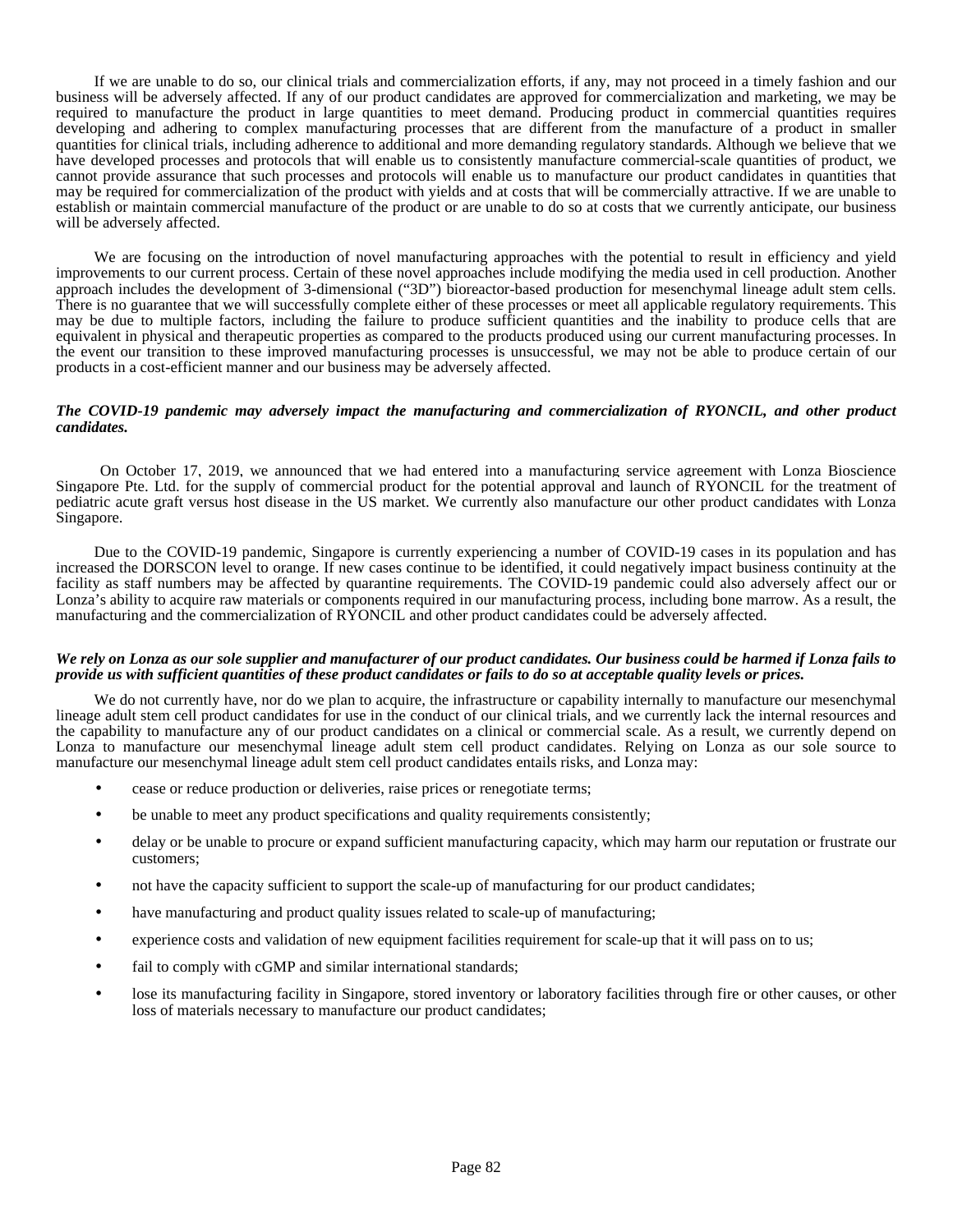- experience disruptions to its operations by conditions unrelated to our business or operations, including the bankruptcy or interruptions of its suppliers;
- experience carrier disruptions or increased costs that it will pass on to us;
- fail to secure adequate supplies of essential ingredients in our manufacturing process;
- experience failure of third parties involved in the transportation, storage or distribution of our products, including the failure to deliver supplies it uses for the manufacture of our product candidates under specified storage conditions and in a timely manner;
- terminate agreements with us; and
- appropriate or misuse our trade secrets and other proprietary information.

Any of these events could lead to delays in the development of our product candidates, including delays in our clinical trials, or failure to obtain regulatory approval for our product candidates, or it could impact our ability to successfully commercialize our current product candidates or any future products. Some of these events could be the basis for FDA or other regulatory action, including injunction, recall, seizure or total or partial suspension of production.

In addition, the lead time needed to establish a relationship with a new manufacturer can be lengthy and expensive, and we may experience delays in meeting demand in the event we must switch to a new manufacturer. We are expanding our manufacturing collaborations in order to meet future demand and to provide back-up manufacturing options, which also involves risk and requires significant time and resources. Our future collaborators may need to expand their facilities or alter the facilities to meet future demand and changes in regulations. These activities may lead to delays, interruptions to supply, or may prove to be more costly than anticipated. Any problems in our manufacturing process could have a material adverse effect on our business, results of operations and financial condition.

#### *We may not be able to manufacture or commercialize our product candidates in a profitable manner.*

We intend to implement a business model under which we control the manufacture and supply of our product candidates, including but not exclusively, through our product suppliers, including Lonza. We and the suppliers of our product candidates, including Lonza, have no experience manufacturing our product candidates at commercial scale. Accordingly, there can be no assurance as to whether we and our suppliers will be able to scale-up the manufacturing processes and implement technological improvements in a manner that will allow the manufacture of our product candidates in a cost effective manner. Our or our collaborators' inability to sell our product candidates at a price that exceeds our cost of manufacture by an amount that is profitable for us will have a material adverse result on the results of our operations and our financial condition.

#### *Our or our collaborators' ability to identify, test and verify new donor tissue in order to create new master cell banks involves many risks.*

The initial stage of manufacturing involves obtaining mesenchymal lineage adult stem cell-containing bone marrow from donors, for which we currently rely on Lonza. Mesenchymal lineage adult stem cells are isolated from each donor's bone marrow and expanded to create a master cell bank. Each individual master cell bank comes from a single donor. A single master cell bank can source many production runs, which in turn can produce up to thousands of doses of a given product, depending on the dose level. The process of identifying new donor tissue, testing and verifying its validity in order to create new master cell banks and validating such cell bank with the FDA and other regulatory agencies is time consuming, costly and prone to the many risks involved with creating living cell products. There could be consistency or quality control issues with any new master cell bank. Although we believe we and our collaborators have the necessary know-how and processes to enable us to create master cell banks with consistent quality and within the timeframe necessary to meet projected demand and we have begun doing so, we cannot be certain that we or our collaborators will be able to successfully do so, and any failure or delays in creating new master cell banks may have a material adverse impact on our business, results of operations, financial conditions and growth prospects and could result in our inability to continue operations.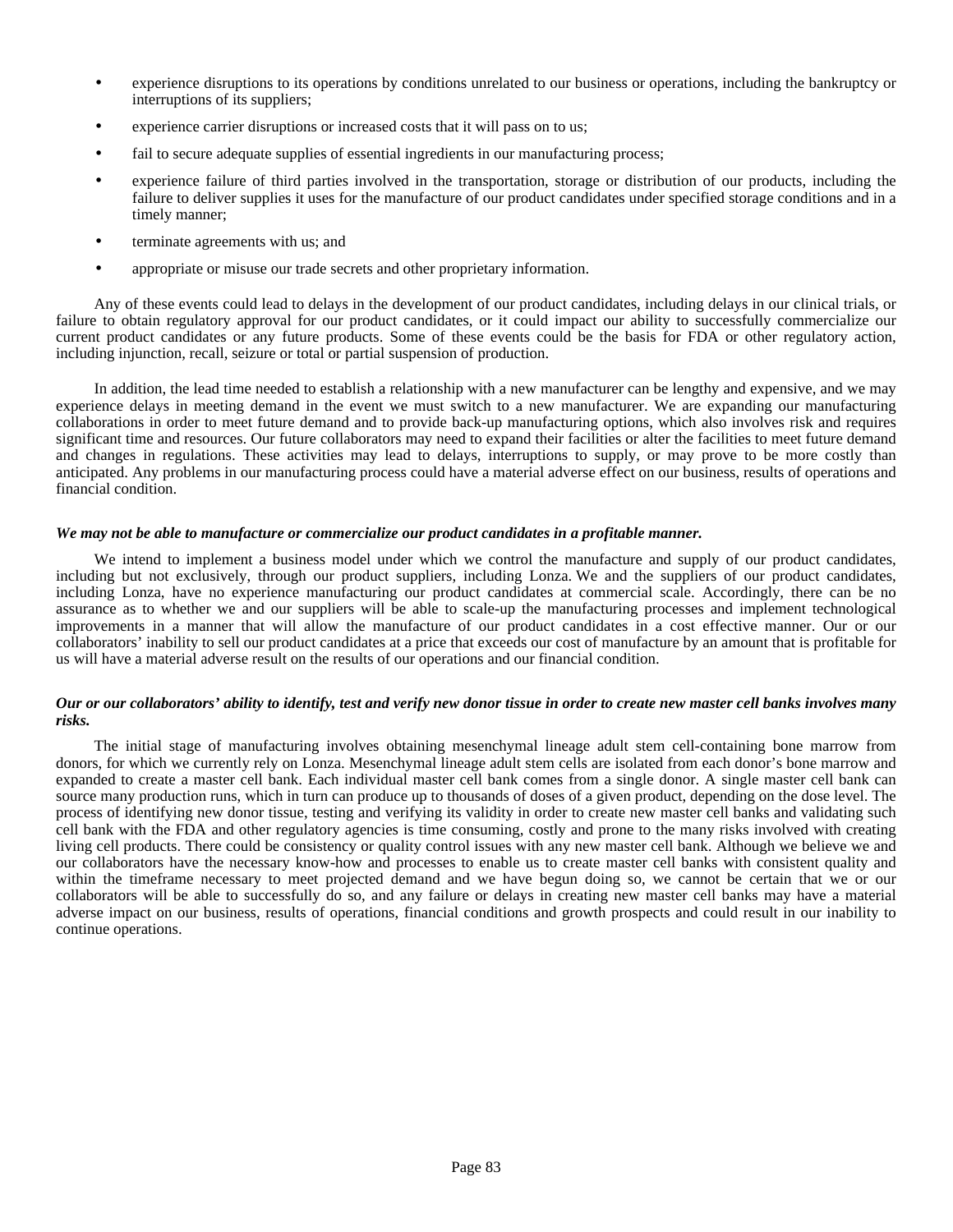### *We and our collaborators depend on a limited number of suppliers for our product candidates' materials, equipment or supplies and components required to manufacture our product candidates. The loss of these suppliers, or their failure to provide quality supplies on a timely basis, could cause delays in our current and future capacity and adversely affect our business.*

We and our collaborators depend on a limited number of suppliers for the materials, equipment and components required to manufacture our product candidates and the product candidates themselves. We rely exclusively on Lonza to supply certain of our product candidates. In addition, we rely on additional third parties to provide various "devices" or "carriers" for some of our programs (e.g., the catheter for use with MPC-150-IM, and the hyaluronic acid used for disc repair). The main consumable used in our manufacturing process is our media, which currently is sourced from fetal bovine serum ("FBS"). This material comes from limited sources, and as a result is expensive. Consequently, we or our collaborators may not be able to obtain sufficient quantities of our product candidates or other critical materials equipment and components in the future, at affordable prices or at all. A delay or interruption by our suppliers may also harm our business, and operating results. In addition, the lead time needed to establish a relationship with a new supplier can be lengthy, and we or our collaborators may experience delays in meeting demand in the event we must switch to a new supplier. The time and effort to qualify for and, in some cases, obtain regulatory approval for a new supplier could result in additional costs, diversion of resources or reduced manufacturing yields, any of which would negatively impact our operating results. Our and our collaborators' dependence on single-source suppliers exposes us to numerous risks, including the following:

- our or our collaborators' suppliers may cease or reduce production or deliveries, raise prices or renegotiate terms;
- our or our collaborators' suppliers may not be able to source materials, equipment or supplies and components required to manufacture our product candidates as a result of the COVID-19 outbreak;
- we or our collaborators may be unable to locate suitable replacement suppliers on acceptable terms or on a timely basis, or at all; and
- delays caused by supply issues may harm our reputation, frustrate our customers and cause them to turn to our competitors for future needs.

# *We and our collaborators and Lonza are subject to significant regulation with respect to manufacturing our product candidates. The Lonza manufacturing facilities on which we rely may not continue to meet regulatory requirements or may not be able to meet supply demands.*

All entities involved in the preparation of therapeutics for clinical studies or commercial sale, including our existing manufacturers, including Lonza, are subject to extensive regulation. Components of a finished therapeutic product approved for commercial sale or used in late-stage clinical studies must be manufactured in accordance with current international Good Manufacturing Practice and other international regulatory requirements. These regulations govern manufacturing processes and procedures (including record keeping) and the implementation and operation of quality systems to control and assure the quality of investigational products and products approved for sale. Poor control of production processes can lead to the introduction of contaminants or to inadvertent changes in the properties or stability of our product candidates. We, our collaborators, or suppliers must supply all necessary documentation in support of a BLA on a timely basis and must adhere to current Good Laboratory Practice and current Good Manufacturing Practice regulations enforced by the FDA and other regulatory agencies through their facilities inspection program. Lonza and other suppliers have never produced a commercially approved cellular therapeutic product and therefore have not yet obtained the requisite regulatory authority approvals to do so.

Before we can begin commercial manufacture of our products for sale in the United States, we must obtain FDA regulatory approval for the product, in addition to the approval of the processes and quality systems associated with the manufacturing of such product, which requires a successful FDA inspection of the facility handling the manufacturing of our product, including Lonza's manufacturing facilities. The novel nature of our product candidates creates significant challenges in regards to manufacturing. For example, the U.S. federal and state governments and other jurisdictions impose restrictions on the acquisition and use of tissue, including those incorporated in federal Good Tissue Practice regulations. We may not be able to identify or develop sources for the cells necessary for our product candidates that comply with these laws and regulations. Further, we may be required to conduct additional clinical trials using 3D manufacturing processes before we receive regulatory approval.

In addition, the regulatory authorities may, at any time before or after product approval, audit or inspect a manufacturing facility involved with the preparation of our product candidates or raw materials or the associated quality systems for compliance with the regulations applicable to the activities being conducted. Although we oversee each contract manufacturer involved in the production of our product candidates, we cannot control the manufacturing process of, and are dependent on, Lonza for compliance with the regulatory requirements. If Lonza is unable to comply with manufacturing regulations, we may be subject to fines, unanticipated compliance expenses, recall or seizure of any approved products, total or partial suspension of production and/or enforcement actions, including injunctions, and criminal or civil prosecution. These possible sanctions would adversely affect our business, results of operations and financial condition. If Lonza fails to maintain regulatory compliance, the FDA or other applicable regulatory authority can impose regulatory sanctions including, among other things, refusal to approve a pending application for a new drug product or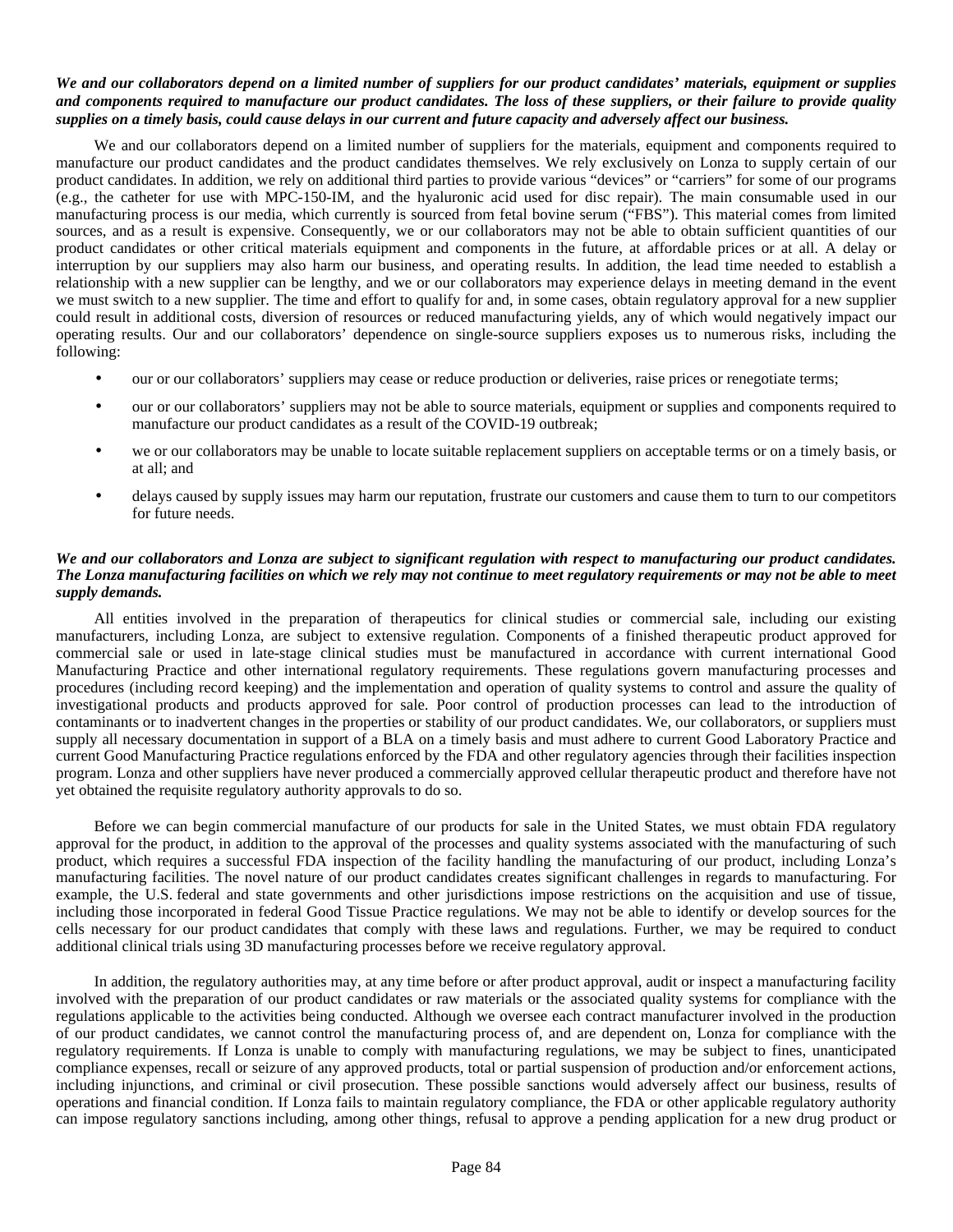biologic product, withdrawal of an approval, or suspension of production. As a result, our business, financial condition, and results of operations may be materially harmed.

# *We will rely on third parties to perform many necessary services for the commercialization of our product candidates, including services related to the distribution, storage and transportation of our products.*

We will rely upon third parties for certain storage, distribution and other logistical services. In accordance with certain laws, regulations and specifications, our product candidates must be stored and transported at extremely low temperatures within a certain range. If these environmental conditions deviate, our product candidates' remaining shelf-lives could be impaired or their efficacy and safety could become adversely affected, making them no longer suitable for use. If any of the third parties that we intend to rely upon in our storage, distribution and other logistical services process fail to comply with applicable laws and regulations, fail to meet expected deadlines, or otherwise do not carry out their contractual duties to us, or encounter physical damage or natural disaster at their facilities, our ability to deliver product to meet commercial demand may be significantly impaired. In addition, as our cellular therapies will constitute a new form of product, experience in commercial distribution of such therapies in the United States is extremely limited, and as such is subject to execution risk. While we intend to work closely with our selected distribution logistics providers to define appropriate parameters for their activities to ensure product remains intact throughout the process, there is no assurance that such logistics providers will be able to maintain all requirements and handle and distribute our products in a manner that does not significantly impair them, which may impact our ability to satisfy commercial demand.

#### *Product recalls or inventory losses caused by unforeseen events may adversely affect our operating results and financial condition.*

Our product candidates are manufactured, stored and distributed using technically complex processes requiring specialized facilities, highly specific raw materials and other production constraints. The complexity of these processes, as well as strict company and government standards for the manufacture, storage and distribution of our product candidates, subjects us to risks. For example, during the manufacturing process we have from time to time experienced several different types of issues that have led to a rejection of various batches. Historically, the most common reasons for batch rejections include major process deviations during the production of a specific batch and failure of manufactured product to meet one or more specifications. While product candidate batches released for the use in clinical trials or for commercialization undergo sample testing, some latent defects may only be identified following product release. In addition, process deviations or unanticipated effects of approved process changes may result in these product candidates not complying with stability requirements or specifications. The occurrence or suspected occurrence of production and distribution difficulties can lead to lost inventories, and in some cases product recalls, with consequential reputational damage and the risk of product liability. The investigation and remediation of any identified problems can cause production delays, substantial expense, lost sales and delays of new product launches. In the event our production efforts require a recall or result in an inventory loss, our operating results and financial condition may be adversely affected.

#### **Risks Related to Commercialization of Our Product Candidates**

## *Our future commercial success depends upon attaining significant market acceptance of our product candidates, if approved, among physicians, patients and healthcare payors.*

Even when product development is successful and regulatory approval has been obtained, our ability to generate significant revenue depends on the acceptance of our products by physicians, payors and patients. Many potential market participants have limited knowledge of, or experience with, stem cell-based products, so gaining market acceptance and overcoming any safety or efficacy concerns may be more challenging than for more traditional therapies. Our efforts to educate the medical community and third-party payors on the benefits of our product candidates may require significant resources and may never be successful. Such efforts to educate the marketplace may require more or different resources than are required by the conventional therapies marketed by our competitors. We cannot assure you that our products will achieve the expected market acceptance and revenue if and when they obtain the requisite regulatory approvals. Alternatively, even if we obtain regulatory approval, that approval may be for indications or patient populations that are not as broad as intended or desired or may require labeling that includes significant use or distribution restrictions or safety warnings. The market acceptance of each of our product candidates will depend on a number of factors, including:

- the efficacy and safety of the product candidate, as demonstrated in clinical trials;
- the clinical indications for which the product is approved and the label approved by regulatory authorities for use with the product, including any warnings or contraindications that may be required on the label;
- acceptance by physicians and patients of the product as a safe and effective treatment;
- the cost, safety and efficacy of treatment in relation to alternative treatments;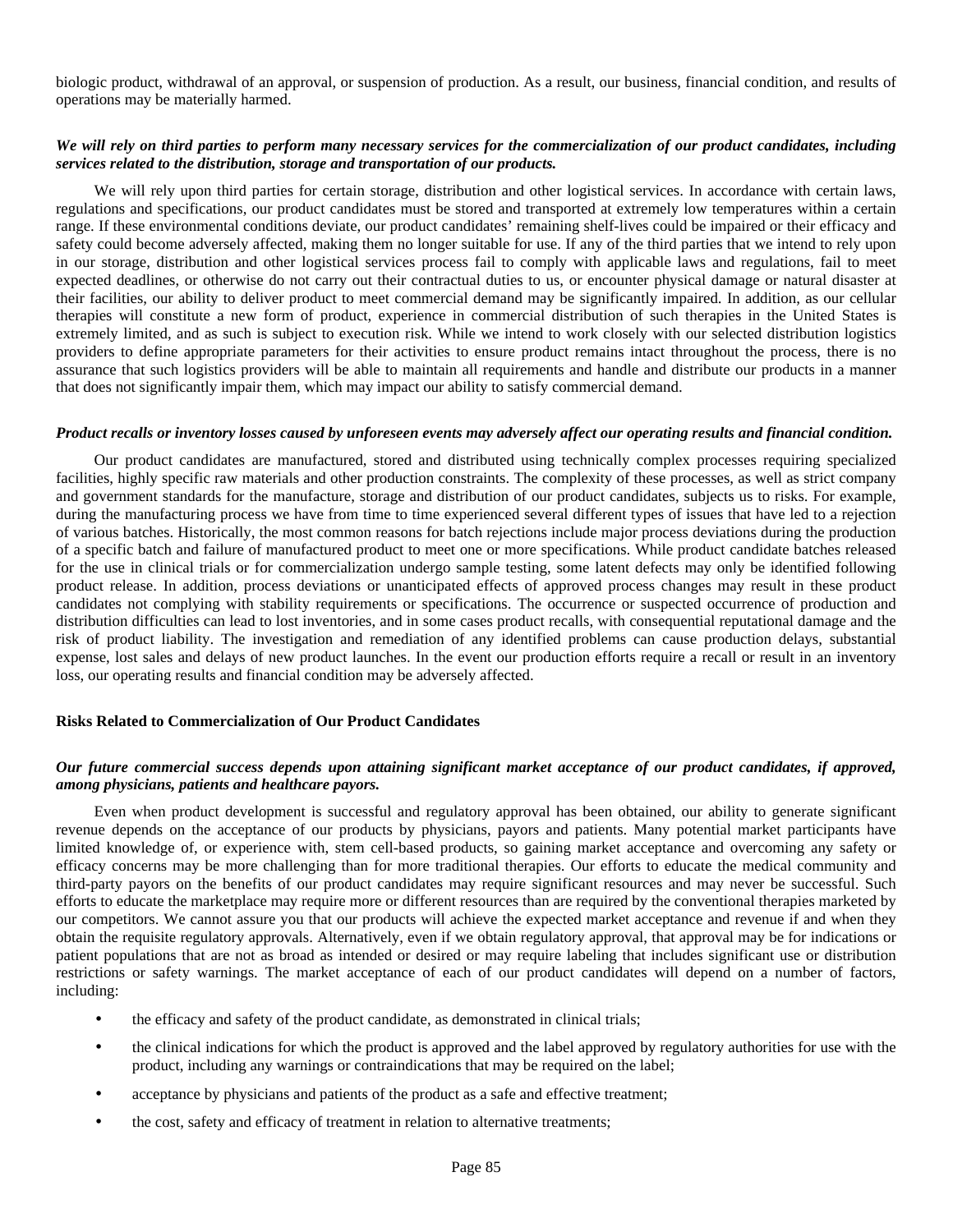- the continued projected growth of markets for our various indications;
- relative convenience and ease of administration;
- the prevalence and severity of adverse side effects;
- the effectiveness of our, and our collaborators' sales and marketing efforts; and
- sufficient third-party insurance and other payor (e.g., governmental) coverage and reimbursement.

Market acceptance is critical to our ability to generate significant revenue. Any product candidate, if approved and commercialized, may be accepted in only limited capacities or not at all. If any approved products are not accepted by the market to the extent that we expect, we may not be able to generate significant revenue and our business would suffer.

# *If, in the future, we are unable to establish our own sales, marketing and distribution capabilities or enter into licensing or collaboration agreements for these purposes, we may not be successful in independently commercializing any future products.*

We have limited sales, marketing or distribution infrastructure and experience. Commercializing our product candidates, if such product candidates obtain regulatory approval, would require significant sales, distribution and marketing capabilities. Where and when appropriate, we may elect to utilize contract sales forces or distribution collaborators to assist in the commercialization of our product candidates. If we enter into arrangements with third parties to perform sales, marketing and distribution/price reporting services for our product candidates, the resulting revenue or the profitability from this revenue to us may be lower than if we had sold, marketed and distributed that product ourselves. In addition, we may not be successful in entering into arrangements with third parties to sell, market and distribute any future products or may be unable to do so on terms that are favorable to us. We may have little control over such third parties, and any of these third parties may fail to devote the necessary resources and attention to sell, market and distribute our current or any future products effectively.

To the extent we are unable to engage third parties to assist us with these functions, we will have to invest significant amounts of financial and management resources, some of which will need to be committed prior to any confirmation that any of our proprietary product candidates will be approved. For any future products for which we decide to perform sales, marketing and distribution functions ourselves, we could face a number of additional risks, including:

- our inability to recruit and retain adequate numbers of effective sales and marketing personnel or to develop alternative sales channels;
- the inability of sales personnel to obtain access to physicians or persuade adequate numbers of physicians to prescribe any future products;
- the inability of account teams to obtain formulary acceptance for our products, allowing for reimbursement and hence patient access;
- the lack of complementary products to be offered by sales personnel, which may put us at a competitive disadvantage relative to companies with multiple products; and
- unforeseen costs and expenses associated with creating and maintaining an independent sales and marketing organization.

## *We face substantial competition, which may result in others discovering, developing or commercializing products before, or more successfully, than we do.*

The biopharmaceutical industry is highly competitive and subject to rapid change. The industry continues to expand and evolve as an increasing number of competitors and potential competitors enter the market. Many of our potential competitors have significantly greater development, financial, manufacturing, marketing, technical and human resources than we do. Large pharmaceutical companies, in particular, have extensive experience in conducting clinical trials, obtaining regulatory approvals, manufacturing pharmaceutical and biologic products and commercializing such therapies. Recent and potential future merger and acquisition activity in the biotechnology and pharmaceutical industries may result in even more resources being concentrated among a smaller number of our competitors. Established pharmaceutical companies may also invest heavily to accelerate discovery and development of novel compounds that could make our product candidates obsolete. As a result of all of these factors, our competitors may succeed in obtaining patent protection and/or FDA approval or discovering, developing and commercializing our product candidates or competitors to our product candidates before we do. Specialized, smaller or early-stage companies may also prove to be significant competitors, particularly those with a focus and expertise in stem cell therapies. In addition, any new product that competes with an approved product must demonstrate compelling advantages in efficacy, convenience, tolerability and safety in order to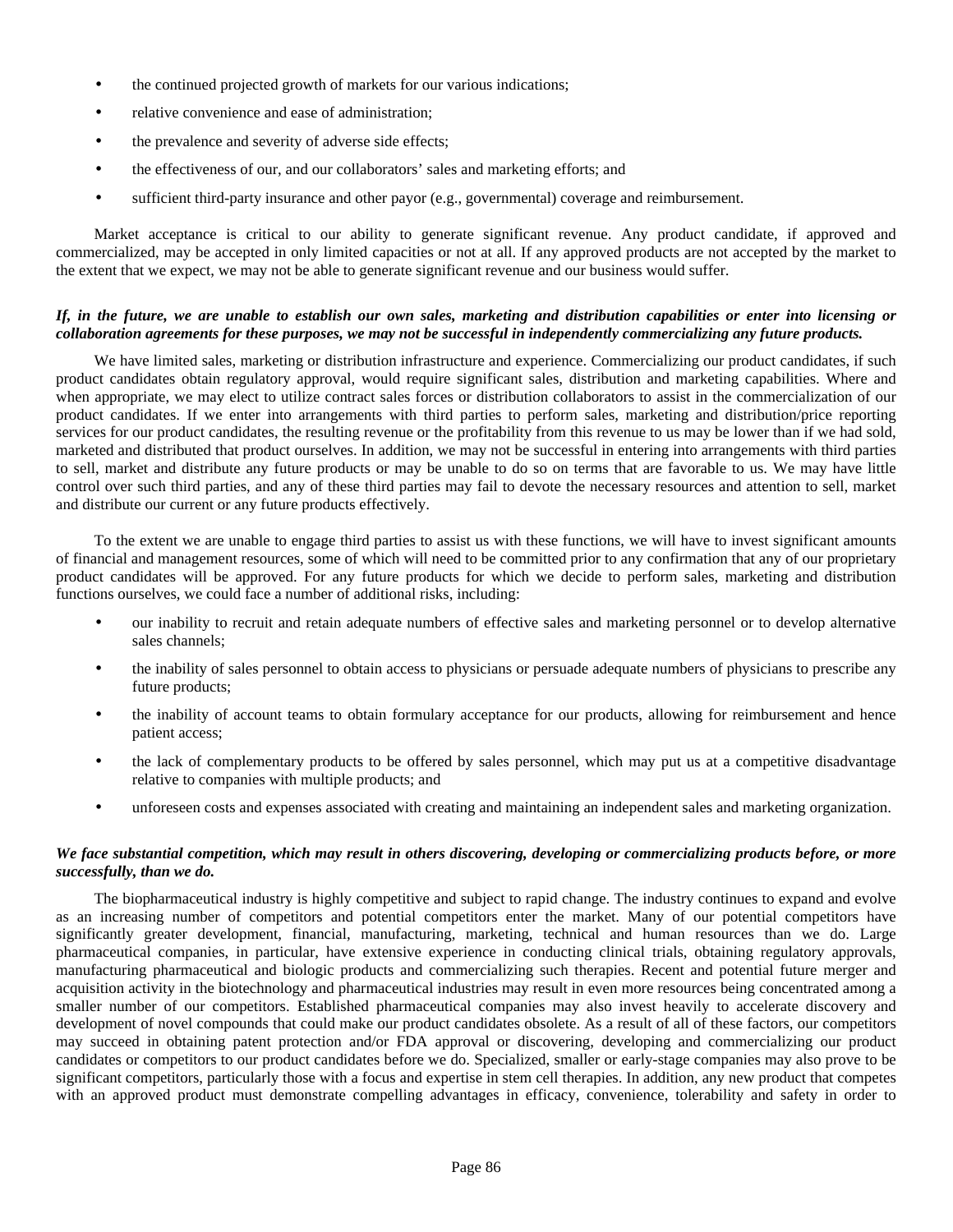overcome price competition and to be commercially successful. If we are not able to compete effectively against potential competitors, our business will not grow and our financial condition and results of operations will suffer.

## *Our marketed products may be used by physicians for indications that are not approved by the FDA. If the FDA finds that we marketed our products in a manner that promoted off-label use, we may be subject to civil or criminal penalties.*

Under the Federal Food, Drug and Cosmetic Act ("FDCA"), and other laws, if any of our product candidates are approved by the FDA, we would be prohibited from promoting our products for off-label uses. This means, for example, that we would not be able to make claims about the use of our marketed products outside of their approved indications, and we would not be able to proactively discuss or provide information on off-label uses of such products, with very specific and limited exceptions. The FDA does not, however, prohibit physicians from prescribing products for off-label uses in the practice of medicine. Should the FDA determine that our activities constituted the promotion of off-label use, the FDA could issue a warning or untitled letter or, through the Department of Justice, bring an action for seizure or injunction, and could seek to impose fines and penalties on us and our executives. In addition, failure to follow FDA rules and guidelines relating to promotion and advertising can result in, among other things, the FDA's refusal to approve a product, the suspension or withdrawal of an approved product from the market, product recalls, fines, disgorgement of money, operating restrictions, injunctions or criminal prosecutions, and also may figure into civil litigation against us.

#### *Healthcare legislative reform measures may have a material adverse effect on our business and results of operations.*

In the United States, there have been and continue to be a number of legislative initiatives to contain healthcare costs. For example, in 2010, the Patient Protection and Affordable Care Act, as amended by the Health Care and Education Reconciliation Act, or collectively, the Affordable Care Act, was passed. The Affordable Care Act is a sweeping law intended to broaden access to health insurance, reduce or constrain the growth of healthcare spending, enhance remedies against fraud and abuse, add new transparency requirements for healthcare and the health insurance industry, impose new taxes and fees on the healthcare industry and impose additional health policy reforms. There have been a number of judicial and congressional challenges to certain aspects of the Affordable Care Act, and we expect that with the current administration efforts will continue to repeal or significantly amend the Affordable Care Act. We can provide no assurance that the Affordable Care Act, as currently enacted or as amended in the future, will not adversely affect our business and financial results, and we cannot predict how future federal or state legislative or administrative changes relating to healthcare reform will affect our business.

Currently, the outcome of potential reforms and changes to government negotiation/regulation to healthcare costs are unknown. If changes in policy limit reimbursements that we are able to receive through federal programs, it could negatively impact reimbursement levels from those payors and private payors, and our business, revenues or profitability could be adversely affected.

## *If we or our collaborators fail to obtain and sustain an adequate level of reimbursement for our products by third-party payors, sales and profitability would be adversely affected.*

Our and our collaborators' ability to commercialize any products successfully will depend, in part, on the extent to which coverage and reimbursement for our products and related treatments will be available from government healthcare programs, private health insurers, managed care plans, and other organizations. Additionally, even if there is a commercially viable market, if the level of third-party reimbursement is below our expectations, our revenue and profitability could be materially and adversely affected.

Third-party payors, such as government programs, including Medicare or Medicaid in the United States, or private healthcare insurers, carefully review and increasingly question the coverage of, and challenge the prices charged for medical products and services, and many third-party payors limit or delay coverage of or reimbursement for newly approved healthcare products. Reimbursement rates from private health insurance companies vary depending on the company, the insurance plan and other factors, including the third-party payor's determination that use of a product is:

- a covered benefit under its health plan;
- safe, effective and medically necessary;
- appropriate for the specific patient;
- cost-effective; and
- neither experimental nor investigational.

A current trend in the U.S. healthcare industry as well as in other countries around the world is toward cost containment. Large public and private payors, managed care organizations, group purchasing organizations and similar organizations are exerting increasing influence on decisions regarding the use of, and reimbursement levels for, particular treatments. In particular, third-party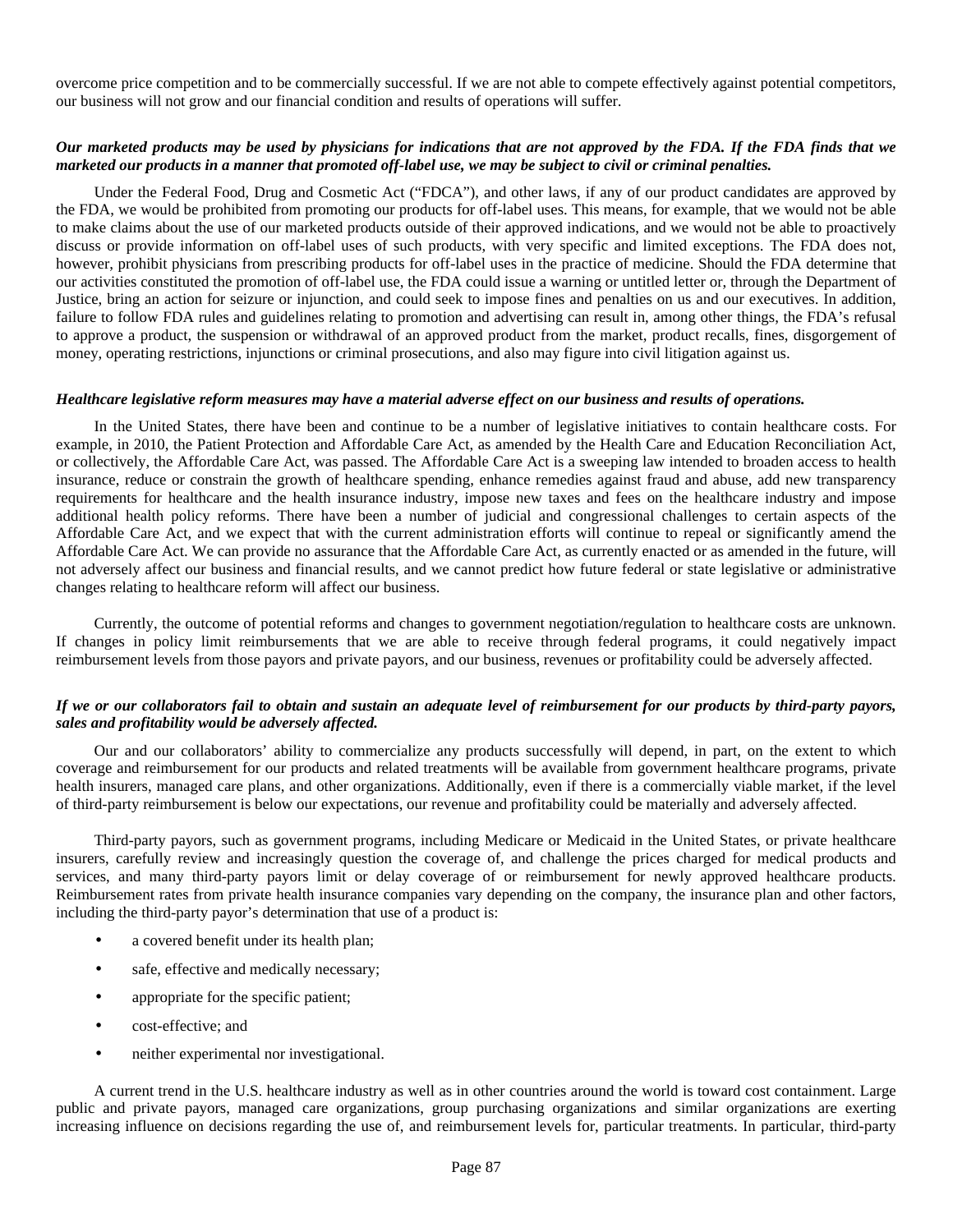payors may limit the covered indications. Cost-control initiatives could decrease the price we might establish for any product, which could result in product revenue and profitability being lower than anticipated.

There may be significant delays in obtaining coverage and reimbursement for newly approved drugs, and coverage may be more limited than the purposes for which the drug is approved by the FDA or other regulatory authorities. Moreover, eligibility for coverage and reimbursement does not imply that a drug will be paid for in all cases or at a rate that covers our costs, including research, development, manufacture, sale and distribution expenses. Interim reimbursement levels for new drugs, if applicable, may also be insufficient to cover our and any collaborator's costs and may not be made permanent. Reimbursement rates may vary according to the use of the drug and the clinical setting in which it is used, may be based on reimbursement levels already set for lower cost drugs and may be incorporated into existing payments and treatment codes for other services. Our inability to promptly obtain coverage and profitable payment rates from both government-funded and private payors for any approved products that we develop could have a material adverse effect on our operating results, our ability to raise capital needed to commercialize products and our overall financial condition.

Furthermore, reimbursement systems in international markets vary significantly by country and by region, and reimbursement approvals must be obtained on a country-by-country basis. Our existing or future collaborators, if any, may elect to reduce the price of our products in order to increase the likelihood of obtaining reimbursement approvals which could adversely affect our revenues and profits. In many countries, including for example in Japan, products cannot be commercially launched until reimbursement is approved. Further, the post-approval price negotiation process in some countries can exceed 12 months. In addition, pricing and reimbursement decisions in certain countries can be affected by decisions taken in other countries, which can lead to mandatory price reductions and/or additional reimbursement restrictions across a number of other countries, which may thereby adversely affect our sales and profitability. In the event that countries impose prices which are not sufficient to allow us or our collaborators to generate a profit, our collaborators may refuse to launch the product in such countries or withdraw the product from the market, which would adversely affect sales and profitability.

#### *Due to the novel nature of our stem cell therapy and the potential for our product candidates to offer therapeutic benefit in a single administration, we face uncertainty related to pricing and reimbursement for these product candidates.*

Our target patient populations for some of our product candidates may be relatively small, and as a result, the pricing and reimbursement of our product candidates, if approved, must be adequate to support commercial infrastructure. If we are unable to obtain adequate levels of reimbursement, our ability to successfully market and sell our product candidates will be adversely affected. Due to the novel nature of our stem cell technology, the manner and level at which reimbursement is provided for services related to our product candidates (e.g., for administration of our product to patients) is uncertain. Inadequate reimbursement for such services may lead to physician resistance and adversely affect our ability to market or sell our products. Further, if the results of our clinical trials and related cost benefit analyses do not clearly demonstrate the efficacy or overall value of our product candidates in a manner that is meaningful to prescribers and payors, our pricing and reimbursement may be adversely affected.

#### *Price controls may be imposed in foreign markets, which may adversely affect our future profitability.*

In some countries, particularly EU member states, Japan, Australia and Canada, the pricing of prescription drugs is subject to governmental control. In these countries, pricing negotiations with governmental authorities can take considerable time after receipt of marketing approval for a product. In addition, there can be considerable pressure by governments and other stakeholders on prices and reimbursement levels, including as part of cost containment measures. Political, economic and regulatory developments may further complicate pricing negotiations, and pricing negotiations may continue after reimbursement has been obtained. Reference pricing used by various EU member states and parallel distribution, or arbitrage between low-priced and high-priced member states, can further reduce prices. In some countries, we or our collaborators may be required to conduct a clinical trial or other studies that compare the cost-effectiveness of our product candidates to other available therapies in order to obtain or maintain reimbursement or pricing approval. Publication of discounts by third-party payors or authorities may lead to further pressure on the prices or reimbursement levels within the country of publication and other countries. If reimbursement of our products is unavailable or limited in scope or amount, or if pricing is set at unsatisfactory levels, our business, revenues or profitability could be adversely affected.

#### *If the market opportunities for our product candidates are smaller than we believe they are, our revenues may be adversely affected and our business may suffer. Because the target patient populations of certain of our product candidates are small, we must be able to successfully identify physicians with access to appropriate patients and achieve a significant market share to maintain profitability and growth.*

Our projections of the number of people with diseases targeted by our product candidates are based on estimates. These estimates may prove to be incorrect and new studies may change the estimated incidence or prevalence of these diseases. In addition, physicians who we believe have access to patients in need of our products may in fact not often treat the diseases targeted by our product candidates, and may not be amenable to use of our product. Further, the number of patients in the United States, Europe and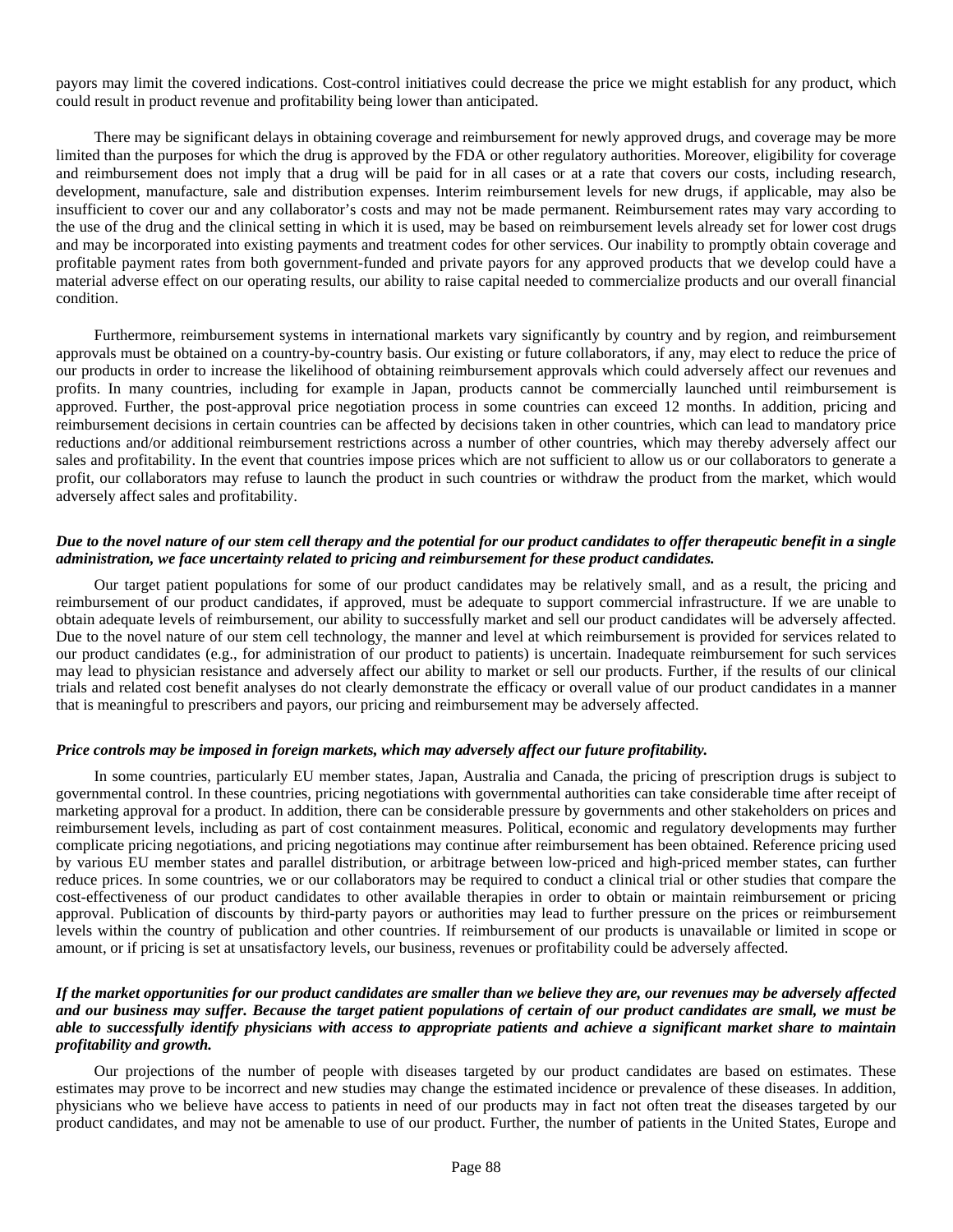elsewhere may turn out to be lower than expected, may not be otherwise amenable to treatment with our products, or new patients may become increasingly difficult to identify or gain access to, all of which would adversely affect our results of operations and our business.

# *We are exposed to risks related to our licensees and our international operations, and failure to manage these risks may adversely affect our operating results and financial condition.*

We and our subsidiaries operate out of Australia, the United States, Singapore, the United Kingdom and Switzerland. We have licensees, with rights to commercialize products based on our MSC technology, including JCR in Japan. Our primary manufacturing collaborator, Lonza, serves us primarily out of their facilities in Singapore, and through contractual relationships with third parties, has access to storage facilities in the U.S., Europe, Australia and Singapore. As a result, a significant portion of our operations are conducted by and/or rely on entities outside the markets in which certain of our trials take place, our suppliers are sourced, our product candidates are developed, and, if any such product candidates obtain regulatory approval, our products may be sold. Accordingly, we import a substantial number of products and/or materials into such markets. We may be denied access to our customers, suppliers or other collaborators or denied the ability to ship products from any of these sites as a result of a closing of the borders of the countries in which we operate, or in which these operations are located, due to economic, legislative, political and military conditions in such countries. For example, on June 23, 2016, the electorate in the United Kingdom, or UK, voted in favor of leaving the European Union (EU) (commonly referred to as "Brexit"). Thereafter, on March 29, 2017, the country formally notified the EU of its intention to withdraw pursuant to Article 50 of the Lisbon Treaty. On January 31, 2020 the UK formally left the EU and a transition period commenced. There continues to be an uncertain political and economic environment in the United Kingdom and potentially across other European Union member states, which may last for a number of months or years. If any of our product candidates are approved for commercialization, we may enter into agreements with third parties to market them on a worldwide basis or in more limited geographical regions. We expect that we will be subject to additional risks related to entering into international business relationships, including:

- unexpected changes in tariffs, trade barriers and regulatory requirements;
- economic weakness, including inflation, or political instability in particular foreign economies and markets;
- logistics and regulations associated with shipping cell samples and other perishable items, including infrastructure conditions and transportation delays;
- potential import and export issues and other trade barriers and restrictions with the U.S. Customs and Border Protection and similar bodies in other jurisdictions;
- compliance with tax, employment, immigration and labor laws for employees living or traveling abroad;
- workforce uncertainty in countries where labor unrest is more common than in the United States;
- reduced protection for intellectual property rights in some countries and practical difficulties of enforcing intellectual property and contract rights abroad;
- changes in diplomatic and trade relationships, including new tariffs, trade protection measures, import or export licensing requirements, trade embargoes and other trade barriers;
- tariffs imposed by the U.S. on goods from other countries, including the recently implemented tariffs and additional tariff that have been proposed by the U.S. government on various imports from China and the EU and by the governments of these jurisdictions on certain U.S. goods, and any other possible tariffs that may be imposed on products such as ours, the scope and duration of which, if implemented, remains uncertain;
- deterioration of political relations between the U.K. and the EU, which could have a material adverse effect on our sales and operations in these countries;
- changes in social, political and economic conditions or in laws, regulations and policies governing foreign trade, manufacturing, development and investment both domestically as well as in the other countries and jurisdictions into which we sell our products;
- fluctuations in currency exchange rates and the related effect on our results of operations;
- increased financial accounting and reporting burdens and complexities;
- potential increases on tariffs or restrictions on trade generally;
- production shortages resulting from any events affecting raw material supply or manufacturing capabilities abroad; and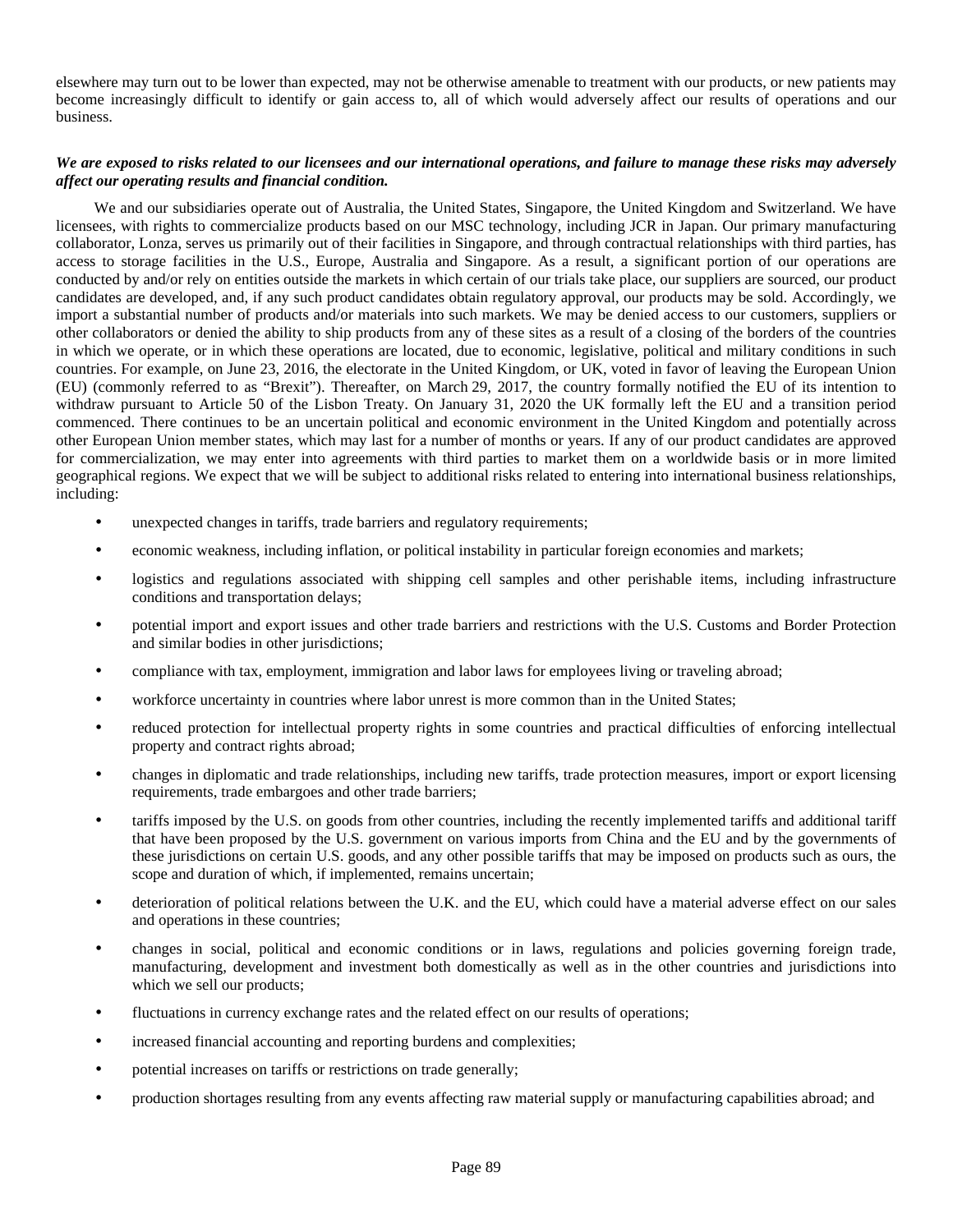• business interruptions resulting from geopolitical actions, including war and terrorism, or natural disasters including earthquakes, typhoons, floods and fires.

#### *Use of animal-derived materials could harm our product development and commercialization efforts.*

Some of the manufacturing materials and/or components that we use in, and which are critical to, implementation of our technology involve the use of animal-derived products, including FBS. Suppliers or regulatory changes may limit or restrict the availability of such materials for clinical and commercial use. While FBS is commonly used in the production of various marketed biopharmaceuticals, the suppliers of FBS that meet our strict quality standards are limited in number and region. As such, to the extent that any such suppliers or regions face an interruption in supply (for example, if there is a new occurrence of so-called "mad cow disease"), it may lead to a restricted supply of the serum currently required for our product manufacturing processes. Any restrictions on these materials would impose a potential competitive disadvantage for our products or prevent our ability to manufacture our cell products. The FDA has issued regulations for controls over bovine material in animal feed. These regulations do not appear to affect our ability to purchase the manufacturing materials we currently use. However, the FDA may propose new regulations that could affect our operations. Our inability to develop or obtain alternative compounds would harm our product development and commercialization efforts. There are certain limitations in the supply of certain animal-derived materials, which may lead to delays in our ability to complete clinical trials or eventually to meet the anticipated market demand for our cell products.

### *If product liability lawsuits are brought against us, we may incur substantial liabilities and may be required to limit commercialization of our product candidates.*

We face an inherent risk of product liability as a result of the human clinical use of our product candidates and will face an even greater risk if we commercialize any products. For example, we may be sued if any product we develop allegedly causes injury or is found to be otherwise unsuitable during product testing, manufacturing, marketing or sale. Any such product liability claims may include allegations of defects in manufacturing, defects in design, a failure to warn of dangers inherent in the product, negligence, strict liability, and a breach of warranties. Claims could also be asserted under state consumer protection acts. If we cannot successfully defend ourselves against product liability claims, we may incur substantial liabilities or be required to limit commercialization of our product candidates. Even a successful defense would require significant financial and management resources. Regardless of the merits or eventual outcome, liability claims may result in:

- decreased demand for our products, even if such products are approved;
- injury to our reputation;
- withdrawal of clinical trial participants;
- costs to defend the related litigations;
- a diversion of management's time and our resources;
- substantial monetary awards to trial participants or patients;
- product recalls, withdrawals, or labeling, marketing or promotional restrictions;
- increased cost of liability insurance;
- loss of revenue:
- the inability to commercialize our product candidates; and
- a decline in our ordinary share price.

Failure to obtain and retain sufficient product liability insurance at an acceptable cost to protect against potential product liability claims could prevent or inhibit the commercialization of products we develop. Additionally, our insurance policies have various exclusions, and we may be subject to a product liability claim for which we have no coverage or reduced coverage. Any claim that may be brought against us could result in a court judgment or settlement in an amount that is not covered, in whole or in part, by our insurance or that is in excess of the limits of our insurance coverage. We will have to pay any amounts awarded by a court or negotiated in a settlement that exceed our coverage limitations or that are not covered by our insurance, and we may not have, or be able to obtain, sufficient capital to pay such amounts.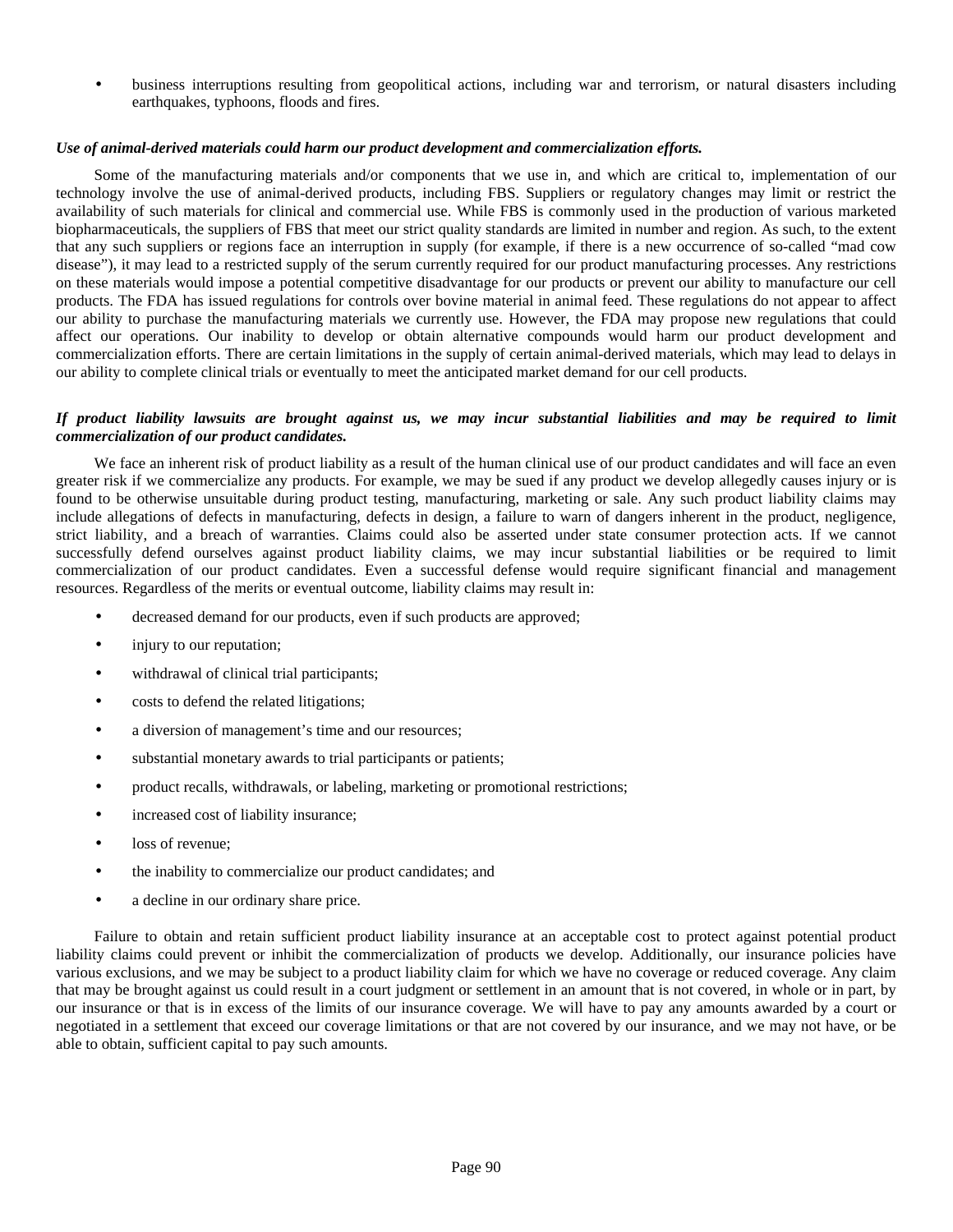#### **Risks Related to Our Intellectual Property**

#### *We may not be able to protect our proprietary technology in the marketplace.*

Our success will depend, in part, on our ability to obtain patents, protect our trade secrets and operate without infringing on the proprietary rights of others. We rely upon a combination of patents, trade secret protection, and confidentiality agreements to protect the intellectual property of our product candidates. Patents might not be issued or granted with respect to our patent applications that are currently pending, and issued or granted patents might later be found to be invalid or unenforceable, be interpreted in a manner that does not adequately protect our current product or any future products, or fail to otherwise provide us with any competitive advantage. As such, we do not know the degree of future protection that we will have on our proprietary products and technology, if any, and a failure to obtain adequate intellectual property protection with respect to our product candidates and proprietary technology could have a material adverse impact on our business.

Filing, prosecuting and defending patents throughout the world would be prohibitively expensive, so our policy is to patent technology in jurisdictions with significant or otherwise relevant commercial opportunities or activities. However, patent protection may not be available for some of the products or technology we are developing. If we must spend significant time and money protecting or enforcing our patents, designing around patents held by others or licensing, potentially for large fees, patents or other proprietary rights held by others, our business, results of operations and financial condition may be harmed.

#### *The patent positions of biopharmaceutical products are complex and uncertain.*

The scope and extent of patent protection for our product candidates are particularly uncertain. To date, our principal product candidates have been based on specific subpopulations of known and naturally occurring adult stem cells. We anticipate that the products we develop in the future will continue to include or be based on the same or other naturally occurring stem cells or derivatives or products thereof. Although we have sought and expect to continue to seek patent protection for our product candidates, their methods of use and methods of manufacture, any or all of them may not be subject to effective patent protection. Publication of information related to our product candidates by us or others may prevent us from obtaining or enforcing patents relating to these products and product candidates. Furthermore, others may independently develop similar products, may duplicate our products, or may design around our patent rights. In addition, any of our issued patents may be declared invalid. If we fail to adequately protect our intellectual property, we may face competition from companies who attempt to create a generic product to compete with our product candidates. We may also face competition from companies who develop a substantially similar product to our other product candidates that may not be covered by any of our patents.

Filing, prosecuting and defending patents on product candidates in all countries throughout the world would be prohibitively expensive, and our intellectual property rights in some countries outside the U.S. can be less extensive than those in the U.S. In addition, the laws of some foreign countries do not protect intellectual property rights to the same extent as federal and state laws in the U.S. Consequently, we may not be able to prevent third parties from practicing our inventions in all countries outside the U.S., or from selling or importing products made using our inventions in and into the U.S. or other jurisdictions. Competitors may use our technologies in jurisdictions where we have not obtained patent protection to develop their own products and further, may export otherwise infringing products to territories where we have patent protection, but enforcement is not as strong as that in the U.S. These products may compete with our current or future products, if any, and our patents or other intellectual property rights may not be effective or sufficient to prevent them from competing.

Many companies have encountered significant problems in protecting and defending intellectual property rights in foreign jurisdictions. The legal systems of certain countries do not favor the enforcement of patents, trade secrets and other intellectual property protection, particularly those relating to biotechnology products, which could make it difficult for us to stop the infringement of our patents or marketing of competing products in violation of our proprietary rights generally. Proceedings to enforce our patent rights in foreign jurisdictions could result in substantial costs and divert our efforts and attention from other aspects of our business, could put our patents at risk of being invalidated or interpreted narrowly and our patent applications at risk of not issuing and could provoke third parties to assert claims against us. We may not prevail in any lawsuits that we initiate and the damages or other remedies awarded, if any, may not be commercially meaningful. Accordingly, our efforts to enforce our intellectual property rights around the world may be inadequate to obtain a significant commercial advantage from the intellectual property that we develop or license.

#### *We may be unable to adequately prevent disclosure of trade secrets and other proprietary information.*

We maintain certain of our proprietary know-how and technological advances as trade secrets, especially where we do not believe patent protection is appropriate or obtainable, including, but not exclusively, with respect to certain aspects of the manufacturing of our products. However, trade secrets are difficult to protect. We take a number of measures to protect our trade secrets including, limiting disclosure, physical security and confidentiality and non-disclosure agreements. We enter into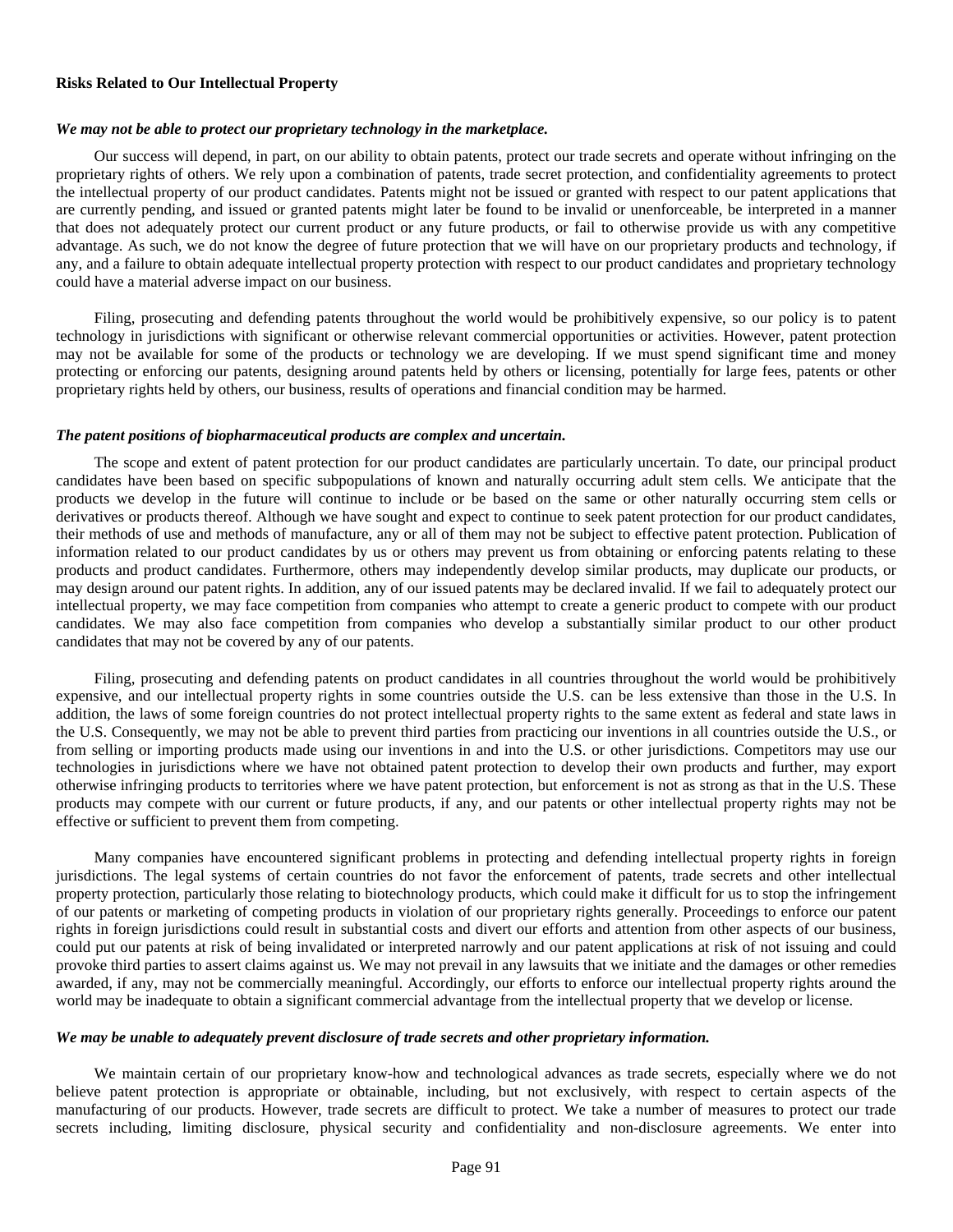confidentiality agreements with our employees, consultants, outside scientific collaborators, contract manufacturing partners, sponsored researchers and other advisors and third parties to protect our trade secrets and other proprietary information. These agreements may not effectively prevent disclosure of confidential information and may not provide an adequate remedy in the event of unauthorized disclosure of confidential information. In addition, others may independently discover our trade secrets and proprietary information. Costly and time-consuming litigation could be necessary to enforce and determine the scope of our proprietary rights. Failure to obtain or maintain trade secret protection, or failure to adequately protect our intellectual property could enable competitors to develop generic products or use our proprietary information to develop other products that compete with our products or cause additional, material adverse effects upon our business, results of operations and financial condition.

# *We may be forced to litigate to enforce or defend our intellectual property rights, and/or the intellectual property rights of our licensors.*

We may be forced to litigate to enforce or defend our intellectual property rights against infringement by competitors, and to protect our trade secrets against unauthorized use. In so doing, we may place our intellectual property at risk of being invalidated, unenforceable, or limited or narrowed in scope and may no longer be used to prevent the manufacture and sale of competitive product. Further, an adverse result in any litigation or other proceedings before government agencies such as the United States Patent and Trademark Office ("USPTO"), may place pending applications at risk of non-issuance. Further, interference proceedings, derivation proceedings, entitlement proceedings, ex parte reexamination, inter partes reexamination, inter partes review, post-grant review, and opposition proceedings provoked by third parties or brought by the USPTO or any foreign patent authority may be used to challenge inventorship, ownership, claim scope, or validity of our patent applications. Furthermore, because of the substantial amount of discovery required in connection with intellectual property litigation, there is a risk that some of our confidential and proprietary information could be compromised by disclosure during this type of litigation.

# *Intellectual property disputes could cause us to spend substantial resources and distract our personnel from their normal responsibilities.*

Even if resolved in our favor, litigation or other legal proceedings relating to intellectual property claims may cause us to incur significant expenses, and could distract our technical and/or management personnel from their normal responsibilities. In addition, there could be public announcements of the results of hearings, motions or other interim proceedings or developments and if securities analysts or investors perceive these results to be negative, it could have a substantial adverse effect on the market price of our ADSs and ordinary shares. Such litigation or proceedings could substantially increase our operating losses and reduce the resources available for development activities or any future sales, marketing or distribution activities. We may not have sufficient financial or other resources to adequately conduct such litigation or proceedings. Some of our competitors may be able to sustain the costs of litigation proceedings more effectively than we can because of their greater financial resources and personnel. In addition, the uncertainties associated with litigation could have a material adverse effect on our ability to raise the funds necessary to conduct our clinical trials, continue our internal research programs, in-license needed technology or enter into strategic collaborations that would help us bring our product candidates to market. As a result, uncertainties resulting from the initiation and continuation of patent litigation or other proceedings could have a material adverse effect on our ability to compete in the marketplace.

## *U.S. patent reform legislation and court decisions could increase the uncertainties and costs surrounding the prosecution of our patent applications and the enforcement or defense of our issued U.S. patents.*

Changes in either the patent laws or interpretation of the patent laws in the United States could increase the uncertainties and costs surrounding the prosecution of patent applications and the enforcement or defense of issued patents. Assuming that other requirements for patentability are met, prior to March 2013, in the United States, the first to invent the claimed invention was entitled to the patent, while outside the United States, the first to file a patent application was entitled to the patent. After March 2013, under the Leahy-Smith America Invents Act, or the America Invents Act, enacted in September 2011, the United States transitioned to a first inventor to file system in which, assuming that other requirements for patentability are met, the first inventor to file a patent application will be entitled to the patent on an invention regardless of whether a third party was the first to invent the claimed invention. Under the current patent laws, a third party that files a patent application in the USPTO before us for a particular invention could therefore be awarded a patent covering such invention even if we had made that invention before it was made by such third party. This requires us to be cognizant of the time from invention to filing of a patent application.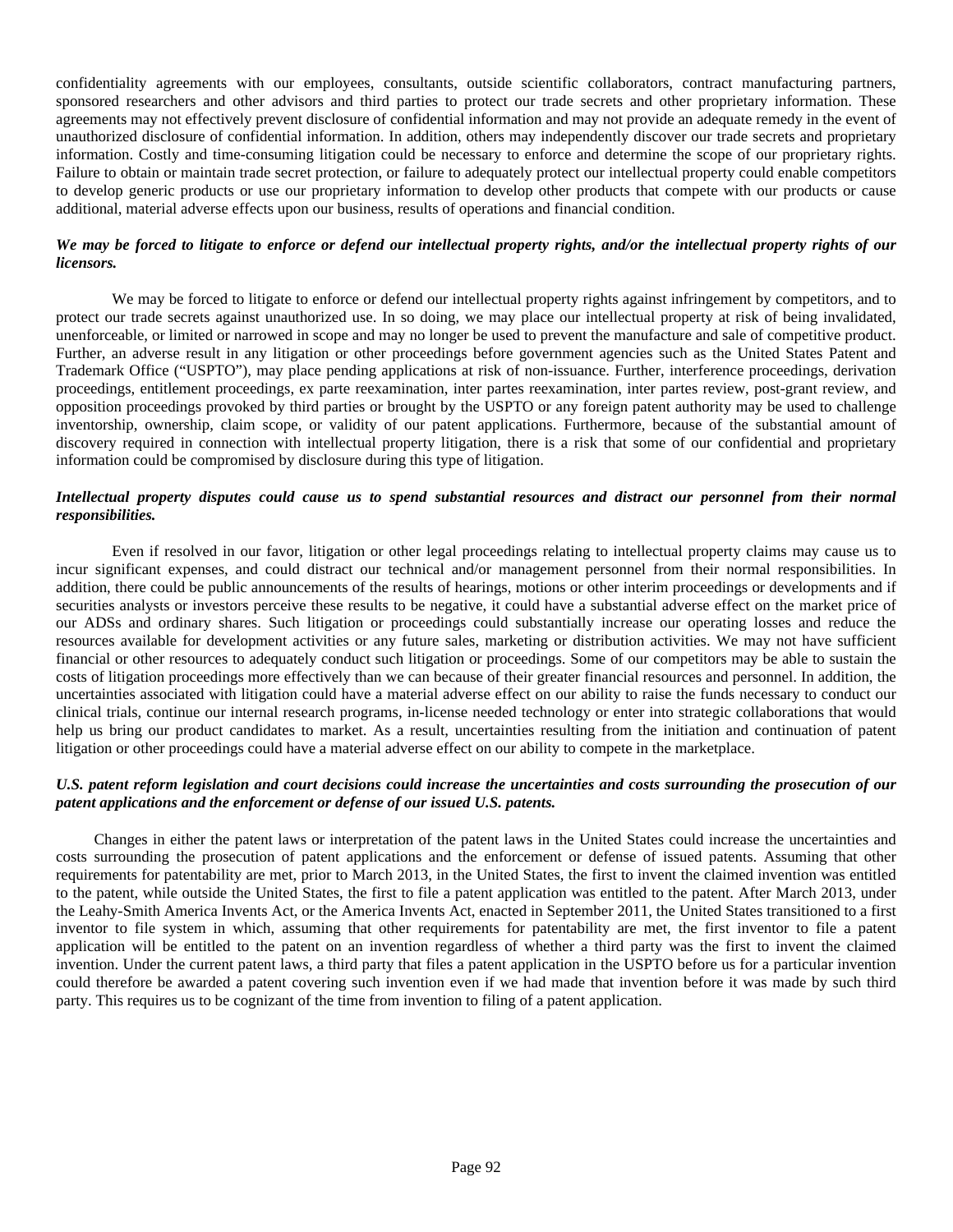The America Invents Act also includes a number of significant changes that affect the way patent applications are prosecuted and may also affect patent litigation and proceedings. These include allowing third party submissions of prior art to the USPTO during patent prosecution and additional procedures for attacking the validity of a patent through USPTO administered post-grant proceedings, including post-grant review, *inter partes* review, and derivation proceedings. Because a lower evidentiary standard applies in USPTO proceedings compared to the evidentiary standards applied in United States federal courts in actions seeking to invalidate a patent claim, a third party could potentially provide evidence in a USPTO proceeding sufficient for the USPTO to hold a claim invalid even though the same evidence would be insufficient to invalidate the claim if challenged in a district court action. Accordingly, a third party may attempt to use available USPTO procedures to invalidate our patent claims that would not otherwise have been invalidated if first challenged by the third party in a district court action. The new post-grant review (PGR) proceedings added as of September 2012 by the America Invents Act, which are similar to European "opposition" proceedings and provide thirdparty petitioners with the ability to challenge the validity of a patent on more expansive grounds than those permitted in other USTPO proceedings, allow for validity to be examined by the USPTO based not only on prior art patents and publications, but also on prior invalidating public use and sales, the presence of non-statutory subject matter in the patent claims and inadequate written description or lack of enablement. Discovery for PGR proceedings is accordingly likely to be expansive given that the issues addressed in PGR are more comprehensive than those addressed in other USPTO proceedings. Therefore, the America Invents Act and its implementation could increase the uncertainties and costs surrounding the prosecution of our owned or in-licensed patent applications and the enforcement or defense of our owned or in-licensed issued patents, all of which could have a material adverse effect on our business, financial condition, results of operations, and prospects.

As compared to intellectual property-reliant companies generally, the patent positions of companies in the development and commercialization of biologics and pharmaceuticals are particularly uncertain. Recent U.S. Supreme Court rulings have narrowed the scope of patent protection available in certain circumstances and weakened the rights of patent owners in certain situations. These rulings have created uncertainty with respect to the validity and enforceability of patents, even once obtained. Depending on future actions by the U.S. Congress, the federal courts, and the USPTO, the laws and regulations governing patents could change in unpredictable ways that could have a material adverse effect on our existing patent portfolio and our ability to protect and enforce our intellectual property in the future.

# *If third parties claim that intellectual property used by us infringes upon their intellectual property, commercialization of our product candidates and our operating profits could be adversely affected.*

There is a substantial amount of litigation, both within and outside the United States, involving patent and other intellectual property rights in the biopharmaceutical industry. We may, from time to time, be notified of claims that we are infringing upon patents, trademarks, copyrights, or other intellectual property rights owned by third parties, and we cannot provide assurances that other companies will not, in the future, pursue such infringement claims against us or any third-party proprietary technologies we have licensed. Any such claims could also be expensive and time consuming to defend and divert management's attention and resources, and could delay or prevent us from commercializing our product candidates. Our competitive position could suffer as a result. Although we have reviewed certain third-party patents and patent filings that we believe may be relevant to our product candidates, we have not conducted a freedom-to-operate search or analysis for our product candidates, and we may not be aware of patents or pending or future patent applications that, if issued, would block us from commercializing our product candidates. Thus, we cannot guarantee that our product candidates, or our commercialization thereof, do not and will not infringe any third party's intellectual property.

## *If we do not obtain patent term extension in the United States under the Hatch-Waxman Act and in foreign countries under similar legislation, thereby potentially extending the term of our marketing exclusivity of our product candidates, our business may be materially harmed.*

Depending on the timing, duration and specifics of FDA marketing approval of our product candidates, if any, one of the U.S. patents covering each of such approved product(s) or the use thereof may be eligible for up to five years of patent term restoration under the Hatch-Waxman Act. The Hatch-Waxman Act allows a maximum of one patent to be extended per FDA approved product. Patent term extension also may be available in certain foreign countries upon regulatory approval of our product candidates, including by the EMA in the EU or the PMDA in Japan. Nevertheless, we may not be granted patent term extension either in the United States or in any foreign country because of, for example, failing to apply within applicable deadlines, failing to apply prior to expiration of relevant patents or otherwise failing to satisfy applicable requirements. Moreover, the term of extension, as well as the scope of patent protection during any such extension, afforded by the governmental authority could be less than we request. In addition, if a patent we wish to extend is owned by another party and licensed to us, we may need to obtain approval and cooperation from our licensor to request the extension.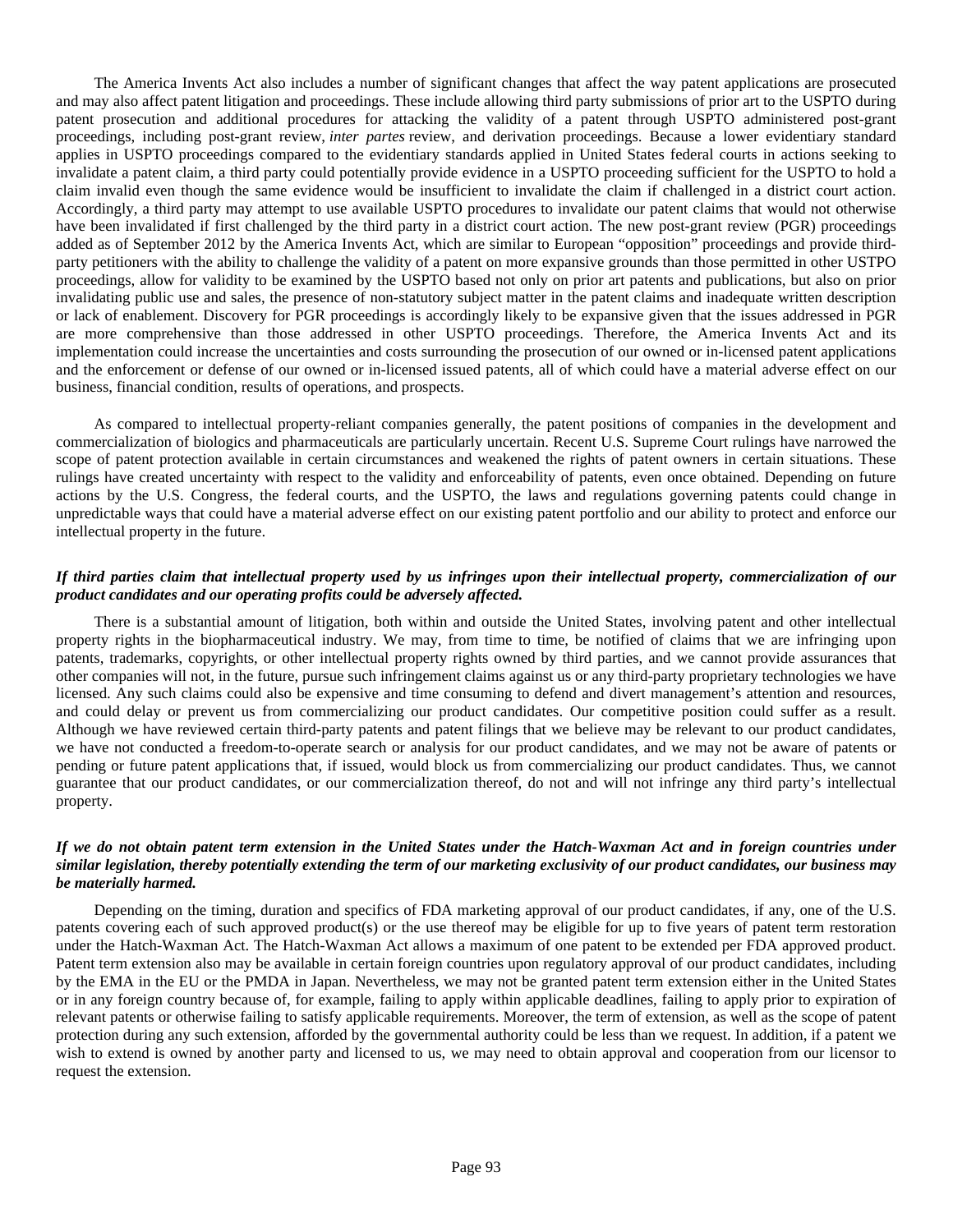If we are unable to obtain patent term extension or restoration, or the term of any such extension is less than we request, the period before we might face generic or follow-on competition could be shortened and we may not be able to stop our competitors from launching competing products following our patent expiration, and our revenue could be reduced, possibly materially.

#### **Risks Related to Our Business and Industry**

# *If we fail to attract and keep senior management and key scientific, commercial, regulatory affairs and other personnel, we may be unable to successfully develop our product candidates, conduct our clinical trials and commercialize our product candidates.*

We are highly dependent on members of our executive management, particularly Dr. Silviu Itescu, our Chief Executive Officer. Dr. Itescu was an early pioneer in the study and clinical development of stem cell therapeutics and is globally recognized in the field of regenerative medicine. The loss of the services of Dr. Itescu or any other member of the executive management team could impede the achievement of our research, development and commercialization objectives.

Recruiting and retaining qualified scientific, clinical, manufacturing, regulatory affairs, sales and marketing personnel will also be critical to our success. We may not be able to attract and retain these personnel on acceptable terms given the competition among numerous pharmaceutical and biotechnology companies for similar personnel. We also experience competition for the hiring of scientific and clinical personnel from universities and research institutions.

# *Our employees, principal investigators, consultants and collaboration partners may engage in misconduct or other improper activities, including noncompliance with laws and regulatory standards and requirements and insider trading.*

We are exposed to the risk of employee fraud or other misconduct. Misconduct by employees could include failures to comply with FDA regulations, to provide accurate information to the FDA, to comply with manufacturing standards we have established, to comply with federal and state healthcare fraud and abuse laws and regulations, to report financial information or data accurately or to disclose unauthorized activities to us. In particular, sales, marketing and business arrangements (including arrangements with healthcare providers, opinion leaders, research institutions, distributors and payors) in the healthcare industry are subject to extensive laws and regulations intended to prevent fraud, kickbacks, self-dealing and other abusive practices. These laws and regulations restrict or prohibit a wide range of activity relating to pricing, discounting, marketing and promotion, sales commissions, customer incentive programs and other business arrangements. Employee misconduct could also involve the improper use of information obtained in the course of clinical trials, which could result in regulatory sanctions and serious harm to our reputation, or, given we are a listed company in Australia and the United States, breach of insider trading or other securities laws and regulations. It is not always possible to identify and deter employee misconduct, and the precautions we take to detect and prevent this activity may not be effective in controlling unknown or unmanaged risks or losses or in protecting us from governmental investigations or other actions or lawsuits stemming from a failure to be in compliance with such laws or regulations. If any such actions are instituted against us, and we are not successful in defending ourselves or asserting our rights, those actions could have a significant impact on our business, including the imposition of significant fines or other sanctions.

## *We may acquire other companies or assets which could divert our management's attention, result in additional dilution to our shareholders and otherwise disrupt our operations and harm our operating results.*

We have in the past and may in the future seek to acquire businesses, products or technologies that we believe could complement or expand our product offerings, enhance our technical capabilities or otherwise offer growth opportunities. For example, we acquired MSC assets from Osiris Therapeutics, Inc. in 2013. The pursuit of potential acquisitions may divert the attention of management and cause us to incur various expenses in identifying, investigating and pursuing suitable acquisitions, whether or not they are consummated. If we acquire additional businesses, we may not be able to integrate the acquired personnel, operations and technologies successfully, or effectively manage the combined business following the acquisition. We also may not achieve the anticipated benefits from the acquired business due to a number of factors, including:

- incurrence of acquisition-related costs;
- diversion of management's attention from other business concerns;
- unanticipated costs or liabilities associated with the acquisition;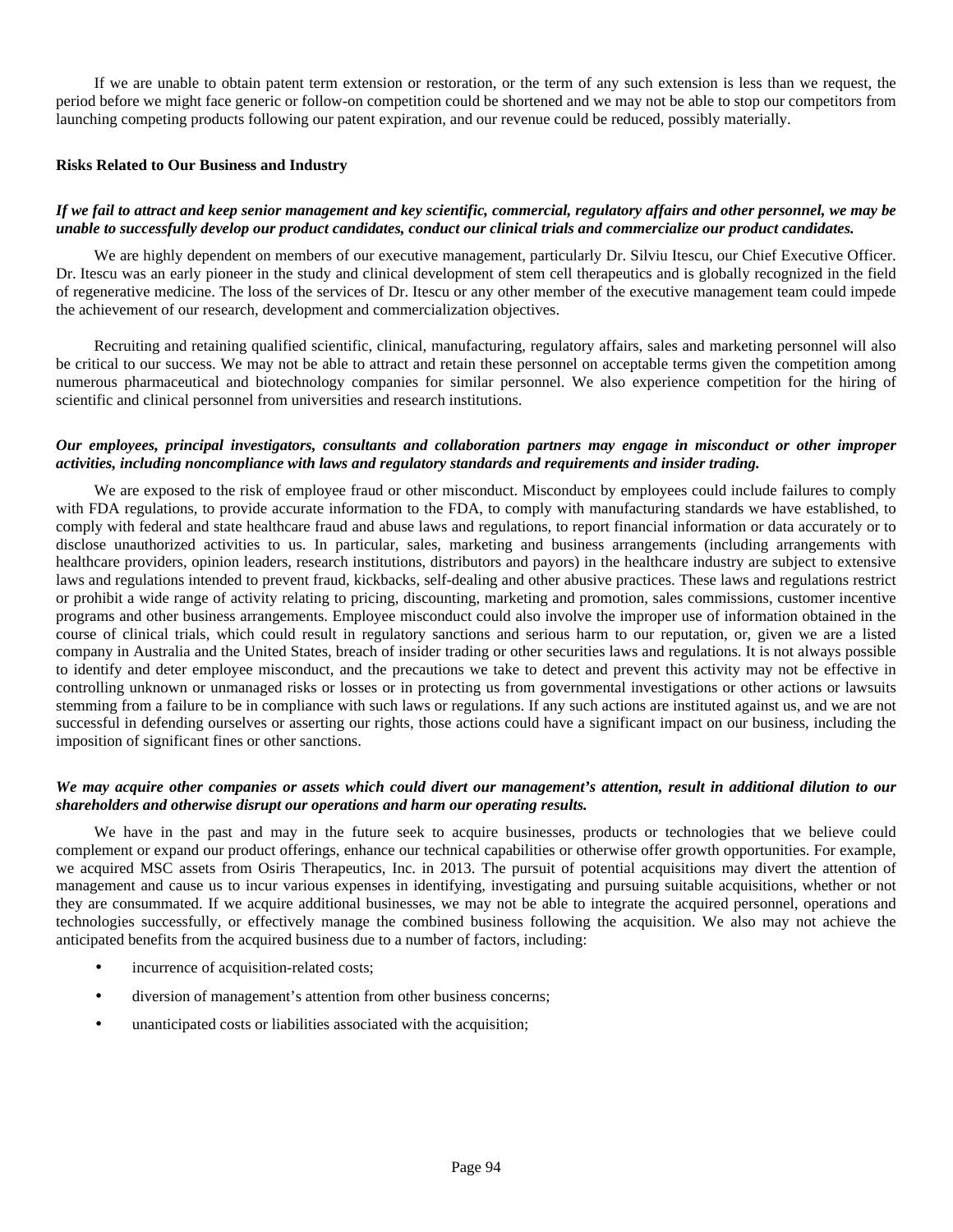- harm to our existing business relationships with collaborators as a result of the acquisition;
- harm to our brand and reputation;
- the potential loss of key employees;
- use of resources that are needed in other parts of our business; and
- use of substantial portions of our available cash to consummate the acquisition.

In the future, if our acquisitions do not yield expected returns, we may be required to take charges to our operating results arising from the impairment assessment process. Acquisitions may also result in dilutive issuances of equity securities or the incurrence of debt, which could adversely affect our operating results. In addition, if an acquired business fails to meet our expectations, our business, results of operations and financial condition may be adversely affected.

### *We and our collaborators must comply with environmental laws and regulations, and failure to comply with these laws and regulations could expose us to significant liabilities.*

We and our collaborators are subject to various federal, state and local environmental laws, rules and regulations, including those relating to the discharge of materials into the air, water and ground, the manufacture, storage, handling, use, transportation and disposal of hazardous and biological materials, and the health and safety of employees with respect to laboratory activities required for the development of products and technologies. In the event of contamination or injury, or failure to comply with environmental, occupational health and safety and export control laws and regulations, it could cause an interruption of our commercialization efforts, research and development efforts, or business operations, and we could be held liable for any resulting damages and any such liability could exceed our assets and resources.

# *We work with outside scientists and their institutions in developing product candidates. These scientists may have other commitments or conflicts of interest, which could limit our access to their expertise and harm our ability to leverage our discovery platform.*

We work with scientific advisors and collaborators at academic research institutions in connection with our product development. These scientific advisors serve as our link to the specific pools of trial participants we are targeting in that these advisors may:

- identify individuals as potential candidates for study;
- obtain their consent to participate in our research;
- perform medical examinations and gather medical histories;
- conduct the initial analysis of suitability of the individuals to participate in our research based on the foregoing; and
- collect data and biological samples from trial participants periodically in accordance with our study protocols.

These scientists and collaborators are not our employees, rather they serve as either independent contractors or the primary investigators under research collaboration agreements that we have with their sponsoring academic or research institution. Such scientists and collaborators may have other commitments that would limit their availability to us. Although our scientific advisors generally agree not to do competing work, if an actual or potential conflict of interest between their work for us and their work for another entity arises, we may lose their services. It is also possible that some of our valuable proprietary knowledge may become publicly known through these scientific advisors if they breach their confidentiality agreements with us, which would cause competitive harm to our business.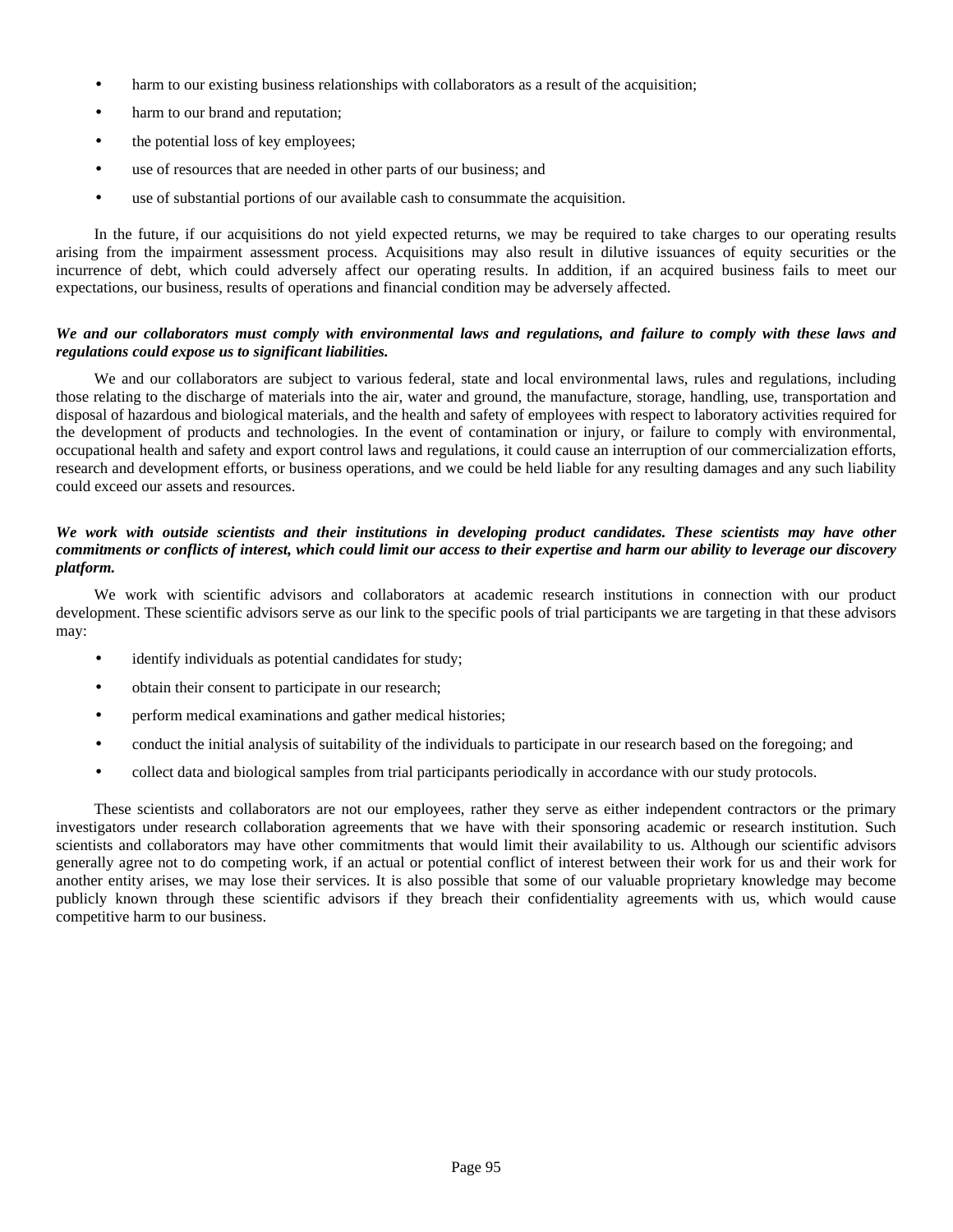#### *If our ability to use cumulative carry forward net operating losses is or becomes subject to certain limitations or if certain tax incentive credits from which we benefit expire or no longer apply to us, our business, results of operations and financial condition may be adversely affected.*

We are an Australian company subject to taxation in Australia and other jurisdictions. As of March 31, 2020, our cumulative operating losses have a total potential tax benefit of \$116.6 million at local tax rates (excluding other temporary differences). These losses may be available for use once we are in a tax profitable position. These losses were incurred in different jurisdictions and can only be offset against profits earned in the relevant jurisdictions. Tax losses are able to be carried forward at their nominal amount indefinitely in Australia and in Singapore, and for up to 20 years in the U.S. as long as certain conditions are met; however, new tax reform legislation in the United States allows for indefinite carryforward of any net operating loss arising in a tax year ending after December 31, 2018, subject to certain conditions. In order to use these tax losses, it is necessary to satisfy certain tests and, as a result, we cannot assure you that the tax losses will be available to offset profits if and when we earn them. Utilization of our net operating loss and research and development credit carryforwards in the U.S. may be subject to substantial annual limitation due to ownership change limitations that could occur in the future generally provided by Section 382 of the Internal Revenue Code of 1986, as amended. In addition, U.S. tax reform introduced a limitation on the amount of net operating losses arising in taxable years beginning after December 31, 2017, that a corporation may deduct in a single tax year equal to the lesser of the available net operating loss carryover or 80 percent of a taxpayer's pre-net operating loss deduction taxable income. With respect to carryforward net operating losses in the U.S. that are subject to the 20-year carry-forward limit, our carry forward net operating losses first start to expire in 2032. In addition, we are eligible for certain research and development tax incentive refundable credits in Australia that may increase our available cash flow. The Australian federal government's Research and Development Tax Incentive grant is available for eligible research and development purposes based on the filing of an annual application.

There can be no assurances that we will continue to benefit from these incentives or that such tax incentive credit programs will not be revoked or modified in any way in the future. The Australian government may in the future decide to modify the requirements of, reduce the amounts of the research and development tax incentive credits available under, or discontinue its research and development tax incentive program. For instance, the Australian government undertook a review of its Research and Development Tax Incentive program in 2016 and in the May 2018 Federal budget announced its intention to pass certain recommendations of the review panel into law to reduce the research and development tax incentive credits available in certain circumstances. One of the changes announced in May 2018 was to reduce the amount of the research and development tax incentive credits available by capping the annual refundable tax offset amount at A\$4.0 million for companies with an annual aggregate turnover of less than A\$20.0 million, such as us, however, refundable tax offsets related to spend incurred on clinical trials conducted in Australia would not be capped. If the Research and Development Tax program incentives are revoked or modified, or if we no longer qualify as a smallmedium business under the A\$20.0 million turnover test or we are no longer eligible for such incentives due to other circumstances, our business, results of operations and financial condition may be adversely affected.

For the year ended June 30, 2019, our combined worldwide turnover is in excess of A\$20.0 million making us ineligible for the refundable cash tax offset for the research and development tax incentive. As a result, we recognized income of \$Nil and \$1.4 million, respectively, from the Research and Development Tax Incentive program for the years ended June 30, 2019 and 2018.

#### *Taxing authorities could reallocate our taxable income within our subsidiaries, which could increase our consolidated tax liability.*

We conduct operations in multiple tax jurisdictions and the tax laws of those jurisdictions generally require that the transfer prices between affiliated companies in different jurisdictions be the same as those between unrelated companies dealing at arms' length, and that such prices are supported by contemporaneous documentation. While we believe that we operate in compliance with applicable transfer pricing laws and intend to continue to do so, our transfer pricing procedures are not binding on applicable tax authorities. If tax authorities in any of these countries were to successfully challenge our transfer prices as not reflecting arms' length transactions, they could require us to adjust our transfer prices and thereby reallocate our income to reflect these revised transfer prices, which could result in a higher tax liability to us, and possibly interest and penalties, and could adversely affect our business, results of operations and financial condition.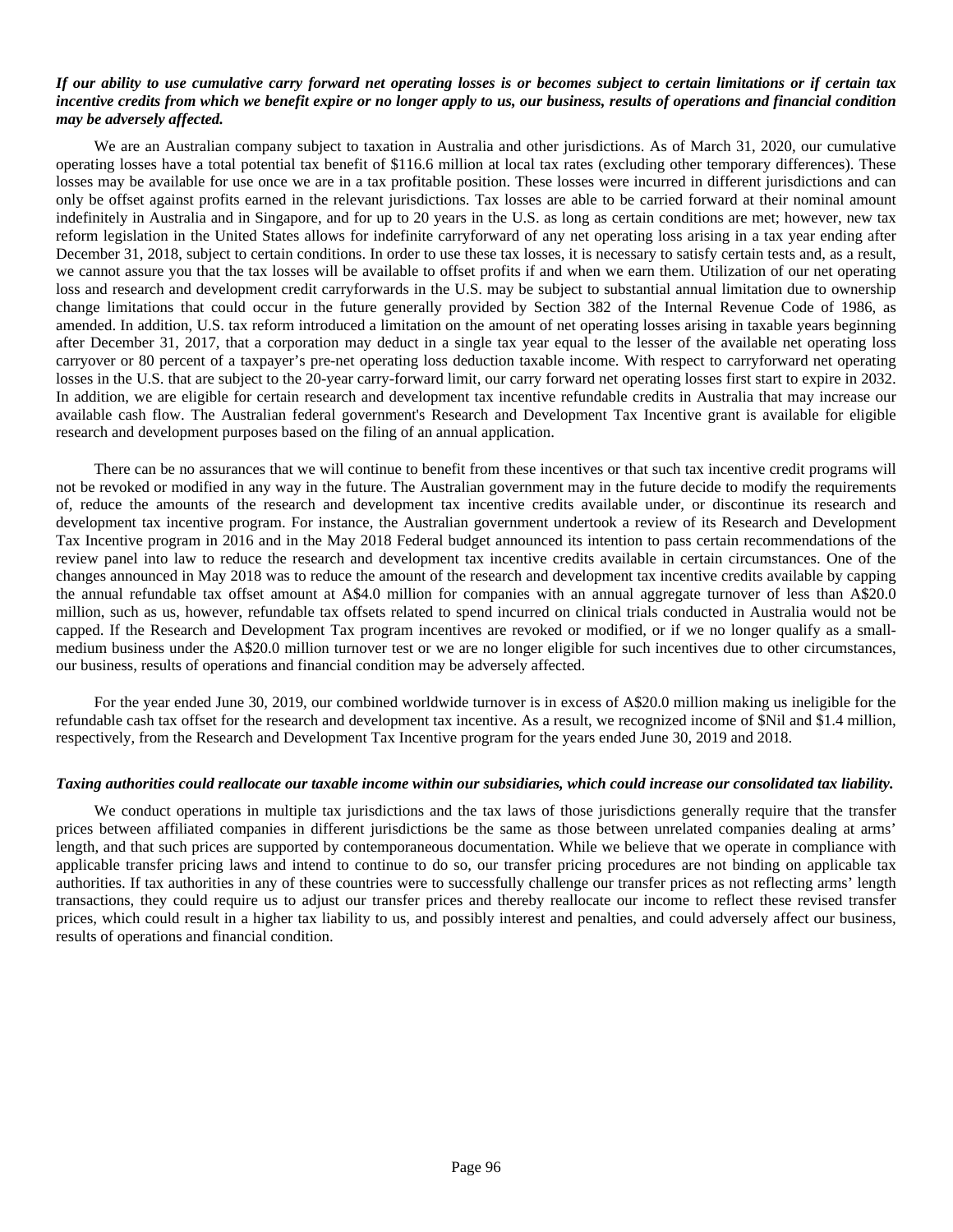#### *The pharmaceutical industry is highly regulated and pharmaceutical companies are subject to various federal and state fraud and abuse laws, including, without limitation, the federal Anti-Kickback Statute and the federal False Claims Act.*

Healthcare fraud and abuse regulations are complex and can be subject to varying interpretations as to whether or not a statute has been violated. The laws that may affect our ability to operate include:

- the federal Anti-Kickback Statute which prohibits, among other things, the knowing and willful payment of remuneration to induce or reward patient referrals, prescribing or recommendation of products, or the generation of business involving any item or service which may be payable by the federal health care programs (e.g., drugs, supplies, or health care services for Medicare or Medicaid patients);
- the federal False Claims Act which prohibits, among other things, individuals or entities from knowingly presenting, or causing to be presented, claims for payment for government funds (e.g., payment from Medicare or Medicaid) or knowingly making, using, or causing to be made or used a false record or statement, material to a false or fraudulent claim for government funds;
- the federal *Health Insurance Portability and Accountability Act of 1996* ("HIPAA"), as amended by the *Health Information Technology for Economic and Clinical Health Act*, and its implementing regulations, imposes certain requirements relating to the privacy, security and transmission of individually identifiable health information. Among other things, HIPAA imposes civil and criminal liability for the wrongful access or disclosure of protected health information;
- the federal *Physician Payments Sunshine Act*, created under Section 6002 of the *Patient Protection and Affordable Care Act* ("ACA"), as amended, requires certain manufacturers of drugs, devices, biologics and medical supplies for which payment is available under Medicare, Medicaid or the Children's Health Insurance Program (with certain exceptions) to report information related to certain payments or other transfers of value made or distributed to physicians and teaching hospitals, or to entities or individuals at the request of, or designated on behalf of, those physicians and teaching hospitals and to report annually certain ownership and investment interests held by physicians and their immediate family members;
- the FDCA, which, among other things, regulates the testing, development, approval, manufacture, promotion and distribution of drugs, devices and biologics. The FDCA prohibits manufacturers from selling or distributing "adulterated" or "misbranded" products. A drug product may be deemed misbranded if, among other things, (i) the product labeling is false or misleading, fails to contain requisite information or does not bear adequate directions for use; (ii) the product is manufactured at an unregistered facility; or (iii) the product lacks the requisite FDA clearance or approval;
- the U.S. *Foreign Corrupt Practices Act* ("FCPA"), which prohibits corrupt payments, gifts or transfers of value to non-U.S. officials; and
- non-U.S. and U.S. state law equivalents of each of the above federal laws, such as anti-kickback and false claims laws which may apply to items or services reimbursed by any third-party payor, including commercial insurers.

Any failure to comply with these laws, or the regulations adopted thereunder, could result in administrative, civil, and/or criminal penalties, and could result in a material adverse effect on our reputation, business, results of operations and financial condition.

The federal fraud and abuse laws have been interpreted to apply to arrangements between pharmaceutical manufacturers and a variety of health care professionals and healthcare organizations. Although the federal Anti-Kickback Statute has several statutory exemptions and regulatory safe harbors protecting certain common activities from prosecution, all elements of the potentially applicable exemption or safe harbor must be met in order for the arrangement to be protected, and prosecutors have interpreted the federal healthcare fraud statutes to attack a wide range of conduct by pharmaceutical companies. In addition, most states have statutes or regulations similar to the federal anti-kickback and federal false claims laws, which apply to items and services covered by Medicaid and other state programs, or, in several states, apply regardless of the payor. Administrative, civil and criminal sanctions may be imposed under these federal and state laws. Further, the current administration has indicated an interest in excluding transactions with certain payors or other healthcare providers from safe harbor protection. This may impact the manner in which manufacturers contract with payors, and negatively impact our market opportunities for our products.

Further, the ACA, among other things, amended the intent standard under the Anti-Kickback Statute such that a person or entity no longer needs to have actual knowledge of the statute or specific intent to violate it in order to have committed a violation. In addition, the ACA makes clear that a claim including items or services resulting from a violation of the federal Anti-Kickback Statute constitutes a false or fraudulent claim under the federal False Claims Act. Any violations of these laws, or any action against us for violation of these laws, even if we successfully defend against it, could result in a material adverse effect on our reputation, business, results of operations and financial condition.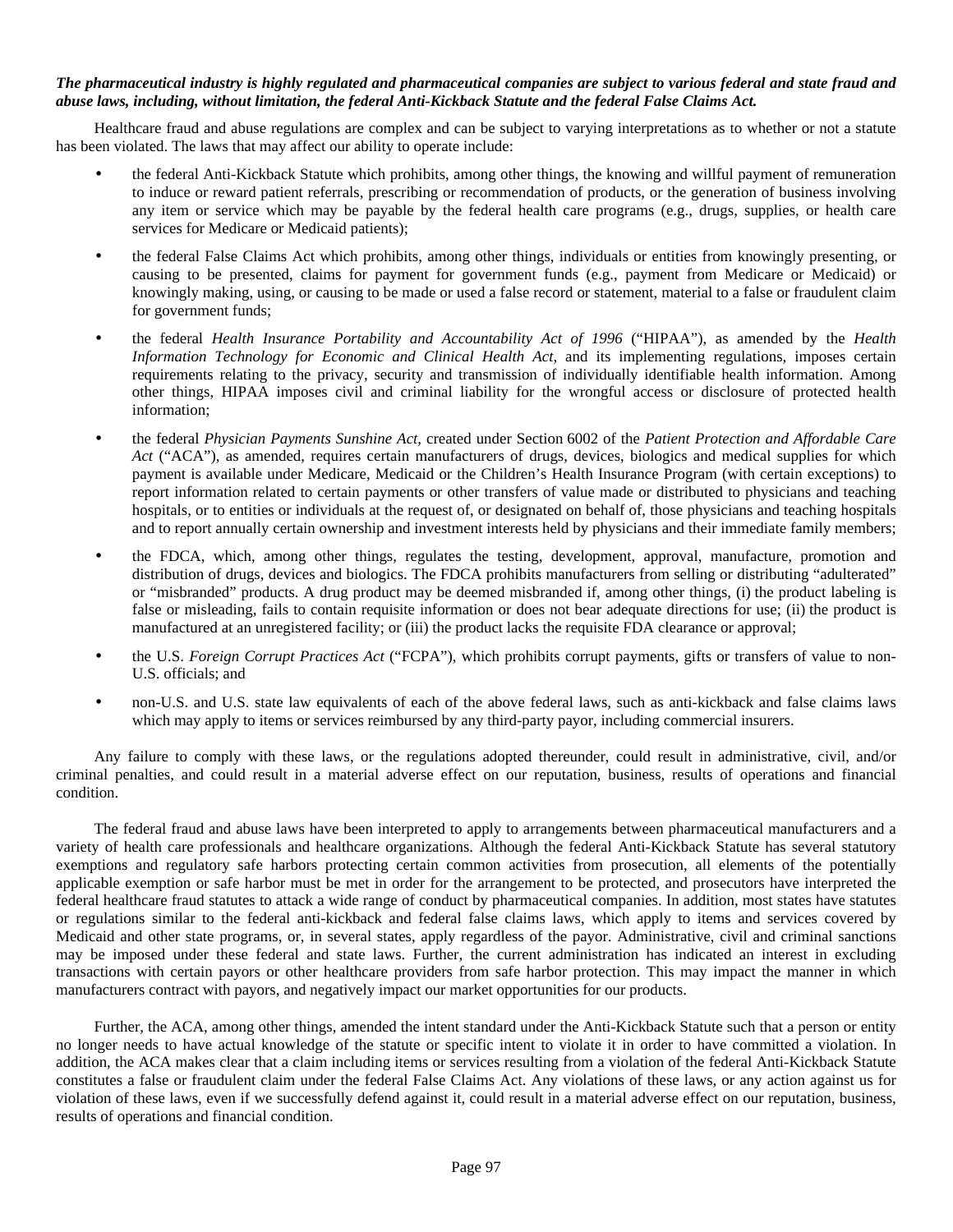#### *A failure to adequately protect private health information could result in severe harm to our reputation and subject us to significant liabilities, each of which could have a material adverse effect on our business.*

Throughout the clinical trial process, we may obtain the private health information of our trial subjects. There are a number of state, federal and international laws protecting the privacy and security of health information and personal data. As part of the *American Recovery and Reinvestment Act 2009* ("ARRA"), Congress amended the privacy and security provisions of HIPAA. HIPAA imposes limitations on the use and disclosure of an individual's healthcare information by healthcare providers conducting certain electronic transactions, healthcare clearinghouses, and health insurance plans, collectively referred to as covered entities. The HIPAA amendments also impose compliance obligations and corresponding penalties for non-compliance on certain individuals and entities that provide services to or perform certain functions on behalf of healthcare providers and other covered entities involving the use or disclosure of individually identifiable health information, collectively referred to as business associates. ARRA also made significant increases in the penalties for improper use or disclosure of an individual's health information under HIPAA and extended enforcement authority to state attorneys general. The amendments also create notification requirements to federal regulators, and in some cases local and national media, for individuals whose health information has been inappropriately accessed or disclosed. Notification is not required under HIPAA if the health information that is improperly used or disclosed is deemed secured in accordance with certain encryption or other standards developed by the U.S. Department of Health and Human Services, or HHS. Most states have laws requiring notification of affected individuals and state regulators in the event of a breach of personal information, which is a broader class of information than the health information protected by HIPAA. Many state laws impose significant data security requirements, such as encryption or mandatory contractual terms to ensure ongoing protection of personal information. Activities outside of the U.S. implicate local and national data protection standards, impose additional compliance requirements and generate additional risks of enforcement for non-compliance. The EU's General Data Protection Regulation, Canada's *Personal Information Protection and Electronic Documents Act* and other data protection, privacy and similar national, state/provincial and local laws and regulations may also restrict the access, use and disclosure of patient health information abroad. We may be required to expend significant capital and other resources to ensure ongoing compliance with applicable privacy and data security laws, to protect against security breaches and hackers or to alleviate problems caused by such breaches, and the failure to so comply may lead to fines or penalties.

#### *Our operations are subject to anti-corruption laws, including Australian bribery laws, the United Kingdom Bribery Act, and the FCPA and other anti-corruption laws that apply in countries where we do business.*

Anti-corruption laws generally prohibit us and our employees and intermediaries from bribing, being bribed or making other prohibited payments to government officials or other persons to obtain or retain business or gain some other business advantage. Although we believe that we have adequate policies and enforcement mechanisms to ensure legal and regulatory compliance with the FCPA, the U.K. Bribery Act 2010 and other similar regulations, we participate in collaborations and relationships with third parties, and it is possible that any of our employees, subcontractors, agents or partners may violate any such legal and regulatory requirements, which may expose us to criminal or civil enforcement actions, including penalties and suspension or disqualification from U.S. federal procurement contracting. In addition, we cannot predict the nature, scope or effect of future regulatory requirements to which our international operations might be subject or the manner in which existing laws might be administered or interpreted.

There is no assurance that we will be completely effective in ensuring our compliance with all applicable anti-corruption laws or other laws including trade related laws. If we are not in compliance with these laws, we may be subject to criminal and civil penalties, disgorgement and other sanctions and remedial measures, and legal expenses, which could have an adverse impact on our business, financial condition, results of operations and liquidity. Likewise, any investigation of any potential violations of these laws by respective government bodies could also have an adverse impact on our reputation, our business, results of operations and financial condition.

### *We may lose our foreign private issuer status, which would then require us to comply with the Exchange Act's domestic reporting regime and cause us to incur additional legal, accounting and other expenses.*

In order to maintain our current status as a foreign private issuer, either (1) a majority of our ordinary shares must be either directly or indirectly owned of record by non-residents of the United States or (2) (a) a majority of our executive officers or directors must not be U.S. citizens or residents, (b) more than 50 percent of our assets cannot be located in the U.S. and (c) our business must be administered principally outside the U.S. If we lost this status, we would be required to comply with the Exchange Act reporting and other requirements applicable to U.S. domestic issuers, which are more detailed and extensive than the requirements for foreign private issuers. We may also be required to make changes in our corporate governance practices in accordance with various SEC rules and Nasdaq listing standards. Further, we would be required to comply with U.S. GAAP, as opposed to IFRS, in the preparation and issuance of our financial statements for historical and current periods. The regulatory and compliance costs to us under U.S. securities laws if we are required to comply with the reporting requirements applicable to a U.S. domestic issuer may be higher than the cost we would incur as a foreign private issuer. As a result, we expect that a loss of foreign private issuer status would increase our legal and financial compliance costs.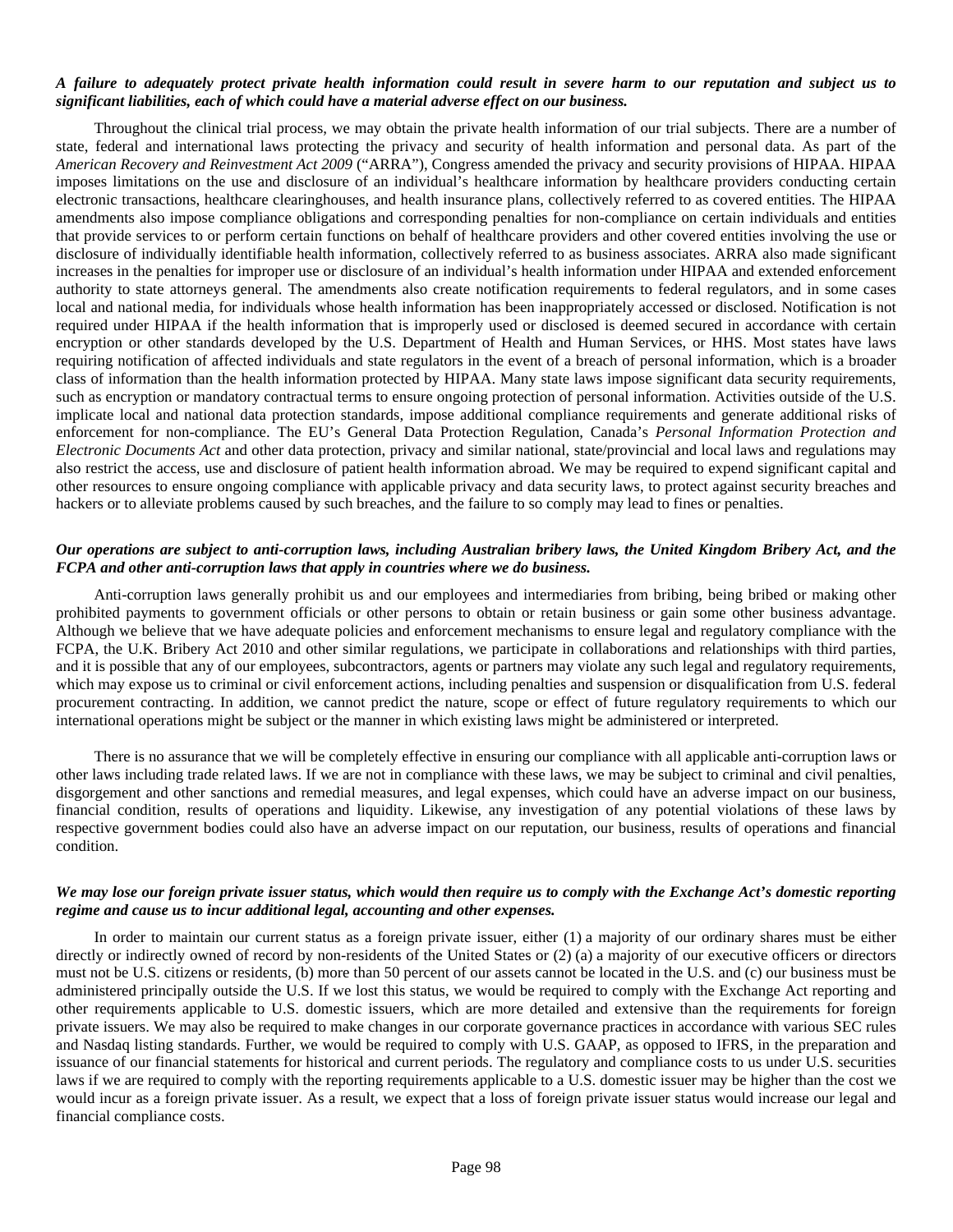## *If we fail to maintain proper internal controls, our ability to produce accurate financial statements or comply with applicable regulations could be impaired.*

Section 404(a) of the *Sarbanes-Oxley Act of 2002* (the "Sarbanes-Oxley Act"), requires that our management assess and report annually on the effectiveness of our internal controls over financial reporting and identify any material weaknesses in our internal controls over financial reporting. In order to maintain and improve the effectiveness of our disclosure controls and procedures and internal control over financial reporting, we have expended, and anticipate that we will continue to expend, significant resources, including accounting-related costs and significant management oversight.

If either we are unable to conclude that we have effective internal controls over financial reporting or our independent auditors are unwilling or unable to provide us with an unqualified report on the effectiveness of our internal controls over financial reporting as required by Section 404(b) of the Sarbanes-Oxley Act, investors may lose confidence in our operating results, the price of the ADSs could decline and we may be subject to litigation or regulatory enforcement actions. In addition, if we are unable to meet the requirements of Section 404 of the Sarbanes-Oxley Act, we may not be able to remain listed on Nasdaq Global Select Market ("Nasdaq").

### *We have incurred and will continue to incur significant increased costs as a result of operating as a company whose ADSs are publicly traded in the United States, and our management will continue to be required to devote substantial time to compliance initiatives.*

As a company whose ADSs are publicly traded in the United States, we have incurred and will continue to incur significant legal, accounting, insurance and other expenses. The Sarbanes-Oxley Act, Dodd-Frank Wall Street Reform and Consumer Protection Act and related rules implemented by the SEC and Nasdaq, have imposed various requirements on public companies including requiring establishment and maintenance of effective disclosure and financial controls. Our management and other personnel will need to continue to devote a substantial amount of time to these compliance initiatives, and we will need to add additional personnel and build our internal compliance infrastructure. Moreover, these rules and regulations have increased and will continue to increase our legal and financial compliance costs and will make some activities more time-consuming and costly. These laws and regulations could also make it more difficult and expensive for us to attract and retain qualified persons to serve on our board of directors, our board committees or as our senior management. Furthermore, if we are unable to satisfy our obligations as a public company, we could be subject to delisting of the ADSs, fines, sanctions and other regulatory action and potentially regulatory investigations and enforcement and/or civil litigation.

#### *We have never declared or paid dividends on our ordinary shares, and we do not anticipate paying dividends in the foreseeable future. Therefore, you must rely on price-appreciation of our ordinary shares or ADSs for a return on your investment.*

We have never declared or paid cash dividends on our ordinary shares. For the foreseeable future, we currently intend to retain all available funds and any future earnings to support our operations and to finance the growth and development of our business. Any future determination to declare cash dividends will be made at the discretion of our board of directors, subject to compliance with applicable laws and covenants under the loan facilities with Hercules and NovaQuest or other current or future credit facilities, which may restrict or limit our ability to pay dividends, and will depend on our financial condition, operating results, capital requirements, general business conditions and other factors that our board of directors may deem relevant. We do not anticipate paying any cash dividends on our ordinary shares in the foreseeable future. As a result, a return on your investment in our ordinary shares or ADSs will likely only occur if our ordinary share or ADS price appreciates. There is no guarantee that our ordinary shares or ADSs will appreciate in value in the future.

## *Australian takeover laws may discourage takeover offers being made for us or may discourage the acquisition of a significant position in our ordinary shares or ADSs.*

We are incorporated in Australia and are subject to the takeover laws of Australia. Among other things, we are subject to the Australian *Corporations Act 2001* (the "Corporations Act"). Subject to a range of exceptions, the Corporations Act prohibits the acquisition of a direct or indirect interest in our issued voting shares if the acquisition of that interest will lead to a person's voting power in us increasing to more than 20%, or increasing from a starting point that is above 20% and below 90%. Australian takeover laws may discourage takeover offers being made for us or may discourage the acquisition of a significant position in our ordinary shares. This may have the ancillary effect of entrenching our board of directors and may deprive or limit our shareholders' opportunity to sell their ordinary shares or ADSs and may further restrict the ability of our shareholders to obtain a premium from such transactions.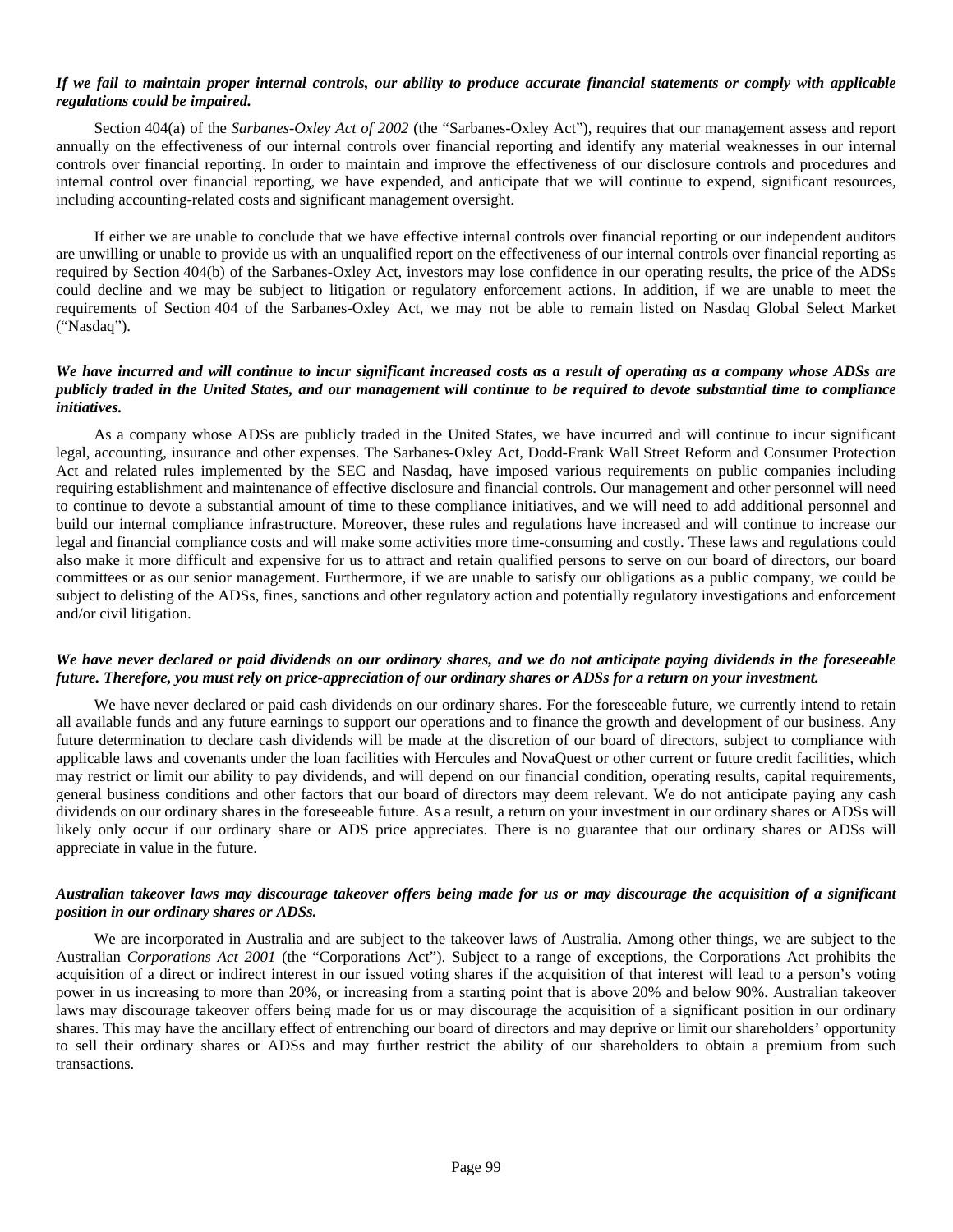## **Risks Related to Our Trading Markets**

## *The market price and trading volume of our ordinary shares and ADSs may be volatile and may be affected by economic conditions beyond our control.*

The market price of our ordinary shares and ADSs may be highly volatile and subject to wide fluctuations. In addition, the trading volume of our ordinary shares and ADSs may fluctuate and cause significant price variations to occur. We cannot assure you that the market price of our ordinary shares and ADSs will not fluctuate or significantly decline in the future.

Some specific factors that could negatively affect the price of our ordinary shares and ADSs or result in fluctuations in their price and trading volume include:

- results of clinical trials of our product candidates;
- results of clinical trials of our competitors' products;
- regulatory actions with respect to our products or our competitors' products;
- actual or anticipated fluctuations in our quarterly operating results or those of our competitors;
- publication of research reports by securities analysts about us or our competitors in the industry;
- our failure or the failure of our competitors to meet analysts' projections or guidance that we or our competitors may give to the market;
- fluctuations of exchange rates between the U.S. dollar and the Australian dollar;
- additions to or departures of our key management personnel;
- issuances by us of debt or equity securities;
- litigation or investigations involving our company, including: shareholder litigation; investigations or audits by regulators into the operations of our company; or proceedings initiated by our competitors or clients;
- strategic decisions by us or our competitors, such as acquisitions, divestitures, spin-offs, joint ventures, strategic investments or changes in business strategy;
- the passage of legislation or other regulatory developments affecting us or our industry;
- fluctuations in the valuation of companies perceived by investors to be comparable to us;
- changes in trading volume of ADSs on the Nasdaq and of our ordinary shares on the ASX;
- sales or perceived potential sales of the ADSs or ordinary shares by us, our directors, senior management or our shareholders in the future;
- short selling or other market manipulation activities;
- announcement or expectation of additional financing efforts;
- terrorist acts, acts of war or periods of widespread civil unrest;
- natural disasters and other calamities;
- changes in market conditions for biopharmaceutical companies; and
- conditions in the U.S. or Australian financial markets or changes in general economic conditions.

In the past, following periods of volatility in the market price of a company's securities, shareholders often instituted securities class action litigation against that company. If we were involved in a class action suit, it could divert the attention of senior management, require significant expenditure for defense costs, and, if adversely determined, could have a material adverse effect on our results of operations and financial condition.

#### *The dual listing of our ordinary shares and the ADSs may adversely affect the liquidity and value of these securities.*

Our ADSs are listed on the Nasdaq and our ordinary shares are listed on the ASX. We cannot predict the effect of this dual listing on the value of our ordinary shares and ADSs. However, the dual listing of our ordinary shares and ADSs may dilute the liquidity of these securities in one or both markets and may adversely affect the development of an active trading market for the ADSs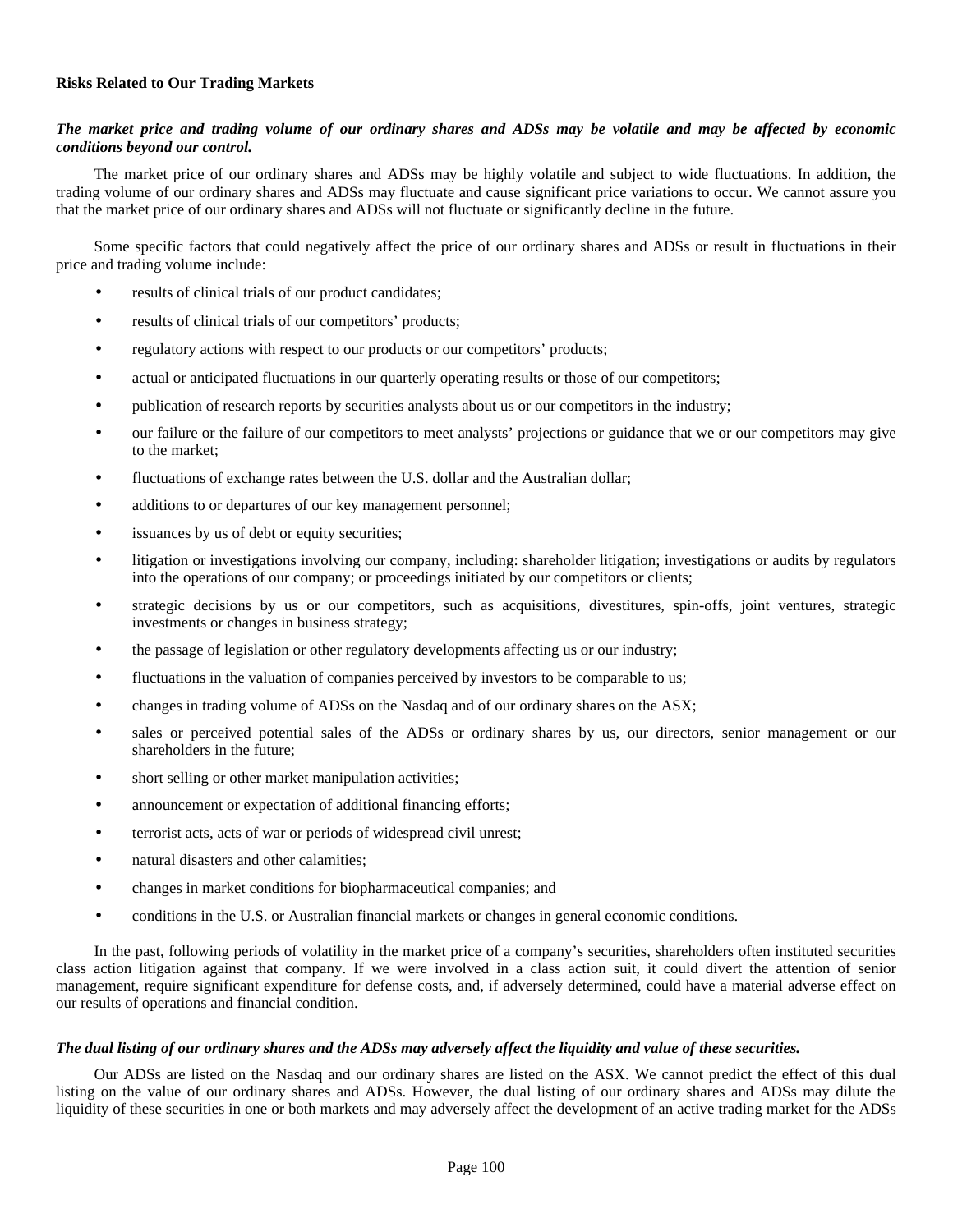in the United States. The price of the ADSs could also be adversely affected by trading in our ordinary shares on the ASX, and vice versa.

## *If securities or industry analysts do not publish research reports about our business, or if they issue an adverse opinion about our business, the market price and trading volume of our ordinary shares and/or ADSs could decline.*

The trading market for our ordinary shares and ADSs could be influenced by the research and reports that securities or industry analysts publish about us or our business. Securities and industry analysts may discontinue research on our company, to the extent such coverage currently exists, or in other cases, may never publish research on our company. If too few securities or industry analysts commence coverage of our company, the trading price for our ordinary shares and ADSs would likely be negatively impacted. If one or more of the analysts who cover us downgrade our ordinary shares or ADSs or publish inaccurate or unfavorable research about our business, the market price of our ADSs would likely decline. If one or more of these analysts cease coverage of our company or fail to publish reports on us regularly, demand for our ordinary shares and/or ADSs could decrease, which might cause our price and trading volume to decline.

#### **Risks Related to Ownership of Our ADSs**

#### *An active trading market for the ADSs may not develop in the United States.*

Our ADSs are listed in the United States on the Nasdaq under the symbol "MESO." However, we cannot assure you that an active public market in the United States for the ADSs will develop on that exchange, or if developed, that this market will be sustained.

#### *We currently report our financial results under IFRS, which differs in certain significant respect from U.S. GAAP.*

Currently we report our financial statements under IFRS. There have been and there may in the future be certain significant differences between IFRS and U.S. GAAP, including differences related to revenue recognition, intangible assets, share-based compensation expense, income tax and earnings per share. As a result, our financial information and reported earnings for historical or future periods could be significantly different if they were prepared in accordance with U.S. GAAP. In addition, we do not intend to provide a reconciliation between IFRS and U.S. GAAP unless it is required under applicable law. As a result, you may not be able to meaningfully compare our financial statements under IFRS with those companies that prepare financial statements under U.S. GAAP.

# *As a foreign private issuer, we are permitted and expect to follow certain home country corporate governance practices in lieu of certain Nasdaq requirements applicable to domestic issuers and we are permitted to file less information with the Securities and Exchange Commission than a company that is not a foreign private issuer. This may afford less protection to holders of our ADSs.*

As a "foreign private issuer", as defined in Rule 405 under the *Securities Exchange Act of 1933*, as amended (the "Securities Act"), whose ADSs will be listed on the Nasdaq, we will be permitted to, and plan to, follow certain home country corporate governance practices in lieu of certain Nasdaq requirements. For example, we may follow home country practice with regard to certain corporate governance requirements, such as the composition of the board of directors and quorum requirements applicable to shareholders' meetings. This difference may result in a board that is more difficult to remove and less shareholder approvals required generally. In addition, we may follow home country practice instead of the Nasdaq Global Select Market requirement to hold executive sessions and to obtain shareholder approval prior to the issuance of securities in connection with certain acquisitions or private placements of securities. The above differences may result in less shareholder oversight and requisite approvals for certain acquisition or financing related decisions. Further, we may follow home country practice instead of the Nasdaq Global Select Market requirement to obtain shareholder approval prior to the establishment or amendment of certain share option, purchase or other compensation plans. This difference may result in less shareholder oversight and requisite approvals for certain company compensation related decisions. A foreign private issuer must disclose in its annual reports filed with the Securities and Exchange Commission, or SEC, and the Nasdaq Global Select Market, the requirements with which it does not comply followed by a description of its applicable home country practice. The Australian home country practices described above may afford less protection to holders of the ADSs than that provided under the Nasdaq Global Select Market rules.

Further, as a foreign private issuer, we are exempt from certain rules under the "Exchange Act", that impose disclosure requirements as well as procedural requirements for proxy solicitations under Section 14 of the Exchange Act. In addition, our officers, directors and principal shareholders are exempt from the reporting and "short-swing" profit recovery provisions of Section 16 of the Exchange Act. Moreover, we are not required to file periodic reports and financial statements with the SEC as frequently or as promptly as a company that files as a domestic issuer whose securities are registered under the Exchange Act, nor are we generally required to comply with the SEC's Regulation FD, which restricts the selective disclosure of material non-public information.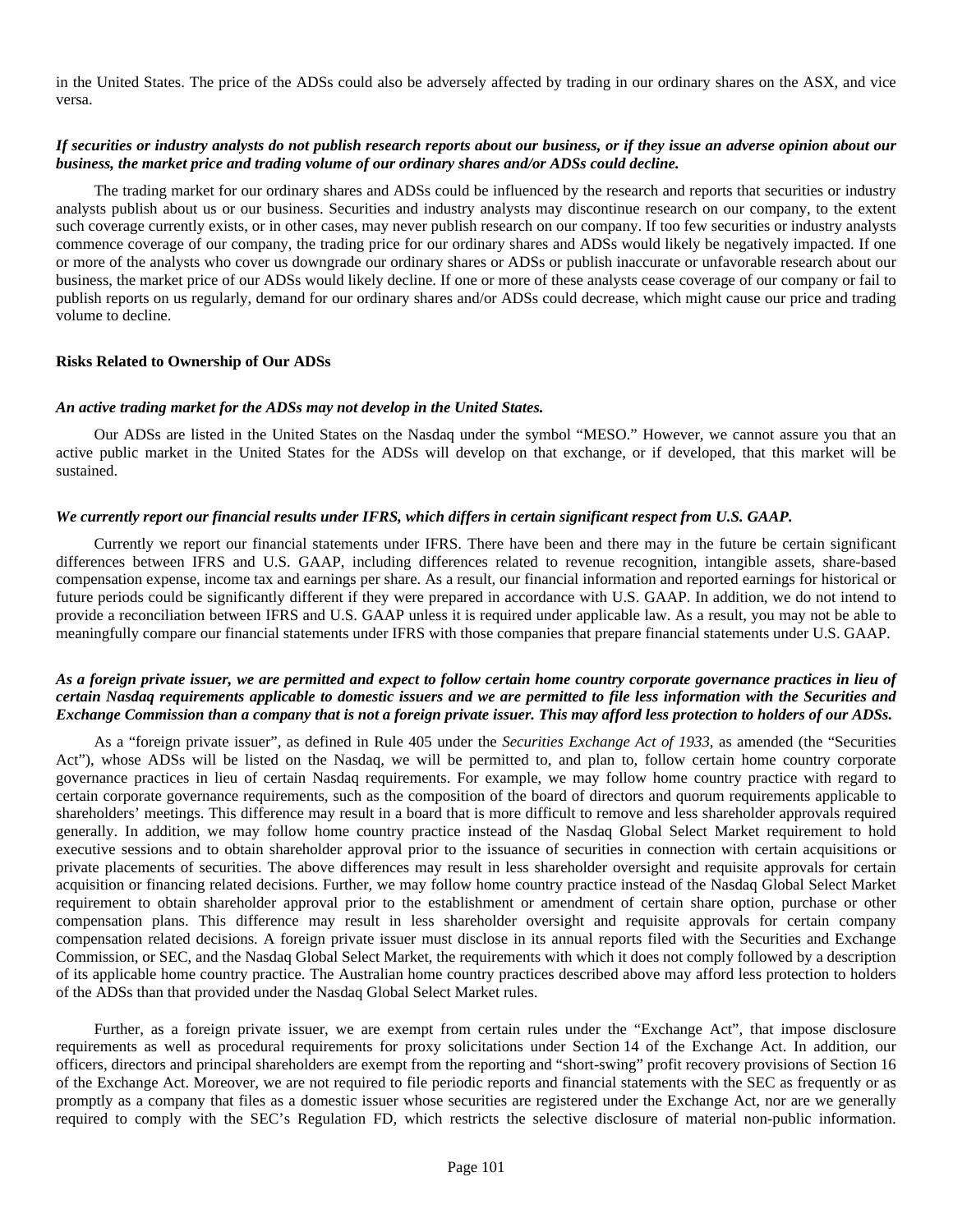Accordingly, the information may not be disseminated in as timely a manner, or there may be less information publicly available concerning us generally than there is for a company that files as a domestic issuer.

#### *ADS holders may be subject to additional risks related to holding ADSs rather than ordinary shares.*

ADS holders do not hold ordinary shares directly and, as such, are subject to, among others, the following additional risks.

- As an ADS holder, we will not treat you as one of our shareholders and you will not be able to exercise shareholder rights, except through the American depositary receipt, or ADR, depositary as permitted by the deposit agreement.
- Distributions on the ordinary shares represented by your ADSs will be paid to the ADR depositary, and before the ADR depositary makes a distribution to you on behalf of your ADSs, any withholding taxes that must be paid will be deducted. Additionally, if the exchange rate fluctuates during a time when the ADR depositary cannot convert the foreign currency, you may lose some or all of the value of the distribution.
- We and the ADR depositary may amend or terminate the deposit agreement without the ADS holders' consent in a manner that could prejudice ADS holders.

ADS holders must act through the ADR depositary to exercise your voting rights and, as a result, you may be unable to exercise your voting rights on a timely basis.

As a holder of ADSs (and not the ordinary shares underlying your ADSs), we will not treat you as one of our shareholders, and you will not be able to exercise shareholder rights. The ADR depositary will be the holder of the ordinary shares underlying your ADSs, and ADS holders will be able to exercise voting rights with respect to the ordinary shares represented by the ADSs only in accordance with the deposit agreement relating to the ADSs. There are practical limitations on the ability of ADS holders to exercise their voting rights due to the additional procedural steps involved in communicating with these holders. For example, holders of our ordinary shares will receive notice of shareholders' meetings by mail or email and will be able to exercise their voting rights by either attending the shareholders meeting in person or voting by proxy. ADS holders, by comparison, will not receive notice directly from us. Instead, in accordance with the deposit agreement, we will provide notice to the ADR depositary of any such shareholders meeting and details concerning the matters to be voted upon. As soon as practicable after receiving notice from us of any such meeting, the ADR depositary will mail to holders of ADSs the notice of the meeting and a statement as to the manner in which voting instructions may be given by ADS holders. To exercise their voting rights, ADS holders must then instruct the ADR depositary as to voting the ordinary shares represented by their ADSs. Due to these procedural steps involving the ADR depositary, the process for exercising voting rights may take longer for ADS holders than for holders of ordinary shares. The ordinary shares represented by ADSs for which the ADR depositary fails to receive timely voting instructions will not be voted. Under Australian law and our Constitution, any resolution to be considered at a meeting of the shareholders shall be decided on a show of hands unless a poll is demanded by the shareholders at or before the declaration of the result of the show of hands. Under voting by a show of hands, multiple "yes" votes by ADS holders will only count as one "yes" vote and will be negated by a single "no" vote, unless a poll is demanded.

# *If we are or become classified as a passive foreign investment company, our U.S. securityholders may suffer adverse tax consequences.*

Based upon an analysis of our income and assets for the taxable nine months ended March 31, 2020, we do not believe we were a passive foreign investment company (a "PFIC") for our most recent tax year. In general, if at least 75% of our gross income for any taxable year consists of passive income or at least 50% of the average quarterly value of assets is attributable to assets that produce passive income or are held for the production of passive income, including cash, then we will be classified as a PFIC for U.S. federal income tax purposes. Passive income for this purpose generally includes dividends, interest, certain royalties and rents, and gains from commodities and securities transactions. Passive assets for this purpose generally includes assets held for the production of passive income. Accordingly, passive assets generally include any cash, cash equivalents and cash invested in short-term, interest bearing, debt instruments or bank deposits that are readily convertible into cash. Since PFIC status depends upon the composition of our income and assets and the market value of our assets from time to time, and as the determination of PFIC status must be made annually at the end of each taxable year, there can be no assurance that we will not be considered a PFIC for any future taxable year. Investors should be aware that our gross income for purposes of the PFIC income test depends on the receipt of active revenue, and there can be no assurances that such active revenue will continue, or that we will receive other gross income that is not considered passive for purposes of the PFIC income test. If we were a PFIC for any taxable year during a U.S. investor's holding period for the ordinary shares or ADSs, we would ordinarily continue to be treated as a PFIC for each subsequent year during which the U.S. investor owned the ordinary shares or ADSs. If we were treated as a PFIC, U.S. investors would be subject to special punitive tax rules with respect to any "excess distribution" received from us and any gain realized from a sale or other disposition (including a pledge) of the ordinary shares or ADSs unless a U.S. investor made a timely "qualified electing fund" or "mark-to-market" election.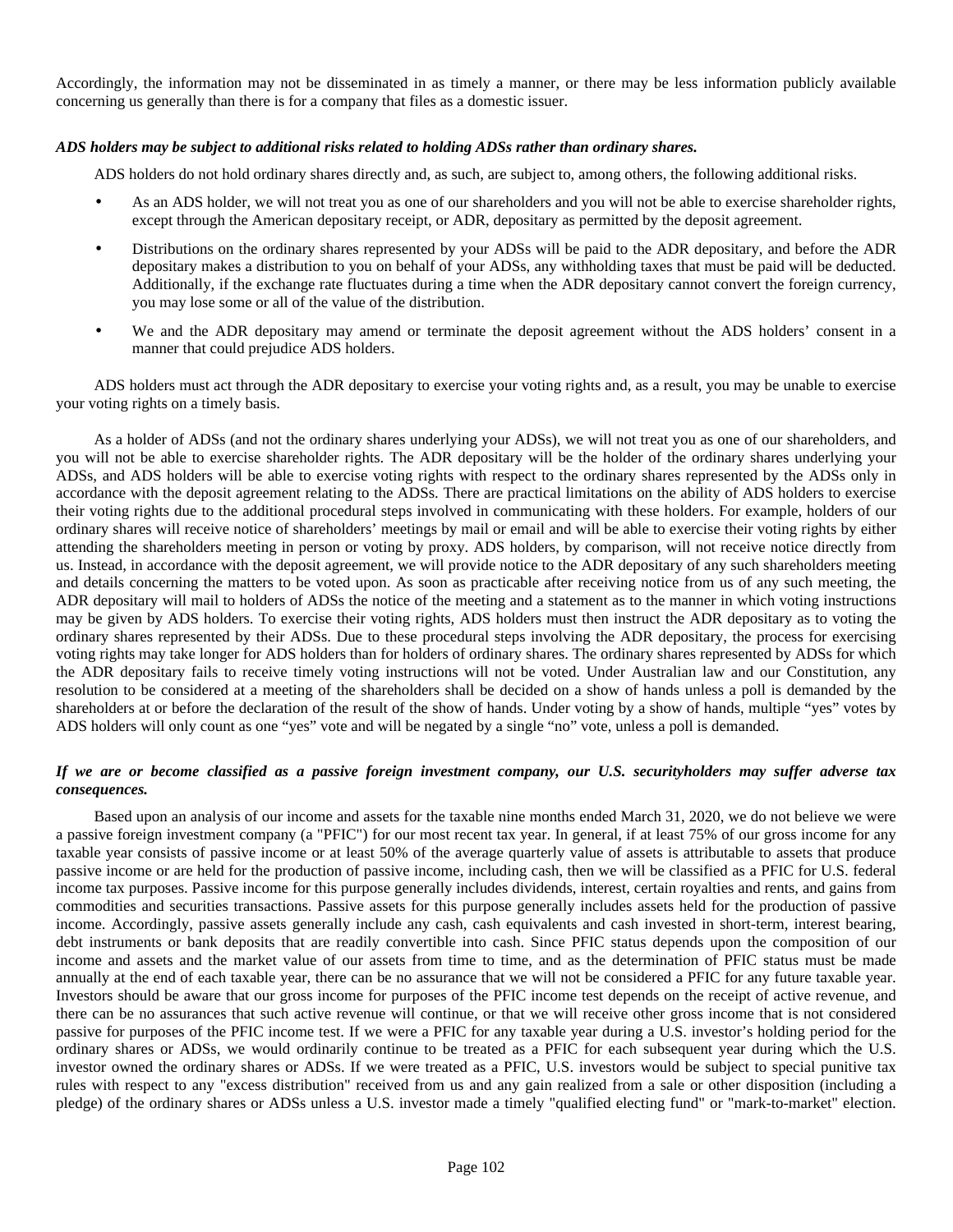For a more detailed discussion of the U.S. tax consequences to U.S. investors if we were classified as a PFIC, see Item 10.E- "Taxation — Certain Material U.S. Federal Income Tax Considerations to U.S. Holders — Passive Foreign Investment Company".

## *Changes in foreign currency exchange rates could impact amounts you receive as a result of any dividend or distribution we declare on our ordinary shares.*

Any significant change in the value of the Australian dollar may impact amounts you receive in U.S. dollars as a result of any dividend or distribution we declare on our ordinary shares as a holder of our ADSs. More specifically, any dividends that we pay on our ordinary shares will be in Australian dollars. The depositary for the ADSs has agreed to pay to you the cash dividends or other distributions it or the custodian receives on our ordinary shares or other deposited securities after deducting its fees and expenses, including any such fees or expenses incurred to convert any such Australian dollars into U.S. dollars. You will receive these distributions in U.S. dollars in proportion to the number of our ordinary shares your ADSs represent. Depreciation of the U.S. dollar against the Australian dollar would have a negative effect on any such distribution payable to you.

## *You may not receive distributions on our ordinary shares represented by the ADSs or any value for such distribution if it is illegal or impractical to make them available to holders of ADSs.*

While we do not anticipate paying any dividends on our ordinary shares in the foreseeable future, if such a dividend is declared, the depositary for the ADSs has agreed to pay to you the cash dividends or other distributions it or the custodian receives on our ordinary shares or other deposited securities after deducting its fees and expenses. You will receive these distributions in proportion to the number of our ordinary shares your ADSs represent. However, in accordance with the limitations set forth in the deposit agreement, it may be unlawful or impractical to make a distribution available to holders of ADSs. We have no obligation to take any other action to permit the distribution of the ADSs, ordinary shares, rights or anything else to holders of the ADSs. This means that you may not receive the distributions we make on our ordinary shares or any value from them if it is unlawful or impractical to make them available to you. These restrictions may have a material adverse effect on the value of your ADSs.

#### *You may be subject to limitations on transfers of your ADSs.*

ADSs are transferable on the books of the depositary. However, the depositary may close its transfer books at any time or from time to time when it deems expedient in connection with the performance of its duties. In addition, the depositary may refuse to deliver, transfer or register transfers of ADSs generally when our books or the books of the depositary are closed, or at any time if we or the depositary deems it advisable to do so because of any requirement of law or of any government or governmental body, or under any provision of the deposit agreement, or for any other reason.

## *U.S. investors may have difficulty enforcing civil liabilities against our company, our directors or members of our senior management.*

Several of our officers and directors are non-residents of the United States, and a substantial portion of the assets of such persons are located outside the U.S. As a result, it may be impossible to serve process on such persons in the United States or to enforce judgments obtained in U.S. courts against them based on civil liability provisions of the securities laws of the U.S. Even if you are successful in bringing such an action, there is doubt as to whether Australian courts would enforce certain civil liabilities under U.S. securities laws in original actions or judgments of U.S. courts based upon these civil liability provisions. In addition, awards of punitive damages in actions brought in the U.S. or elsewhere may be unenforceable in Australia or elsewhere outside the U.S. An award for monetary damages under the U.S. securities laws would be considered punitive if it does not seek to compensate the claimant for loss or damage suffered and is intended to punish the defendant. The enforceability of any judgment in Australia will depend on the particular facts of the case as well as the laws and treaties in effect at the time. The U.S. and Australia do not currently have a treaty or statute providing for recognition and enforcement of the judgments of the other country (other than arbitration awards) in civil and commercial matters.

As a result, our public shareholders and holders of the ADSs may have more difficulty in protecting their interests through actions against us, our management, our directors than would shareholders of a corporation incorporated in a jurisdiction in the United States.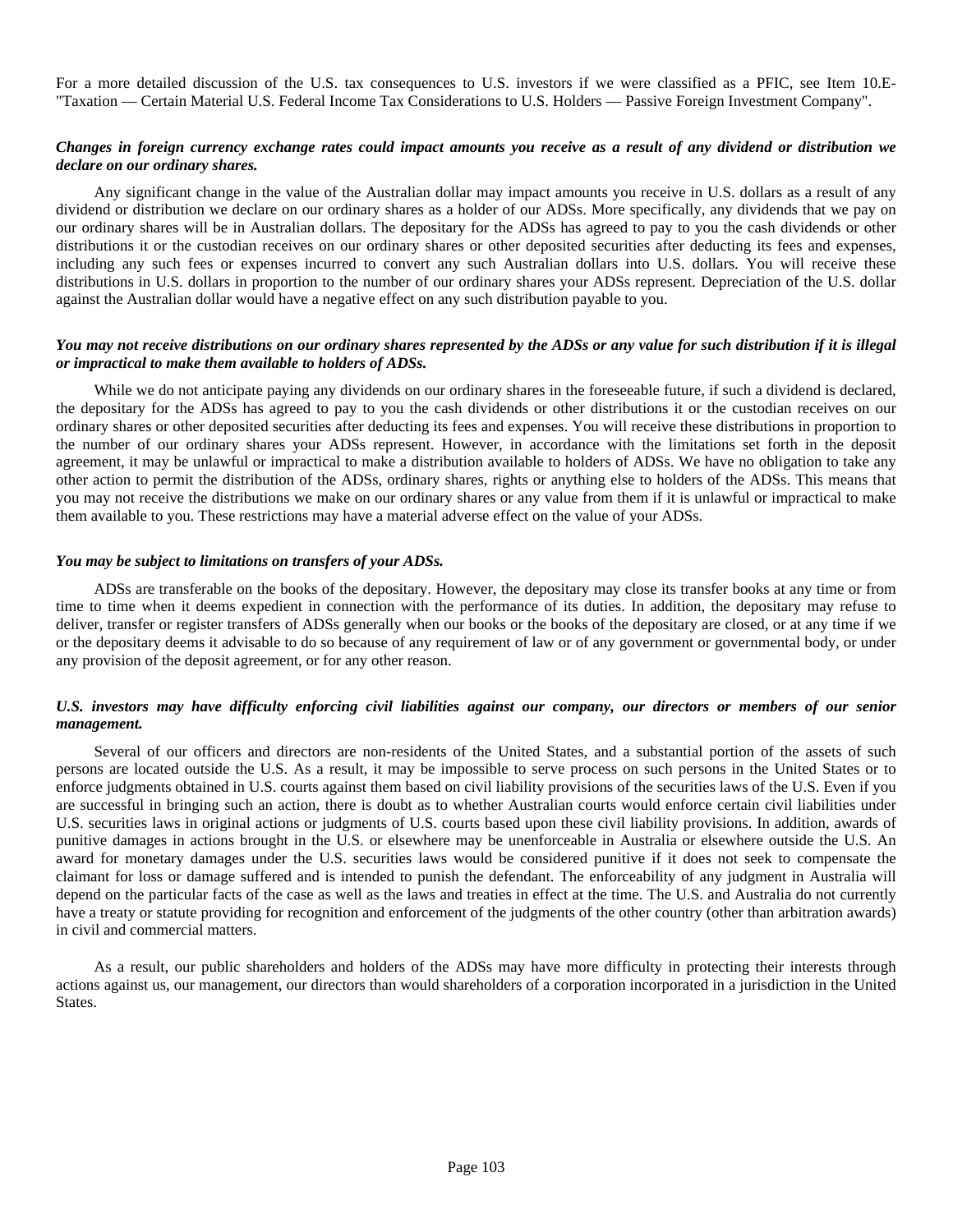## *Our Constitution and Australian laws and regulations applicable to us may adversely affect our ability to take actions that could be beneficial to our shareholders.*

As an Australian company we are subject to different corporate requirements than a corporation organized under the laws of the United States. Our Constitution, as well as the Corporations Act, sets forth various rights and obligations that apply to us as an Australian company and which may not apply to a U.S. corporation. These requirements may operate differently than those of many U.S. companies.